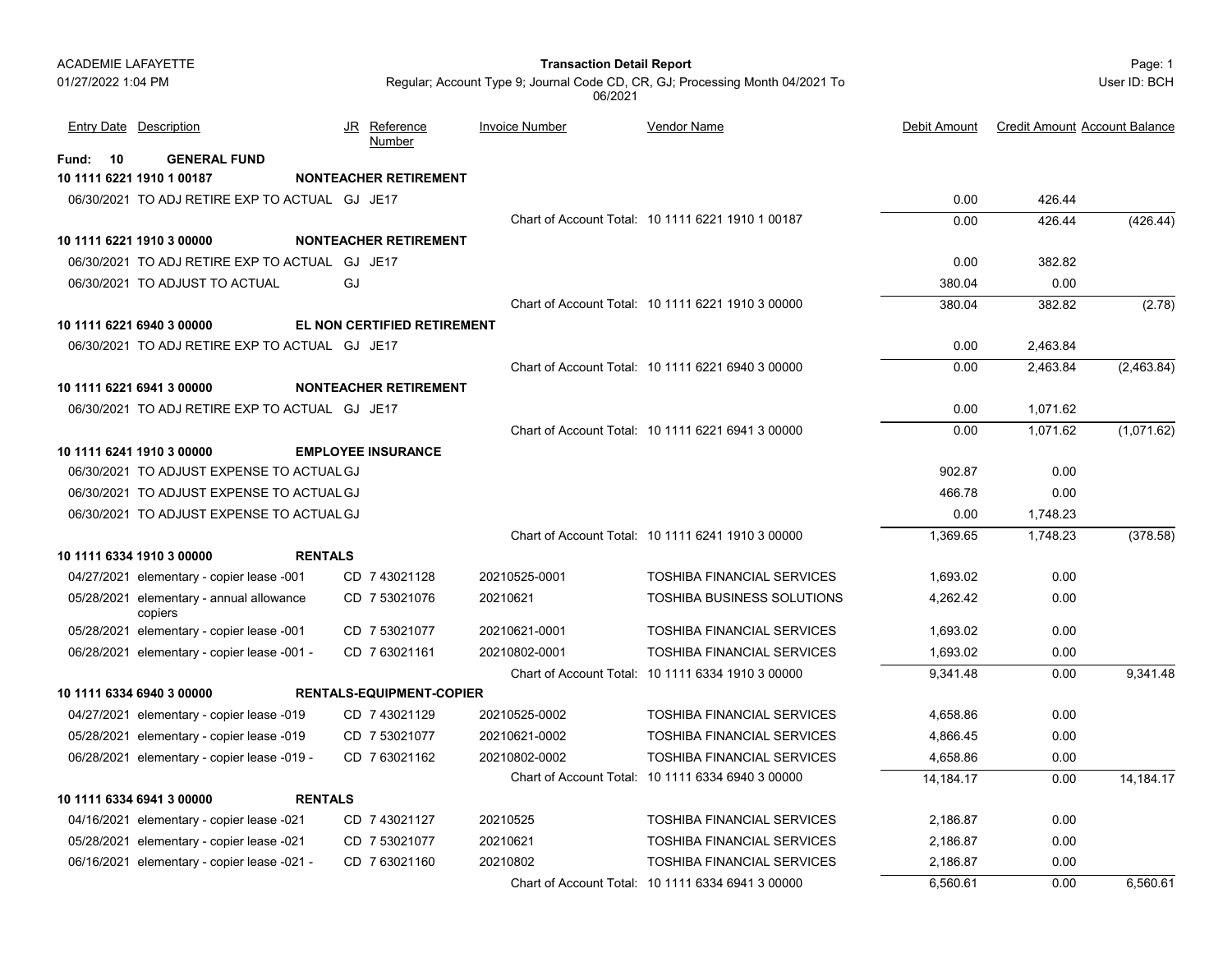#### Page: 2 **Transaction Detail Report**

User ID: BCH

| <b>Entry Date Description</b>                                  | JR | Reference<br>Number             | <b>Invoice Number</b>                         | Vendor Name                                       | Debit Amount |      | <b>Credit Amount Account Balance</b> |
|----------------------------------------------------------------|----|---------------------------------|-----------------------------------------------|---------------------------------------------------|--------------|------|--------------------------------------|
| 10 1111 6337 1910 3 00000                                      |    |                                 | <b>TECHNOLOGY-RELATED REPAIRS &amp; MAINT</b> |                                                   |              |      |                                      |
| 05/28/2021 technology services - laptop repair CD 7 53021074   |    |                                 | 20210621                                      | TECHCYCLE SOLUTION                                | 89.00        | 0.00 |                                      |
|                                                                |    |                                 |                                               | Chart of Account Total: 10 1111 6337 1910 3 00000 | 89.00        | 0.00 | 89.00                                |
| 10 1111 6391 1910 3 00000                                      |    | <b>OTHER PURCHASED SERVICES</b> |                                               |                                                   |              |      |                                      |
| 04/12/2021 Elemetary - substitute teacher                      |    | CD 7 43021039                   | 20210525-0001                                 | <b>FLEXIBLE EDUCATORS</b>                         | 1,209.00     | 0.00 |                                      |
| 04/26/2021 Elemetary - substitute teacher                      |    | CD 7 43021040                   | 20210525-0002                                 | <b>FLEXIBLE EDUCATORS</b>                         | 806.00       | 0.00 |                                      |
| 04/28/2021 Elemetary - substitute teacher                      |    | CD 7 43021041                   | 20210525-0003                                 | <b>FLEXIBLE EDUCATORS</b>                         | 604.50       | 0.00 |                                      |
| 05/28/2021 Elemetary - substitute teacher                      |    | CD 7 53021033                   | 20210621-0001                                 | <b>FLEXIBLE EDUCATORS</b>                         | 1,007.50     | 0.00 |                                      |
| 05/28/2021 Elemetary - substitute teacher                      |    | CD 7 53021033                   | 20210621                                      | <b>FLEXIBLE EDUCATORS</b>                         | 1,612.00     | 0.00 |                                      |
| 06/14/2021 middle school - substitute teacher -<br>161         |    | CD 763021043                    | 20210802-0002                                 | <b>FLEXIBLE EDUCATORS</b>                         | 1,612.00     | 0.00 |                                      |
|                                                                |    |                                 |                                               | Chart of Account Total: 10 1111 6391 1910 3 00000 | 6,851.00     | 0.00 | 6.851.00                             |
| 10 1111 6391 6940 3 00000                                      |    | <b>OTHER PURCHASED SERVICES</b> |                                               |                                                   |              |      |                                      |
| 04/12/2021 Elementary - substitute teacher                     |    | CD 7 43021039                   | 20210525                                      | <b>FLEXIBLE EDUCATORS</b>                         | 4,138.50     | 0.00 |                                      |
| 04/26/2021 Elemetary - substitute teacher                      |    | CD 7 43021040                   | 20210525-0002                                 | <b>FLEXIBLE EDUCATORS</b>                         | 1,767.00     | 0.00 |                                      |
| 04/28/2021 Elemetary - substitute teacher                      |    | CD 743021041                    | 20210525-0003                                 | <b>FLEXIBLE EDUCATORS</b>                         | 1,364.00     | 0.00 |                                      |
| 05/28/2021 Elemetary - substitute teacher                      |    | CD 7 53021033                   | 20210621                                      | <b>FLEXIBLE EDUCATORS</b>                         | 4,340.00     | 0.00 |                                      |
| 05/28/2021 Elemetary - substitute teacher                      |    | CD 7 53021033                   | 20210621-0001                                 | <b>FLEXIBLE EDUCATORS</b>                         | 806.00       | 0.00 |                                      |
| 06/14/2021 Elemetary - substitute teacher -<br>2375.96         |    | CD 7 63021043                   | 20210802-0001                                 | <b>FLEXIBLE EDUCATORS</b>                         | 4,140.73     | 0.00 |                                      |
| 06/30/2021 TO ADJUST PAYMENT TO ACTUAL GJ                      |    |                                 |                                               |                                                   | 1,764.77     | 0.00 |                                      |
|                                                                |    |                                 |                                               | Chart of Account Total: 10 1111 6391 6940 3 00000 | 18,321.00    | 0.00 | 18.321.00                            |
| 10 1111 6391 6941 3 00000                                      |    | <b>OTHER PURCHASED SERVICES</b> |                                               |                                                   |              |      |                                      |
| 04/26/2021 Elemetary - substitute teacher                      |    | CD 7 43021040                   | 20210525-0002                                 | <b>FLEXIBLE EDUCATORS</b>                         | 201.50       | 0.00 |                                      |
| 04/28/2021 Elemetary - substitute teacher                      |    | CD 7 43021041                   | 20210525-0003                                 | <b>FLEXIBLE EDUCATORS</b>                         | 201.50       | 0.00 |                                      |
| 05/28/2021 Elemetary - substitute teacher                      |    | CD 7 53021033                   | 20210621-0001                                 | <b>FLEXIBLE EDUCATORS</b>                         | 3,131.00     | 0.00 |                                      |
| 05/28/2021 Elemetary - substitute teacher                      |    | CD 7 53021033                   | 20210621                                      | <b>FLEXIBLE EDUCATORS</b>                         | 403.00       | 0.00 |                                      |
| 06/10/2021 Interpreter services - parent meeting CD 7 63021163 |    |                                 | 20210802                                      | <b>CC INTERPRETEK</b>                             | 178.13       | 0.00 |                                      |
| 06/14/2021 Elemetary - substitute teacher -<br>152.77          |    | CD 763021043                    | 20210802                                      | <b>FLEXIBLE EDUCATORS</b>                         | 152.77       | 0.00 |                                      |
|                                                                |    |                                 |                                               | Chart of Account Total: 10 1111 6391 6941 3 00000 | 4,267.90     | 0.00 | 4,267.90                             |
| 10 1111 6411 1910 3 00000                                      |    | <b>GENERAL SUPPLIES</b>         |                                               |                                                   |              |      |                                      |
| 04/30/2021 elementary - supplies                               |    | CD 7 43021133                   | 20210525-0010                                 | CC AMAZON MKTPLACE PMTS                           | 46.03        | 0.00 |                                      |
|                                                                |    |                                 |                                               | Chart of Account Total: 10 1111 6411 1910 3 00000 | 46.03        | 0.00 | 46.03                                |
| 10 1111 6411 6940 3 00000                                      |    | <b>EL GENERAL SUPPLIES</b>      |                                               |                                                   |              |      |                                      |
| 04/12/2021 elementary - supplies                               |    | CD 7 43021086                   | 20210525                                      | US TOY CO/CONSTRUCTIVE                            | 140.81       | 0.00 |                                      |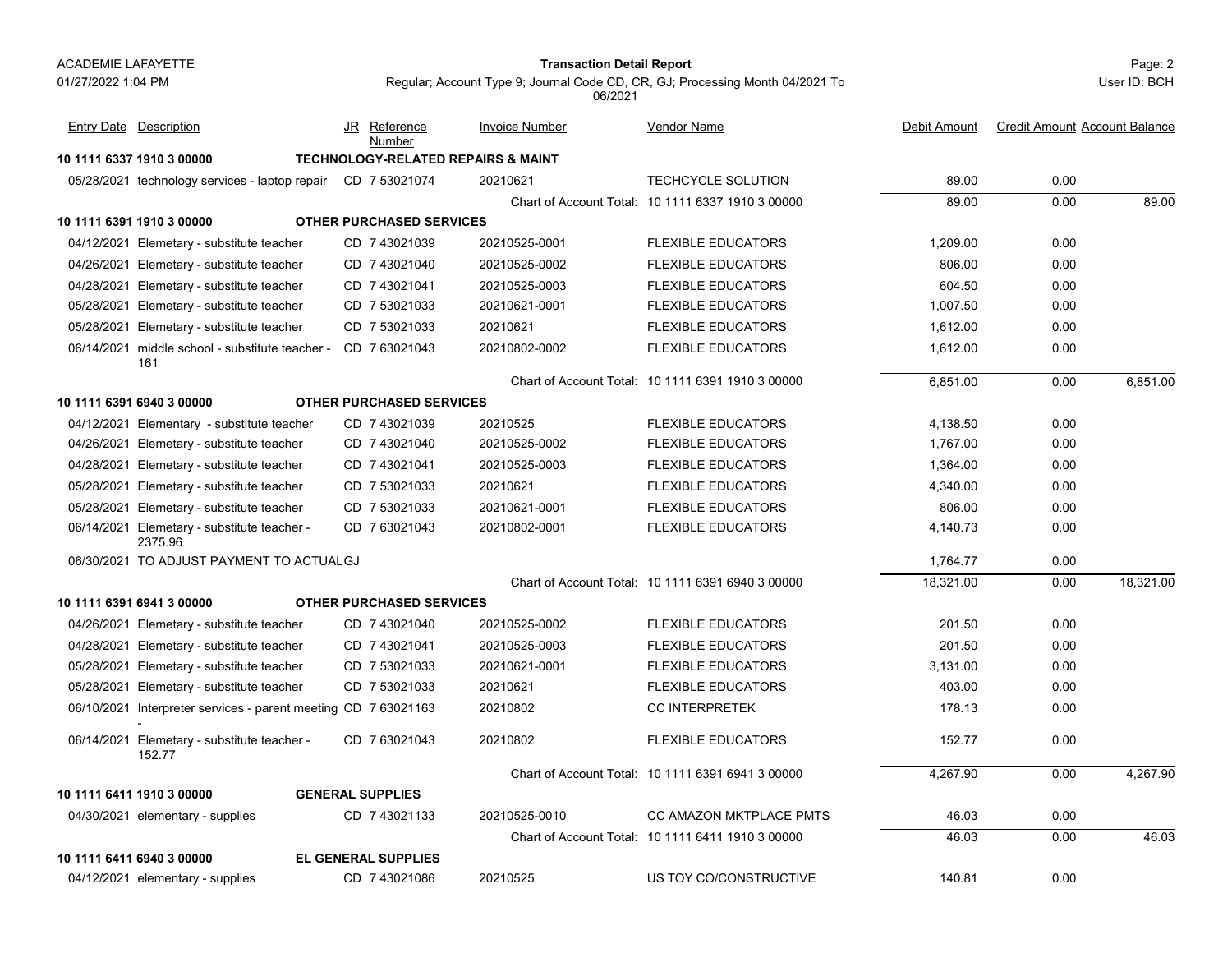#### 01/27/2022 1:04 PM

#### Page: 3 **Transaction Detail Report**

Regular; Account Type 9; Journal Code CD, CR, GJ; Processing Month 04/2021 To

**10 1111 6411 6940 3 00000 EL GENERAL SUPPLIES**PLAYTHINGS04/30/2021 elementary - supplies elementary - supplies CD 20210525 CD 20210525 CD 20210525 CD 20210525 CD 20210525 CD 20210525 CD 20210525 CD 20 04/30/2021 elementary - supplies elementary 20210525-0002 CC TEACHERSPAYTEACHERS 20.03 20.00 20.00 04/30/2021 elementary - supplies elementary 20210525-0007 CC TEACHERSPAYTEACHERS 0.80 0.00 04/30/2021elementary - supplies CD 7 43021133 20210525-0005 CC TEACHERSPAYTEACHERS 48.49 0.00 05/28/2021 elementary - supplies CD 7 53021025 20210621 DELERUE NATHALIE 68.79 0.00 05/28/2021 elementary - supplies - paper CD 7 53021029 20210621-0003 DOTS OFFICE PRODUCTS, INC. 427.50 0.00 05/28/2021elementary - MAP test supplies CD 7 53021083 20210621 WALLACE JESSICA 7 8 53021082 12.49 0.00 05/28/2021 OAK STUDENT SUPPLIES 0.00 236.48 VOIDED CHECKCR05/28/2021 OAK STUDENT SUPPLIES 236.48 0.00 VOIDED CHECKGJ05/28/2021 OAK STUDENT SUPPLIES 0.00 236.48 VOIDED CHECKCR05/28/2021 Elementary - class supplies CD 7 53021024 20210621 DEFOSSE CATHERINE 84.00 0.00 05/31/2021 elementary - supplies - safety stop CD\_7 53021135 20210621-0005 CC AMAZON MKTPLACE PMTS 95.99 0.00 sign CD 20210621-0005 CC AMAZON MKTPLACE PMTS 7 53021135 05/31/2021 elementary - supplies elementary 20210621-0008 CC AMAZON MKTPLACE PMTS 3000 24.89 05/31/2021 elementary - class supplies CD 7 53021135 20210621-0010 CC AMAZON MKTPLACE PMTS 0.00 05/31/2021 elementary - class supplies CD 7 53021135 20210621-0011 CC AMAZON MKTPLACE PMTS 35.45 0.00 05/31/2021elementary - class supplies CD 7 53021135 20210621-0012 CC AMAZON MKTPLACE PMTS 7 6.00 05/31/2021elementary - supplies CD 7 53021135 20210621-0018 CC AMAZON MKTPLACE PMTS 50.50 50.50 0.00 05/31/2021elementary - supplies CD 7 53021135 20210621 CC BRAINMAKER LLC 34.00 34.00 0.00 05/31/2021elementary - english supplies CD 7 53021135 20210621 PEARDECK.COM 2010 149.99 0.00 05/31/2021elementary - supplies CD 7 53021135 20210621-0001 PEARDECK.COM 3 749.99 149.99 0.00 05/31/2021elementary - class supplies CD 7 53021135 20210621-0003 CC AMAZON.COM 14.99 14.99 0.00 05/31/2021elementary - class supplies CD 7 53021135 20210621-0004 CC AMAZON.COM 13.99 13.99 0.00 05/31/2021 elementary - class supplies CD 7 53021135 20210621-0006 CC AMAZON.COM 44.95 0.00 05/31/2021elementary - 4th gr supplies CD 7 53021135 20210621-0001 CC AMAZON MKTPLACE PMTS 13.98 0.00 06/02/2021elementary - supplies - CD 7 63021086 20210802 DELERUE NATHALIE 99.72 99.72 0.00 06/10/2021 elementary - english supplies - CD\_7 63021163 20210802 PEARDECK.COM 149.99 0.00 06/10/2021 - paid by mistake - receiving CD\_7 63021163 20210802-0002 CC ALDI 225.19 0.00 reimburseCD 7 63021163 20210802-0002 CC ALDI 20210802-0002 06/10/2021 elementary - class supplies - CD\_7 63021163 20210802 CC TEACHERSPAYTEACHERS 0.00 06/10/2021 elementary - supplies elementary - supplies - CD 20210802-0001 CC TEACHERSPAYTEACHERS 7 63021163 6.50 0.00 06/10/2021 elementary - supplies - computer CD\_7 63021163 20210802-0002 CC TEACHERSPAYTEACHERS 0.00 classCD 20210802-0002 CC TEACHERSPAYTEACHERS 7 63021163 JR Reference Invoice Number Vendor NameDebit Amount Credit Amount Account Balance NumberEntry Date Description JR Reference <u>Invoice Number</u> <u>Vendor Name</u> Debit Amount Credit Amount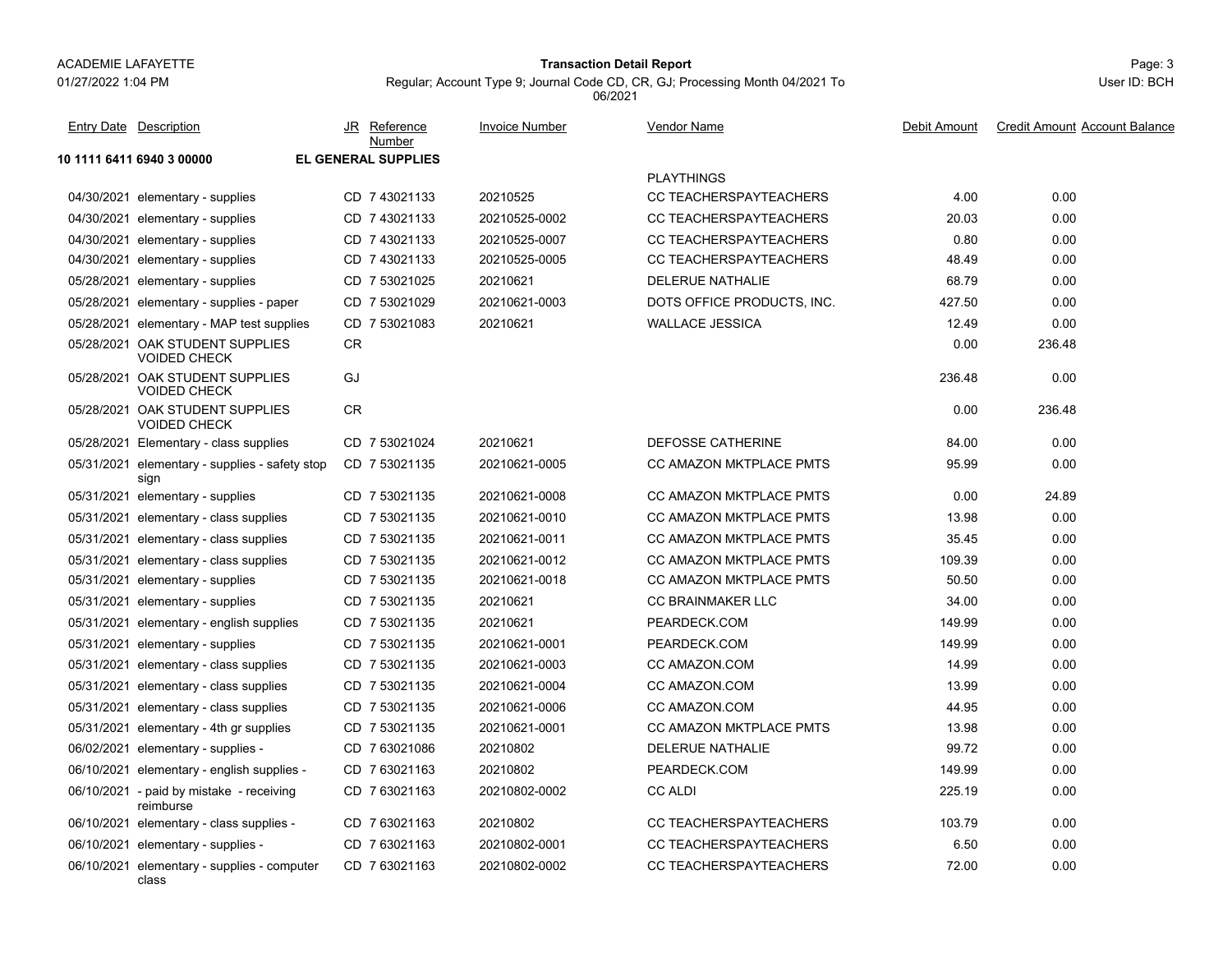01/27/2022 1:04 PM

#### Page: 4 **Transaction Detail Report**

Regular; Account Type 9; Journal Code CD, CR, GJ; Processing Month 04/2021 To 06/2021

| <b>Entry Date Description</b>                           |                      | JR Reference<br><b>Number</b>       | <b>Invoice Number</b> | Vendor Name                                       | Debit Amount | <b>Credit Amount Account Balance</b> |          |
|---------------------------------------------------------|----------------------|-------------------------------------|-----------------------|---------------------------------------------------|--------------|--------------------------------------|----------|
| 10 1111 6411 6940 3 00000                               |                      | EL GENERAL SUPPLIES                 |                       |                                                   |              |                                      |          |
| 06/10/2021 - paid by mistake - receiving<br>reimburse   |                      | CD 7 63021163                       | 20210802              | <b>CC ALDI</b>                                    | 162.58       | 0.00                                 |          |
| 06/10/2021 elementary - MAP test supplies -             |                      | CD 763021163                        | 20210802-0008         | CC AMAZON.COM                                     | 14.75        | 0.00                                 |          |
| 06/10/2021 elementary - MAP test supplies -             |                      | CD 763021163                        | 20210802-0008         | CC AMAZON.COM                                     | 59.74        | 0.00                                 |          |
| 06/10/2021 elementary - art supplies -                  |                      | CD 7 63021163                       | 20210802-0005         | CC AMAZON COM                                     | 57.13        | 0.00                                 |          |
| 06/10/2021 elementary - class supplies -                |                      | CD 7 63021163                       | 20210802-0011         | CC AMAZON.COM                                     | 42.50        | 0.00                                 |          |
| 06/10/2021 elementary - art suppies -                   |                      | CD 763021163                        | 20210802-0013         | CC AMAZON COM                                     | 63.18        | 0.00                                 |          |
| 06/10/2021 elementary - MAP test supplies -             |                      | CD 7 63021163                       | 20210802-0011         | CC AMAZON MKTPLACE PMTS                           | 69.95        | 0.00                                 |          |
| 06/10/2021 elementary - art supplies' -                 |                      | CD 763021163                        | 20210802-0017         | <b>CC AMAZON MKTPLACE PMTS</b>                    | 70.28        | 0.00                                 |          |
| 06/10/2021 elementary - MAP test supplies -             |                      | CD 763021163                        | 20210802-0018         | CC AMAZON MKTPLACE PMTS                           | 69.95        | 0.00                                 |          |
| 06/10/2021 elementary - supplies -                      |                      | CD 763021163                        | 20210802-0019         | <b>CC AMAZON MKTPLACE PMTS</b>                    | 33.99        | 0.00                                 |          |
| 06/10/2021 elementery - art supplies -                  |                      | CD 763021163                        | 20210802-0024         | <b>CC AMAZON MKTPLACE PMTS</b>                    | 115.50       | 0.00                                 |          |
| 06/10/2021 elementary - supplies - 4th gr               |                      | CD 763021163                        | 20210802-0029         | <b>CC AMAZON MKTPLACE PMTS</b>                    | 9.95         | 0.00                                 |          |
| 06/10/2021 elementary - class supplies -                |                      | CD 763021163                        | 20210802-0030         | <b>CC AMAZON MKTPLACE PMTS</b>                    | 14.39        | 0.00                                 |          |
| 06/10/2021 elementary - supplies -                      |                      | CD 763021163                        | 20210802-0031         | <b>CC AMAZON MKTPLACE PMTS</b>                    | 83.93        | 0.00                                 |          |
| 06/14/2021 elementary - art supplies -                  |                      | CD 763021011                        | 20210802              | <b>WILLIAMSON ANGELA</b>                          | 89.00        | 0.00                                 |          |
| 06/15/2021 elementary - supplies - 5th gr -             |                      | CD 763021116                        | 20210802              | <b>WALDO PIZZA</b>                                | 267.98       | 0.00                                 |          |
| 06/15/2021 elementary - supplies -                      |                      | CD 763021074                        | 20210802              | LECTURES DE FRANCE                                | 55.00        | 0.00                                 |          |
| 06/22/2021 OAK STUDENT SUPPLIES<br><b>VOIDED CHK</b>    | <b>CR</b>            |                                     |                       |                                                   | 0.00         | 236.48                               |          |
| 06/22/2021 OAK STUDENT SUPPLIES<br><b>VOIDED CHK</b>    | GJ                   |                                     |                       |                                                   | 236.48       | 0.00                                 |          |
| 06/22/2021 OAK STUDENT SUPPLIES<br><b>VOIDED CHK</b>    | GJ                   |                                     |                       |                                                   | 236.48       | 0.00                                 |          |
| 06/22/2021 OAK STUDENT SUPPLIES<br><b>VOIDED CHK</b>    | GJ                   |                                     |                       |                                                   | 0.00         | 236.48                               |          |
| 10 1111 6411 6940 3 00200                               | <b>FOOD SUPPLIES</b> |                                     |                       | Chart of Account Total: 10 1111 6411 6940 3 00000 | 4,180.54     | 970.81                               | 3.209.73 |
| 06/11/2021 elementary - summer supplies final CD 7 2054 |                      |                                     | 20210802-0001         | <b>WESTSIDE APPAREL</b>                           | 915.75       | 0.00                                 |          |
| tshir                                                   |                      |                                     |                       |                                                   |              |                                      |          |
|                                                         |                      |                                     |                       | Chart of Account Total: 10 1111 6411 6940 3 00200 | 915.75       | 0.00                                 | 915.75   |
| 10 1111 6411 6940 3 00900                               |                      | ART, MUSIC, PE SUPPLIES             |                       |                                                   |              |                                      |          |
| 04/26/2021 elementary - art supplies                    |                      | CD 743021071                        | 20210525              | <b>JONES NICOLE</b>                               | 24.89        | 0.00                                 |          |
| 04/30/2021 elementary - PE supplies                     |                      | CD 7 43021133                       | 20210525-0009         | CC AMAZON MKTPLACE PMTS                           | 24.74        | 0.00                                 |          |
|                                                         |                      |                                     |                       | Chart of Account Total: 10 1111 6411 6940 3 00900 | 49.63        | 0.00                                 | 49.63    |
| 10 1111 6411 6941 3 00000                               |                      | <b>EL GENERAL SUPPLIES - CHERRY</b> |                       |                                                   |              |                                      |          |
| 04/26/2021 elementary - supplies                        |                      | CD 7 43021031                       | 20210525-0001         | DOTS OFFICE PRODUCTS. INC.                        | 901.00       | 0.00                                 |          |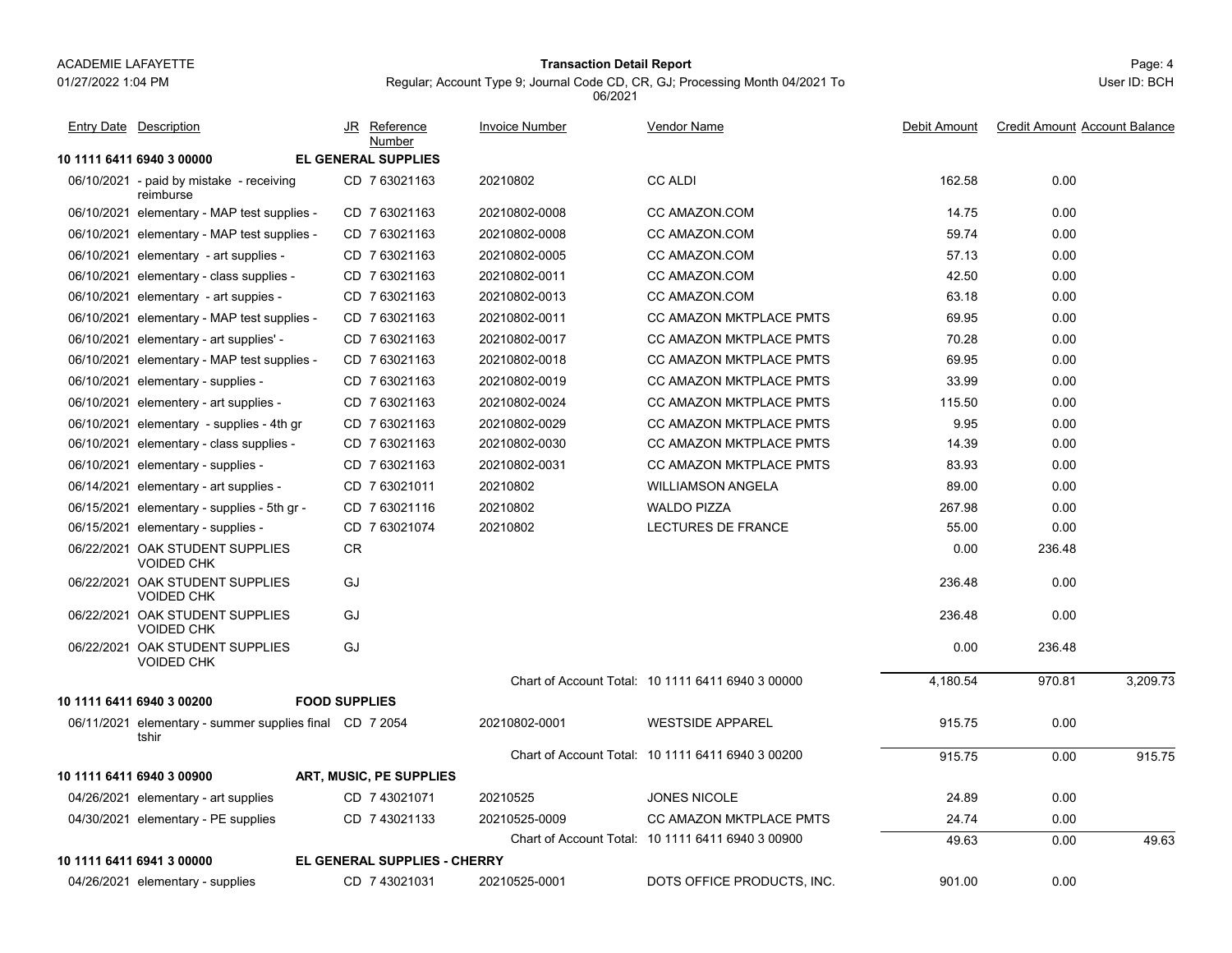01/27/2022 1:04 PM

#### Page: 5 **Transaction Detail Report**

Regular; Account Type 9; Journal Code CD, CR, GJ; Processing Month 04/2021 To 06/2021

| <b>Entry Date Description</b>                          | JR Reference<br>Number       | <b>Invoice Number</b> | <b>Vendor Name</b>                        | Debit Amount | <b>Credit Amount Account Balance</b> |
|--------------------------------------------------------|------------------------------|-----------------------|-------------------------------------------|--------------|--------------------------------------|
| 10 1111 6411 6941 3 00000                              | EL GENERAL SUPPLIES - CHERRY |                       |                                           |              |                                      |
| 04/26/2021 Elementary - class supplies                 | CD 7 43021026                | 20210525              | <b>MAQUAIRE CORTE CAROLINE</b>            | 176.21       | 0.00                                 |
| 04/30/2021 elementary - supplies                       | CD 7 43021133                | 20210525-0001         | CC TEACHERSPAYTEACHERS                    | 58.00        | 0.00                                 |
| 04/30/2021 elementary - supplies                       | CD 743021133                 | 20210525-0001         | CC TEACHERSPAYTEACHERS                    | 4.50         | 0.00                                 |
| 04/30/2021 elementary - class supplies                 | CD 7 43021133                | 20210525-0014         | CC AMAZON MKTPLACE PMTS                   | 0.00         | 24.99                                |
| 04/30/2021 elementary - class supplies                 | CD 7 43021133                | 20210525-0014         | CC AMAZON MKTPLACE PMTS                   | 111.65       | 0.00                                 |
| 04/30/2021 elementary - class supplies                 | CD 743021133                 | 20210525-0015         | <b>CC AMAZON MKTPLACE PMTS</b>            | 16.99        | 0.00                                 |
| 04/30/2021 elementary - supplies                       | CD 7 43021133                | 20210525-0004         | <b>CC TEACHERSPAYTEACHERS</b>             | 22.50        | 0.00                                 |
| 04/30/2021 elementary - supplies                       | CD 7 43021133                | 20210525-0006         | CC TEACHERSPAYTEACHERS                    | 1.50         | 0.00                                 |
| 04/30/2021 elementary - carts for<br>inperson/remote t | CD 743021133                 | 20210525-0005         | CC AMAZON.COM                             | 54.98        | 0.00                                 |
| 04/30/2021 elementary - class supplies                 | CD 7 43021133                | 20210525-0011         | <b>CC AMAZON MKTPLACE PMTS</b>            | 54.99        | 0.00                                 |
| 04/30/2021 elementary - english supplies               | CD 7 43021133                | 20210525-0008         | <b>CC AMAZON MKTPLACE PMTS</b>            | 27.25        | 0.00                                 |
| 05/28/2021 elementary - supplies - paper               | CD 7 53021029                | 20210621-0003         | DOTS OFFICE PRODUCTS, INC.                | 362.34       | 0.00                                 |
| 05/31/2021 elementary - class supplies                 | CD 7 53021135                | 20210621-0017         | CC AMAZON MKTPLACE PMTS                   | 54.00        | 0.00                                 |
| 05/31/2021 elementary - class supplies                 | CD 7 53021135                | 20210621-0019         | <b>CC AMAZON MKTPLACE PMTS</b>            | 92.23        | 0.00                                 |
| 05/31/2021 elementary - supplies                       | CD 7 53021135                | 20210621-0020         | <b>CC AMAZON MKTPLACE PMTS</b>            | 9.99         | 0.00                                 |
| 05/31/2021 elementary - english supplies               | CD 7 53021135                | 20210621              | CC LAKESHORE LEARNING<br><b>MATERIALS</b> | 168.66       | 0.00                                 |
| 05/31/2021 elementary - english supplies               | CD 7 53021135                | 20210621-0001         | CC LAKESHORE LEARNING<br><b>MATERIALS</b> | 0.00         | 11.73                                |
| 05/31/2021 elementary - english supplies               | CD 7 53021135                | 20210621-0001         | CC LAKESHORE LEARNING<br><b>MATERIALS</b> | 8.99         | 0.00                                 |
| 05/31/2021 elementary - supplies                       | CD 7 53021135                | 20210621              | CC TEACHERSPAYTEACHERS                    | 2.75         | 0.00                                 |
| 05/31/2021 elementary - supplies                       | CD 7 53021135                | 20210621-0001         | CC TEACHERSPAYTEACHERS                    | 1.50         | 0.00                                 |
| 05/31/2021 elementary - class supplies                 | CD 7 53021135                | 20210621-0002         | CC TEACHERSPAYTEACHERS                    | 20.40        | 0.00                                 |
| 05/31/2021 elementary - supplies                       | CD 7 53021135                | 20210621-0008         | CC AMAZON MKTPLACE PMTS                   | 0.00         | 20.38                                |
| 05/31/2021 elementary - supplies - music               | CD 7 53021135                | 20210621              | CC AMAZON MKTPLACE PMTS                   | 229.00       | 0.00                                 |
| 05/31/2021 elementary - class supplies                 | CD 7 53021135                | 20210621-0004         | CC AMAZON MKTPLACE PMTS                   | 11.08        | 0.00                                 |
| 05/31/2021 elementary - class supplies                 | CD 7 53021135                | 20210621-0001         | CC INTERNATIONAL TRANSACTION              | 1.50         | 0.00                                 |
| 05/31/2021 Elementary - class supplies                 | CD 7 53021135                | 20210621-0009         | CC AMAZON.COM                             | 11.94        | 0.00                                 |
| 05/31/2021 elementary - teaching supplies              | CD 7 53021135                | 20210621-0010         | CC AMAZON.COM                             | 50.77        | 0.00                                 |
| 05/31/2021 elementary - english supplies               | CD 7 53021135                | 20210621-0011         | CC AMAZON COM                             | 9.03         | 0.00                                 |
| 05/31/2021 elementary - supplies                       | CD 7 53021135                | 20210621-0012         | CC AMAZON.COM                             | 31.97        | 0.00                                 |
| 05/31/2021 elementary - class supplies                 | CD 7 53021135                | 20210621-0004         | CC AMAZON.COM                             | 19.29        | 0.00                                 |
| 05/31/2021 elementary - PE class supplies              | CD 7 53021135                | 20210621-0005         | CC AMAZON.COM                             | 29.94        | 0.00                                 |
| 06/10/2021 elementary - music supplies -               | CD 7 63021163                | 20210802              | <b>CC WEST MUSIC CATALOG</b>              | 1,411.91     | 0.00                                 |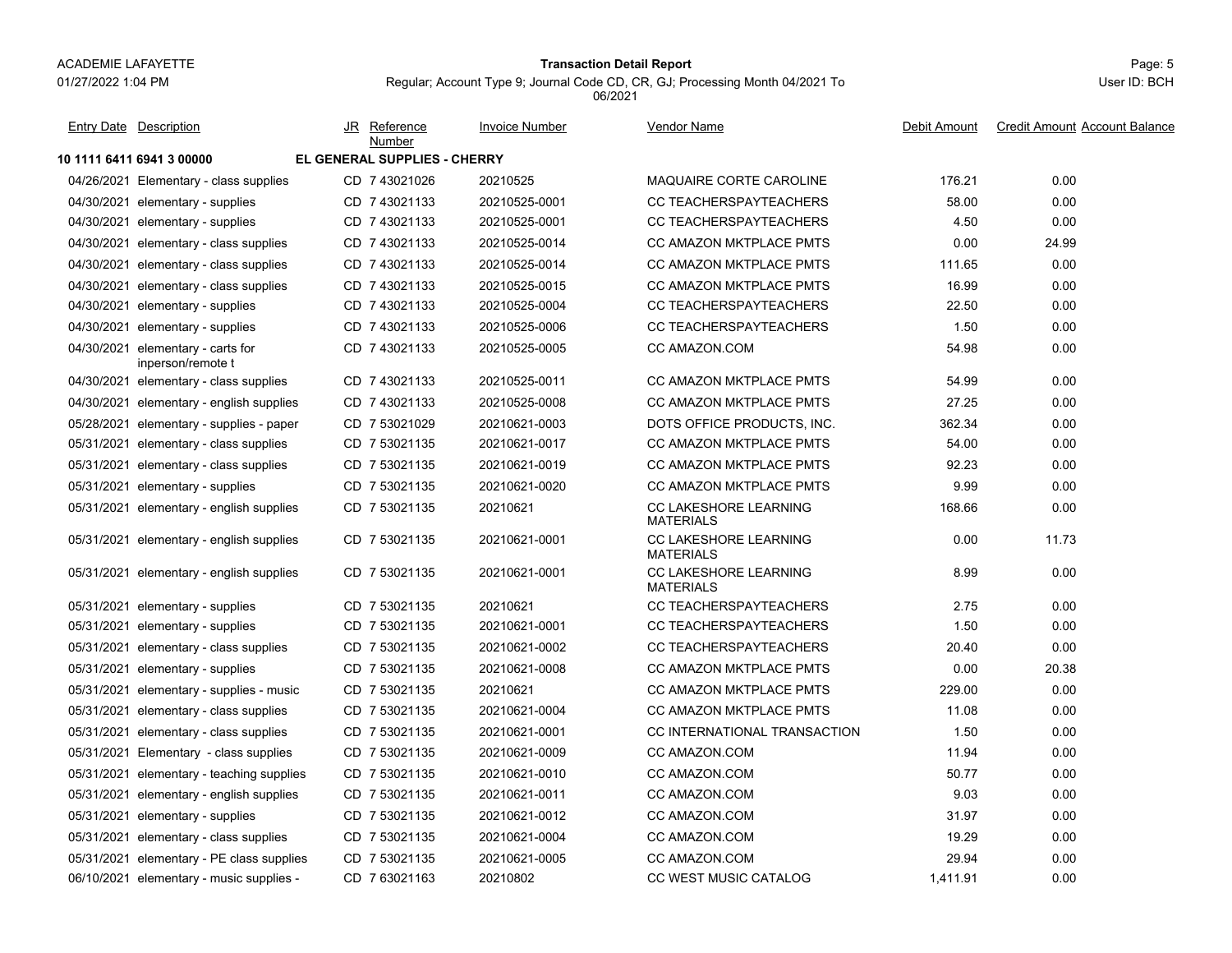#### Page: 6 **Transaction Detail Report**

Regular; Account Type 9; Journal Code CD, CR, GJ; Processing Month 04/2021 To 06/2021

User ID: BCH

| <b>Entry Date Description</b>                                        | JR        | Reference<br>Number                  | <b>Invoice Number</b> | Vendor Name                                       | Debit Amount | <b>Credit Amount Account Balance</b> |          |
|----------------------------------------------------------------------|-----------|--------------------------------------|-----------------------|---------------------------------------------------|--------------|--------------------------------------|----------|
| 10 1111 6411 6941 3 00000                                            |           | EL GENERAL SUPPLIES - CHERRY         |                       |                                                   |              |                                      |          |
| ukelayle                                                             |           |                                      |                       |                                                   |              |                                      |          |
| 06/10/2021 elementary - library supplies -                           |           | CD 7 63021163                        | 20210802-0001         | CC AMAZON MKTPLACE PMTS                           | 115.49       | 0.00                                 |          |
| 06/10/2021 elementary - classroom supplies -                         |           | CD 763021163                         | 20210802-0006         | <b>CC AMAZON MKTPLACE PMTS</b>                    | 23.99        | 0.00                                 |          |
| 06/10/2021 elementary - art supplies -                               |           | CD 763021163                         | 20210802-0007         | <b>CC AMAZON MKTPLACE PMTS</b>                    | 35.14        | 0.00                                 |          |
| 06/10/2021 elementary - supplies -                                   |           | CD 763021163                         | 20210802-0009         | <b>CC AMAZON MKTPLACE PMTS</b>                    | 47.98        | 0.00                                 |          |
| 06/10/2021 elementary - supplies -                                   |           | CD 763021163                         | 20210802-0014         | CC AMAZON.COM                                     | 13.51        | 0.00                                 |          |
| 06/10/2021 elementary - supplies -                                   |           | CD 763021163                         | 20210802-0006         | CC AMAZON.COM                                     | 34.99        | 0.00                                 |          |
| 06/10/2021 elementary - KG supplies -                                |           | CD 763021163                         | 20210802              | <b>CC REALLY GOOD STUFF</b>                       | 271.64       | 0.00                                 |          |
| 06/10/2021 elementary - music supplies -                             |           | CD 763021163                         | 20210802-0009         | CC AMAZON.COM                                     | 49.90        | 0.00                                 |          |
| 06/10/2021 elementary - library supplies -                           |           | CD 763021163                         | 20210802              | CC AMAZON.COM                                     | 17.94        | 0.00                                 |          |
| 06/10/2021 elementary - supplies -                                   |           | CD 763021163                         | 20210802-0001         | CC AMAZON.COM                                     | 77.60        | 0.00                                 |          |
| 06/10/2021 elementary - library & art supplies -                     |           | CD 763021163                         | 20210802-0003         | CC AMAZON.COM                                     | 300.93       | 0.00                                 |          |
| 06/10/2021 elementary - library & art supplies -                     |           | CD 763021163                         | 20210802-0004         | CC AMAZON.COM                                     | 28.40        | 0.00                                 |          |
| 06/10/2021 elementary - class room supplies -                        |           | CD 763021163                         | 20210802-0027         | <b>CC AMAZON MKTPLACE PMTS</b>                    | 33.99        | 0.00                                 |          |
| 06/10/2021 elementary - classroom supplies -                         |           | CD 763021163                         | 20210802-0028         | <b>CC AMAZON MKTPLACE PMTS</b>                    | 114.00       | 0.00                                 |          |
| 06/10/2021 elementary - supplies - computer<br>class                 |           | CD 763021163                         | 20210802-0002         | <b>CC TEACHERSPAYTEACHERS</b>                     | 72.00        | 0.00                                 |          |
| 06/10/2021 elementary - PE supplies -                                |           | CD 763021163                         | 20210802              | <b>CC GOPHER SPORT</b>                            | 1.834.20     | 0.00                                 |          |
| 06/10/2021 elementary - 4th gr supplies -                            |           | CD 763021163                         | 20210802              | <b>MAPSHOP</b>                                    | 23.00        | 0.00                                 |          |
| 06/15/2021 elementary - supplies - english<br>books                  |           | CD 7 63021052                        | 20210802              | <b>WESELOH HEIDI</b>                              | 370.90       | 0.00                                 |          |
| 06/28/2021 elementary - supplies -                                   |           | CD 763021105                         | 20210802              | <b>MILIUS STACIA</b>                              | 50.00        | 0.00                                 |          |
| 06/30/2021 KC COMMUNITY GARDENS -<br><b>SEEDS RETURN</b>             | <b>CR</b> |                                      |                       |                                                   | 0.00         | 57.48                                |          |
|                                                                      |           |                                      |                       | Chart of Account Total: 10 1111 6411 6941 3 00000 | 7,472.46     | 114.58                               | 7.357.88 |
| 10 1111 6412 1910 3 00000                                            |           | <b>SUPPLIES - TECHNOLOGY RELATED</b> |                       |                                                   |              |                                      |          |
| 04/30/2021 av & computers - supplies -<br>splinnters,                |           | CD 743021133                         | 20210525-0007         | <b>CC AMAZON MKTPLACE PMTS</b>                    | 328.95       | 0.00                                 |          |
| 05/28/2021 technology services - inside delivery CD 7 53021072<br>ch |           |                                      | 20210621              | STAPLES BUSINESS ADVANTAGE                        | 85.72        | 0.00                                 |          |
| 06/15/2021 technology services - inside delivery CD 7 63021106<br>ch |           |                                      | 20210802              | STAPLES BUSINESS ADVANTAGE                        | 85.72        | 0.00                                 |          |
| 06/30/2021 TO RECLASS ESSER I EXPENSES GJ                            |           |                                      |                       |                                                   | 485.56       | 0.00                                 |          |
|                                                                      |           |                                      |                       | Chart of Account Total: 10 1111 6412 1910 3 00000 | 985.95       | 0.00                                 | 985.95   |
| 10 1111 6412 1910 4 42400                                            |           | <b>SUPPLIES - TECHNOLOGY RELATED</b> |                       |                                                   |              |                                      |          |
| 06/30/2021 TO RECLASS ESSER I EXPENSES GJ                            |           |                                      |                       |                                                   | 0.00         | 485.56                               |          |
|                                                                      |           |                                      |                       | Chart of Account Total: 10 1111 6412 1910 4 42400 | 0.00         | 485.56                               | (485.56) |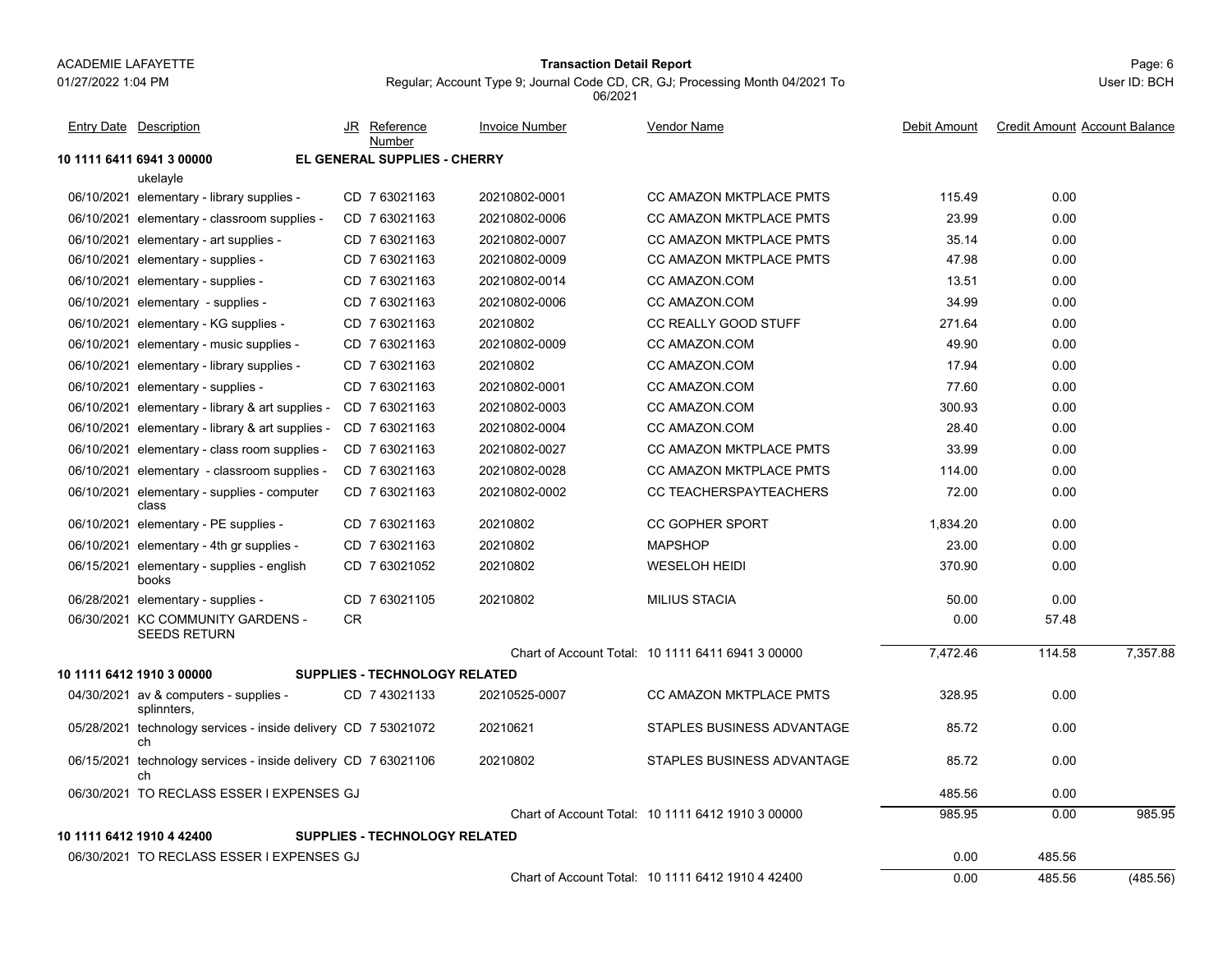Page: 7 **Transaction Detail Report**

User ID: BCH

| <b>Entry Date Description</b>                                        | JR Reference<br>Number               | <b>Invoice Number</b> | Vendor Name                                       | Debit Amount | <b>Credit Amount Account Balance</b> |           |
|----------------------------------------------------------------------|--------------------------------------|-----------------------|---------------------------------------------------|--------------|--------------------------------------|-----------|
| 10 1111 6412 6940 4 42300                                            | SUPPLIES - TECHNOLOGY RELATED        |                       |                                                   |              |                                      |           |
| 04/28/2021 Correction: av & computers -<br>chromebooks               | CD 7 43021080                        | 20210525-0001         | STAPLES BUSINESS ADVANTAGE                        | 53,800.00    | 0.00                                 |           |
|                                                                      |                                      |                       | Chart of Account Total: 10 1111 6412 6940 4 42300 | 53.800.00    | 0.00                                 | 53.800.00 |
| 10 1111 6412 6940 4 42400                                            | <b>SUPPLIES - TECHNOLOGY RELATED</b> |                       |                                                   |              |                                      |           |
| 04/28/2021 Reversal: av & computers -<br>chromebooks g               | CD 7 43021080                        | 20210525-0001         | STAPLES BUSINESS ADVANTAGE                        | 0.00         | 53,800.00                            |           |
| 04/28/2021 av & computers - chromebooks<br>grades 1&2                | CD 7 43021080                        | 20210525-0001         | STAPLES BUSINESS ADVANTAGE                        | 53,800.00    | 0.00                                 |           |
|                                                                      |                                      |                       | Chart of Account Total: 10 1111 6412 6940 4 42400 | 53,800.00    | 53,800.00                            | 0.00      |
| 10 1111 6412 6941 3 00000                                            | <b>SUPPLIES - TECHNOLOGY RELATED</b> |                       |                                                   |              |                                      |           |
| 06/14/2021 elementary - online subscription -                        | CD 763021012                         | 20210802              | <b>KRULL ANN MARIE</b>                            | 24.95        | 0.00                                 |           |
|                                                                      |                                      |                       | Chart of Account Total: 10 1111 6412 6941 3 00000 | 24.95        | 0.00                                 | 24.95     |
| 10 1111 6412 6941 4 42300                                            | <b>SUPPLIES - TECHNOLOGY RELATED</b> |                       |                                                   |              |                                      |           |
| 04/27/2021 Correction: AV & computers -<br>chromebooks               | CD 743021079                         | 20210525              | STAPLES BUSINESS ADVANTAGE                        | 53,800.00    | 0.00                                 |           |
|                                                                      |                                      |                       | Chart of Account Total: 10 1111 6412 6941 4 42300 | 53,800.00    | 0.00                                 | 53,800.00 |
| 10 1111 6412 6941 4 42400                                            | <b>SUPPLIES - TECHNOLOGY RELATED</b> |                       |                                                   |              |                                      |           |
| 04/27/2021 Reversal: AV & computers -<br>chromebooks g               | CD 7 43021079                        | 20210525              | STAPLES BUSINESS ADVANTAGE                        | 0.00         | 53,800.00                            |           |
| 04/27/2021 AV & computers - chromebooks<br>grades 1&2                | CD 7 43021079                        | 20210525              | STAPLES BUSINESS ADVANTAGE                        | 53,800.00    | 0.00                                 |           |
|                                                                      |                                      |                       | Chart of Account Total: 10 1111 6412 6941 4 42400 | 53,800.00    | 53,800.00                            | 0.00      |
| 10 1131 6411 1910 3 00000                                            | <b>GENERAL SUPPLIES</b>              |                       |                                                   |              |                                      |           |
| 04/12/2021 middle school - supplies                                  | CD 7 43021032                        | 20210525-0002         | DOTS OFFICE PRODUCTS, INC.                        | 56.50        | 0.00                                 |           |
| 04/26/2021 middle school - class supplies                            | CD 7 43021027                        | 20210525              | DISSEL CELINE                                     | 95.00        | 0.00                                 |           |
| 04/26/2021 middle school - class supplies                            | CD 7 43021013                        | 20210525              | <b>ARMAND TSAFACK</b>                             | 91.41        | 0.00                                 |           |
| 04/30/2021 middle school - 6th gr supplies                           | CD 743021133                         | 20210525-0004         | <b>CC AMAZON MKTPLACE PMTS</b>                    | 23.68        | 0.00                                 |           |
| 04/30/2021 middle school - dismissal supplies - CD 7 43021133<br>spa |                                      | 20210525-0005         | CC AMAZON MKTPLACE PMTS                           | 35.87        | 0.00                                 |           |
| 04/30/2021 middle school - supplies - earbuds                        | CD 7 43021133                        | 20210525              | <b>CC DOLLAR TREE</b>                             | 102.00       | 0.00                                 |           |
| 04/30/2021 middle school - art supplies                              | CD 7 43021133                        | 20210525              | <b>CC SSI SCHOOL SPECIALTY</b>                    | 48.50        | 0.00                                 |           |
| 04/30/2021 middle school - 8th grade supplies                        | CD 7 43021133                        | 20210525              | CC COSTCO                                         | 44.12        | 0.00                                 |           |
| 04/30/2021 middle school - 8th grade supplies                        | CD 7 43021133                        | 20210525-0001         | CC COSTCO                                         | 44.12        | 0.00                                 |           |
| 04/30/2021 middle school - carts for<br>inperson/remot               | CD 7 43021133                        | 20210525-0002         | CC AMAZON.COM                                     | 535.50       | 0.00                                 |           |
| 04/30/2021 middle school - supplies - 6th grade CD 7 43021133        |                                      | 20210525-0003         | CC TEACHERSPAYTEACHERS                            | 6.00         | 0.00                                 |           |
| 05/28/2021 middle school - supplies                                  | CD 7 53021027                        | 20210621              | <b>DESBLEDS-WILSON MURIEL</b>                     | 337.88       | 0.00                                 |           |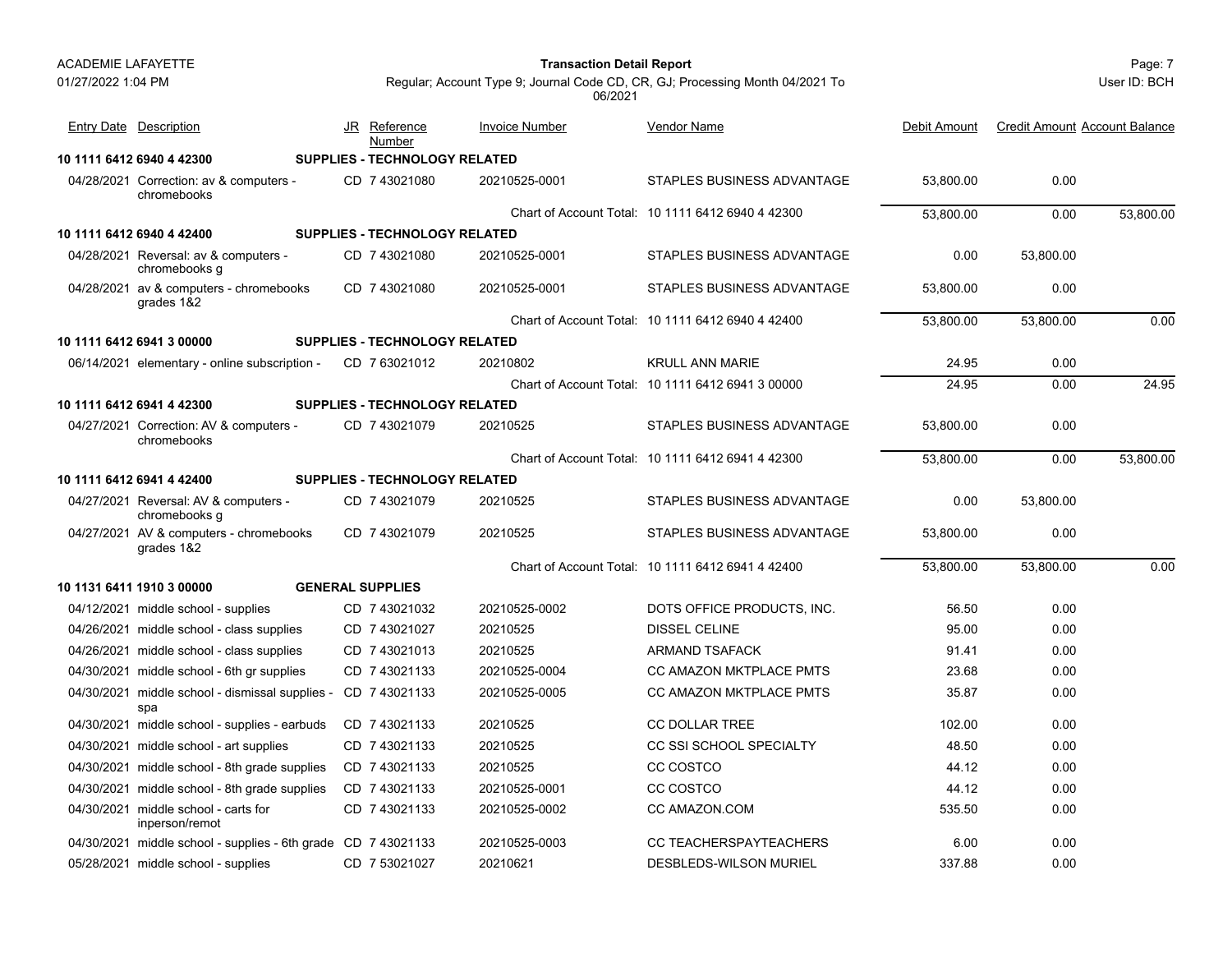01/27/2022 1:04 PM

#### Page: 8 **Transaction Detail Report**

Regular; Account Type 9; Journal Code CD, CR, GJ; Processing Month 04/2021 To 06/2021

| <b>Entry Date Description</b>                                         | JR Reference<br>Number               | <b>Invoice Number</b> | <b>Vendor Name</b>                                | Debit Amount | <b>Credit Amount Account Balance</b> |           |
|-----------------------------------------------------------------------|--------------------------------------|-----------------------|---------------------------------------------------|--------------|--------------------------------------|-----------|
| 10 1131 6411 1910 3 00000                                             | <b>GENERAL SUPPLIES</b>              |                       |                                                   |              |                                      |           |
| 05/31/2021 middle school - supplies                                   | CD 7 53021135                        | 20210621-0014         | CC AMAZON MKTPLACE PMTS                           | 22.10        | 0.00                                 |           |
| 05/31/2021 middle school - subscription -<br>cancelled                | CD 7 53021135                        | 20210621              | CC THE ATLANTIC                                   | 49.99        | 0.00                                 |           |
| 05/31/2021 middle school - supplies                                   | CD 7 53021135                        | 20210621-0007         | CC AMAZON.COM                                     | 49.38        | 0.00                                 |           |
| 05/31/2021 middle school - science supplies                           | CD 7 53021135                        | 20210621              | CC NASCO CATALOG SALES                            | 276.17       | 0.00                                 |           |
| 05/31/2021 middle school - science supplies                           | CD 7 53021135                        | 20210621-0001         | CC NASCO CATALOG SALES                            | 212.42       | 0.00                                 |           |
| 05/31/2021 middle school - class supplies                             | CD 7 53021135                        | 20210621-0002         | <b>CC AMAZON MKTPLACE PMTS</b>                    | 42.65        | 0.00                                 |           |
| 06/01/2021 - aflac reimbursement -                                    | CD 763021083                         | 20210802              | DESBLEDS-WILSON MURIEL                            | 479.00       | 0.00                                 |           |
| 06/10/2021 middle school - subscription -                             | CD 763021163                         | 20210802              | CC THE ATLANTIC                                   | 0.00         | 49.99                                |           |
| 06/10/2021 middle school - supplies - earbuds, CD 7 63021163<br>wat   |                                      | 20210802-0001         | <b>CC DOLLAR TREE</b>                             | 78.73        | 0.00                                 |           |
| 06/10/2021 middle school - supplies -                                 | CD 7 63021163                        | 20210802-0032         | CC AMAZON MKTPLACE PMTS                           | 18.81        | 0.00                                 |           |
| 06/15/2021 middle school - supplies -                                 | CD 7 63021075                        | 20210802              | <b>SEELY ELIZABETH</b>                            | 50.00        | 0.00                                 |           |
| 06/28/2021 middle school - supplies -                                 | CD 7 63021095                        | 20210802              | <b>ROSE PAULA</b>                                 | 50.40        | 0.00                                 |           |
| 06/28/2021 middle school - supplies -<br>subscription                 | CD 7 63021028                        | 20210802              | DISSEL CELINE                                     | 45.17        | 0.00                                 |           |
| 06/28/2021 - aflac reimbursement -                                    | CD 7 63021084                        | 20210802-0001         | DESBLEDS-WILSON MURIEL                            | 568.38       | 0.00                                 |           |
|                                                                       |                                      |                       | Chart of Account Total: 10 1131 6411 1910 3 00000 | 3,363.78     | 49.99                                | 3,313.79  |
| 10 1131 6412 1910 3 00000                                             | <b>SUPPLIES - TECHNOLOGY RELATED</b> |                       |                                                   |              |                                      |           |
| 05/31/2021 middle school - software for<br>scheduling                 | CD 7 53021135                        | 20210621              | <b>DOCENDO APS</b>                                | 50.00        | 0.00                                 |           |
|                                                                       |                                      |                       | Chart of Account Total: 10 1131 6412 1910 3 00000 | 50.00        | 0.00                                 | 50.00     |
| 10 1131 6431 1910 3 00000<br><b>TEXTBOOKS</b>                         |                                      |                       |                                                   |              |                                      |           |
| 05/31/2021 middle school - text books - gr 7 soc CD 7 53021135<br>st  |                                      | 20210621-0013         | CC AMAZON.COM                                     | 334.75       | 0.00                                 |           |
|                                                                       |                                      |                       | Chart of Account Total: 10 1131 6431 1910 3 00000 | 334.75       | 0.00                                 | 334.75    |
| 10 1151 6391 1910 4 00420                                             | <b>OTHER PURCHASED SERVICES</b>      |                       |                                                   |              |                                      |           |
| 04/14/2021 high school - high school consulting CD 7 43021099<br>$-0$ |                                      | 20210525              | <b>HYNES MARILYN</b>                              | 2,425.00     | 0.00                                 |           |
| 04/28/2021 high school - robotis/pre-<br>engineering t                | CD 7 43021067                        | 20210525              | <b>MINDDRIVE</b>                                  | 4,500.00     | 0.00                                 |           |
| 05/28/2021 high school - high school consulting CD 7 53021042<br>- 0  |                                      | 20210621              | <b>HYNES MARILYN</b>                              | 2,100.00     | 0.00                                 |           |
| 06/16/2021 high school - high school consulting CD 7 63021128<br>- 0  |                                      | 20210802              | <b>HYNES MARILYN</b>                              | 2,050.00     | 0.00                                 |           |
|                                                                       |                                      |                       | Chart of Account Total: 10 1151 6391 1910 4 00420 | 11,075.00    | 0.00                                 | 11,075.00 |
| 10 1151 6411 1910 3 00000                                             | <b>GENERAL SUPPLIES</b>              |                       |                                                   |              |                                      |           |
| 04/30/2021 high school - art supplies                                 | CD 7 43021133                        | 20210525              | <b>CC BLICK ART MATERIAL</b>                      | 13.80        | 0.00                                 |           |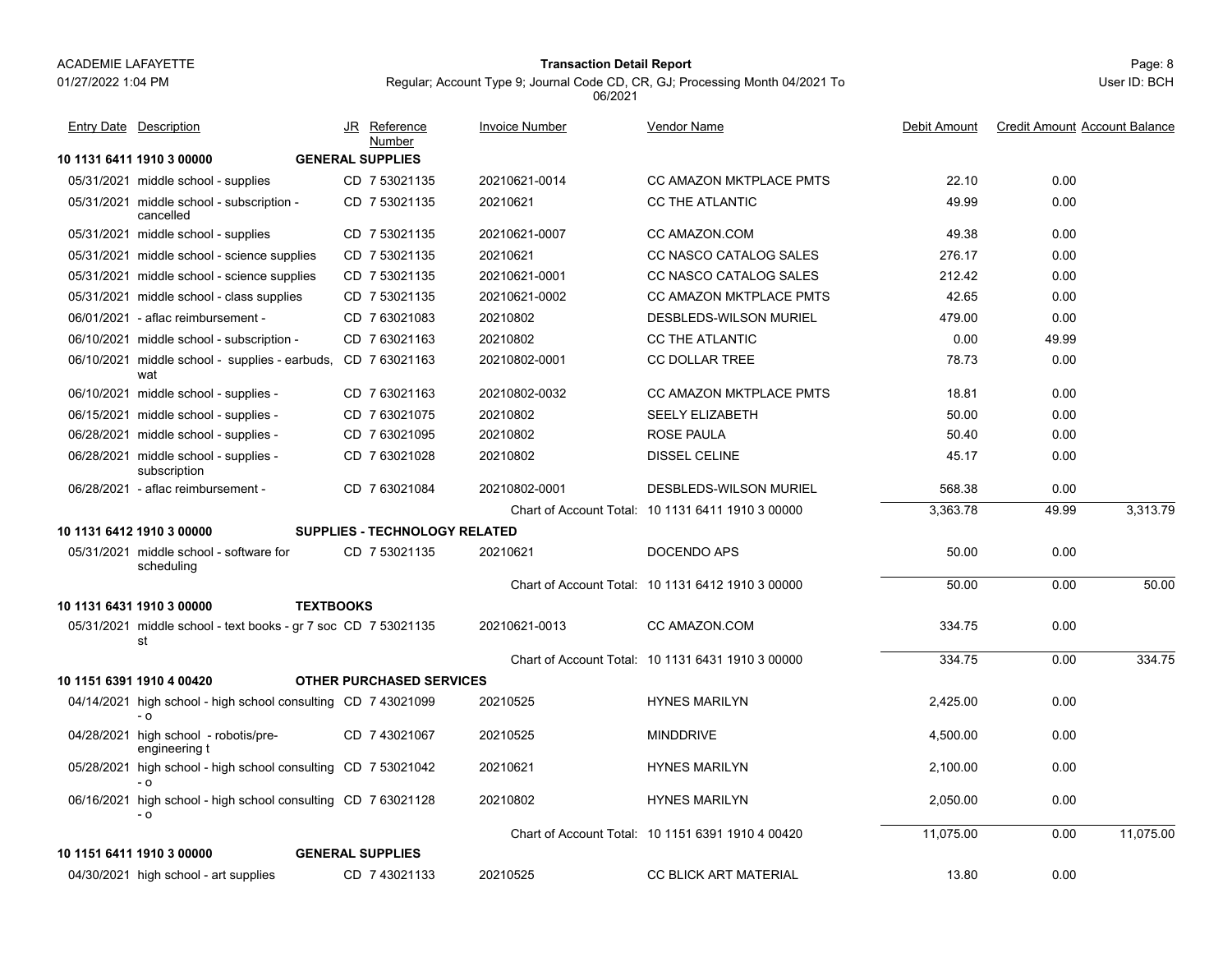### 01/27/2022 1:04 PM

#### Page: 9 **Transaction Detail Report**

Regular; Account Type 9; Journal Code CD, CR, GJ; Processing Month 04/2021 To 06/2021

| <b>Entry Date Description</b>                                    | JR<br><u>Reference</u><br>Number     | <u>Invoice Number</u> | <u>Vendor Name</u>                                | Debit Amount | <b>Credit Amount Account Balance</b> |           |
|------------------------------------------------------------------|--------------------------------------|-----------------------|---------------------------------------------------|--------------|--------------------------------------|-----------|
| 10 1151 6411 1910 3 00000                                        | <b>GENERAL SUPPLIES</b>              |                       |                                                   |              |                                      |           |
| 04/30/2021 high school - math supplies - fed<br>grant            | CD 7 43021133                        | 20210525-0001         | <b>CC AMAZON MKTPLACE PMTS</b>                    | 47.91        | 0.00                                 |           |
| 05/25/2021 highschool - Stuco tshirts                            | CD 10 2044                           | 20210621              | <b>WESTSIDE APPAREL</b>                           | 202.50       | 0.00                                 |           |
| 05/28/2021 high school - art supplies                            | CD 7 53021014                        | 20210621              | <b>BLICK ART MATERIALS</b>                        | 47.04        | 0.00                                 |           |
| 05/28/2021 high school - art supplies                            | CD 7 53021014                        | 20210621-0001         | <b>BLICK ART MATERIALS</b>                        | 87.92        | 0.00                                 |           |
| 05/31/2021 highschool - classroom setup -<br>dishwashe           | CD 7 53021135                        | 20210621              | AJ MADISON                                        | 1,213.98     | 0.00                                 |           |
| 05/31/2021 high school - supplies                                | CD 7 53021135                        | 20210621-0013         | CC AMAZON MKTPLACE PMTS                           | 335.97       | 0.00                                 |           |
| 06/14/2021 high school - art supplies -                          | CD 763021020                         | 20210802              | <b>BLICK ART MATERIALS</b>                        | 25.11        | 0.00                                 |           |
|                                                                  |                                      |                       | Chart of Account Total: 10 1151 6411 1910 3 00000 | 1,974.23     | 0.00                                 | 1,974.23  |
| 10 1151 6412 1910 4 00420                                        | <b>SUPPLIES - TECHNOLOGY RELATED</b> |                       |                                                   |              |                                      |           |
| 05/31/2021 high school - av equipment - If<br>approved           | CD 7 53021135                        | 20210621              | CC B&H PHOTO                                      | 199.00       | 0.00                                 |           |
| 06/10/2021 highschool - AV & Computer - 10 -<br>macboo           | CD 763021163                         | 20210802              | <b>CC APPLE</b>                                   | 13,990.00    | 0.00                                 |           |
| 06/10/2021 highschool - AV & Computer - 4-<br>macbook &          | CD 763021163                         | 20210802-0001         | <b>CC APPLE</b>                                   | 8.079.00     | 0.00                                 |           |
|                                                                  |                                      |                       | Chart of Account Total: 10 1151 6412 1910 4 00420 | 22.268.00    | 0.00                                 | 22.268.00 |
| 10 1191 6131 6940 3 00000                                        | <b>SUPPLEMENTAL PAY</b>              |                       |                                                   |              |                                      |           |
| 05/28/2021 REISSUE PR DD 073113                                  | CD 7 53021                           | 20130731              | SONKO SEKOU                                       | 1.361.48     | 0.00                                 |           |
| 05/28/2021 REISSUE PR DD 073113                                  | CD 7 53021                           | 20130731              | SONKO SEKOU                                       | 0.00         | 1,361.48                             |           |
|                                                                  |                                      |                       | Chart of Account Total: 10 1191 6131 6940 3 00000 | 1,361.48     | 1,361.48                             | 0.00      |
| 10 1191 6411 1910 3 00200                                        | <b>GENERAL SUPPLIES</b>              |                       |                                                   |              |                                      |           |
| 06/02/2021 elementary - summer supplies<br>downpayment           | CD 7 2047                            | 20210802              | <b>WESTSIDE APPAREL</b>                           | 420.75       | 0.00                                 |           |
| 06/11/2021 elementary - summer supplies final CD 7 2054<br>tshir |                                      | 20210802-0001         | <b>WESTSIDE APPAREL</b>                           | 420.75       | 0.00                                 |           |
| 06/14/2021 Elementary - supplies - summer<br>school              | CD 763021036                         | 20210802              | DOTS OFFICE PRODUCTS, INC.                        | 1.481.07     | 0.00                                 |           |
|                                                                  |                                      |                       | Chart of Account Total: 10 1191 6411 1910 3 00200 | 2,322.57     | 0.00                                 | 2.322.57  |
| 10 1191 6411 6940 3 00200                                        | <b>GENERAL SUPPLIES</b>              |                       |                                                   |              |                                      |           |
| 06/02/2021 elementary - summer supplies<br>downpayment           | CD 7 2047                            | 20210802              | <b>WESTSIDE APPAREL</b>                           | 915.75       | 0.00                                 |           |
| 06/28/2021 elementary - supplies - summer<br>school              | CD 7 63021068                        | 20210802              | <b>LOGAN KETURAH</b>                              | 85.00        | 0.00                                 |           |
|                                                                  |                                      |                       | Chart of Account Total: 10 1191 6411 6940 3 00200 | 1,000.75     | 0.00                                 | 1,000.75  |
| 10 1191 6411 6941 3 00200                                        | <b>GENERAL SUPPLIES</b>              |                       |                                                   |              |                                      |           |
| 06/02/2021 elementary - summer supplies<br>downpayment           | CD 7 2047                            | 20210802              | <b>WESTSIDE APPAREL</b>                           | 814.50       | 0.00                                 |           |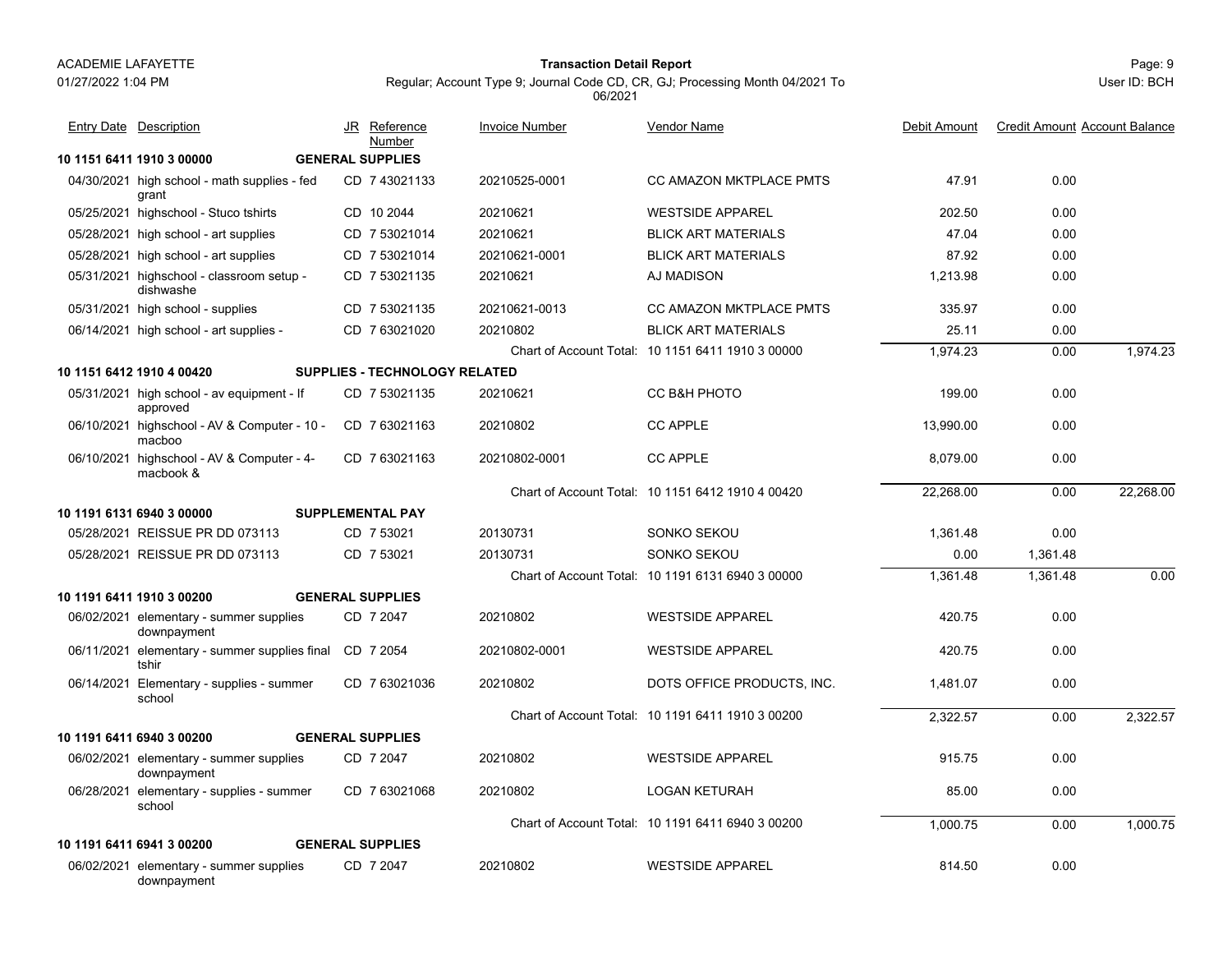01/27/2022 1:04 PM

#### Page: 10 **Transaction Detail Report**

Regular; Account Type 9; Journal Code CD, CR, GJ; Processing Month 04/2021 To 06/2021

| <b>Entry Date Description</b>                                    | JR Reference<br>Number      | <b>Invoice Number</b> | Vendor Name                                       | Debit Amount | <b>Credit Amount Account Balance</b> |                       |
|------------------------------------------------------------------|-----------------------------|-----------------------|---------------------------------------------------|--------------|--------------------------------------|-----------------------|
| 10 1191 6411 6941 3 00200                                        | <b>GENERAL SUPPLIES</b>     |                       |                                                   |              |                                      |                       |
| 06/11/2021 elementary - summer supplies final CD 7 2054<br>tshir |                             | 20210802-0001         | <b>WESTSIDE APPAREL</b>                           | 815.00       | 0.00                                 |                       |
| 06/28/2021 Elementary - class supplies -<br>summer sch           | CD 7 63021029               | 20210802              | <b>LACROIX CELINE</b>                             | 85.33        | 0.00                                 |                       |
| 06/30/2021 TO ADJUST PAYMENT TO ACTUAL GJ                        |                             |                       |                                                   | 0.00         | 1.00                                 |                       |
|                                                                  |                             |                       | Chart of Account Total: 10 1191 6411 6941 3 00200 | 1.714.83     | 1.00                                 | $\overline{1,713.83}$ |
| 10 1221 6311 1910 3 12210                                        | <b>INSTRUCTION SERVICES</b> |                       |                                                   |              |                                      |                       |
| 04/06/2021 sped contract - \$1,828.83 Sped -<br>Profess          | CD 743021103                | 20210525              | PROFESSIONAL TRAINING<br><b>SOLUTIONS LLC</b>     | 1.828.83     | 0.00                                 |                       |
| 04/30/2021 TO ADJUST PAYMENT TO ACTUAL GJ                        |                             |                       |                                                   | 0.00         | 0.30                                 |                       |
| 05/28/2021 sped contract - \$1,828.83 Sped -<br>Profess          | CD 7 53021065               | 20210621              | PROFESSIONAL TRAINING<br>SOLUTIONS LLC            | 1,828.53     | 0.00                                 |                       |
| 06/08/2021 sped contract - \$1,828.83 Sped -<br>Profess          | CD 763021136                | 20210802              | PROFESSIONAL TRAINING<br>SOLUTIONS LLC            | 1,828.53     | 0.00                                 |                       |
|                                                                  |                             |                       | Chart of Account Total: 10 1221 6311 1910 3 12210 | 5,485.89     | 0.30                                 | 5,485.59              |
| 10 1221 6311 6940 3 12210                                        | <b>INSTRUCTION SERVICES</b> |                       |                                                   |              |                                      |                       |
| 04/06/2021 sped contract - \$1,828.83 Sped -<br>Profess          | CD 7 43021103               | 20210525              | PROFESSIONAL TRAINING<br>SOLUTIONS LLC            | 1,828.83     | 0.00                                 |                       |
| 04/30/2021 TO ADJUST PAYMENT TO ACTUAL GJ                        |                             |                       |                                                   | 0.00         | 0.29                                 |                       |
| 05/28/2021 Retirement - employer portion                         | CD 7 53021053               | 20210621-0001         | KC PUBLIC SCHOOL RETIREMENT<br><b>SYSTEM</b>      | 61,842.97    | 0.00                                 |                       |
| 05/28/2021 sped contract - \$1,828.83 Sped -<br>Profess          | CD 7 53021065               | 20210621              | PROFESSIONAL TRAINING<br>SOLUTIONS LLC            | 1,828.54     | 0.00                                 |                       |
| 05/28/2021 Reversal: Retirement - employer<br>portion            | CD 7 53021053               | 20210621-0001         | KC PUBLIC SCHOOL RETIREMENT<br><b>SYSTEM</b>      | 0.00         | 61,842.97                            |                       |
| 06/08/2021 sped contract - \$1,828.83 Sped -<br>Profess          | CD 763021136                | 20210802              | PROFESSIONAL TRAINING<br><b>SOLUTIONS LLC</b>     | 1,828.54     | 0.00                                 |                       |
|                                                                  |                             |                       | Chart of Account Total: 10 1221 6311 6940 3 12210 | 67,328.88    | 61,843.26                            | 5,485.62              |
| 10 1221 6311 6941 3 12210                                        | <b>INSTRUCTION SERVICES</b> |                       |                                                   |              |                                      |                       |
| 04/01/2021 Correction: SpEd - monthly<br>contracting f           | CD 7 43021069               | 20210525              | <b>DESHLER NANCY</b>                              | 3,600.00     | 0.00                                 |                       |
| 04/01/2021 Correction: SpEd - monthly<br>contracting f           | CD 7 43021029               | 20210525              | <b>NANCE CYNTHIA</b>                              | 3,600.00     | 0.00                                 |                       |
| 04/06/2021 sped contract - \$1,828.83 Sped -<br>Profess          | CD 7 43021103               | 20210525              | PROFESSIONAL TRAINING<br>SOLUTIONS LLC            | 1,828.83     | 0.00                                 |                       |
| 04/30/2021 TO ADJUST PAYMENT TO ACTUAL GJ                        |                             |                       |                                                   | 0.00         | 0.30                                 |                       |
| 05/28/2021 sped contract - \$1,828.83 Sped -<br>Profess          | CD 7 53021065               | 20210621              | PROFESSIONAL TRAINING<br>SOLUTIONS LLC            | 1,828.53     | 0.00                                 |                       |
| 05/28/2021 Correction: SpEd - monthly<br>contracting f           | CD 7 53021064               | 20210621              | <b>NANCE CYNTHIA</b>                              | 3,600.00     | 0.00                                 |                       |
| 05/28/2021 Correction: SpEd - monthly                            | CD 7 53021028               | 20210621              | <b>DESHLER NANCY</b>                              | 3.600.00     | 0.00                                 |                       |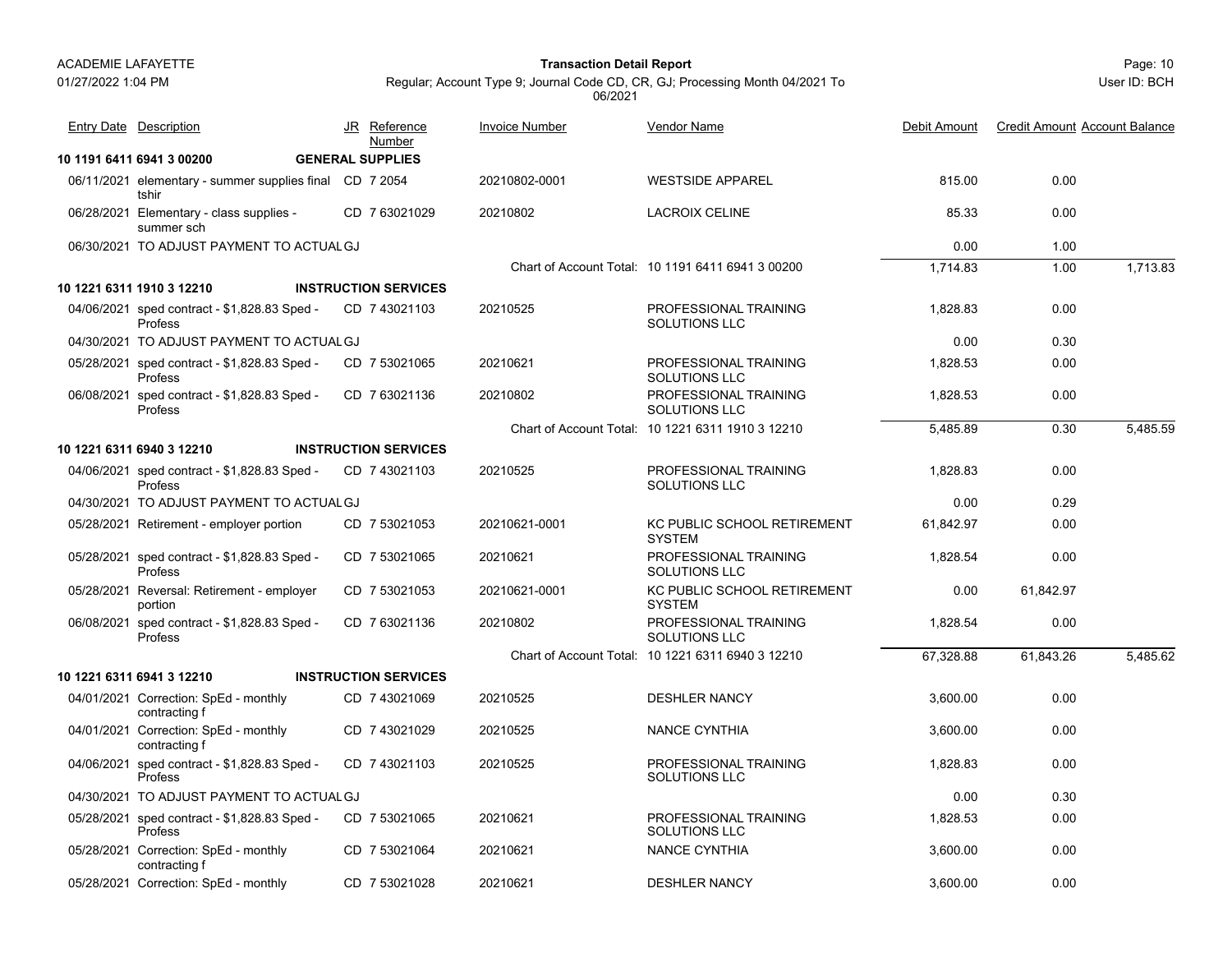01/27/2022 1:04 PM

#### Page: 11 **Transaction Detail Report**

User ID: BCH

| <b>Entry Date Description</b>                                  | JR Reference<br>Number          | <b>Invoice Number</b> | <b>Vendor Name</b>                                | Debit Amount | <b>Credit Amount Account Balance</b> |           |
|----------------------------------------------------------------|---------------------------------|-----------------------|---------------------------------------------------|--------------|--------------------------------------|-----------|
| 10 1221 6311 6941 3 12210                                      | <b>INSTRUCTION SERVICES</b>     |                       |                                                   |              |                                      |           |
| contracting f                                                  |                                 |                       |                                                   |              |                                      |           |
| 06/01/2021 Correction: SpEd - monthly<br>contracting f         | CD 7 63021085                   | 20210802              | <b>DESHLER NANCY</b>                              | 3,600.00     | 0.00                                 |           |
| 06/08/2021 sped contract - \$1,828.83 Sped -<br><b>Profess</b> | CD 763021136                    | 20210802              | PROFESSIONAL TRAINING<br>SOLUTIONS LLC            | 1.828.53     | 0.00                                 |           |
|                                                                |                                 |                       | Chart of Account Total: 10 1221 6311 6941 3 12210 | 23,485.89    | 0.30                                 | 23,485.59 |
| 10 1221 6311 6941 4 44100                                      | <b>INSTRUCTION SERVICES</b>     |                       |                                                   |              |                                      |           |
| 04/01/2021 Reversal: SpEd - monthly<br>contracting fee         | CD 7 43021029                   | 20210525              | <b>NANCE CYNTHIA</b>                              | 0.00         | 3,600.00                             |           |
| 04/01/2021 Reversal: SpEd - monthly<br>contracting fee         | CD 7 43021069                   | 20210525              | <b>DESHLER NANCY</b>                              | 0.00         | 3,600.00                             |           |
| 04/01/2021 SpEd - monthly contracting fee                      | CD 743021029                    | 20210525              | NANCE CYNTHIA                                     | 3,600.00     | 0.00                                 |           |
| 04/01/2021 SpEd - monthly contracting fee                      | CD 7 43021069                   | 20210525              | <b>DESHLER NANCY</b>                              | 3,600.00     | 0.00                                 |           |
| 05/28/2021 SpEd - monthly contracting fee                      | CD 7 53021064                   | 20210621              | <b>NANCE CYNTHIA</b>                              | 3,600.00     | 0.00                                 |           |
| 05/28/2021 SpEd - monthly contracting fee                      | CD 7 53021028                   | 20210621              | <b>DESHLER NANCY</b>                              | 3,600.00     | 0.00                                 |           |
| 05/28/2021 Reversal: SpEd - monthly<br>contracting fee         | CD 7 53021028                   | 20210621              | <b>DESHLER NANCY</b>                              | 0.00         | 3,600.00                             |           |
| 05/28/2021 Reversal: SpEd - monthly<br>contracting fee         | CD 7 53021064                   | 20210621              | <b>NANCE CYNTHIA</b>                              | 0.00         | 3,600.00                             |           |
| 06/01/2021 Reversal: SpEd - monthly<br>contracting fee         | CD 7 63021085                   | 20210802              | <b>DESHLER NANCY</b>                              | 0.00         | 3,600.00                             |           |
| 06/01/2021 SpEd - monthly contracting fee -                    | CD 7 63021085                   | 20210802              | <b>DESHLER NANCY</b>                              | 3,600.00     | 0.00                                 |           |
|                                                                |                                 |                       | Chart of Account Total: 10 1221 6311 6941 4 44100 | 18,000.00    | 18,000.00                            | 0.00      |
| 10 1221 6391 1910 1 12210                                      | <b>OTHER PURCHASED SERVICES</b> |                       |                                                   |              |                                      |           |
| 04/26/2021 contracting services - Januarly,<br>Februar         | CD 7 43021042                   | 20210525              | <b>GUADALUPE CENTERS, INC</b>                     | 1.300.00     | 0.00                                 |           |
| 05/28/2021 contracting services - Januarly,<br>Februar         | CD 7 53021035                   | 20210621              | <b>GUADALUPE CENTERS, INC</b>                     | 1,950.00     | 0.00                                 |           |
| 06/28/2021 contracting services - May - local<br>funds         | CD 763021049                    | 20210802              | <b>GUADALUPE CENTERS, INC</b>                     | 1,430.00     | 0.00                                 |           |
|                                                                |                                 |                       | Chart of Account Total: 10 1221 6391 1910 1 12210 | 4,680.00     | 0.00                                 | 4,680.00  |
| 10 1221 6411 1910 4 44100                                      | <b>GENERAL SUPPLIES</b>         |                       |                                                   |              |                                      |           |
| 05/31/2021 sped - supplies                                     | CD 7 53021135                   | 20210621              | CC AMAZON.COM                                     | 117.00       | 0.00                                 |           |
|                                                                |                                 |                       | Chart of Account Total: 10 1221 6411 1910 4 44100 | 117.00       | 0.00                                 | 117.00    |
| 10 1251 6221 6940 4 45100                                      | <b>NONTEACHER RETIREMENT</b>    |                       |                                                   |              |                                      |           |
| 06/30/2021 TO ADJ RETIRE EXP TO ACTUAL GJ JE17                 |                                 |                       |                                                   | 0.00         | 781.88                               |           |
|                                                                |                                 |                       | Chart of Account Total: 10 1251 6221 6940 4 45100 | 0.00         | 781.88                               | (781.88)  |
| 10 1251 6221 6941 4 45100                                      | <b>NONTEACHER RETIREMENT</b>    |                       |                                                   |              |                                      |           |
| 06/30/2021 TO ADJ RETIRE EXP TO ACTUAL GJ JE17                 |                                 |                       |                                                   | 0.00         | 508.66                               |           |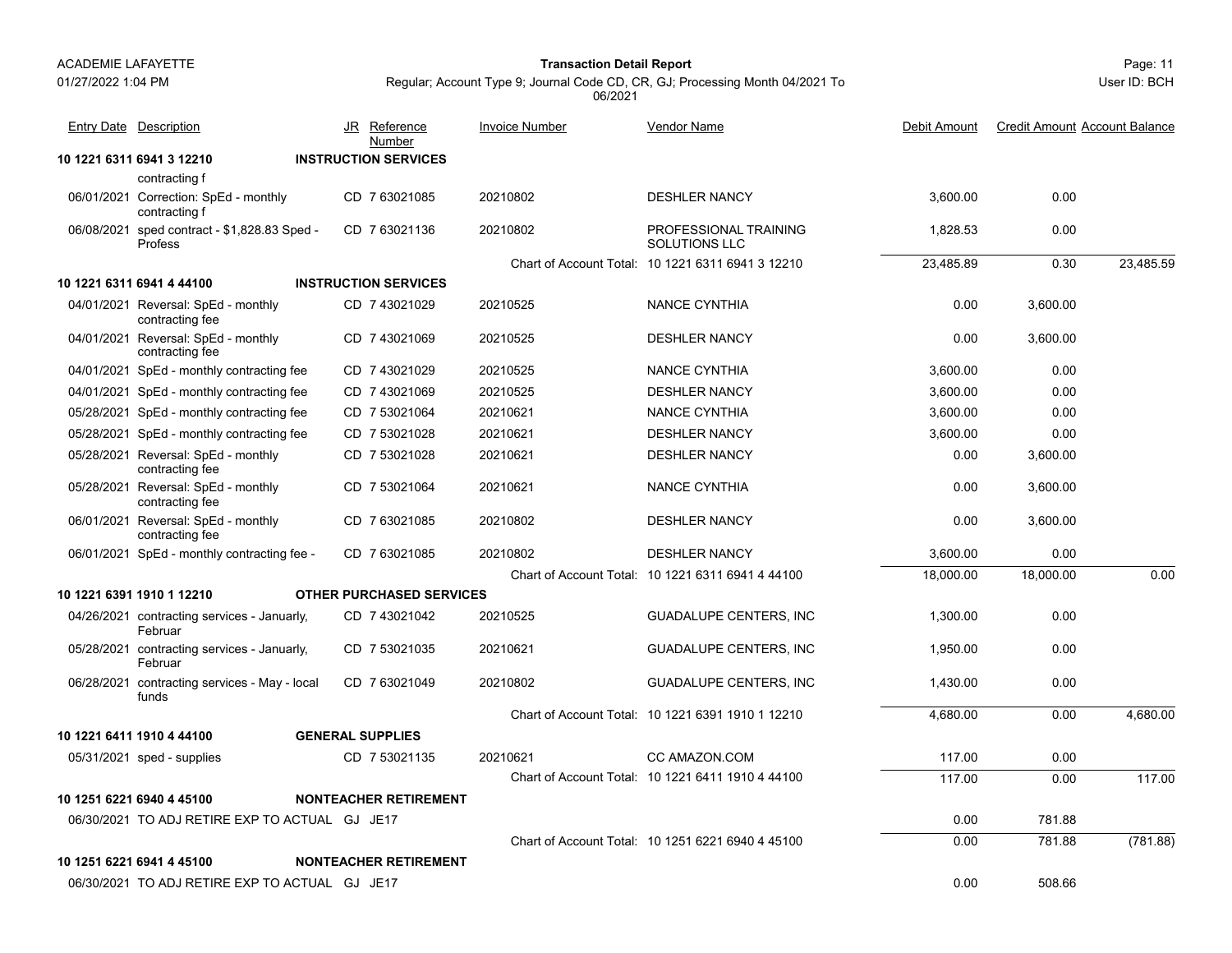#### Page: 12 **Transaction Detail Report**

User ID: BCH

| <b>Entry Date Description</b>                                        |    | JR Reference<br>Number          | <b>Invoice Number</b> | <b>Vendor Name</b>                                | Debit Amount | <b>Credit Amount Account Balance</b> |          |
|----------------------------------------------------------------------|----|---------------------------------|-----------------------|---------------------------------------------------|--------------|--------------------------------------|----------|
| 10 1251 6221 6941 4 45100                                            |    | <b>NONTEACHER RETIREMENT</b>    |                       |                                                   |              |                                      |          |
|                                                                      |    |                                 |                       | Chart of Account Total: 10 1251 6221 6941 4 45100 | 0.00         | 508.66                               | (508.66) |
| 10 1411 6391 1910 3 00000                                            |    | <b>OTHER PURCHASED SERVICES</b> |                       |                                                   |              |                                      |          |
| 05/28/2021 middle school - Student activities - CD 7 53021051<br>8th |    |                                 | 20210621              | KANSAS CITY FIRST BAPTIST<br><b>CHURCH</b>        | 915.00       | 0.00                                 |          |
|                                                                      |    |                                 |                       | Chart of Account Total: 10 1411 6391 1910 3 00000 | 915.00       | 0.00                                 | 915.00   |
| 10 1411 6391 6940 1 00101                                            |    | <b>OTHER PURCHASED SERVICES</b> |                       |                                                   |              |                                      |          |
| 05/26/2021 field day di                                              |    | CD 10 1143                      | 20210621              | <b>CLAYTON ANTHONY</b>                            | 325.00       | 0.00                                 |          |
|                                                                      |    |                                 |                       | Chart of Account Total: 10 1411 6391 6940 1 00101 | 325.00       | 0.00                                 | 325.00   |
| 10 1411 6391 6940 3 00000                                            |    | <b>OTHER PURCHASED SERVICES</b> |                       |                                                   |              |                                      |          |
| 05/31/2021 student activities - STEAM night                          |    | CD 7 53021135                   | 20210621              | <b>CC UNION STATION</b>                           | 350.00       | 0.00                                 |          |
|                                                                      |    |                                 |                       | Chart of Account Total: 10 1411 6391 6940 3 00000 | 350.00       | 0.00                                 | 350.00   |
| 10 1421 6391 1910 3 00000                                            |    | <b>OTHER PURCHASED SERVICES</b> |                       |                                                   |              |                                      |          |
| 06/15/2021 teacher training services - mileage<br>\$150              |    | CD 763021078                    | 20210802              | <b>DIENG MAMADOU</b>                              | 150.08       | 0.00                                 |          |
| 06/15/2021 teacher training services - travel<br>meals               |    | CD 7 63021078                   | 20210802-0001         | <b>DIENG MAMADOU</b>                              | 14.48        | 0.00                                 |          |
| 06/30/2021 TO RECLASS PRIOR PERIOD<br><b>VOIDED CHECK</b>            | GJ |                                 |                       |                                                   | 220.00       | 0.00                                 |          |
|                                                                      |    |                                 |                       | Chart of Account Total: 10 1421 6391 1910 3 00000 | 384.56       | 0.00                                 | 384.56   |
| 10 2113 6411 6940 3 00000                                            |    | <b>GENERAL SUPPLIES</b>         |                       |                                                   |              |                                      |          |
| 04/26/2021 social work services - family support CD 7 43021006       |    |                                 | 20210525-0001         | <b>NACHUM ADAM</b>                                | 96.70        | 0.00                                 |          |
| 04/30/2021 Correction: social work services -<br>needy               |    | CD 7 43021133                   | 20210525              | <b>CC ALDI</b>                                    | 131.85       | 0.00                                 |          |
| 04/30/2021 Correction: community relations -<br>family               |    | CD 7 43021133                   | 20210525              | <b>CC STATE FARM INSURANCE</b>                    | 8.33         | 0.00                                 |          |
| 05/31/2021 Supplies - reimbursement check<br>rec'd - I               |    | CD 7 53021135                   | 20210621              | <b>CC ALDI</b>                                    | 236.48       | 0.00                                 |          |
| 06/10/2021 social work services - office setup -                     |    | CD 763021163                    | 20210802-0016         | CC AMAZON MKTPLACE PMTS                           | 23.95        | 0.00                                 |          |
| 06/10/2021 social work services - office setup -                     |    | CD 763021163                    | 20210802-0013         | CC AMAZON MKTPLACE PMTS                           | 51.24        | 0.00                                 |          |
| 06/10/2021 social work services - supplies -                         |    | CD 763021163                    | 20210802-0014         | CC AMAZON MKTPLACE PMTS                           | 43.40        | 0.00                                 |          |
| 06/14/2021 social work services - Professional<br>dev                |    | CD 7 63021005                   | 20210802              | <b>NACHUM ADAM</b>                                | 1,699.00     | 0.00                                 |          |
| 06/29/2021 social work services - Professional<br>dev                |    | CD 763021006                    | 20210802-0001         | <b>NACHUM ADAM</b>                                | 160.54       | 0.00                                 |          |
|                                                                      |    |                                 |                       | Chart of Account Total: 10 2113 6411 6940 3 00000 | 2,451.49     | 0.00                                 | 2,451.49 |
| 10 2113 6411 6940 4 42300                                            |    | <b>GENERAL SUPPLIES</b>         |                       |                                                   |              |                                      |          |
| 04/30/2021 Reversal: social work services -<br>needy f               |    | CD 7 43021133                   | 20210525              | <b>CC ALDI</b>                                    | 0.00         | 131.85                               |          |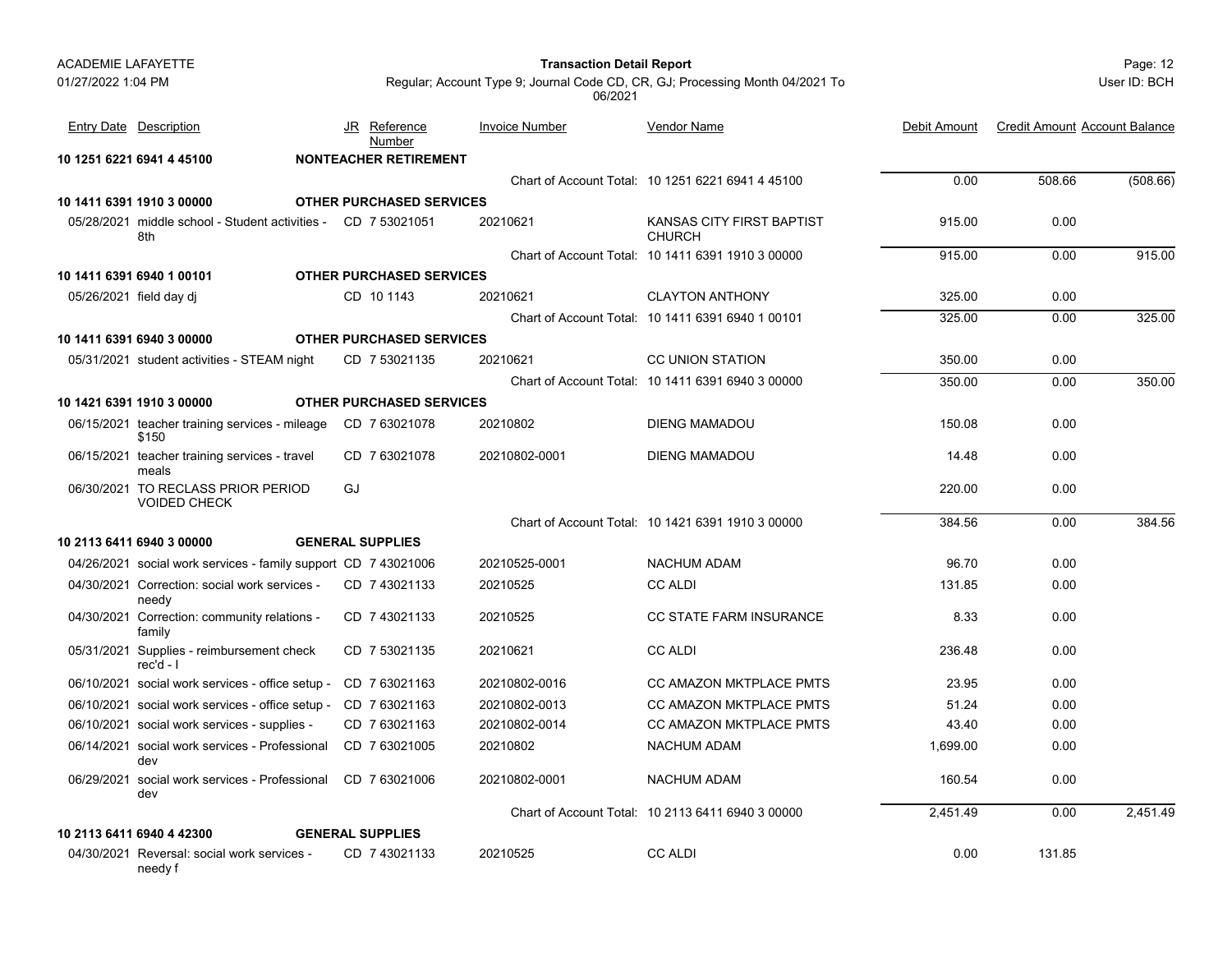01/27/2022 1:04 PM

#### Page: 13 **Transaction Detail Report**

Regular; Account Type 9; Journal Code CD, CR, GJ; Processing Month 04/2021 To 06/2021

| <b>Entry Date Description</b>                                               | JR Reference<br>Number             | <b>Invoice Number</b> | Vendor Name                                       | Debit Amount | <b>Credit Amount Account Balance</b> |           |
|-----------------------------------------------------------------------------|------------------------------------|-----------------------|---------------------------------------------------|--------------|--------------------------------------|-----------|
| 10 2113 6411 6940 4 42300                                                   | <b>GENERAL SUPPLIES</b>            |                       |                                                   |              |                                      |           |
| 04/30/2021 Reversal: community relations -<br>family i                      | CD 7 43021133                      | 20210525              | <b>CC STATE FARM INSURANCE</b>                    | 0.00         | 8.33                                 |           |
| 04/30/2021 community relations - family in need CD 7 43021133<br>pay        |                                    | 20210525              | CC STATE FARM INSURANCE                           | 8.33         | 0.00                                 |           |
| 04/30/2021 social work services - needy family<br>food                      | CD 743021133                       | 20210525              | <b>CC ALDI</b>                                    | 131.85       | 0.00                                 |           |
|                                                                             |                                    |                       | Chart of Account Total: 10 2113 6411 6940 4 42300 | 140.18       | 140.18                               | 0.00      |
| 10 2113 6411 6941 3 00000                                                   | <b>GENERAL SUPPLIES</b>            |                       |                                                   |              |                                      |           |
| 05/31/2021 social work services - supplies                                  | CD 7 53021135                      | 20210621-0021         | CC AMAZON MKTPLACE PMTS                           | 33.61        | 0.00                                 |           |
| 05/31/2021 social work services - supplies                                  | CD 7 53021135                      | 20210621-0015         | CC AMAZON MKTPLACE PMTS                           | 21.14        | 0.00                                 |           |
| 05/31/2021 social work services - supplies                                  | CD 7 53021135                      | 20210621-0015         | CC AMAZON MKTPLACE PMTS                           | 17.97        | 0.00                                 |           |
| 06/10/2021 social work services - supplies -                                | CD 763021163                       | 20210802-0002         | CC AMAZON MKTPLACE PMTS                           | 15.90        | 0.00                                 |           |
| 06/10/2021 social work services - supplies -                                | CD 763021163                       | 20210802-0004         | CC AMAZON MKTPLACE PMTS                           | 15.90        | 0.00                                 |           |
| 06/10/2021 social work services - supplies -                                | CD 7 63021163                      | 20210802-0026         | CC AMAZON MKTPLACE PMTS                           | 133.74       | 0.00                                 |           |
|                                                                             |                                    |                       | Chart of Account Total: 10 2113 6411 6941 3 00000 | 238.26       | 0.00                                 | 238.26    |
| 10 2125 6391 1910 3 00000                                                   | <b>OTHER PURCHASED SERVICES</b>    |                       |                                                   |              |                                      |           |
| 06/10/2021 map testing - moving chrome carts CD 7 63021163<br>betwee        |                                    | 20210802              | CC ROOMS TO MOVE                                  | 285.00       | 0.00                                 |           |
|                                                                             |                                    |                       | Chart of Account Total: 10 2125 6391 1910 3 00000 | 285.00       | 0.00                                 | 285.00    |
| 10 2126 6311 1910 4 44100                                                   | <b>INSTRUCTION SERVICES</b>        |                       |                                                   |              |                                      |           |
| 04/28/2021 Reversal: speech services - ELL<br>testing                       | CD 7 43021058                      | 20210525-0001         | <b>MORKERT KATHERINE</b>                          | 0.00         | 2.006.25                             |           |
| 04/28/2021 speech services - ELL testing - NON CD 7 43021058<br><b>SPED</b> |                                    | 20210525-0001         | <b>MORKERT KATHERINE</b>                          | 2,006.25     | 0.00                                 |           |
|                                                                             |                                    |                       | Chart of Account Total: 10 2126 6311 1910 4 44100 | 2,006.25     | 2,006.25                             | 0.00      |
| 10 2134 6319 1910 4 42300                                                   | <b>OTHER PROFESSIONAL SERVICES</b> |                       |                                                   |              |                                      |           |
| 04/26/2021 nursing services - covid pooled<br>screenin                      | CD 743021078                       | 20210525              | <b>SINOCHIPS DIAGNOSTICS</b>                      | 6.445.00     | 0.00                                 |           |
| 06/15/2021 nursing services - covid pooled<br>screenin                      | CD 7 63021104                      | 20210802              | <b>SINOCHIPS DIAGNOSTICS</b>                      | 15,705.00    | 0.00                                 |           |
|                                                                             |                                    |                       | Chart of Account Total: 10 2134 6319 1910 4 42300 | 22,150.00    | 0.00                                 | 22,150.00 |
| 10 2134 6319 6940 3 00000                                                   | <b>OTHER PROFESSIONAL SERVICES</b> |                       |                                                   |              |                                      |           |
| 05/28/2021 nursing services - staffing                                      | CD 7 53021032                      | 20210621              | FAVORITE HEALTHCARE STAFFING<br><b>INC</b>        | 352.50       | 0.00                                 |           |
| 05/28/2021 nursing services - staffing                                      | CD 7 53021032                      | 20210621-0001         | FAVORITE HEALTHCARE STAFFING<br><b>INC</b>        | 223.25       | 0.00                                 |           |
| 06/14/2021 nursing services - staffing -                                    | CD 763021038                       | 20210802              | FAVORITE HEALTHCARE STAFFING<br><b>INC</b>        | 280.00       | 0.00                                 |           |
| 06/28/2021 nursing services - staffing -                                    | CD 763021040                       | 20210802-0002         | <b>FAVORITE HEALTHCARE STAFFING</b>               | 1.682.50     | 0.00                                 |           |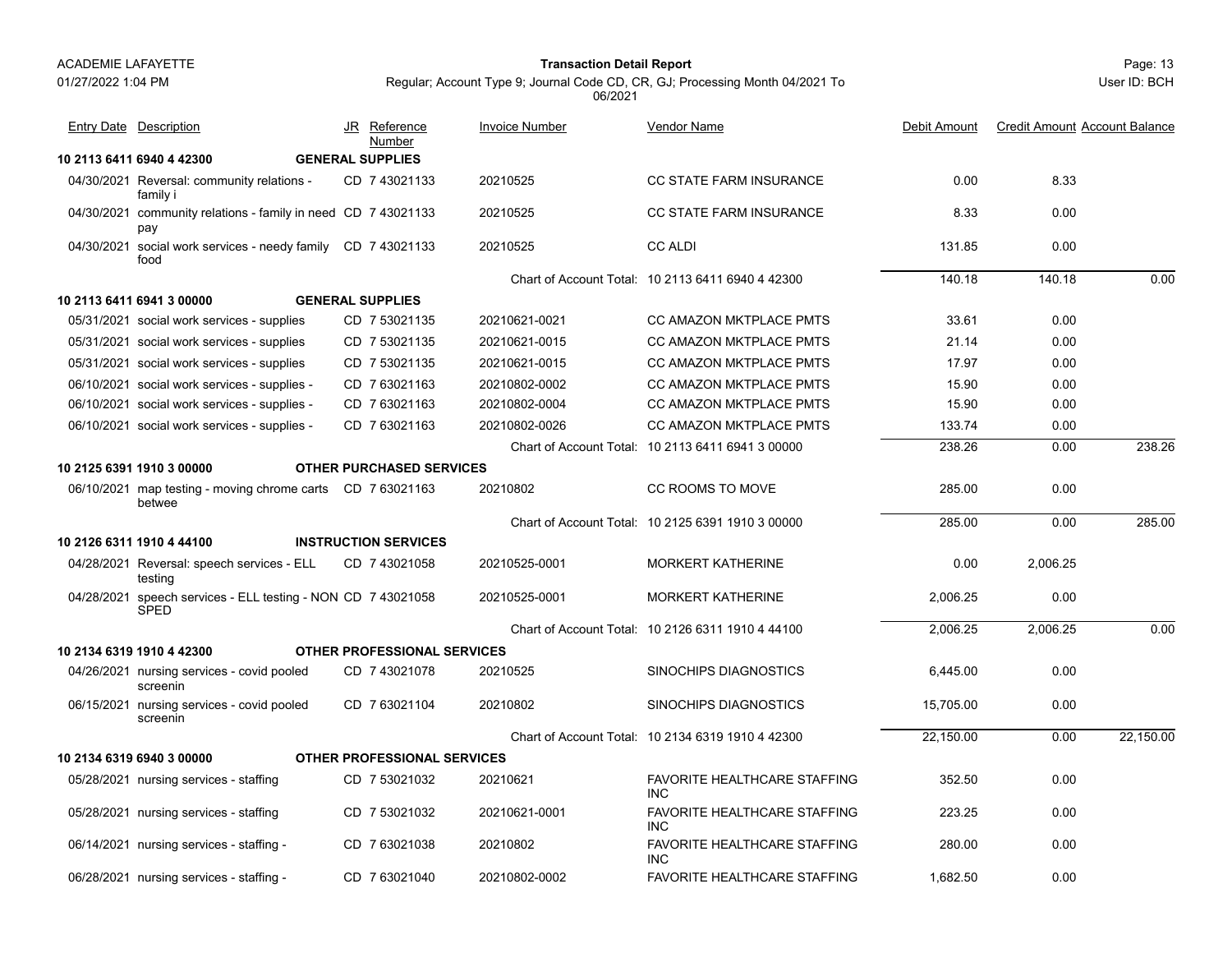testin

#### Page: 14 **Transaction Detail Report**

User ID: BCH

| <b>Entry Date Description</b>                          |                                                            | JR Reference<br>Number               | <b>Invoice Number</b> | <b>Vendor Name</b>                                | <b>Debit Amount</b> | <b>Credit Amount Account Balance</b> |          |
|--------------------------------------------------------|------------------------------------------------------------|--------------------------------------|-----------------------|---------------------------------------------------|---------------------|--------------------------------------|----------|
| 10 2134 6319 6940 3 00000                              |                                                            | <b>OTHER PROFESSIONAL SERVICES</b>   |                       |                                                   |                     |                                      |          |
|                                                        |                                                            |                                      |                       | <b>INC</b>                                        |                     |                                      |          |
|                                                        |                                                            |                                      |                       | Chart of Account Total: 10 2134 6319 6940 3 00000 | 2.538.25            | 0.00                                 | 2,538.25 |
| 10 2134 6319 6941 3 00000                              |                                                            | OTHER PROFESSIONAL SERVICES          |                       |                                                   |                     |                                      |          |
| 04/12/2021 nursing services - staffing                 |                                                            | CD 7 43021036                        | 20210525              | <b>FAVORITE HEALTHCARE STAFFING</b><br><b>INC</b> | 352.50              | 0.00                                 |          |
| 06/28/2021 nursing services - staffing -               |                                                            | CD 763021039                         | 20210802-0001         | <b>FAVORITE HEALTHCARE STAFFING</b><br><b>INC</b> | 1,104.50            | 0.00                                 |          |
|                                                        |                                                            |                                      |                       | Chart of Account Total: 10 2134 6319 6941 3 00000 | 1,457.00            | 0.00                                 | 1,457.00 |
| 10 2134 6411 1910 3 00000                              |                                                            | <b>GENERAL SUPPLIES</b>              |                       |                                                   |                     |                                      |          |
| 05/31/2021 nursing services - supplies                 |                                                            | CD 7 53021135                        | 20210621-0006         | <b>CC AMAZON MKTPLACE PMTS</b>                    | 15.93               | 0.00                                 |          |
| 05/31/2021 nursing services - supplies                 |                                                            | CD 7 53021135                        | 20210621-0006         | <b>CC AMAZON MKTPLACE PMTS</b>                    | 6.99                | 0.00                                 |          |
| 05/31/2021 nursing services - cpr training             |                                                            | CD 7 53021135                        | 20210621              | CC HEARTTRAINING, LLC                             | 110.00              | 0.00                                 |          |
| 06/10/2021 nursing services - supplies - dixie<br>cups |                                                            | CD 763021163                         | 20210802              | <b>SAM'S CLUB</b>                                 | 52.64               | 0.00                                 |          |
| sna                                                    | 06/10/2021 nursing services - supplies - water,            | CD 763021163                         | 20210802              | CC COSTCO                                         | 118.91              | 0.00                                 |          |
| 06/10/2021 nursing services - supplies -               |                                                            | CD 763021163                         | 20210802-0001         | CC COSTCO                                         | 35.93               | 0.00                                 |          |
| 06/10/2021 nursing services - supplies -               |                                                            | CD 763021163                         | 20210802              | <b>CC WALGREENS</b>                               | 101.43              | 0.00                                 |          |
| 06/10/2021 nursing services - supplies -               |                                                            | CD 7 63021163                        | 20210802              | <b>CC CVS PHARMACY</b>                            | 35.19               | 0.00                                 |          |
| 06/15/2021 nursing services - supplies -               |                                                            | CD 7 63021072                        | 20210802              | <b>CARLSON KRISTEN</b>                            | 32.74               | 0.00                                 |          |
|                                                        |                                                            |                                      |                       | Chart of Account Total: 10 2134 6411 1910 3 00000 | 509.76              | 0.00                                 | 509.76   |
| 10 2134 6411 6940 3 00000                              |                                                            | <b>NURSING GENERAL SUPPLIES</b>      |                       |                                                   |                     |                                      |          |
| 04/30/2021 nursing services - office chair             |                                                            | CD 7 43021133                        | 20210525-0012         | CC AMAZON MKTPLACE PMTS                           | 42.99               | 0.00                                 |          |
| 06/10/2021 nursing services - supplies -               |                                                            | CD 763021163                         | 20210802-0012         | CC AMAZON.COM                                     | 74.51               | 0.00                                 |          |
| 06/10/2021 nursing services - supplies -               |                                                            | CD 7 63021163                        | 20210802-0025         | <b>CC AMAZON MKTPLACE PMTS</b>                    | 34.86               | 0.00                                 |          |
|                                                        |                                                            |                                      |                       | Chart of Account Total: 10 2134 6411 6940 3 00000 | 152.36              | 0.00                                 | 152.36   |
| 10 2134 6411 6941 3 00000                              |                                                            | <b>GENERAL SUPPLIES</b>              |                       |                                                   |                     |                                      |          |
| 05/31/2021 nursing services - supplies                 |                                                            | CD 7 53021135                        | 20210621-0008         | CC AMAZON.COM                                     | 21.57               | 0.00                                 |          |
| 06/10/2021 nursing services - supplies -               |                                                            | CD 7 63021163                        | 20210802-0007         | CC AMAZON.COM                                     | 62.31               | 0.00                                 |          |
|                                                        |                                                            |                                      |                       | Chart of Account Total: 10 2134 6411 6941 3 00000 | 83.88               | 0.00                                 | 83.88    |
| 10 2134 6412 6941 3 00000                              |                                                            | <b>SUPPLIES - TECHNOLOGY RELATED</b> |                       |                                                   |                     |                                      |          |
| 04/30/2021 nursing services - web cam for<br>virtual m |                                                            | CD 7 43021133                        | 20210525-0013         | CC AMAZON MKTPLACE PMTS                           | 31.49               | 0.00                                 |          |
|                                                        |                                                            |                                      |                       | Chart of Account Total: 10 2134 6412 6941 3 00000 | 31.49               | 0.00                                 | 31.49    |
| 10 2152 6311 1910 3 00000                              |                                                            | <b>INSTRUCTION SERVICES</b>          |                       |                                                   |                     |                                      |          |
|                                                        | 04/28/2021 Correction: speech services - ELL CD 7 43021058 |                                      | 20210525-0001         | <b>MORKERT KATHERINE</b>                          | 2,006.25            | 0.00                                 |          |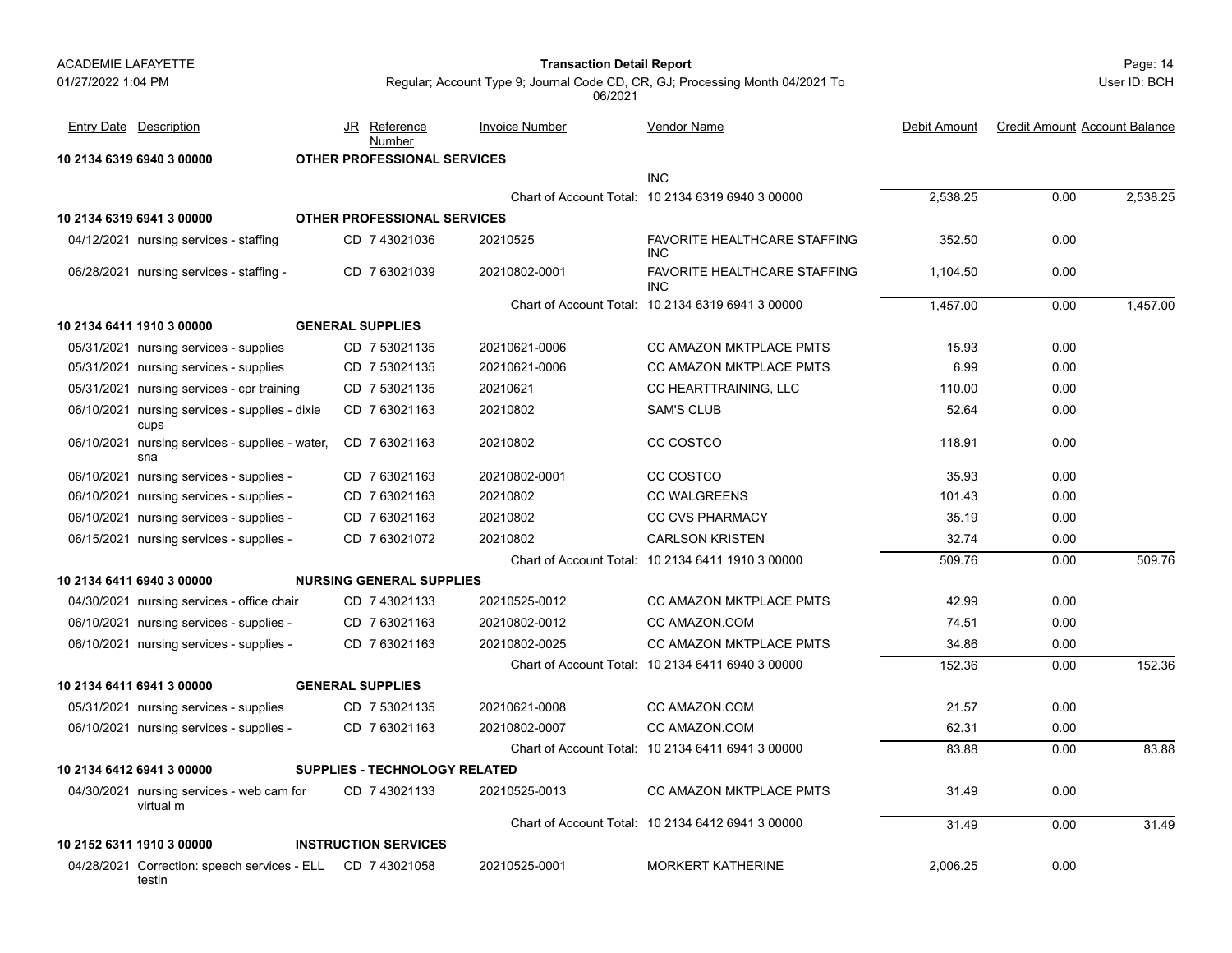01/27/2022 1:04 PM

#### Page: 15 **Transaction Detail Report**

Regular; Account Type 9; Journal Code CD, CR, GJ; Processing Month 04/2021 To 06/2021

| <b>Entry Date Description</b>                                        | JR Reference<br>Number      | <b>Invoice Number</b> | Vendor Name                                       | Debit Amount | <b>Credit Amount Account Balance</b> |           |
|----------------------------------------------------------------------|-----------------------------|-----------------------|---------------------------------------------------|--------------|--------------------------------------|-----------|
| 10 2152 6311 1910 3 00000                                            | <b>INSTRUCTION SERVICES</b> |                       |                                                   |              |                                      |           |
| 04/28/2021 Reversal: Correction: speech<br>services -                | CD 7 43021058               | 20210525-0001         | <b>MORKERT KATHERINE</b>                          | 0.00         | 2,006.25                             |           |
|                                                                      |                             |                       | Chart of Account Total: 10 2152 6311 1910 3 00000 | 2.006.25     | 2.006.25                             | 0.00      |
| 10 2152 6311 1910 3 12210                                            | <b>INSTRUCTION SERVICES</b> |                       |                                                   |              |                                      |           |
| 04/01/2021 Correction: speech contract -<br>monthly co               | CD 7 43021057               | 20210525              | <b>MORKERT KATHERINE</b>                          | 4,800.00     | 0.00                                 |           |
| 04/01/2021 Correction: speech contract - 1200                        | CD 7 43021050               | 20210525              | <b>HUFFMAN JAMIE</b>                              | 1,200.00     | 0.00                                 |           |
| 04/28/2021 Correction: Correction: speech<br>services                | CD 7 43021058               | 20210525-0001         | <b>MORKERT KATHERINE</b>                          | 2,006.25     | 0.00                                 |           |
| 05/03/2021 Correction: ARMOUR SPEECH<br>CONTRACT - 120               | CD 7 53021051               | 53021051              | <b>HUFFMAN JAMIE</b>                              | 1,200.00     | 0.00                                 |           |
| 05/28/2021 Correction: speech contract - 1200                        | CD 7 53021040               | 20210621              | <b>HUFFMAN JAMIE</b>                              | 1,200.00     | 0.00                                 |           |
| 05/28/2021 Correction: speech contract -<br>monthly co               | CD 7 53021062               | 20210621              | <b>MORKERT KATHERINE</b>                          | 4,800.00     | 0.00                                 |           |
| 06/01/2021 speech contract - monthly<br>contracting fe               | CD 7 63021066               | 20210802              | <b>MORKERT KATHERINE</b>                          | 4,800.00     | 0.00                                 |           |
| 06/01/2021 speech contract - 1200 -                                  | CD 7 63021058               | 20210802              | <b>HUFFMAN JAMIE</b>                              | 1,200.00     | 0.00                                 |           |
|                                                                      |                             |                       | Chart of Account Total: 10 2152 6311 1910 3 12210 | 21,206.25    | 0.00                                 | 21.206.25 |
| 10 2152 6311 1910 4 44100                                            | <b>INSTRUCTION SERVICES</b> |                       |                                                   |              |                                      |           |
| 04/01/2021 Reversal: speech contract - monthly CD 7 43021057<br>cont |                             | 20210525              | <b>MORKERT KATHERINE</b>                          | 0.00         | 4,800.00                             |           |
| 04/01/2021 Reversal: speech contract - 1200                          | CD 743021050                | 20210525              | <b>HUFFMAN JAMIE</b>                              | 0.00         | 1.200.00                             |           |
| 04/01/2021 speech contract - monthly<br>contracting fe               | CD 7 43021057               | 20210525              | <b>MORKERT KATHERINE</b>                          | 4,800.00     | 0.00                                 |           |
| 04/01/2021 speech contract - 1200                                    | CD 7 43021050               | 20210525              | <b>HUFFMAN JAMIE</b>                              | 1,200.00     | 0.00                                 |           |
| 05/03/2021 ARMOUR SPEECH CONTRACT -<br>1200                          | CD 7 53021051               | 53021051              | <b>HUFFMAN JAMIE</b>                              | 1,200.00     | 0.00                                 |           |
| 05/03/2021 Reversal: ARMOUR SPEECH<br>CONTRACT - 1200                | CD 7 53021051               | 53021051              | <b>HUFFMAN JAMIE</b>                              | 0.00         | 1,200.00                             |           |
| 05/28/2021 Reversal: speech contract - 1200                          | CD 7 53021040               | 20210621              | <b>HUFFMAN JAMIE</b>                              | 0.00         | 1,200.00                             |           |
| 05/28/2021 Reversal: speech contract - monthly CD 7 53021062<br>cont |                             | 20210621              | <b>MORKERT KATHERINE</b>                          | 0.00         | 4.800.00                             |           |
| 05/28/2021 speech contract - 1200                                    | CD 7 53021040               | 20210621              | HUFFMAN JAMIE                                     | 1,200.00     | 0.00                                 |           |
| 05/28/2021 speech contract - monthly<br>contracting fe               | CD 7 53021062               | 20210621              | <b>MORKERT KATHERINE</b>                          | 4,800.00     | 0.00                                 |           |
|                                                                      |                             |                       | Chart of Account Total: 10 2152 6311 1910 4 44100 | 13,200.00    | 13,200.00                            | 0.00      |
| 10 2152 6311 6941 3 12210                                            | <b>INSTRUCTION SERVICES</b> |                       |                                                   |              |                                      |           |
| 04/01/2021 Correction: speech contract - 1200                        | CD 7 43021050               | 20210525              | <b>HUFFMAN JAMIE</b>                              | 1,200.00     | 0.00                                 |           |
| 05/03/2021 Correction: CHERRY SPECCH<br>CONTRACT CHECK               | CD 7 53021051               | 53021051              | <b>HUFFMAN JAMIE</b>                              | 1,200.00     | 0.00                                 |           |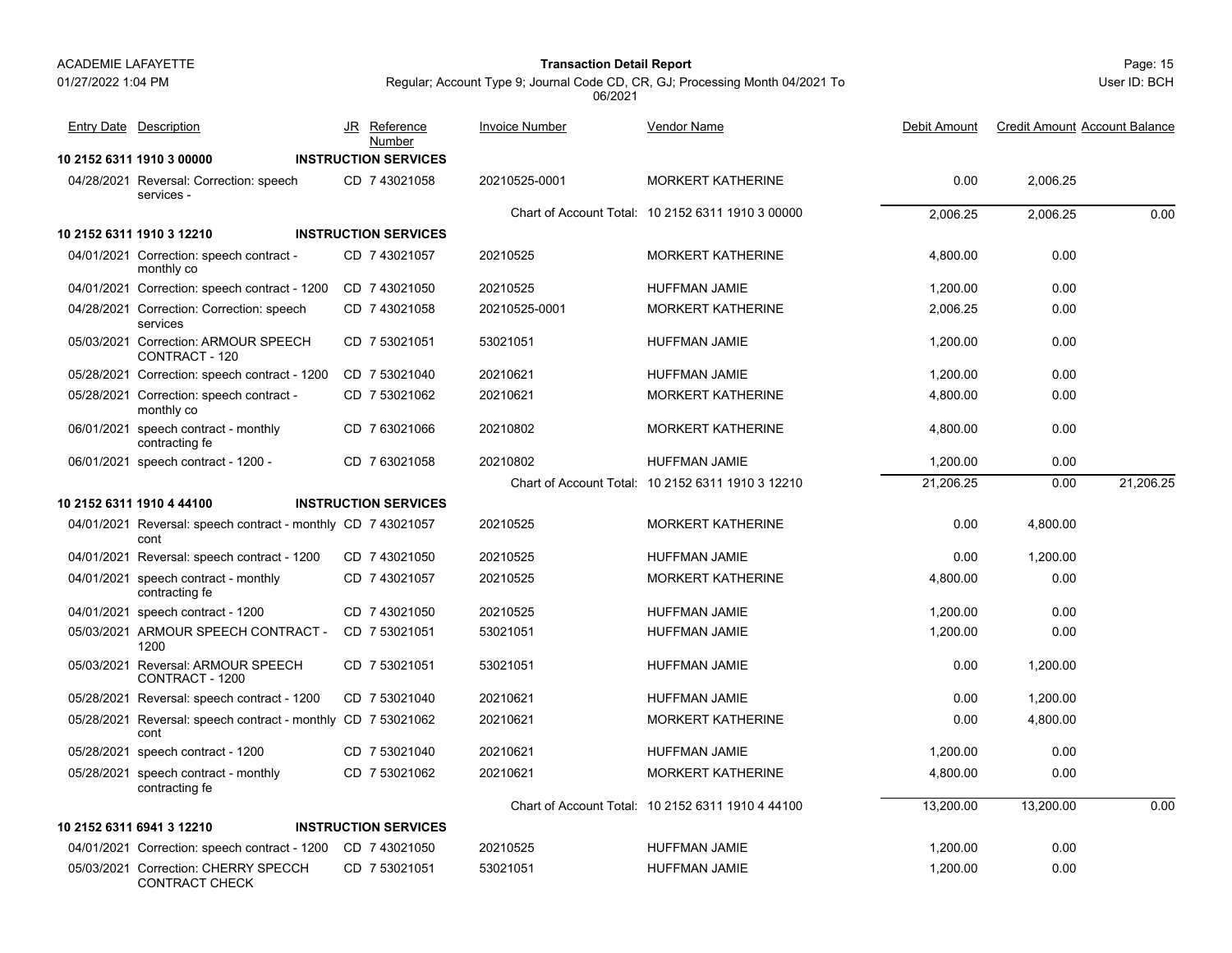#### Page: 16 **Transaction Detail Report**

User ID: BCH

Regular; Account Type 9; Journal Code CD, CR, GJ; Processing Month 04/2021 To 06/2021

Debit Amount Credit Amount Account Balance

| <b>Entry Date Description</b>                                        | JR Reference<br>Number             | <b>Invoice Number</b> | <b>Vendor Name</b>                                | Debit Amount | <b>Credit Amount Account Balance</b> |          |
|----------------------------------------------------------------------|------------------------------------|-----------------------|---------------------------------------------------|--------------|--------------------------------------|----------|
| 10 2152 6311 6941 3 12210                                            | <b>INSTRUCTION SERVICES</b>        |                       |                                                   |              |                                      |          |
| 05/28/2021 Correction: speech contract - 1200 - CD 7 53021040<br>rei |                                    | 20210621-0001         | <b>HUFFMAN JAMIE</b>                              | 1.200.00     | 0.00                                 |          |
| 06/01/2021 speech contract - 1200 -                                  | CD 7 63021058                      | 20210802              | <b>HUFFMAN JAMIE</b>                              | 1,200.00     | 0.00                                 |          |
| 06/01/2021 SpEd - monthly contracting fee -                          | CD 7 63021035                      | 20210802              | NANCE CYNTHIA                                     | 3,600.00     | 0.00                                 |          |
|                                                                      |                                    |                       | Chart of Account Total: 10 2152 6311 6941 3 12210 | 8,400.00     | 0.00                                 | 8,400.00 |
| 10 2152 6311 6941 4 44100                                            | <b>INSTRUCTION SERVICES</b>        |                       |                                                   |              |                                      |          |
| 04/01/2021 Reversal: speech contract - 1200                          | CD 7 43021050                      | 20210525              | <b>HUFFMAN JAMIE</b>                              | 0.00         | 1,200.00                             |          |
| 04/01/2021 speech contract - 1200                                    | CD 7 43021050                      | 20210525              | <b>HUFFMAN JAMIE</b>                              | 1,200.00     | 0.00                                 |          |
| 05/03/2021 CHERRY SPECCH CONTRACT<br><b>CHECK REISSUED</b>           | CD 7 53021051                      | 53021051              | <b>HUFFMAN JAMIE</b>                              | 1,200.00     | 0.00                                 |          |
| 05/03/2021 Reversal: CHERRY SPECCH<br><b>CONTRACT CHECK R</b>        | CD 7 53021051                      | 53021051              | <b>HUFFMAN JAMIE</b>                              | 0.00         | 1,200.00                             |          |
| 05/28/2021 Reversal: speech contract - 1200 -<br>reiss               | CD 7 53021040                      | 20210621-0001         | HUFFMAN JAMIE                                     | 0.00         | 1,200.00                             |          |
| 05/28/2021 speech contract - 1200 - reissue<br>check d               | CD 7 53021040                      | 20210621-0001         | <b>HUFFMAN JAMIE</b>                              | 1,200.00     | 0.00                                 |          |
|                                                                      |                                    |                       | Chart of Account Total: 10 2152 6311 6941 4 44100 | 3.600.00     | 3,600.00                             | 0.00     |
| 10 2213 6319 1910 3 00000                                            | <b>OTHER PROFESSIONAL SERVICES</b> |                       |                                                   |              |                                      |          |
| 05/31/2021 teacher training services - IB<br>registrat               | CD 7 53021135                      | 20210621              | CC INTERNATIONAL TRANSACTION                      | 13.50        | 0.00                                 |          |
|                                                                      |                                    |                       | Chart of Account Total: 10 2213 6319 1910 3 00000 | 13.50        | 0.00                                 | 13.50    |
| 10 2213 6319 1910 4 00420                                            | <b>OTHER PROFESSIONAL SERVICES</b> |                       |                                                   |              |                                      |          |
| 04/30/2021 teacher training services - IB<br>registrat               | CD 7 43021133                      | 20210525              | CC FLORIDA LEAGUE OF IB SCH                       | 775.00       | 0.00                                 |          |
| 04/30/2021 teacher training services - IB<br>registrat               | CD 7 43021133                      | 20210525              | CC FLORIDA LEAGUE OF IB SCH                       | 775.00       | 0.00                                 |          |
| 04/30/2021 teacher training services - IB<br>registrat               | CD 743021133                       | 20210525-0001         | CC FLORIDA LEAGUE OF IB SCH                       | 0.00         | 775.00                               |          |
| 04/30/2021 teacher training services - IB<br>registrat               | CD 7 43021133                      | 20210525-0001         | CC FLORIDA LEAGUE OF IB SCH                       | 0.00         | 775.00                               |          |
| 05/31/2021 teacher training services - IB<br>registrat               | CD 7 53021135                      | 20210621              | CC BACCALAUREATE.ORG                              | 450.00       | 0.00                                 |          |
| 05/31/2021 teacher training services - IB<br>registrat               | CD 7 53021135                      | 20210621              | CC FLORIDA LEAGUE OF IB SCH                       | 775.00       | 0.00                                 |          |
| 05/31/2021 teacher training services - IB<br>registrat               | CD 7 53021135                      | 20210621              | <b>CC PAYPAL</b>                                  | 800.00       | 0.00                                 |          |
| 05/31/2021 teacher training services - IB<br>registrat               | CD 7 53021135                      | 20210621              | <b>CC PAYPAL</b>                                  | 800.00       | 0.00                                 |          |
| 05/31/2021 teacher training services - IB<br>registrat               | CD 7 53021135                      | 20210621              | <b>CC PAYPAL</b>                                  | 800.00       | 0.00                                 |          |
| 05/31/2021 teacher training services - IB                            | CD 7 53021135                      | 20210621              | <b>CC PAYPAL</b>                                  | 800.00       | 0.00                                 |          |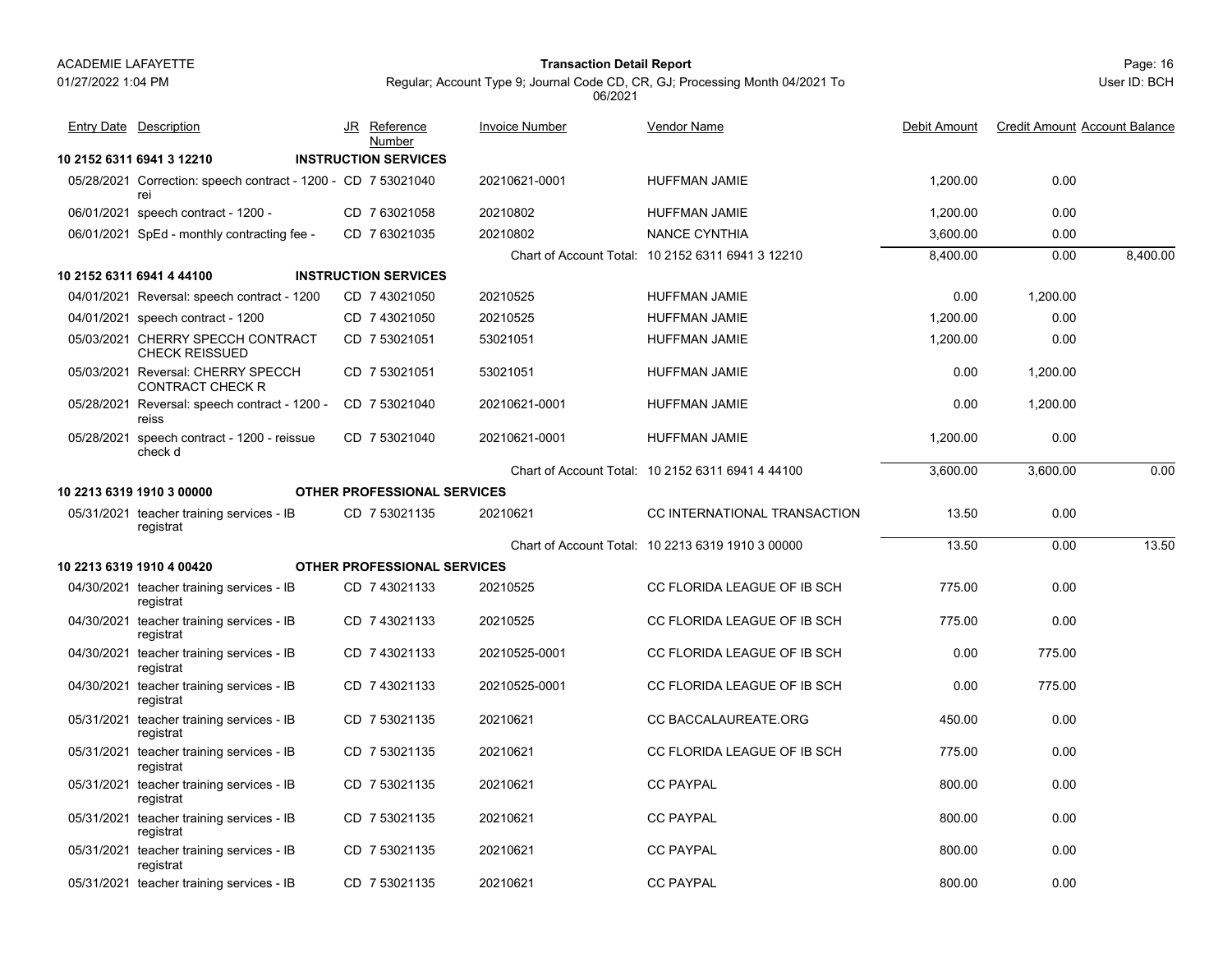**10 2213 6319 1910 4 00420 OTHER PROFESSIONAL SERVICES**

01/27/2022 1:04 PM

#### Page: 17 **Transaction Detail Report**

User ID: BCH

Regular; Account Type 9; Journal Code CD, CR, GJ; Processing Month 04/2021 To 06/2021

Vendor Name

JR Reference Invoice Number

Entry Date Description **Entry Date Description** JR Reference Invoice Number Vendor Name

<u>Number</u>

| 2213 6319 1910 4 00420 l                                       | <b>OTHER PROFESSIONAL SERVICES</b> |          |                              |        |      |
|----------------------------------------------------------------|------------------------------------|----------|------------------------------|--------|------|
| registrat                                                      |                                    |          |                              |        |      |
| 05/31/2021 teacher training services - IB<br>registrat         | CD 7 53021135                      | 20210621 | <b>CC PAYPAL</b>             | 800.00 | 0.00 |
| 05/31/2021 teacher training services - IB<br>registrat         | CD 7 53021135                      | 20210621 | <b>CC PAYPAL</b>             | 800.00 | 0.00 |
| 06/10/2021 teacher training services - IB<br>المتحافظ والمتحدث | CD 763021163                       | 20210802 | CC INTERNATIONAL TRANSACTION | 13.50  | 0.00 |

<u>e</u> Debit Amount Credit Amount Account Balance

| 05/31/2021 teacher training services - IB<br>registrat               | CD 7 53021135                      | 20210621      | <b>CC PAYPAL</b>                                  | 800.00   | 0.00     |          |
|----------------------------------------------------------------------|------------------------------------|---------------|---------------------------------------------------|----------|----------|----------|
| 06/10/2021 teacher training services - IB<br>registrat               | CD 7 63021163                      | 20210802      | CC INTERNATIONAL TRANSACTION                      | 13.50    | 0.00     |          |
| 06/10/2021 teacher training services - IB<br>registrat               | CD 763021163                       | 20210802      | <b>CC BACCALAUREATE ORG</b>                       | 450.00   | 0.00     |          |
|                                                                      |                                    |               | Chart of Account Total: 10 2213 6319 1910 4 00420 | 8,038.50 | 1,550.00 | 6.488.50 |
| 10 2213 6319 6941 3 00000                                            | <b>OTHER PROFESSIONAL SERVICES</b> |               |                                                   |          |          |          |
| 04/12/2021 staff training services - virtual profes CD 7 43021066    |                                    | 20210525      | <b>THOMPSON MEGAN</b>                             | 100.00   | 0.00     |          |
|                                                                      |                                    |               | Chart of Account Total: 10 2213 6319 6941 3 00000 | 100.00   | 0.00     | 100.00   |
| <b>TRAVEL</b><br>10 2213 6343 1910 3 00000                           |                                    |               |                                                   |          |          |          |
| 06/28/2021 teacher training services - IB<br>registrat               | CD 7 63021067                      | 20210802      | <b>WILSON KATY</b>                                | 900.00   | 0.00     |          |
| 06/28/2021 teacher training services - IB travel - CD 7 63021067     |                                    | 20210802-0001 | <b>WILSON KATY</b>                                | 845.92   | 0.00     |          |
| 06/28/2021 Reversal: teacher training services - CD 7 63021067<br>IB |                                    | 20210802      | <b>WILSON KATY</b>                                | 0.00     | 900.00   |          |
| 06/28/2021 Reversal: teacher training services - CD 7 63021067<br>IB |                                    | 20210802-0001 | <b>WILSON KATY</b>                                | 0.00     | 845.92   |          |
|                                                                      |                                    |               | Chart of Account Total: 10 2213 6343 1910 3 00000 | 1,745.92 | 1,745.92 | 0.00     |
| <b>TRAVEL</b><br>10 2213 6343 1910 4 00420                           |                                    |               |                                                   |          |          |          |
| 06/28/2021 Correction: teacher training services CD 7 63021067       |                                    | 20210802-0001 | <b>WILSON KATY</b>                                | 845.92   | 0.00     |          |
| 06/28/2021 Correction: teacher training services CD 7 63021067       |                                    | 20210802      | <b>WILSON KATY</b>                                | 900.00   | 0.00     |          |
|                                                                      |                                    |               | Chart of Account Total: 10 2213 6343 1910 4 00420 | 1,745.92 | 0.00     | 1,745.92 |
| 10 2213 6391 1910 3 00000                                            | <b>OTHER PURCHASED SERVICES</b>    |               |                                                   |          |          |          |
| 04/26/2021 Staff training services - Admin team CD 7 43021008<br>boo |                                    | 20210525      | <b>HAWKINS ADDIE</b>                              | 300.00   | 0.00     |          |
| 05/28/2021 Staff training services - Admin team CD 7 53021037<br>boo |                                    | 20210621      | <b>HAWKINS ADDIE</b>                              | 400.00   | 0.00     |          |
| 05/28/2021 Staff training services - campus<br>visits                | CD 7 53021037                      | 20210621-0001 | <b>HAWKINS ADDIE</b>                              | 300.00   | 0.00     |          |
| 06/14/2021 Staff training services - Admin team CD 7 63021007<br>boo |                                    | 20210802      | <b>HAWKINS ADDIE</b>                              | 700.00   | 0.00     |          |
|                                                                      |                                    |               | Chart of Account Total: 10 2213 6391 1910 3 00000 | 1,700.00 | 0.00     | 1,700.00 |
| 10 2213 6391 6940 3 00000                                            | <b>OTHER PURCHASED SERVICES</b>    |               |                                                   |          |          |          |
| 04/26/2021 Staff training services - campus                          | CD 7 43021009                      | 20210525-0001 | <b>HAWKINS ADDIE</b>                              | 400.00   | 0.00     |          |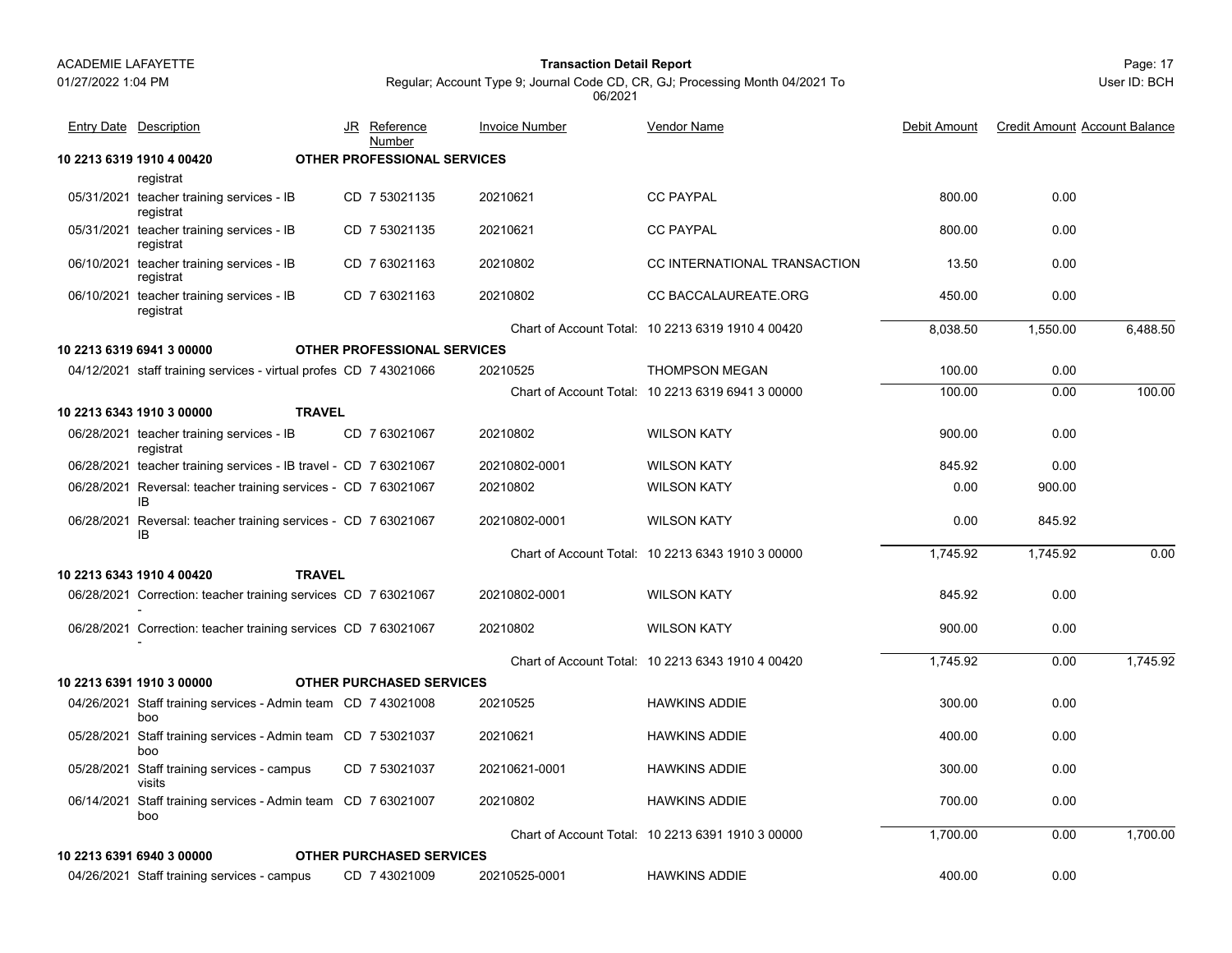| <b>ACADEMIE LAFAYETTE</b> |                                                                             |                                    | <b>Transaction Detail Report</b> |                                                                               |              |                                      | Page: 18     |
|---------------------------|-----------------------------------------------------------------------------|------------------------------------|----------------------------------|-------------------------------------------------------------------------------|--------------|--------------------------------------|--------------|
| 01/27/2022 1:04 PM        |                                                                             |                                    | 06/2021                          | Regular; Account Type 9; Journal Code CD, CR, GJ; Processing Month 04/2021 To |              |                                      | User ID: BCH |
|                           | <b>Entry Date Description</b>                                               | Reference<br>JR.<br>Number         | <b>Invoice Number</b>            | Vendor Name                                                                   | Debit Amount | <b>Credit Amount Account Balance</b> |              |
|                           | 10 2213 6391 6940 3 00000                                                   | <b>OTHER PURCHASED SERVICES</b>    |                                  |                                                                               |              |                                      |              |
|                           | visits                                                                      |                                    |                                  |                                                                               |              |                                      |              |
|                           |                                                                             |                                    |                                  | Chart of Account Total: 10 2213 6391 6940 3 00000                             | 400.00       | 0.00                                 | 400.00       |
|                           | 10 2213 6391 6941 3 00000                                                   | <b>OTHER PURCHASED SERVICES</b>    |                                  |                                                                               |              |                                      |              |
|                           | 05/28/2021 Staff training services - campus<br>visits                       | CD 7 53021037                      | 20210621-0001                    | <b>HAWKINS ADDIE</b>                                                          | 300.00       | 0.00                                 |              |
|                           | 06/30/2021 STAFF TRAINING - APRIL 2021<br><b>MEGAN THOMPS</b>               | <b>CR</b>                          |                                  |                                                                               | 0.00         | 100.00                               |              |
|                           |                                                                             |                                    |                                  | Chart of Account Total: 10 2213 6391 6941 3 00000                             | 300.00       | 100.00                               | 200.00       |
|                           | 10 2213 6411 1910 3 00000                                                   | <b>GENERAL SUPPLIES</b>            |                                  |                                                                               |              |                                      |              |
|                           | 06/10/2021 TEACHER TRAINING SERVICES - CD 7 63021163<br><b>IB REGISTRAT</b> |                                    | 20210802-0001                    | CC INTERNATIONAL TRANSACTION                                                  | 8.97         | 0.00                                 |              |
|                           |                                                                             |                                    |                                  | Chart of Account Total: 10 2213 6411 1910 3 00000                             | 8.97         | 0.00                                 | 8.97         |
|                           | 10 2219 6411 1910 3 00000                                                   | <b>GENERAL SUPPLIES</b>            |                                  |                                                                               |              |                                      |              |
|                           | 06/10/2021 Other staff training - admin<br>appreciatio                      | CD 763021163                       | 20210802                         | KAMPS FLOWERS & GREENHOUSE                                                    | 48.08        | 0.00                                 |              |
|                           | 06/10/2021 Other staff training - admin<br>appreciatio                      | CD 763021163                       | 20210802                         | KAMPS FLOWERS & GREENHOUSE                                                    | 48.08        | 0.00                                 |              |
|                           |                                                                             |                                    |                                  | Chart of Account Total: 10 2219 6411 1910 3 00000                             | 96.16        | 0.00                                 | 96.16        |
|                           | 10 2219 6411 6940 3 00000                                                   | <b>STAFF MEETING SUPPLIES</b>      |                                  |                                                                               |              |                                      |              |
|                           | 06/15/2021 Other staff training - retirement<br>recogn                      | CD 763021079                       | 20210802                         | <b>BERRY MARCIA</b>                                                           | 12.00        | 0.00                                 |              |
|                           |                                                                             |                                    |                                  | Chart of Account Total: 10 2219 6411 6940 3 00000                             | 12.00        | 0.00                                 | 12.00        |
|                           | 10 2219 6411 6941 3 00000                                                   | <b>GENERAL SUPPLIES</b>            |                                  |                                                                               |              |                                      |              |
|                           | 06/10/2021 Other staff training - admin<br>appreciatio                      | CD 763021163                       | 20210802                         | 1-800-FLOWERS.COM, INC                                                        | 94.55        | 0.00                                 |              |
|                           |                                                                             |                                    |                                  | Chart of Account Total: 10 2219 6411 6941 3 00000                             | 94.55        | 0.00                                 | 94.55        |
|                           | 10 2222 6221 1910 3 00000                                                   | <b>NONTEACHER RETIREMENT</b>       |                                  |                                                                               |              |                                      |              |
|                           | 06/30/2021 TO ADJ RETIRE EXP TO ACTUAL GJ JE17                              |                                    |                                  |                                                                               | 0.00         | 226.90                               |              |
|                           |                                                                             |                                    |                                  | Chart of Account Total: 10 2222 6221 1910 3 00000                             | 0.00         | 226.90                               | (226.90)     |
|                           | 10 2222 6221 1910 4 00420                                                   | <b>NONTEACHER RETIREMENT</b>       |                                  |                                                                               |              |                                      |              |
|                           | 06/30/2021 TO ADJ RETIRE EXP TO ACTUAL GJ JE17                              |                                    |                                  |                                                                               | 0.00         | 168.86                               |              |
|                           |                                                                             |                                    |                                  | Chart of Account Total: 10 2222 6221 1910 4 00420                             | 0.00         | 168.86                               | (168.86)     |
|                           | 10 2222 6319 6940 3 00000                                                   | <b>OTHER PROFESSIONAL SERVICES</b> |                                  |                                                                               |              |                                      |              |
|                           | 04/14/2021 Library services other - \$246 library - CD 7 43021056           |                                    | 20210525                         | <b>KC PUBLIC LIBRARY</b>                                                      | 246.00       | 0.00                                 |              |
|                           | 05/28/2021 Library services other - \$246 library - CD 7 53021052           |                                    | 20210621                         | <b>KC PUBLIC LIBRARY</b>                                                      | 246.00       | 0.00                                 |              |
|                           | 06/14/2021 Library services other - \$246 library - CD 7 63021065           |                                    | 20210802                         | <b>KC PUBLIC LIBRARY</b>                                                      | 246.00       | 0.00                                 |              |
|                           |                                                                             |                                    |                                  | Chart of Account Total: 10 2222 6319 6940 3 00000                             | 738.00       | 0.00                                 | 738.00       |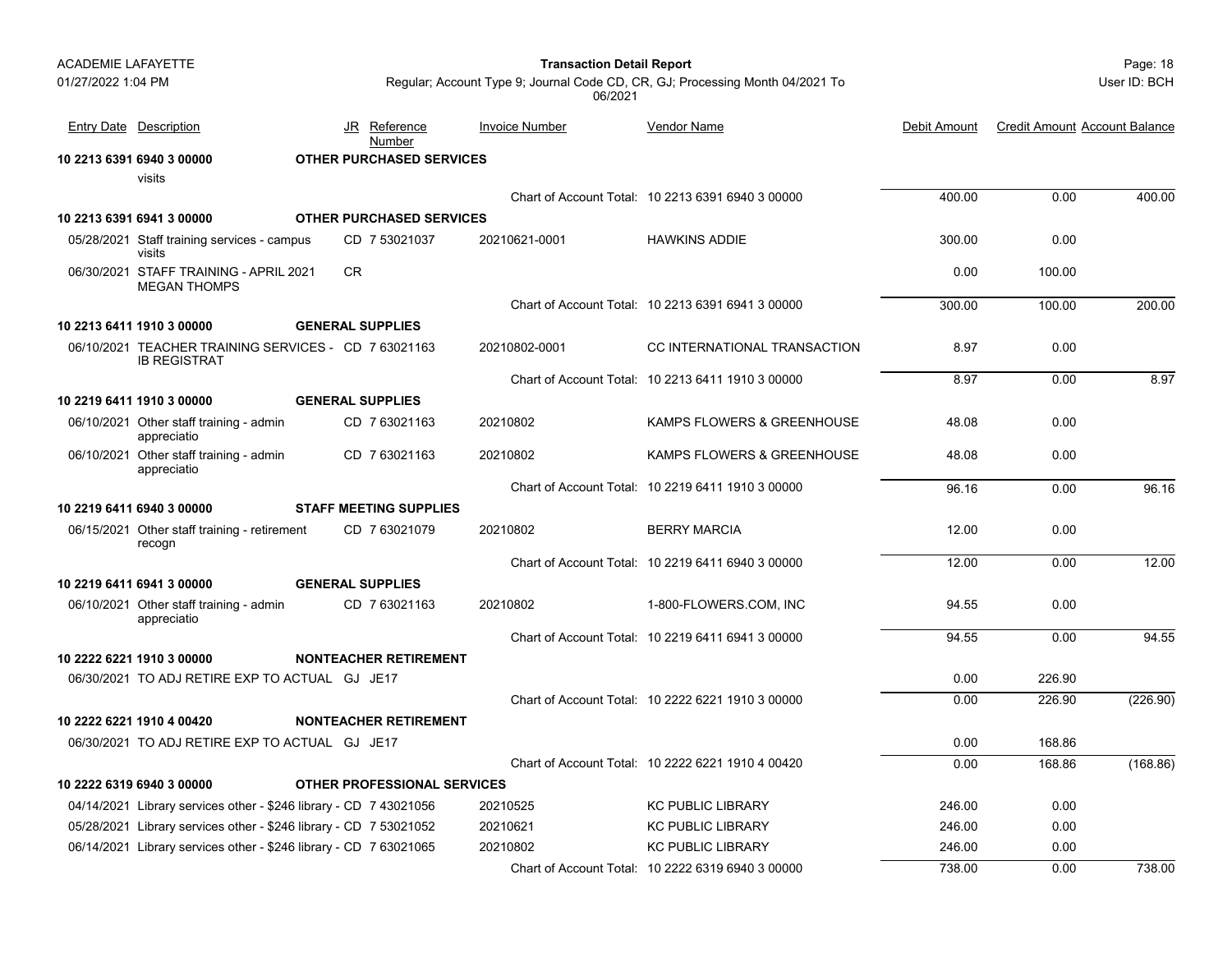#### Page: 19 **Transaction Detail Report**

User ID: BCH

| <b>Entry Date Description</b>                                        |                         | JR Reference<br>Number |                                       | <b>Invoice Number</b> | Vendor Name                                       | Debit Amount | <b>Credit Amount Account Balance</b> |          |
|----------------------------------------------------------------------|-------------------------|------------------------|---------------------------------------|-----------------------|---------------------------------------------------|--------------|--------------------------------------|----------|
| 10 2222 6319 6941 3 00000                                            |                         |                        | <b>OTHER PROFESSIONAL SERVICES</b>    |                       |                                                   |              |                                      |          |
| 04/14/2021 Library services other - \$380 library - CD 7 43021056    |                         |                        |                                       | 20210525-0001         | <b>KC PUBLIC LIBRARY</b>                          | 380.00       | 0.00                                 |          |
| 06/14/2021 Library services other - \$380 library - CD 7 63021065    |                         |                        |                                       | 20210802-0001         | <b>KC PUBLIC LIBRARY</b>                          | 380.00       | 0.00                                 |          |
|                                                                      |                         |                        |                                       |                       | Chart of Account Total: 10 2222 6319 6941 3 00000 | 760.00       | 0.00                                 | 760.00   |
| 10 2222 6411 1910 3 00000                                            | <b>GENERAL SUPPLIES</b> |                        |                                       |                       |                                                   |              |                                      |          |
| 04/30/2021 middle school - library supplies                          |                         | CD 7 43021133          |                                       | 20210525              | <b>CC DEMCO INC</b>                               | 103.43       | 0.00                                 |          |
|                                                                      |                         |                        |                                       |                       | Chart of Account Total: 10 2222 6411 1910 3 00000 | 103.43       | 0.00                                 | 103.43   |
| 10 2222 6411 1910 4 00420                                            | <b>GENERAL SUPPLIES</b> |                        |                                       |                       |                                                   |              |                                      |          |
| 04/12/2021 Library - library desk - HS CSP<br><b>GRANT</b>           |                         | CD 7 43021077          |                                       | 20210525              | <b>SCOTT RICE OFFICE WORKS</b>                    | 6.768.00     | 0.00                                 |          |
|                                                                      |                         |                        |                                       |                       | Chart of Account Total: 10 2222 6411 1910 4 00420 | 6,768.00     | 0.00                                 | 6,768.00 |
| 10 2222 6441 1910 3 00000                                            | <b>LIBRARY BOOKS</b>    |                        |                                       |                       |                                                   |              |                                      |          |
| 05/28/2021 middle school - library books                             |                         | CD 7 53021034          |                                       | 20210621              | FOLLETT SCHOOL SOLUTIONS INC                      | 86.43        | 0.00                                 |          |
|                                                                      |                         |                        |                                       |                       | Chart of Account Total: 10 2222 6441 1910 3 00000 | 86.43        | 0.00                                 | 86.43    |
| 10 2311 6261 0000 3 00000                                            |                         |                        | <b>WORKMEN'S COMP/ACCIDENT FUND</b>   |                       |                                                   |              |                                      |          |
| 04/05/2021 Service area - work comp insurance CD 7 43021112          |                         |                        |                                       | 20210525              | <b>EMPLOYERS ASSURANCE</b>                        | 3,875.90     | 0.00                                 |          |
| 04/19/2021 Service Area - monthly premium<br>Property,               |                         | CD 7 43021038          |                                       | 20210525              | <b>GALLAGER ARTHUR</b>                            | 1.811.16     | 0.00                                 |          |
|                                                                      |                         |                        |                                       |                       | Chart of Account Total: 10 2311 6261 0000 3 00000 | 5,687.06     | 0.00                                 | 5,687.06 |
| 10 2311 6271 0000 3 00000                                            |                         |                        | <b>UNEMPLOYMENT COMPENSATION</b>      |                       |                                                   |              |                                      |          |
| 05/28/2021 TO RECORD SUTA PAYMENT                                    |                         | GJ                     |                                       |                       |                                                   | 6,504.89     | 0.00                                 |          |
|                                                                      |                         |                        |                                       |                       | Chart of Account Total: 10 2311 6271 0000 3 00000 | 6,504.89     | 0.00                                 | 6.504.89 |
| 10 2311 6317 0000 3 00000                                            | <b>LEGAL SERVICES</b>   |                        |                                       |                       |                                                   |              |                                      |          |
| 04/07/2021 Service area - Legal monthly -<br>Tippin &                |                         | CD 7 43021100          |                                       | 20210525              | <b>JAMES TIPPIN &amp; ASSOCIATES</b>              | 2.500.00     | 0.00                                 |          |
| 05/28/2021 Service area - Legal monthly -<br>Tippin &                |                         | CD 7 53021046          |                                       | 20210621              | JAMES TIPPIN & ASSOCIATES                         | 2.500.00     | 0.00                                 |          |
| 06/07/2021 Service area - Legal monthly -<br>Tippin &                |                         | CD 7 63021132          |                                       | 20210802              | <b>JAMES TIPPIN &amp; ASSOCIATES</b>              | 2,500.00     | 0.00                                 |          |
|                                                                      |                         |                        |                                       |                       | Chart of Account Total: 10 2311 6317 0000 3 00000 | 7,500.00     | 0.00                                 | 7,500.00 |
| 10 2311 6319 0000 3 00000                                            |                         |                        | <b>PROFESSIONAL SERVICES/BANK FEE</b> |                       |                                                   |              |                                      |          |
| 04/12/2021 service area outside service - FMLA CD 7 43021061<br>& Di |                         |                        |                                       | 20210525              | LRL CONSULTING, LLC                               | 350.00       | 0.00                                 |          |
| 04/30/2021 MO CONSULTANTS RETURNED<br><b>CHECK</b>                   |                         | CR.                    |                                       |                       |                                                   | 0.00         | 1.500.00                             |          |
| 05/28/2021 service area outside service - FMLA CD 7 53021060<br>& Di |                         |                        |                                       | 20210621              | LRL CONSULTING, LLC                               | 350.00       | 0.00                                 |          |
| 06/14/2021 service area outside service - FMLA CD 7 63021073<br>& Di |                         |                        |                                       | 20210802              | LRL CONSULTING, LLC                               | 350.00       | 0.00                                 |          |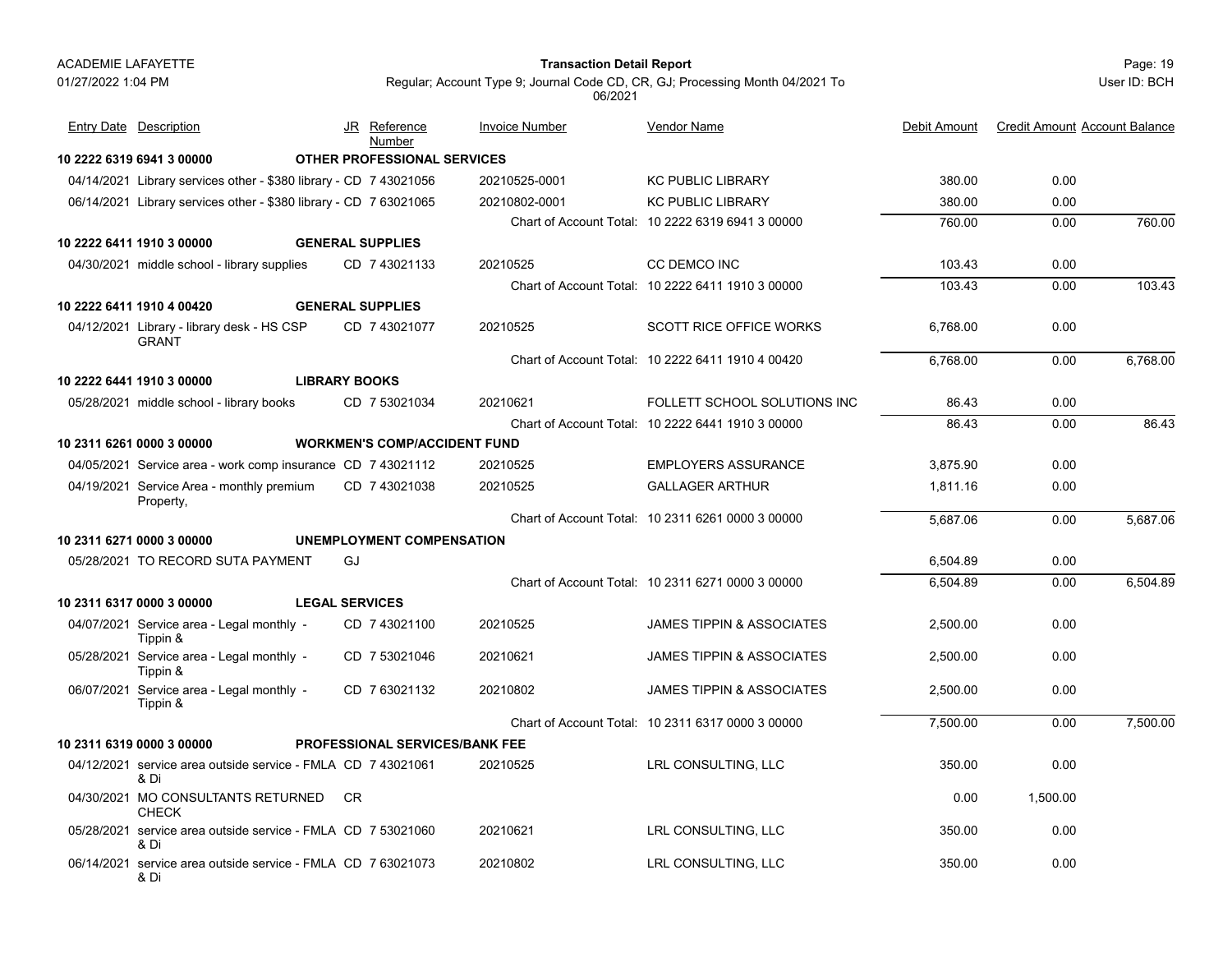#### Page: 20 **Transaction Detail Report**

User ID: BCH

| <b>Entry Date Description</b>                                  |                               | JR Reference<br>Number                | <b>Invoice Number</b>                     | <b>Vendor Name</b>                                | Debit Amount | <b>Credit Amount Account Balance</b> |          |
|----------------------------------------------------------------|-------------------------------|---------------------------------------|-------------------------------------------|---------------------------------------------------|--------------|--------------------------------------|----------|
| 10 2311 6319 0000 3 00000                                      |                               | <b>PROFESSIONAL SERVICES/BANK FEE</b> |                                           |                                                   |              |                                      |          |
|                                                                |                               |                                       |                                           | Chart of Account Total: 10 2311 6319 0000 3 00000 | 1,050.00     | 1,500.00                             | (450.00) |
| 10 2311 6351 0000 3 00000                                      |                               | <b>PROPERTY INSURANCE</b>             |                                           |                                                   |              |                                      |          |
| 04/19/2021 Service Area - monthly premium<br>Property,         |                               | CD 7 43021038                         | 20210525                                  | <b>GALLAGER ARTHUR</b>                            | 2,648.08     | 0.00                                 |          |
| 04/19/2021 Service Area - monthly premium<br>Property,         |                               | CD 7 43021038                         | 20210525                                  | <b>GALLAGER ARTHUR</b>                            | 64.69        | 0.00                                 |          |
| 06/04/2021 Service Area - monthly property<br>premium          |                               | CD 7 63021015                         | 20210802                                  | <b>GALLAGER ARTHUR</b>                            | 4,722.42     | 0.00                                 |          |
|                                                                |                               |                                       |                                           | Chart of Account Total: 10 2311 6351 0000 3 00000 | 7,435.19     | 0.00                                 | 7,435.19 |
| 10 2311 6352 0000 3 00000                                      | <b>LIAB INS/D&amp;O/PHILA</b> |                                       |                                           |                                                   |              |                                      |          |
| 04/19/2021 Service Area - monthly premium<br>Property,         |                               | CD 7 43021038                         | 20210525                                  | <b>GALLAGER ARTHUR</b>                            | 755.94       | 0.00                                 |          |
| 04/19/2021 Service Area - monthly premium<br>Property,         |                               | CD 7 43021038                         | 20210525                                  | <b>GALLAGER ARTHUR</b>                            | 2.891.86     | 0.00                                 |          |
| 04/19/2021 Service Area - monthly premium<br>Property,         |                               | CD 7 43021038                         | 20210525                                  | <b>GALLAGER ARTHUR</b>                            | 358.42       | 0.00                                 |          |
| 04/19/2021 Service Area - monthly premium<br>Property,         |                               | CD 7 43021038                         | 20210525                                  | <b>GALLAGER ARTHUR</b>                            | 562.47       | 0.00                                 |          |
|                                                                |                               |                                       |                                           | Chart of Account Total: 10 2311 6352 0000 3 00000 | 4,568.69     | 0.00                                 | 4,568.69 |
| 10 2311 6371 1910 3 00000                                      |                               | <b>DUES AND MEMBERSHIPS</b>           |                                           |                                                   |              |                                      |          |
| 05/28/2021 high school - IB/DP authorization fee CD 7 53021044 |                               |                                       | 20210621                                  | INTERNATIONAL BACCALAUREATE<br>ORG.               | 9,500.00     | 0.00                                 |          |
|                                                                |                               |                                       |                                           | Chart of Account Total: 10 2311 6371 1910 3 00000 | 9,500.00     | 0.00                                 | 9,500.00 |
| 10 2311 6391 0000 1 00000                                      |                               | <b>OTHER PURCHASED SERVICES</b>       |                                           |                                                   |              |                                      |          |
| 04/30/2021 TO RECORD PAYPAL ACCOUNT<br><b>FEES</b>             | GJ                            |                                       |                                           |                                                   | 265.19       | 0.00                                 |          |
| 05/28/2021 TO RECORD PAYPAL ACCOUNT<br><b>FEES</b>             | GJ                            |                                       |                                           |                                                   | 348.99       | 0.00                                 |          |
|                                                                |                               |                                       |                                           | Chart of Account Total: 10 2311 6391 0000 1 00000 | 614.18       | 0.00                                 | 614.18   |
| 10 2311 6391 0000 3 00000                                      |                               |                                       | <b>OTHER PURCHASED SERVICES/BANK FEES</b> |                                                   |              |                                      |          |
| 04/30/2021 TO RECORD UMB ENDOWMENT GJ<br><b>ACTIVITY</b>       |                               |                                       |                                           |                                                   | 487.04       | 0.00                                 |          |
| 05/28/2021 TO RECORD UMB ENDOWMENT GJ<br><b>ACTIVITY</b>       |                               |                                       |                                           |                                                   | 513.10       | 0.00                                 |          |
| 05/28/2021 bank fees - credit card annual fee                  |                               | CD 7 53021012                         | 20210621                                  | <b>BANK CARD SERVICES</b>                         | 99.00        | 0.00                                 |          |
| 06/30/2021 TO RECORD UMB ENDOWMENT GJ<br><b>ACTIVITY</b>       |                               |                                       |                                           |                                                   | 388.34       | 0.00                                 |          |
|                                                                |                               |                                       |                                           | Chart of Account Total: 10 2311 6391 0000 3 00000 | 1,487.48     | 0.00                                 | 1,487.48 |
| 10 2321 6221 0000 1 00187                                      |                               | <b>NONTEACHER RETIREMENT</b>          |                                           |                                                   |              |                                      |          |
| 06/30/2021 TO ADJ RETIRE EXP TO ACTUAL GJ JE17                 |                               |                                       |                                           |                                                   | 0.00         | 491.61                               |          |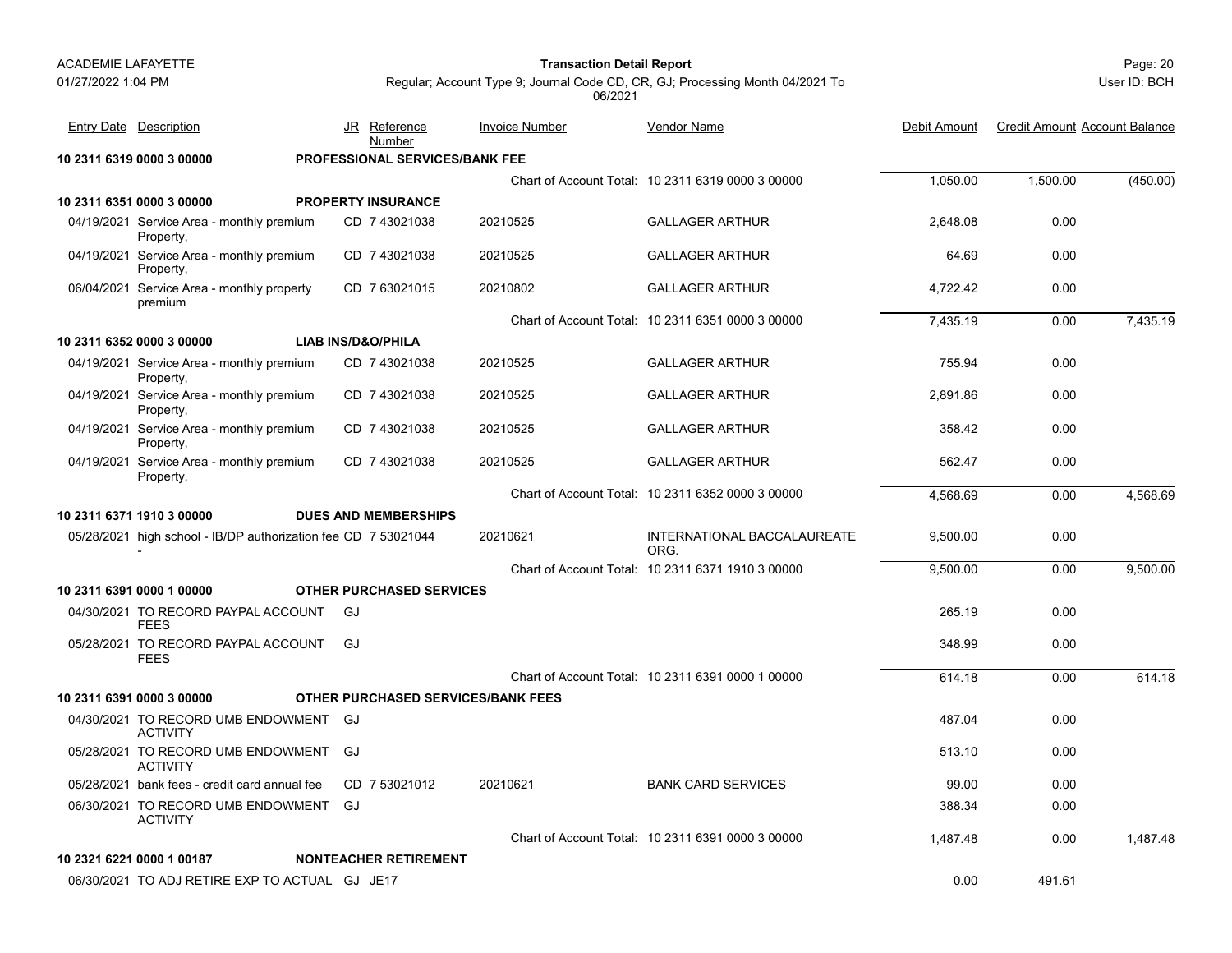| <b>ACADEMIE LAFAYETTE</b> |                                                                     |                                  | <b>Transaction Detail Report</b> |                                                                               |              |                                      | Page: 21     |
|---------------------------|---------------------------------------------------------------------|----------------------------------|----------------------------------|-------------------------------------------------------------------------------|--------------|--------------------------------------|--------------|
| 01/27/2022 1:04 PM        |                                                                     |                                  | 06/2021                          | Regular; Account Type 9; Journal Code CD, CR, GJ; Processing Month 04/2021 To |              |                                      | User ID: BCH |
|                           | <b>Entry Date</b> Description                                       | <u>Reference</u><br>JR<br>Number | <b>Invoice Number</b>            | <b>Vendor Name</b>                                                            | Debit Amount | <b>Credit Amount Account Balance</b> |              |
|                           | 10 2321 6221 0000 1 00187                                           | <b>NONTEACHER RETIREMENT</b>     |                                  |                                                                               |              |                                      |              |
|                           |                                                                     |                                  |                                  | Chart of Account Total: 10 2321 6221 0000 1 00187                             | 0.00         | 491.61                               | (491.61)     |
|                           | 10 2321 6221 0000 3 00000                                           | <b>ADMIN NON CERT RETIREMENT</b> |                                  |                                                                               |              |                                      |              |
|                           | 06/30/2021 TO ADJ RETIRE EXP TO ACTUAL GJ JE17                      |                                  |                                  |                                                                               | 0.00         | 4,880.81                             |              |
|                           |                                                                     |                                  |                                  | Chart of Account Total: 10 2321 6221 0000 3 00000                             | 0.00         | 4,880.81                             | (4,880.81)   |
|                           | 10 2321 6221 1910 1 00187                                           | <b>NONTEACHER RETIREMENT</b>     |                                  |                                                                               |              |                                      |              |
|                           | 06/30/2021 TO ADJ RETIRE EXP TO ACTUAL GJ JE17                      |                                  |                                  |                                                                               | 0.00         | 310.00                               |              |
|                           |                                                                     |                                  |                                  | Chart of Account Total: 10 2321 6221 1910 1 00187                             | 0.00         | 310.00                               | (310.00)     |
|                           | 10 2321 6241 0000 3 00000                                           | <b>ADMIN H/L INSURANCE</b>       |                                  |                                                                               |              |                                      |              |
|                           | 06/30/2021 TO REMOVE ER GAP EXPENSE GJ<br>NOT PAID 06/30            |                                  |                                  |                                                                               | 0.00         | 1,206.66                             |              |
|                           |                                                                     |                                  |                                  | Chart of Account Total: 10 2321 6241 0000 3 00000                             | 0.00         | 1,206.66                             | (1,206.66)   |
|                           | 10 2321 6316 0000 3 00000                                           | <b>DATA PROCESSING SERVICES</b>  |                                  |                                                                               |              |                                      |              |
|                           | 04/30/2021 UCM REIMB INFORMED<br><b>IMPROVEMENTS</b>                | <b>CR</b>                        |                                  |                                                                               | 0.00         | 3,633.60                             |              |
|                           | 06/15/2021 Office of the superintendent - grant CD 7 63021057<br>ma |                                  | 20210802                         | INFORMED IMPROVEMENT, LLC                                                     | 5,066.40     | 0.00                                 |              |
|                           |                                                                     |                                  |                                  | Chart of Account Total: 10 2321 6316 0000 3 00000                             | 5,066.40     | 3,633.60                             | 1,432.80     |
|                           | 10 2321 6361 1910 3 00000                                           | <b>COMMUNICATION</b>             |                                  |                                                                               |              |                                      |              |
|                           | 06/15/2021 Office of the Superintendent -<br>postage m              | CD 7 63021046                    | 20210802-0002                    | Francotyp-Postalia, Inc.                                                      | 300.00       | 0.00                                 |              |
|                           | 06/15/2021 postage - -                                              | CD 7 63021108                    | 20210802                         | <b>UPS</b>                                                                    | 12.78        | 0.00                                 |              |
|                           |                                                                     |                                  |                                  | Chart of Account Total: 10 2321 6361 1910 3 00000                             | 312.78       | 0.00                                 | 312.78       |
|                           | 10 2321 6361 6940 3 00000                                           | <b>COMMUNICATION</b>             |                                  |                                                                               |              |                                      |              |
|                           | 06/01/2021 Office of the Superintendent -<br>postage m              | CD 763021044                     | 20210802                         | Francotyp-Postalia, Inc.                                                      | 150.00       | 0.00                                 |              |
|                           |                                                                     |                                  |                                  | Chart of Account Total: 10 2321 6361 6940 3 00000                             | 150.00       | 0.00                                 | 150.00       |
|                           | 10 2321 6361 6941 3 00000                                           | <b>POSTAGE (CHERRY)</b>          |                                  |                                                                               |              |                                      |              |
|                           | 04/01/2021 postage - add postage to machine                         | CD 743021123                     | 20210525                         | <b>POSTALIA</b>                                                               | 100.00       | 0.00                                 |              |
|                           | 06/07/2021 Office of the Superintendent -<br>postage m              | CD 763021045                     | 20210802-0001                    | Francotyp-Postalia, Inc.                                                      | 111.00       | 0.00                                 |              |
|                           |                                                                     |                                  |                                  | Chart of Account Total: 10 2321 6361 6941 3 00000                             | 211.00       | 0.00                                 | 211.00       |
|                           | 10 2321 6391 0000 3 00000                                           | <b>OTHER PURCHASED SERVICES</b>  |                                  |                                                                               |              |                                      |              |
|                           | 04/08/2021 bank fees - ANALYSIS ACTIVITY                            | CD 7 43021095                    | 20210525-0002                    | COUNTRY CLUB BANK                                                             | 231.84       | 0.00                                 |              |
|                           | 05/28/2021 bank fees - ANALYSIS ACTIVITY                            | CD 7 53021022                    | 20210621-0002                    | <b>COUNTRY CLUB BANK</b>                                                      | 205.01       | 0.00                                 |              |
|                           | 06/08/2021 bank fees - ANALYSIS ACTIVITY                            | CD 763021125                     | 20210802-0002                    | COUNTRY CLUB BANK                                                             | 228.08       | 0.00                                 |              |
|                           |                                                                     |                                  |                                  | Chart of Account Total: 10 2321 6391 0000 3 00000                             | 664.93       | 0.00                                 | 664.93       |

**10 2321 6391 1910 3 00000 OTHER PURCHASED SERVICES**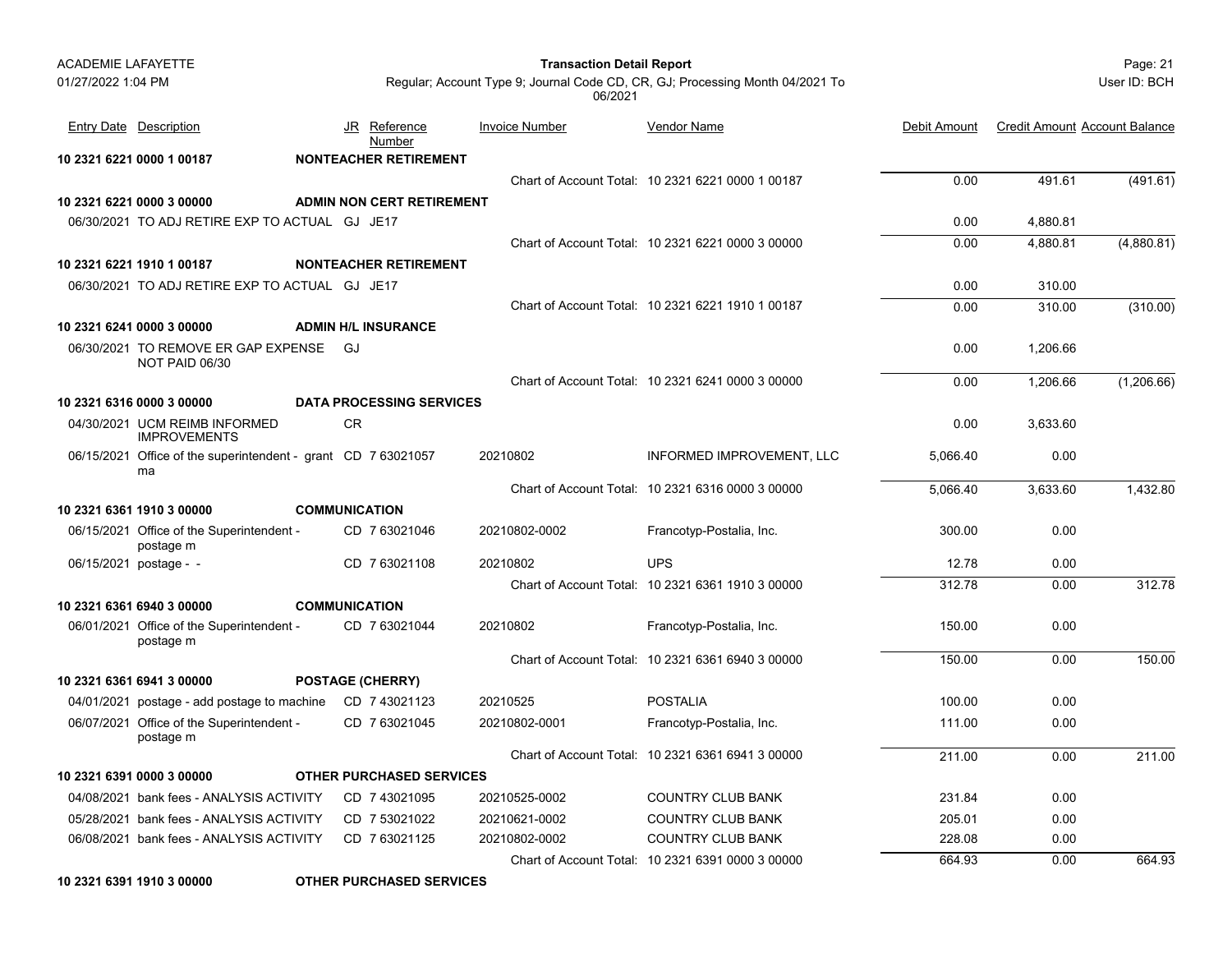#### 01/27/2022 1:04 PM

#### Page: 22 **Transaction Detail Report**

User ID: BCH

Regular; Account Type 9; Journal Code CD, CR, GJ; Processing Month 04/2021 To 06/2021

| <b>Entry Date Description</b>                                        | JR | <u>Reference</u><br>Number      | <b>Invoice Number</b> | Vendor Name                                       | Debit Amount | <b>Credit Amount Account Balance</b> |        |
|----------------------------------------------------------------------|----|---------------------------------|-----------------------|---------------------------------------------------|--------------|--------------------------------------|--------|
| 10 2321 6391 1910 3 00000                                            |    | <b>OTHER PURCHASED SERVICES</b> |                       |                                                   |              |                                      |        |
| 04/12/2021 Office of superintendent - paper<br>shreddi               |    | CD 7 43021073                   | 20210525              | REDISHRED KANSAS, INC.                            | 35.00        | 0.00                                 |        |
| 05/28/2021 Office of superintendent - paper<br>shreddi               |    | CD 7 53021067                   | 20210621              | REDISHRED KANSAS, INC.                            | 35.00        | 0.00                                 |        |
| 06/15/2021 Office of superintendent - paper<br>shreddi               |    | CD 763021096                    | 20210802              | REDISHRED KANSAS, INC.                            | 36.05        | 0.00                                 |        |
|                                                                      |    |                                 |                       | Chart of Account Total: 10 2321 6391 1910 3 00000 | 106.05       | 0.00                                 | 106.05 |
| 10 2321 6391 6940 3 00000                                            |    | <b>OTHER PURCHASED SERVICES</b> |                       |                                                   |              |                                      |        |
| 05/28/2021 Office of superintendent - paper<br>shreddi               |    | CD 7 53021067                   | 20210621-0001         | REDISHRED KANSAS, INC.                            | 36.05        | 0.00                                 |        |
|                                                                      |    |                                 |                       | Chart of Account Total: 10 2321 6391 6940 3 00000 | 36.05        | 0.00                                 | 36.05  |
| 10 2321 6391 6941 3 00000                                            |    | <b>OTHER PURCHASED SERVICES</b> |                       |                                                   |              |                                      |        |
| 04/12/2021 Office of superintendent - paper<br>shreddi               |    | CD 7 43021073                   | 20210525              | REDISHRED KANSAS, INC.                            | 35.00        | 0.00                                 |        |
| 05/28/2021 Office of superintendent - paper<br>shreddi               |    | CD 7 53021067                   | 20210621              | REDISHRED KANSAS, INC.                            | 35.00        | 0.00                                 |        |
| 06/15/2021 Office of superintendent - paper<br>shreddi               |    | CD 763021096                    | 20210802              | REDISHRED KANSAS, INC.                            | 36.05        | 0.00                                 |        |
|                                                                      |    |                                 |                       | Chart of Account Total: 10 2321 6391 6941 3 00000 | 106.05       | 0.00                                 | 106.05 |
| 10 2321 6411 0000 3 00000                                            |    | <b>ADMIN GENERAL SUPPLIES</b>   |                       |                                                   |              |                                      |        |
| 04/30/2021 office of the superindendent - payroll CD 7 43021133<br>e |    |                                 | 20210525-0006         | CC AMAZON COM                                     | 0.00         | 35.46                                |        |
| 04/30/2021 office of the superindendent - payroll CD 7 43021133<br>e |    |                                 | 20210525-0006         | CC AMAZON.COM                                     | 35.46        | 0.00                                 |        |
| 04/30/2021 office of the superindendent - payroll CD 7 43021133<br>e |    |                                 | 20210525-0006         | CC AMAZON MKTPLACE PMTS                           | 24.89        | 0.00                                 |        |
|                                                                      |    |                                 |                       | Chart of Account Total: 10 2321 6411 0000 3 00000 | 60.35        | 35.46                                | 24.89  |
| 10 2321 6411 1910 3 00000                                            |    | <b>GENERAL SUPPLIES</b>         |                       |                                                   |              |                                      |        |
| 04/30/2021 office of the superintendent - office CD 7 43021133<br>s  |    |                                 | 20210525-0003         | CC AMAZON MKTPLACE PMTS                           | 133.82       | 0.00                                 |        |
| 05/28/2021 office of the superintendent -<br>supplies                |    | CD 7 53021029                   | 20210621-0004         | DOTS OFFICE PRODUCTS, INC.                        | 226.70       | 0.00                                 |        |
| 05/31/2021 office of the superintendent - office<br>su               |    | CD 7 53021135                   | 20210621-0007         | CC AMAZON MKTPLACE PMTS                           | 20.46        | 0.00                                 |        |
| 05/31/2021 office of the superintendent - office<br>su               |    | CD 7 53021135                   | 20210621-0009         | CC AMAZON MKTPLACE PMTS                           | 44.97        | 0.00                                 |        |
| 05/31/2021 office of the superintendent -<br>supplies                |    | CD 7 53021135                   | 20210621-0002         | CC AMAZON.COM                                     | 12.78        | 0.00                                 |        |
| 06/10/2021 office of the superindendent -<br>supplies                |    | CD 7 63021163                   | 20210802-0023         | CC AMAZON MKTPLACE PMTS                           | 96.18        | 0.00                                 |        |
|                                                                      |    |                                 |                       | Chart of Account Total: 10 2321 6411 1910 3 00000 | 534.91       | 0.00                                 | 534.91 |

0.00 534.91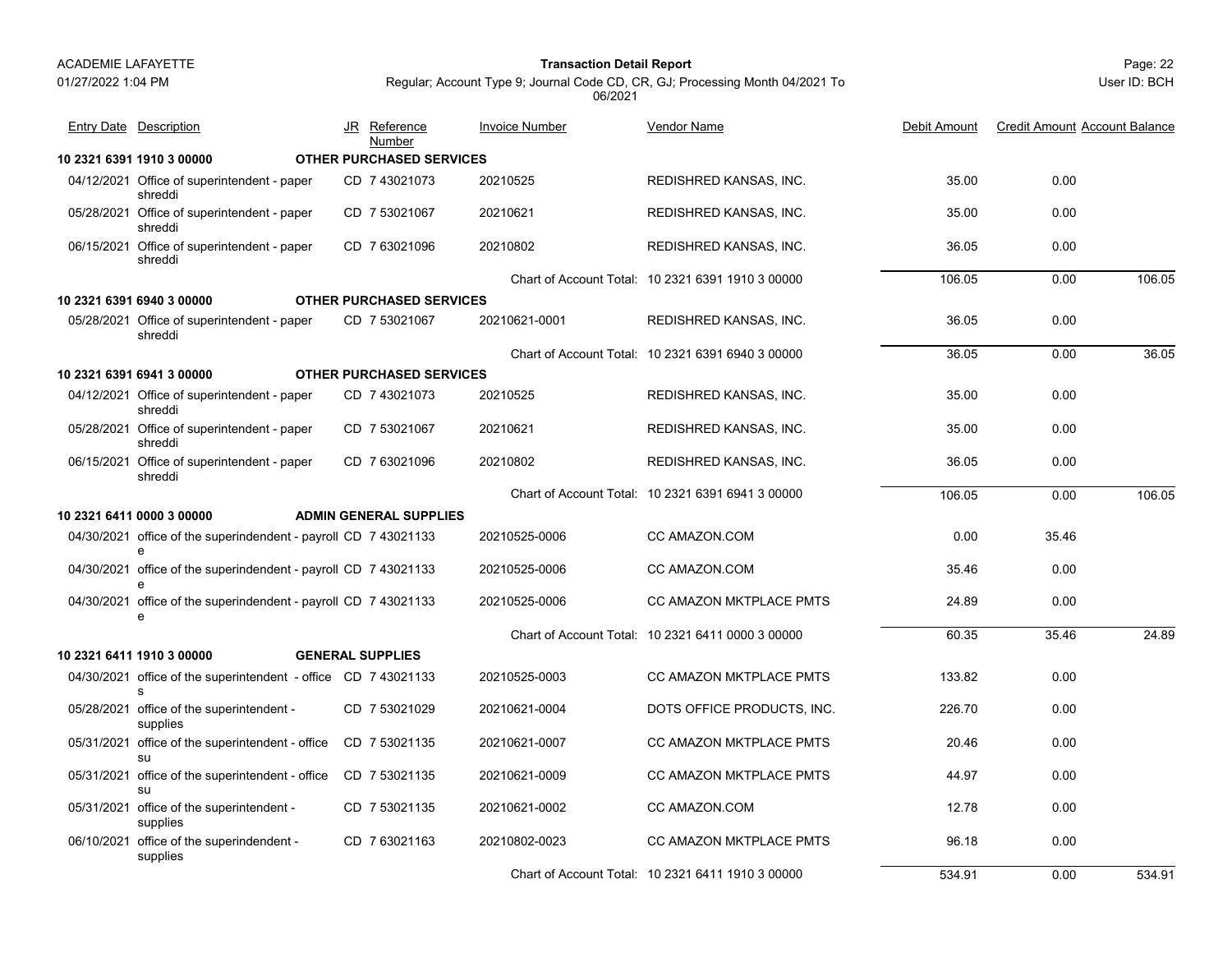01/27/2022 1:04 PM

#### Page: 23 **Transaction Detail Report**

User ID: BCH

| <b>Entry Date Description</b>                          |               | JR Reference<br>Number               | <b>Invoice Number</b> | <b>Vendor Name</b>                                | Debit Amount | <b>Credit Amount Account Balance</b> |          |
|--------------------------------------------------------|---------------|--------------------------------------|-----------------------|---------------------------------------------------|--------------|--------------------------------------|----------|
| 10 2321 6412 1910 3 00000                              |               | <b>SUPPLIES - TECHNOLOGY RELATED</b> |                       |                                                   |              |                                      |          |
| 05/31/2021 office of the superintendent -<br>subscript |               | CD 7 53021135                        | 20210621              | CC NATIONAL CCL TEACHERS OF<br><b>MATH</b>        | 149.00       | 0.00                                 |          |
| 05/31/2021 office of the superintendent -<br>subscript |               | CD 7 53021135                        | 20210621              | CC EDWEEK DIGITAL OPED                            | 97.00        | 0.00                                 |          |
|                                                        |               |                                      |                       | Chart of Account Total: 10 2321 6412 1910 3 00000 | 246.00       | 0.00                                 | 246.00   |
| 10 2322 6221 0000 3 00000                              |               | <b>NONTEACHER RETIREMENT</b>         |                       |                                                   |              |                                      |          |
| 06/30/2021 TO ADJ RETIRE EXP TO ACTUAL GJ JE17         |               |                                      |                       |                                                   | 0.00         | 730.00                               |          |
|                                                        |               |                                      |                       | Chart of Account Total: 10 2322 6221 0000 3 00000 | 0.00         | 730.00                               | (730.00) |
| 10 2322 6221 6940 1 00124                              |               | <b>NONTEACHER RETIREMENT</b>         |                       |                                                   |              |                                      |          |
| 06/30/2021 TO ADJ RETIRE EXP TO ACTUAL GJ JE17         |               |                                      |                       |                                                   | 0.00         | 325.00                               |          |
|                                                        |               |                                      |                       | Chart of Account Total: 10 2322 6221 6940 1 00124 | 0.00         | 325.00                               | (325.00) |
| 10 2322 6221 6940 1 00187                              |               | <b>NONTEACHER RETIREMENT</b>         |                       |                                                   |              |                                      |          |
| 06/30/2021 TO ADJ RETIRE EXP TO ACTUAL GJ JE17         |               |                                      |                       |                                                   | 0.00         | 325.00                               |          |
|                                                        |               |                                      |                       | Chart of Account Total: 10 2322 6221 6940 1 00187 | 0.00         | 325.00                               | (325.00) |
| 10 2322 6316 0000 1 00101                              |               | <b>DATA PROCESSING SERVICES</b>      |                       |                                                   |              |                                      |          |
| 04/30/2021 community relations -                       |               | CD 7 43021133                        | 20210525              | CC CONSTANT CONTACT.COM                           | 45.00        | 0.00                                 |          |
| 04/30/2021 community relations -                       |               | CD 743021133                         | 20210525              | CC ZOOM                                           | 14.99        | 0.00                                 |          |
| 04/30/2021 community relations -                       |               | CD 7 43021133                        | 20210525              | <b>CC DREAMHOST</b>                               | 19.95        | 0.00                                 |          |
| 05/31/2021 community relations                         |               | CD 10 53021135                       | 20210621              | <b>CC DREAMHOST</b>                               | 19.95        | 0.00                                 |          |
| 05/31/2021 community relations                         |               | CD 10 53021135                       | 20210621              | CC ZOOM                                           | 14.99        | 0.00                                 |          |
| 06/10/2021 community relations -<br>communication -    |               | CD 7 63021163                        | 20210802-0002         | CC CONSTANT CONTACT.COM                           | 511.00       | 0.00                                 |          |
| 06/10/2021 community relations - -                     |               | CD 10 63021164                       | 20210802              | <b>CC DREAMHOST</b>                               | 19.95        | 0.00                                 |          |
| 06/10/2021 community relations - -                     |               | CD 10 63021164                       | 20210802              | CC GODADDY.COM                                    | 38.34        | 0.00                                 |          |
| 06/10/2021 community relations - -                     |               | CD 10 63021164                       | 20210802              | CC ZOOM                                           | 14.99        | 0.00                                 |          |
| 06/10/2021 community relations - -                     |               | CD 10 63021164                       | 20210802              | CC CONSTANT CONTACT.COM                           | 45.00        | 0.00                                 |          |
| 06/10/2021 community relations - -                     |               | CD 10 63021164                       | 20210802-0001         | CC CONSTANT CONTACT.COM                           | 45.00        | 0.00                                 |          |
|                                                        |               |                                      |                       | Chart of Account Total: 10 2322 6316 0000 1 00101 | 789.16       | 0.00                                 | 789.16   |
| 10 2322 6316 0000 3 00000                              |               | <b>DATA PROCESSING SERVICES</b>      |                       |                                                   |              |                                      |          |
| 05/31/2021 community relations - services -<br>interpr |               | CD 7 53021135                        | 20210621              | <b>CC PEIGE TURNER</b>                            | 80.00        | 0.00                                 |          |
|                                                        |               |                                      |                       | Chart of Account Total: 10 2322 6316 0000 3 00000 | 80.00        | 0.00                                 | 80.00    |
| 10 2322 6343 0000 1 00183                              | <b>TRAVEL</b> |                                      |                       |                                                   |              |                                      |          |
| 04/12/2021 community relations - mileage for<br>presch |               | CD 7 43021060                        | 20210525              | <b>HENDRICKSON LAUREN</b>                         | 12.32        | 0.00                                 |          |
|                                                        |               |                                      |                       | Chart of Account Total: 10 2322 6343 0000 1 00183 | 12.32        | 0.00                                 | 12.32    |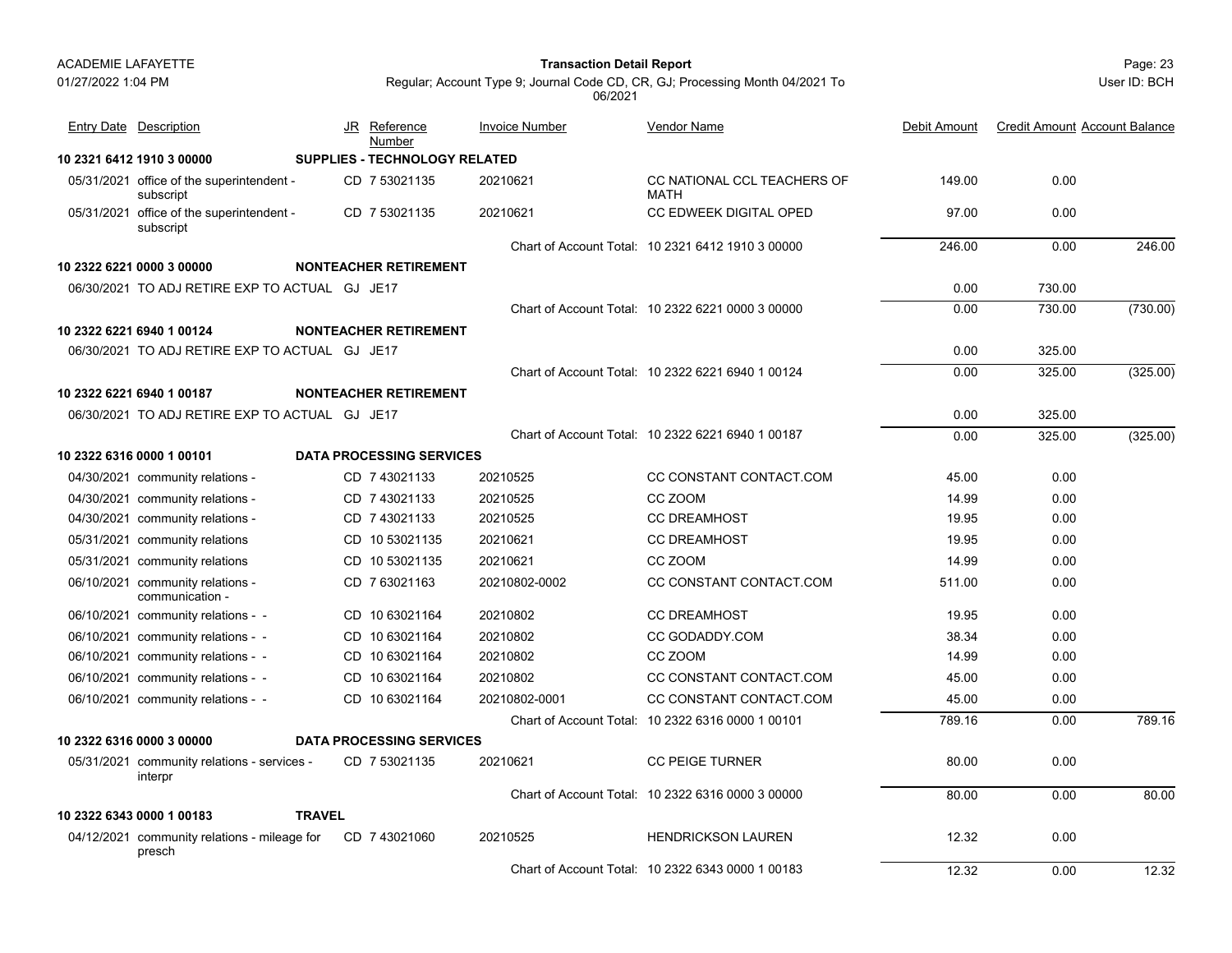01/27/2022 1:04 PM

#### Page: 24 **Transaction Detail Report**

Regular; Account Type 9; Journal Code CD, CR, GJ; Processing Month 04/2021 To 06/2021

**10 2322 6343 0000 3 00000 TRAVEL**06/28/2021 community relations - outreach CD\_7 63021030 20210802 COLEMAN CHANETTE 788.14 0.00 mileage j CD 20210802 COLEMAN CHANETTE 7 63021030 Chart of Account Total: 10 2322 6343 0000 3 00000 788.14 0.00 788.14 **10 2322 6362 0000 1 00183 ADVERTISING**05/28/2021 community relations - Recruitment CD 7 53021055 20210621 KCPT PUBLIC TELEVISION 19 1,500.00 0.00 adsCD 20210621 KCPT PUBLIC TELEVISION 19 7 53021055 05/28/2021 OUTREACH ADVERTISING VOID CRR and the contract of the contract of the contract of the contract of the contract of the contract of the contract of the contract of the contract of the contract of the contract of the contract of the contract of the con 05/28/2021 OUTREACH ADVERTISING VOID CRR and the contract of the contract of the contract of the contract of the contract of the contract of the contract of the contract of the contract of the contract of the contract of the contract of the contract of the con 05/28/2021 OUTREACH ADVERTISING VOID GJ 100.00 0.00 06/22/2021 OUTREACH ADVERTISING VOID GJ 100.00 0.00 06/22/2021 OUTREACH ADVERTISING VOID GJ 100.00 0.00 06/22/2021 OUTREACH ADVERTISING VOID CRR and the contract of the contract of the contract of the contract of the contract of the contract of the contract of the contract of the contract of the contract of the contract of the contract of the contract of the con 06/22/2021 OUTREACH ADVERTISING VOID GJ 0.00 100.00 06/28/2021 community relations - advertising - CD 7 63021090 20210802 NATIONAL CINEMEDIA 1,333.34 0.00 Chart of Account Total: 10 2322 6362 0000 1 00183 3,133.34 400.00 2,733.34 **10 2322 6362 0000 3 00000 ADVERTISING**04/30/2021 community relations - advertising - CD 7 43021133 20210525 CC HEARST TELEVISION INC 0.00 500.00 doubCD 20210525 CC HEARST TELEVISION INC 7 43021133 06/10/2021 community relations - outreach CD\_7 63021163 20210802 CC CARTER BROADCAST GROUP 1,050.00 0.00 advertisiCD 20210802 CC CARTER BROADCAST GROUP 7 63021163 06/15/2021 community relations - recruitment - CD 7 63021070 20210802 KMJK-FM 500.00 0.00 studeChart of Account Total: 10 2322 6362 0000 3 00000 1,550.00 500.00 1,050.00 **10 2322 6371 0000 3 00000 DUES AND MEMBERSHIPS**06/28/2021 community relations - membership CD\_7 63021048 20210802 KC CHAMBER OF COMMERCE 820.00 0.00 dues -CD 20210802 KC CHAMBER OF COMMERCE 7 63021048 Chart of Account Total: 10 2322 6371 0000 3 00000 820.00 0.00 820.00 **10 2322 6391 0000 1 00101 OTHER PURCHASED SERVICES**06/10/2021 community relations - parent elect CD\_7 63021163 20210802 CC ELECTIONBUDDY.COM 299.00 0.00 boardCD 20210802 CC ELECTIONBUDDY.COM 7 63021163 Chart of Account Total: 10 2322 6391 0000 1 00101 299.00 0.00 299.00 **10 2322 6391 0000 3 00000 OTHER PURCHASED SERVICES**04/15/2021 Community relations - Development 108.02 0.00 CD 20210525 VANCO 7 43021126 servic05/28/2021 Community relations - Development CD 7 53021081 20210621 VANCO 0.00 servic06/15/2021 Community relations - Development CD 7 63021159 20210802 VANCO 135.27 0.00 servicJR Reference Invoice Number Vendor NameDebit Amount Credit Amount Account Balance NumberEntry Date Description JR Reference <u>Invoice Number</u> <u>Vendor Name</u> Debit Amount Credit Amount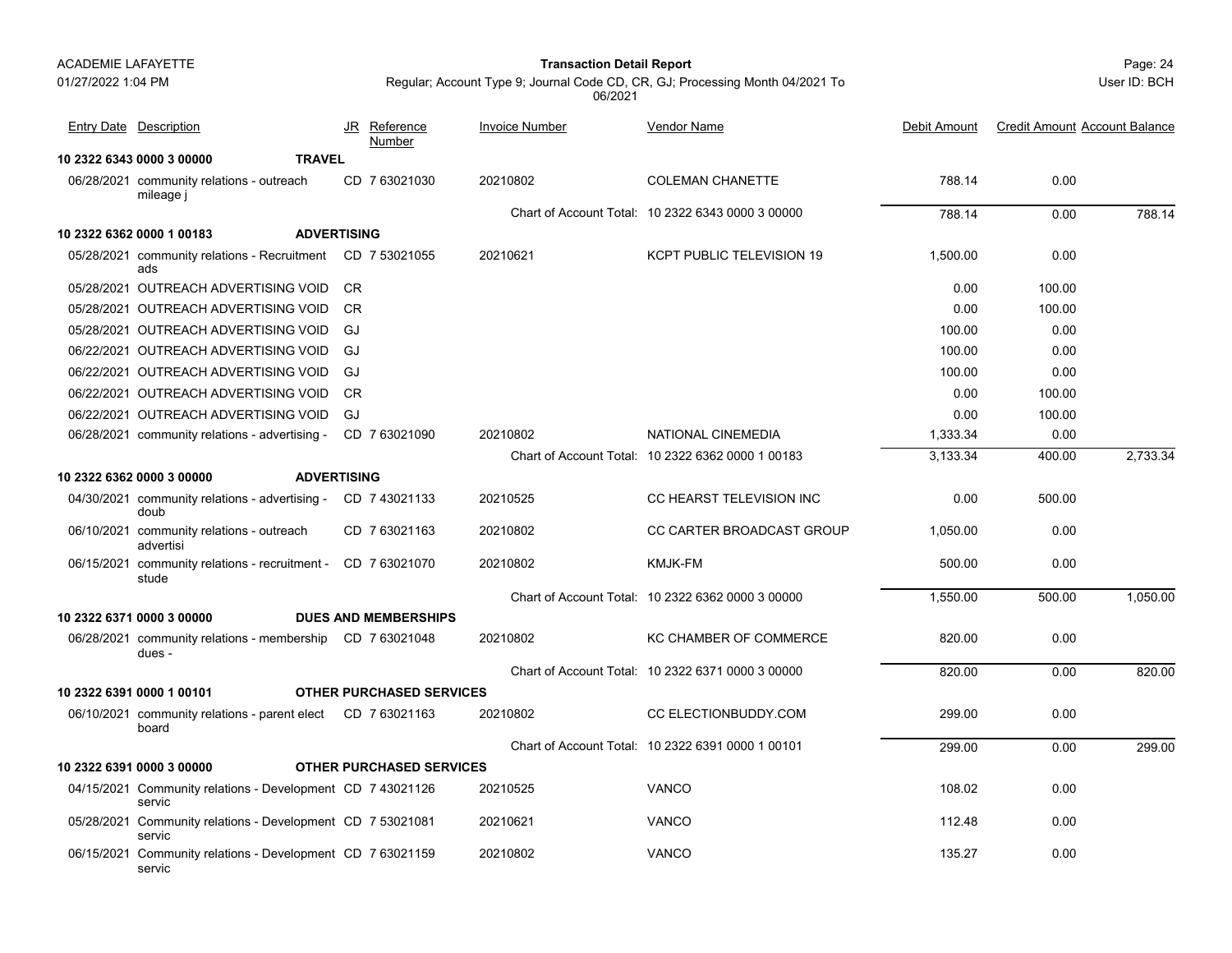| ACADEMIE LAFAYETTE |                                                                      |                                        | <b>Transaction Detail Report</b>            |                                                                               |              |                                      | Page: 25     |
|--------------------|----------------------------------------------------------------------|----------------------------------------|---------------------------------------------|-------------------------------------------------------------------------------|--------------|--------------------------------------|--------------|
| 01/27/2022 1:04 PM |                                                                      |                                        | 06/2021                                     | Regular; Account Type 9; Journal Code CD, CR, GJ; Processing Month 04/2021 To |              |                                      | User ID: BCH |
|                    | <b>Entry Date Description</b>                                        | <u>Reference</u><br>JR<br>Number       | <b>Invoice Number</b>                       | Vendor Name                                                                   | Debit Amount | <b>Credit Amount Account Balance</b> |              |
|                    | 10 2322 6391 0000 3 00000                                            | <b>OTHER PURCHASED SERVICES</b>        |                                             |                                                                               |              |                                      |              |
|                    |                                                                      |                                        |                                             | Chart of Account Total: 10 2322 6391 0000 3 00000                             | 355.77       | 0.00                                 | 355.77       |
|                    | 10 2322 6411 0000 1 00101                                            | <b>GENERAL SUPPLIES: PTSO EXPENSES</b> |                                             |                                                                               |              |                                      |              |
|                    | 06/10/2021 Other improvement of inst - staff<br>breakf               | CD 7 63021163                          | 20210802                                    | <b>CC SPOKES CAFE &amp; CYCLERY</b>                                           | 1,350.00     | 0.00                                 |              |
|                    |                                                                      |                                        |                                             | Chart of Account Total: 10 2322 6411 0000 1 00101                             | 1,350.00     | 0.00                                 | 1,350.00     |
|                    | 10 2322 6411 0000 3 00000                                            |                                        | <b>GENERAL SUPPLIES: DEVELOPMENT OFFICE</b> |                                                                               |              |                                      |              |
|                    | 06/28/2021 community relations - supplies for<br>outre               | CD 7 63021102                          | 20210802                                    | KING ROBYN                                                                    | 26.91        | 0.00                                 |              |
|                    | 06/28/2021 community relations - outreach<br>mileage j               | CD 7 63021103                          | 20210802-0001                               | <b>KING ROBYN</b>                                                             | 134.90       | 0.00                                 |              |
|                    |                                                                      |                                        |                                             | Chart of Account Total: 10 2322 6411 0000 3 00000                             | 161.81       | 0.00                                 | 161.81       |
|                    | 10 2322 6411 1910 3 00000                                            | <b>GENERAL SUPPLIES</b>                |                                             |                                                                               |              |                                      |              |
|                    | 04/30/2021 office of the superintendent - dev<br>offic               | CD 7 43021133                          | 20210525-0002                               | CC AMAZON MKTPLACE PMTS                                                       | 51.99        | 0.00                                 |              |
|                    | 05/31/2021 office of the superintendent - dev<br>offic               | CD 7 53021135                          | 20210621-0001                               | CC AMAZON.COM                                                                 | 29.64        | 0.00                                 |              |
|                    |                                                                      |                                        |                                             | Chart of Account Total: 10 2322 6411 1910 3 00000                             | 81.63        | 0.00                                 | 81.63        |
|                    | 10 2322 6411 6940 1 00101                                            | <b>GENERAL SUPPLIES</b>                |                                             |                                                                               |              |                                      |              |
|                    | 06/10/2021 community relations - field day -                         | CD 10 63021164                         | 20210802                                    | CC DOLLAR TREE                                                                | 10.89        | 0.00                                 |              |
|                    | 06/10/2021 community relations - field day -                         | CD 10 63021164                         | 20210802                                    | CC FIVE BELOW                                                                 | 59.05        | 0.00                                 |              |
|                    | 06/10/2021 community relations - field day -                         | CD 10 63021164                         | 20210802                                    | <b>CC WALMART</b>                                                             | 64.66        | 0.00                                 |              |
|                    |                                                                      |                                        |                                             | Chart of Account Total: 10 2322 6411 6940 1 00101                             | 134.60       | 0.00                                 | 134.60       |
|                    | 10 2322 6411 6940 3 00000                                            | <b>GENERAL SUPPLIES</b>                |                                             |                                                                               |              |                                      |              |
|                    | 06/10/2021 community relations - donor<br>recogniton -               | CD 4 5517                              | 20210802-0002                               | STAPLES BUSINESS ADVANTAGE                                                    | 3,500.00     | 0.00                                 |              |
|                    |                                                                      |                                        |                                             | Chart of Account Total: 10 2322 6411 6940 3 00000                             | 3,500.00     | 0.00                                 | 3,500.00     |
|                    | 10 2322 6411 6941 3 00000                                            | <b>GENERAL SUPPLIES</b>                |                                             |                                                                               |              |                                      |              |
|                    | 06/02/2021 community relations - donor<br>recogniton -               | CD 4 5516                              | 20210802-0001                               | STAPLES BUSINESS ADVANTAGE                                                    | 10,500.00    | 0.00                                 |              |
|                    |                                                                      |                                        |                                             | Chart of Account Total: 10 2322 6411 6941 3 00000                             | 10,500.00    | 0.00                                 | 10,500.00    |
|                    | 10 2322 6412 0000 3 00000                                            | <b>SUPPLIES - TECHNOLOGY RELATED</b>   |                                             |                                                                               |              |                                      |              |
|                    | 04/13/2021 Community relations - Development CD 7 43021124<br>data p |                                        | 20210525                                    | <b>SOFTERWARE</b>                                                             | 251.84       | 0.00                                 |              |
|                    | 05/28/2021 Community relations - Development CD 7 53021069<br>data p |                                        | 20210621                                    | <b>SOFTERWARE</b>                                                             | 251.84       | 0.00                                 |              |
|                    | 05/31/2021 community relations - online learning CD 7 53021135<br>mo |                                        | 20210621                                    | CC MOBILE CITIZEN LLC                                                         | 6,000.00     | 0.00                                 |              |
|                    | 05/31/2021 community relations - online learning CD 7 53021135       |                                        | 20210621-0001                               | CC MOBILE CITIZEN LLC                                                         | 360.00       | 0.00                                 |              |

mo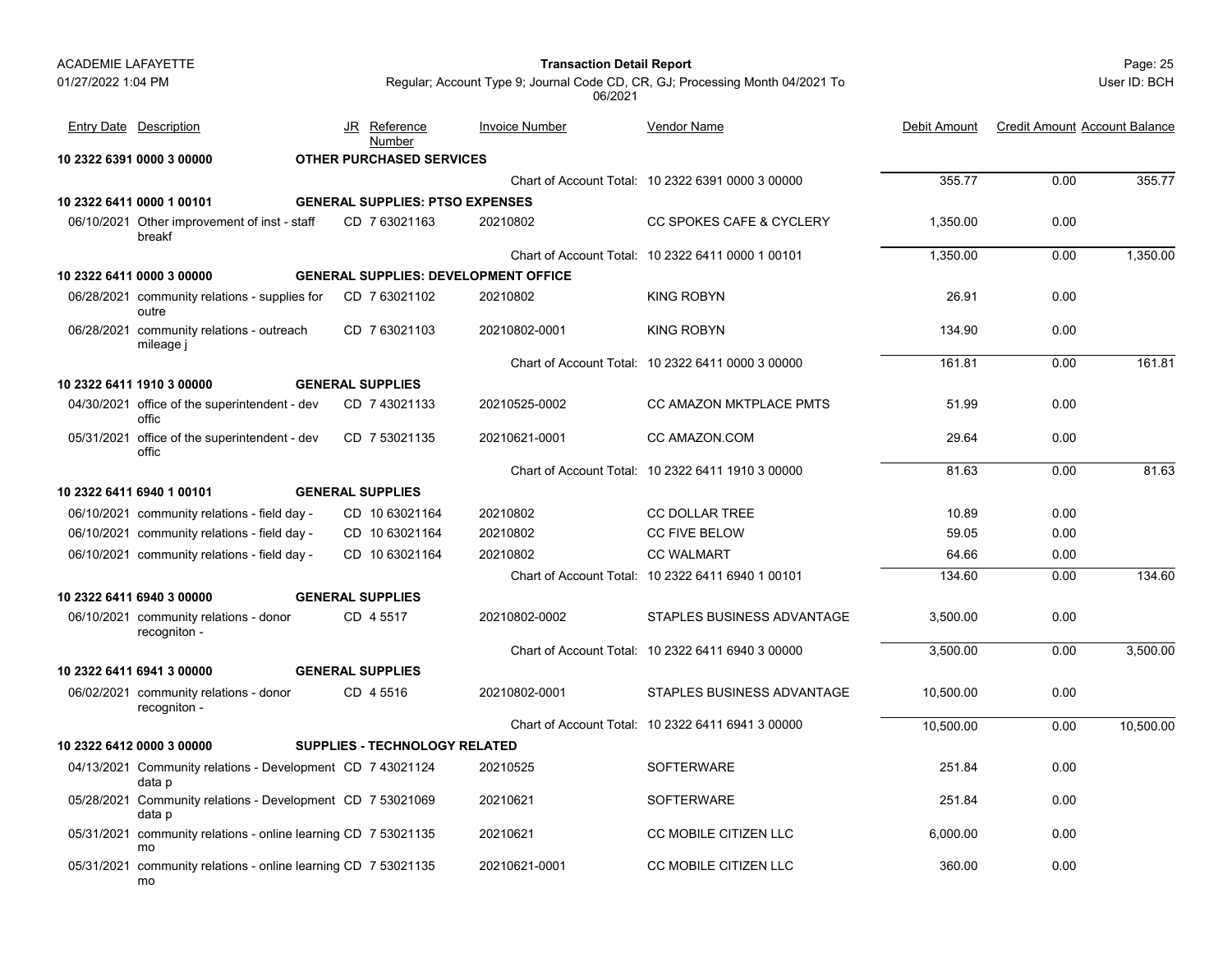| ACADEMIE LAFAYETTE |  |
|--------------------|--|
|--------------------|--|

01/27/2022 1:04 PM

#### Page: 26 **Transaction Detail Report**

User ID: BCH

| <b>Entry Date Description</b>                                        | JR Reference<br>Number               | <b>Invoice Number</b>                         | <b>Vendor Name</b>                                | Debit Amount | <b>Credit Amount Account Balance</b> |           |
|----------------------------------------------------------------------|--------------------------------------|-----------------------------------------------|---------------------------------------------------|--------------|--------------------------------------|-----------|
| 10 2322 6412 0000 3 00000                                            | SUPPLIES - TECHNOLOGY RELATED        |                                               |                                                   |              |                                      |           |
| 06/14/2021 Community relations - Development CD 7 63021155<br>data p |                                      | 20210802                                      | <b>SOFTERWARE</b>                                 | 251.84       | 0.00                                 |           |
|                                                                      |                                      |                                               | Chart of Account Total: 10 2322 6412 0000 3 00000 | 7,115.52     | 0.00                                 | 7,115.52  |
| 10 2322 6412 1910 3 00000                                            | <b>SUPPLIES - TECHNOLOGY RELATED</b> |                                               |                                                   |              |                                      |           |
| 04/30/2021 AV & Computers - supplies - monitor CD 7 43021133<br>for  |                                      | 20210525-0001                                 | CC AMAZON.COM                                     | 89.99        | 0.00                                 |           |
| 04/30/2021 AV & Computers - supplies - dev<br>director               | CD 7 43021133                        | 20210525                                      | CC AMAZON MKTPLACE PMTS                           | 692.07       | 0.00                                 |           |
|                                                                      |                                      |                                               | Chart of Account Total: 10 2322 6412 1910 3 00000 | 782.06       | 0.00                                 | 782.06    |
| 10 2331 6316 1910 3 00000                                            | <b>DATA PROCESSING SERVICES</b>      |                                               |                                                   |              |                                      |           |
| 04/30/2021 admin tech services - network<br>utilities                | CD 743021133                         | 20210525                                      | <b>CC PORTFORWARD</b>                             | 39.95        | 0.00                                 |           |
|                                                                      |                                      |                                               | Chart of Account Total: 10 2331 6316 1910 3 00000 | 39.95        | 0.00                                 | 39.95     |
| 10 2331 6337 1910 3 00000                                            |                                      | <b>TECHNOLOGY-RELATED REPAIRS &amp; MAINT</b> |                                                   |              |                                      |           |
| 04/12/2021 technology services - installation of CD 7 43021070<br>pr |                                      | 20210525-0001                                 | <b>CLARK NATHAN</b>                               | 800.00       | 0.00                                 |           |
| 04/30/2021 admin tech services - macbook<br>repairs &                | CD 7 43021133                        | 20210525                                      | <b>CC TECHGROVE LLC</b>                           | 1,090.00     | 0.00                                 |           |
| 05/28/2021 technology services - chromebook<br>repair                | CD 7 53021021                        | 20210621                                      | <b>CLARK NATHAN</b>                               | 6.615.00     | 0.00                                 |           |
| 05/28/2021 technology services - highschool<br>iMac se               | CD 7 53021021                        | 20210621-0002                                 | <b>CLARK NATHAN</b>                               | 525.00       | 0.00                                 |           |
| 05/28/2021 Correction: Correction: technology<br>servi               | CD 7 53021021                        | 20210621-0002                                 | <b>CLARK NATHAN</b>                               | 525.00       | 0.00                                 |           |
| 05/28/2021 Reversal: technology services -<br>chromebo               | CD 7 53021021                        | 20210621                                      | <b>CLARK NATHAN</b>                               | 0.00         | 6,615.00                             |           |
| 05/28/2021 Reversal: technology services -<br>highscho               | CD 7 53021021                        | 20210621-0002                                 | <b>CLARK NATHAN</b>                               | 0.00         | 525.00                               |           |
| 05/31/2021 technology services - laptop repair                       | CD 753021135                         | 20210621-0001                                 | <b>CC TECHGROVE LLC</b>                           | 825.00       | 0.00                                 |           |
|                                                                      |                                      |                                               | Chart of Account Total: 10 2331 6337 1910 3 00000 | 10,380.00    | 7,140.00                             | 3,240.00  |
| 10 2331 6337 1910 4 00420                                            |                                      | <b>TECHNOLOGY-RELATED REPAIRS &amp; MAINT</b> |                                                   |              |                                      |           |
| 05/28/2021 technology services - SMART panel CD 7 53021021<br>setup  |                                      | 20210621-0003                                 | <b>CLARK NATHAN</b>                               | 28,650.00    | 0.00                                 |           |
| 06/14/2021 av & computers -<br>chromebooks/kindle High               | CD 763021088                         | 20210802-0001                                 | <b>CLARK NATHAN</b>                               | 30,529.00    | 0.00                                 |           |
|                                                                      |                                      |                                               | Chart of Account Total: 10 2331 6337 1910 4 00420 | 59,179.00    | 0.00                                 | 59,179.00 |
| 10 2331 6337 1910 4 42300                                            |                                      | TECHNOLOGY-RELATED REPAIRS & MAINT            |                                                   |              |                                      |           |
| 05/28/2021 Correction: technology services -<br>highsc               | CD 7 53021021                        | 20210621-0002                                 | <b>CLARK NATHAN</b>                               | 525.00       | 0.00                                 |           |
| 05/28/2021 Correction: technology services -<br>chrome               | CD 7 53021021                        | 20210621-0001                                 | <b>CLARK NATHAN</b>                               | 810.00       | 0.00                                 |           |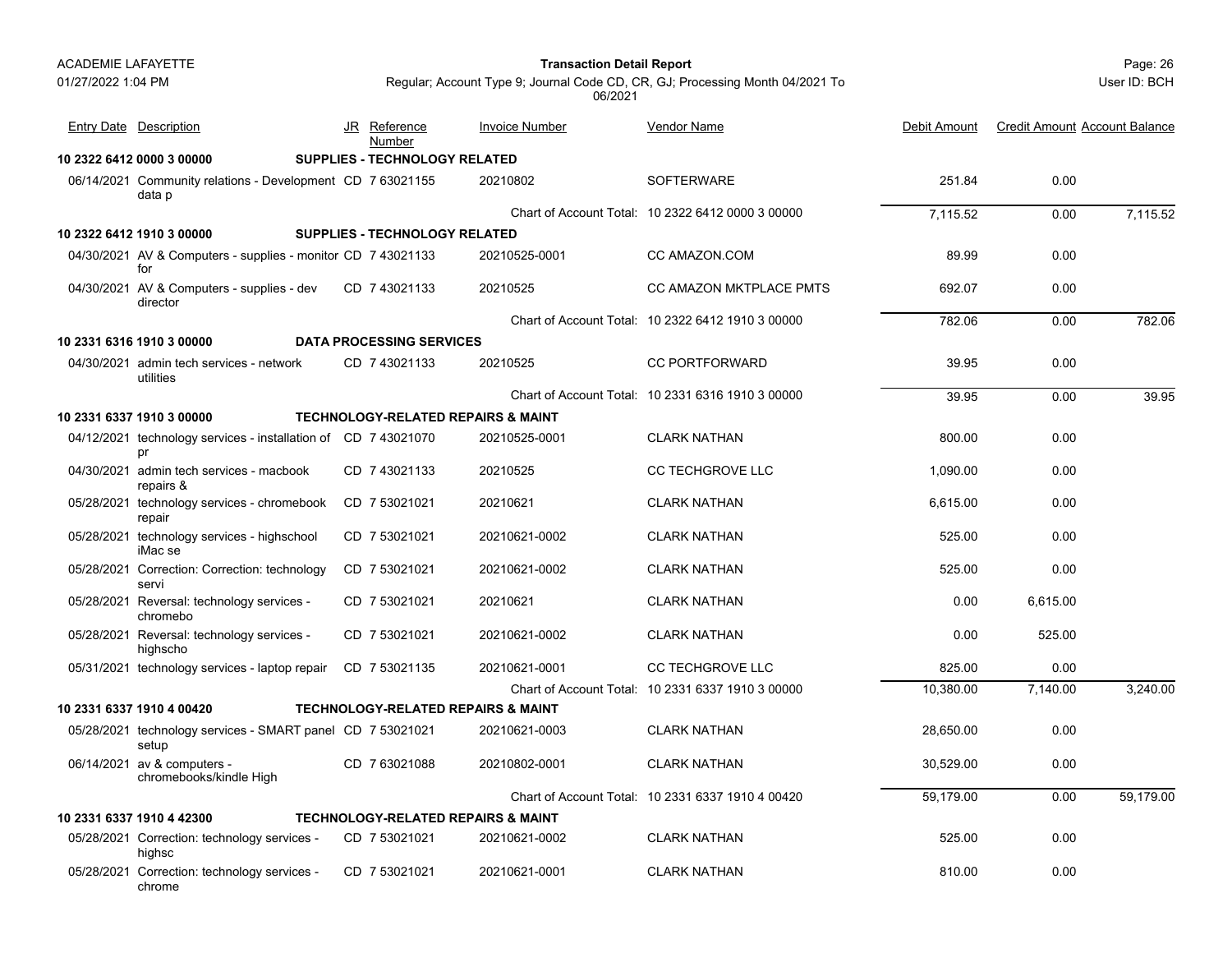chrome

#### Page: 27 **Transaction Detail Report**

JR Reference Invoice Number

Entry Date Description **Entry Date Debit Amount** JR Reference Invoice Number Vendor Name

<u>Number</u>

User ID: BCH

<u>e</u> Debit Amount Credit Amount Account Balance

Regular; Account Type 9; Journal Code CD, CR, GJ; Processing Month 04/2021 To 06/2021

Vendor Name

| 10 2331 6337 1910 4 42300                                   | <b>TECHNOLOGY-RELATED REPAIRS &amp; MAINT</b> |               |                                                   |           |          |          |
|-------------------------------------------------------------|-----------------------------------------------|---------------|---------------------------------------------------|-----------|----------|----------|
| 05/28/2021 Reversal: Correction: technology<br>service      | CD 7 53021021                                 | 20210621-0002 | <b>CLARK NATHAN</b>                               | 0.00      | 525.00   |          |
|                                                             |                                               |               | Chart of Account Total: 10 2331 6337 1910 4 42300 | 1,335.00  | 525.00   | 810.00   |
| 10 2331 6337 6940 3 00000                                   | <b>TECHNOLOGY-RELATED REPAIRS &amp; MAINT</b> |               |                                                   |           |          |          |
| 05/28/2021 Reversal: technology services -<br>chromebo      | CD 7 53021021                                 | 20210621-0001 | <b>CLARK NATHAN</b>                               | 0.00      | 8,430.00 |          |
| 05/28/2021 Correction: technology services -<br>chrome      | CD 7 53021021                                 | 20210621      | <b>CLARK NATHAN</b>                               | 5,175.00  | 0.00     |          |
| 05/28/2021 technology services - chromebook<br>setup -      | CD 7 53021021                                 | 20210621-0001 | <b>CLARK NATHAN</b>                               | 8,430.00  | 0.00     |          |
| 05/31/2021 technology services - laptop repair              | CD 753021135                                  | 20210621      | <b>CC TECHGROVE LLC</b>                           | 635.00    | 0.00     |          |
|                                                             |                                               |               | Chart of Account Total: 10 2331 6337 6940 3 00000 | 14,240.00 | 8,430.00 | 5,810.00 |
| 10 2331 6337 6940 4 42300                                   | <b>TECHNOLOGY-RELATED REPAIRS &amp; MAINT</b> |               |                                                   |           |          |          |
| 05/28/2021 Correction: technology services -<br>chrome      | CD 7 53021021                                 | 20210621-0001 | <b>CLARK NATHAN</b>                               | 7,620.00  | 0.00     |          |
|                                                             |                                               |               | Chart of Account Total: 10 2331 6337 6940 4 42300 | 7,620.00  | 0.00     | 7,620.00 |
| 10 2331 6337 6941 3 00000                                   | <b>TECHNOLOGY-RELATED REPAIRS &amp; MAINT</b> |               |                                                   |           |          |          |
| 05/28/2021 Correction: technology services -<br>chrome      | CD 7 53021021                                 | 20210621      | <b>CLARK NATHAN</b>                               | 1,440.00  | 0.00     |          |
| 05/28/2021 Reversal: technology services -<br>chromebo      | CD 7 53021021                                 | 20210621-0001 | <b>CLARK NATHAN</b>                               | 0.00      | 8,430.00 |          |
| 05/28/2021 technology services - chromebook<br>setup -      | CD 753021021                                  | 20210621-0001 | <b>CLARK NATHAN</b>                               | 8,430.00  | 0.00     |          |
| 05/28/2021 Admin Tech Serv - laminator repair CD 7 53021057 |                                               | 20210621      | <b>LAMINATION EQUIPMENT &amp; SUPPLY</b><br>CO    | 248.40    | 0.00     |          |
|                                                             |                                               |               | Chart of Account Total: 10 2331 6337 6941 3 00000 | 10,118.40 | 8,430.00 | 1,688.40 |
| 10 2331 6337 6941 4 42300                                   | <b>TECHNOLOGY-RELATED REPAIRS &amp; MAINT</b> |               |                                                   |           |          |          |
|                                                             |                                               |               |                                                   |           |          |          |

chromeChart of Account Total: 10 2331 6337 6941 4 42300 8,430.00 0.00 8,430.00 **10 2331 6361 0000 1 00000 COMMUNICATION**06/30/2021 TO RECLASS EE INTERNET 20.00 0.00 REIMBURSEMENTGJChart of Account Total: 10 2331 6361 0000 1 00000 20.00 0.00 20.00 **10 2331 6361 0000 3 00000 COMMUNICATION/TELEPHONE** 04/12/2021 Admin Tech Serv - Cell phones CD 20210525 VERIZON 7 43021087 788.61 0.00 05/28/2021 Admin Tech Serv - Cell phones CD 20210621 VERIZON 7 53021082 717.99 0.00

05/28/2021 Correction: technology services - CD\_7 53021021 20210621-0001 CLARK NATHAN 7,620.00 0.00

05/28/2021 Correction: technology services - CD\_7 53021021 20210621-0001 CLARK NATHAN 810.00 0.00

CD 20210621-0001 CLARK NATHAN 7 53021021

CD 7 53021021 20210621-0001 CLARK NATHAN 20210621-0001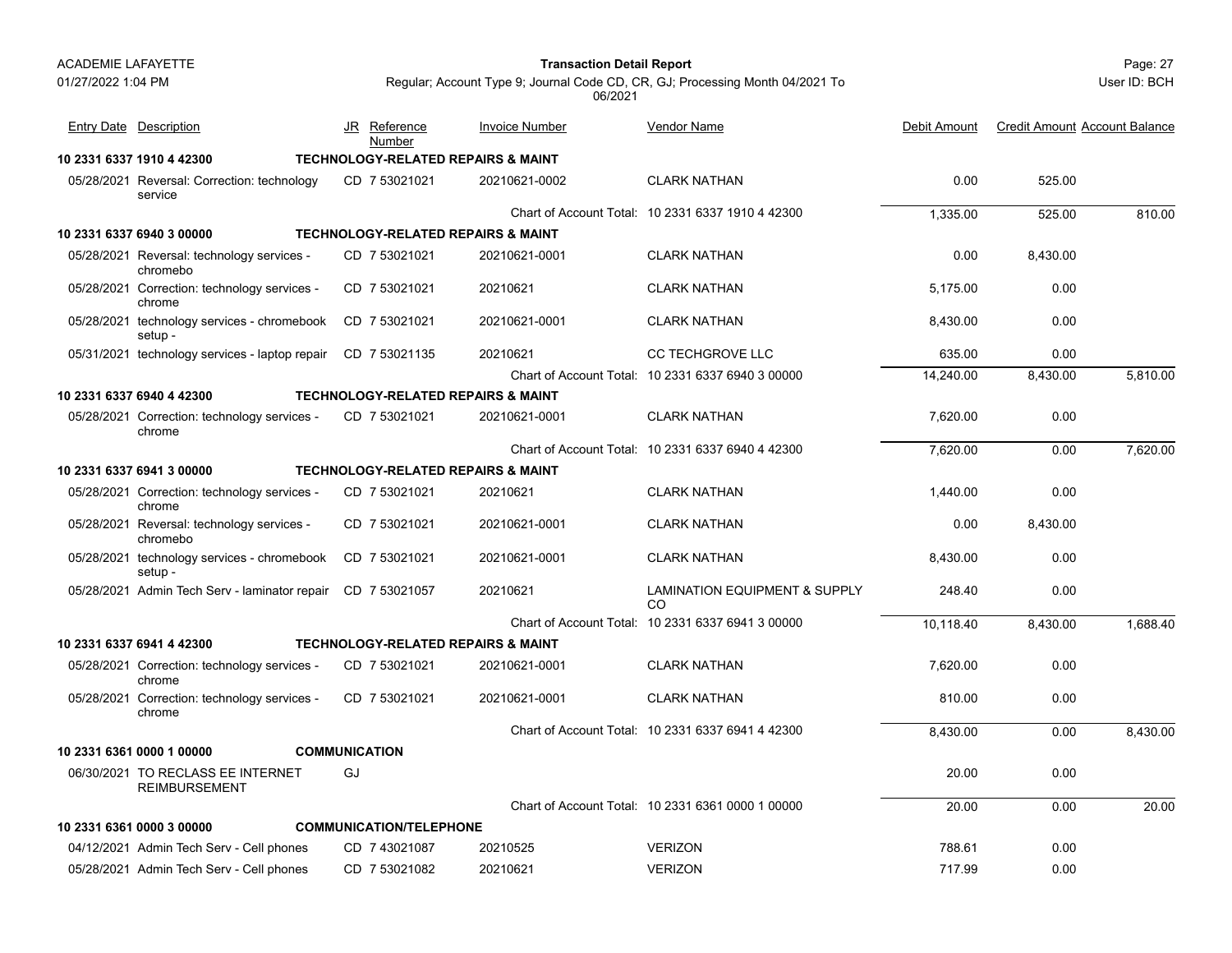Page: 28 **Transaction Detail Report**

User ID: BCH

Regular; Account Type 9; Journal Code CD, CR, GJ; Processing Month 04/2021 To 06/2021

| <b>Entry Date Description</b>                                  |    | <u>JR Reference</u><br>Number  | <b>Invoice Number</b> | <b>Vendor Name</b>                                | Debit Amount | <b>Credit Amount Account Balance</b> |          |
|----------------------------------------------------------------|----|--------------------------------|-----------------------|---------------------------------------------------|--------------|--------------------------------------|----------|
| 10 2331 6361 0000 3 00000                                      |    | <b>COMMUNICATION/TELEPHONE</b> |                       |                                                   |              |                                      |          |
| 05/28/2021 STAFF INTERNET/PHONES                               | CR |                                |                       |                                                   | 0.00         | 329.95                               |          |
| 05/28/2021 STAFF INTERNET/PHONES                               | GJ |                                |                       |                                                   | 329.95       | 0.00                                 |          |
| 05/28/2021 STAFF INTERNET/PHONES                               | CR |                                |                       |                                                   | 0.00         | 329.95                               |          |
| 06/15/2021 Admin Tech Serv - Cell phones -                     |    | CD 763021115                   | 20210802              | <b>VERIZON</b>                                    | 689.56       | 0.00                                 |          |
| 06/22/2021 STAFF INTERNET/PHONES                               | CR |                                |                       |                                                   | 0.00         | 329.95                               |          |
| 06/22/2021 STAFF INTERNET/PHONES                               | GJ |                                |                       |                                                   | 329.95       | 0.00                                 |          |
| 06/22/2021 STAFF INTERNET/PHONES                               | GJ |                                |                       |                                                   | 329.95       | 0.00                                 |          |
| 06/22/2021 STAFF INTERNET/PHONES                               | GJ |                                |                       |                                                   | 0.00         | 329.95                               |          |
| 06/30/2021 TO RECLASS EE INTERNET<br><b>REIMBURSEMENT</b>      | GJ |                                |                       |                                                   | 0.00         | 20.00                                |          |
| 06/30/2021 TO RECLASS EE INTERNET<br><b>EXPENSE</b>            | GJ |                                |                       |                                                   | 0.00         | 1,546.82                             |          |
|                                                                |    |                                |                       | Chart of Account Total: 10 2331 6361 0000 3 00000 | 3,186.01     | 2,886.62                             | 299.39   |
| <b>COMMUNICATION</b><br>10 2331 6361 1910 3 00000              |    |                                |                       |                                                   |              |                                      |          |
| 04/05/2021 Admin Tech Serv - analog phone<br>lines             |    | CD 7 43021104                  | 20210525              | AT&T TELECONFERENCE SERVICES                      | 215.58       | 0.00                                 |          |
| 04/12/2021 Admin Tech Serv - phone/internet                    |    | CD 7 43021052                  | 20210525              | <b>JIVE COMMUNICATIONS INC</b>                    | 1,545.74     | 0.00                                 |          |
| 05/28/2021 Admin Tech Serv - analog phone<br>lines             |    | CD 7 53021010                  | 20210621              | AT&T TELECONFERENCE SERVICES                      | 209.96       | 0.00                                 |          |
| 05/28/2021 Admin Tech Serv - phone/internet                    |    | CD 7 53021047                  | 20210621              | JIVE COMMUNICATIONS INC                           | 1,549.03     | 0.00                                 |          |
| 06/03/2021 Admin Tech Serv - analog phone<br>lines -           |    | CD 763021137                   | 20210802              | AT&T TELECONFERENCE SERVICES                      | 209.89       | 0.00                                 |          |
| 06/10/2021 Admin Tech Serv - staff paid internet CD 7 63021163 |    |                                | 20210802              | CC MOBILE CITIZEN LLC                             | 209.95       | 0.00                                 |          |
| 06/15/2021 Admin Tech Serv - phone/internet - CD 7 63021061    |    |                                | 20210802              | <b>JIVE COMMUNICATIONS INC</b>                    | 1,544.74     | 0.00                                 |          |
|                                                                |    |                                |                       | Chart of Account Total: 10 2331 6361 1910 3 00000 | 5.484.89     | 0.00                                 | 5.484.89 |
| <b>COMMUNICATION</b><br>10 2331 6361 6940 3 00000              |    |                                |                       |                                                   |              |                                      |          |
| 04/12/2021 Admin Tech Serv - phone/internet                    |    | CD 7 43021064                  | 20210525-0001         | LOG ME IN COMMUNICATIONS                          | 1,584.33     | 0.00                                 |          |
| 04/27/2021 Admin Tech Serv - analog phone<br>lines             |    | CD 743021105                   | 20210525-0001         | AT&T TELECONFERENCE SERVICES                      | 215.58       | 0.00                                 |          |
| 05/28/2021 Admin Tech Serv - phone/internet                    |    | CD 7 53021059                  | 20210621              | <b>LOG ME IN COMMUNICATIONS</b>                   | 1.571.90     | 0.00                                 |          |
| 05/28/2021 Admin Tech Serv - analog phone<br>lines             |    | CD 7 53021010                  | 20210621-0001         | AT&T TELECONFERENCE SERVICES                      | 210.29       | 0.00                                 |          |
| 06/15/2021 Admin Tech Serv - phone/internet -                  |    | CD 763021077                   | 20210802-0001         | LOG ME IN COMMUNICATIONS                          | 1,571.96     | 0.00                                 |          |
| 06/28/2021 Admin Tech Serv - analog phone<br>lines -           |    | CD 7 63021138                  | 20210802-0001         | AT&T TELECONFERENCE SERVICES                      | 209.89       | 0.00                                 |          |
|                                                                |    |                                |                       | Chart of Account Total: 10 2331 6361 6940 3 00000 | 5,363.95     | 0.00                                 | 5,363.95 |

**10 2331 6361 6941 3 00000 COMMUNICATION**

**COMMUNICATION**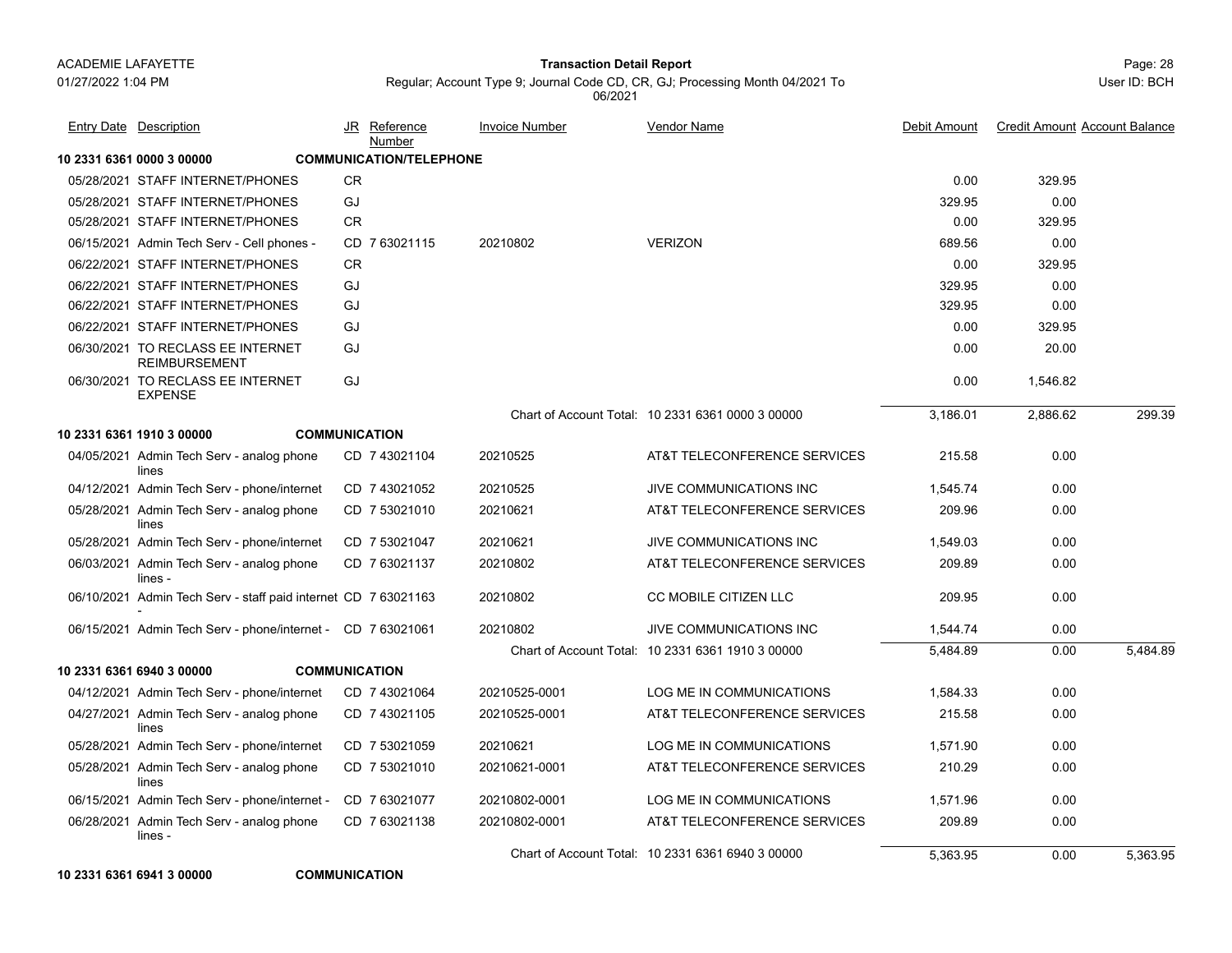### 01/27/2022 1:04 PM

#### Page: 29 **Transaction Detail Report**

Regular; Account Type 9; Journal Code CD, CR, GJ; Processing Month 04/2021 To 06/2021

| <b>Entry Date Description</b>                                        | JR Reference<br><b>Number</b>   | <b>Invoice Number</b> | <b>Vendor Name</b>                                | Debit Amount | <b>Credit Amount Account Balance</b> |          |
|----------------------------------------------------------------------|---------------------------------|-----------------------|---------------------------------------------------|--------------|--------------------------------------|----------|
| 10 2331 6361 6941 3 00000                                            | <b>COMMUNICATION</b>            |                       |                                                   |              |                                      |          |
| 04/12/2021 Admin Tech Serv - phone/internet                          | CD 7 43021063                   | 20210525              | LOG ME IN COMMUNICATIONS                          | 1,357.63     | 0.00                                 |          |
| 05/28/2021 Admin Tech Serv - phone/internet                          | CD 7 53021059                   | 20210621              | LOG ME IN COMMUNICATIONS                          | 1.366.52     | 0.00                                 |          |
| 06/15/2021 Admin Tech Serv - phone/internet - CD 7 63021076          |                                 | 20210802              | LOG ME IN COMMUNICATIONS                          | 1,335.52     | 0.00                                 |          |
|                                                                      |                                 |                       | Chart of Account Total: 10 2331 6361 6941 3 00000 | 4,059.67     | 0.00                                 | 4,059.67 |
| 10 2331 6391 0000 3 00000                                            | <b>OTHER PURCHASED SERVICES</b> |                       |                                                   |              |                                      |          |
| 06/28/2021 technology services -<br>training/reference               | CD 763021111                    | 20210802-0001         | <b>TYLER TECHNOLOGIES INC</b>                     | 1,900.00     | 0.00                                 |          |
|                                                                      |                                 |                       | Chart of Account Total: 10 2331 6391 0000 3 00000 | 1,900.00     | 0.00                                 | 1,900.00 |
| 10 2331 6411 6941 3 00000                                            | <b>GENERAL SUPPLIES</b>         |                       |                                                   |              |                                      |          |
| 06/10/2021 AV & Computers - supplies -                               | CD 763021163                    | 20210802-0020         | CC AMAZON MKTPLACE PMTS                           | 30.63        | 0.00                                 |          |
|                                                                      |                                 |                       | Chart of Account Total: 10 2331 6411 6941 3 00000 | 30.63        | 0.00                                 | 30.63    |
| 10 2331 6412 0000 3 00000                                            | SUPPLIES - TECHNOLOGY RELATED   |                       |                                                   |              |                                      |          |
| 04/12/2021 technology services - medical data & CD 7 43021082<br>for |                                 | 20210525              | <b>TYLER TECHNOLOGIES INC</b>                     | 3.480.00     | 0.00                                 |          |
| 04/30/2021 admin tech services - school wide<br>subscr               | CD 743021133                    | 20210525              | <b>CC ADOBE ACROPRO</b>                           | 581.65       | 0.00                                 |          |
| 04/30/2021 admin technolgoy services - cloud<br>storag               | CD 743021133                    | 20210525              | <b>CC AMAZON WEB SERVICES</b>                     | 39.65        | 0.00                                 |          |
| 04/30/2021 Adjustment for credit balance left on CD 7 43021133<br>cc |                                 | 043021                | <b>BANK CARD SERVICES</b>                         | 2.696.41     | 0.00                                 |          |
| 04/30/2021 AV & Computers - high school PCs CD 7 43021133            |                                 | 20210525              | <b>CC - BANK CARD SERVICES</b>                    | 0.00         | 9,396.90                             |          |
| 05/28/2021 technology services - medical data & CD 7 53021078<br>for |                                 | 20210621              | <b>TYLER TECHNOLOGIES INC</b>                     | 1,160.00     | 0.00                                 |          |
| 05/28/2021 technology services - medical data & CD 7 53021078<br>for |                                 | 20210621-0001         | <b>TYLER TECHNOLOGIES INC</b>                     | 520.00       | 0.00                                 |          |
| 05/31/2021 admin technolgoy services - cloud<br>storag               | CD 7 53021135                   | 20210621              | <b>CC AMAZON WEB SERVICES</b>                     | 43.04        | 0.00                                 |          |
| 05/31/2021 admin tech services - school wide<br>subscr               | CD 7 53021135                   | 20210621              | <b>CC ADOBE ACROPRO</b>                           | 581.65       | 0.00                                 |          |
| 05/31/2021 Adjustment for credit balance left on CD 7 53021135<br>CC |                                 | 052821                | <b>BANK CARD SERVICES</b>                         | 0.00         | 2,696.41                             |          |
| 06/10/2021 admin tech services - school wide<br>subscr               | CD 763021163                    | 20210802              | <b>CC ADOBE ACROPRO</b>                           | 581.65       | 0.00                                 |          |
| 06/10/2021 admin technolgoy services - cloud<br>storag               | CD 763021163                    | 20210802              | <b>CC AMAZON WEB SERVICES</b>                     | 42.80        | 0.00                                 |          |
| 06/15/2021 technology services - medical data & CD 7 63021110<br>for |                                 | 20210802              | <b>TYLER TECHNOLOGIES INC</b>                     | 3,040.00     | 0.00                                 |          |
|                                                                      |                                 |                       | Chart of Account Total: 10 2331 6412 0000 3 00000 | 12,766.85    | 12,093.31                            | 673.54   |
| 10 2331 6412 1910 3 00000                                            | SUPPLIES - TECHNOLOGY RELATED   |                       |                                                   |              |                                      |          |
| 04/12/2021 AV & computers - short throw                              | CD 7 43021070                   | 20210525              | <b>CLARK NATHAN</b>                               | 2,310.00     | 0.00                                 |          |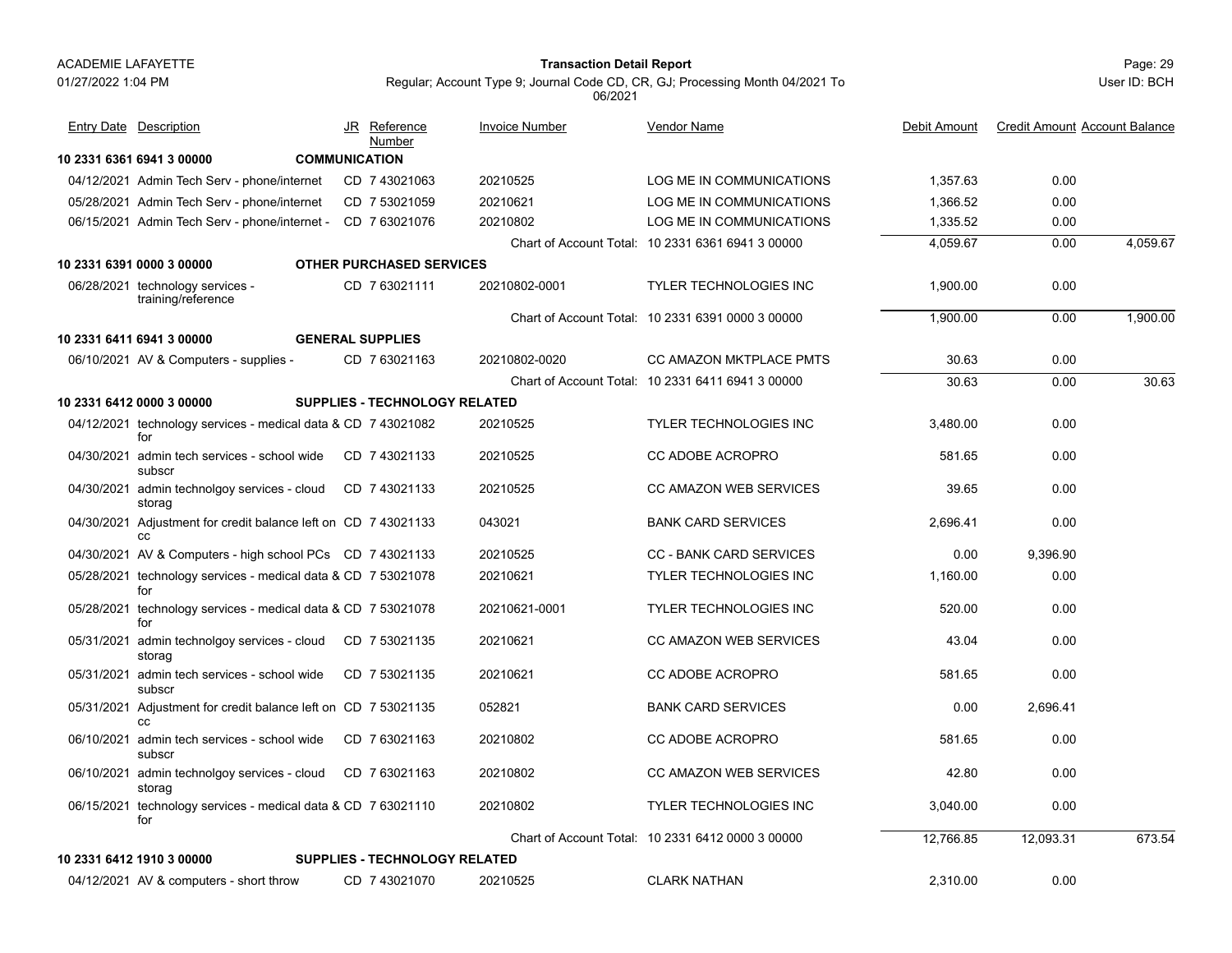01/27/2022 1:04 PM

#### Page: 30 **Transaction Detail Report**

Regular; Account Type 9; Journal Code CD, CR, GJ; Processing Month 04/2021 To 06/2021

| <b>Entry Date Description</b>                                        |    | JR Reference<br>Number               | <b>Invoice Number</b> | <b>Vendor Name</b>                                | Debit Amount | <b>Credit Amount Account Balance</b> |          |
|----------------------------------------------------------------------|----|--------------------------------------|-----------------------|---------------------------------------------------|--------------|--------------------------------------|----------|
| 10 2331 6412 1910 3 00000                                            |    | <b>SUPPLIES - TECHNOLOGY RELATED</b> |                       |                                                   |              |                                      |          |
| pojector                                                             |    |                                      |                       |                                                   |              |                                      |          |
| 04/30/2021 IT SUPPLY REIMB                                           | CR |                                      |                       |                                                   | 0.00         | 200.00                               |          |
| 06/10/2021 AV & Computers - supplies -                               |    | CD 7 63021163                        | 20210802-0015         | <b>CC AMAZON MKTPLACE PMTS</b>                    | 200.34       | 0.00                                 |          |
| 06/10/2021 av & computers - supplies -                               |    | CD 763021163                         | 20210802              | <b>CC AMAZON MKTPLACE PMTS</b>                    | 102.06       | 0.00                                 |          |
| 06/14/2021 technology services - setup - 525                         |    | CD 763021088                         | 20210802-0002         | <b>CLARK NATHAN</b>                               | 525.00       | 0.00                                 |          |
| 06/14/2021 technology services - chromebook<br>cart se               |    | CD 763021087                         | 20210802              | <b>CLARK NATHAN</b>                               | 1.200.00     | 0.00                                 |          |
| 06/15/2021 Correction: av & computers -<br>lexmark pri               |    | CD 763021109                         | 20210802              | <b>TOSHIBA BUSINESS SOLUTIONS</b>                 | 298.95       | 0.00                                 |          |
| 06/28/2021 technology services - chromebook<br>cart se               |    | CD 763021089                         | 20210802-0003         | <b>CLARK NATHAN</b>                               | 1,800.00     | 0.00                                 |          |
|                                                                      |    |                                      |                       | Chart of Account Total: 10 2331 6412 1910 3 00000 | 6,436.35     | 200.00                               | 6,236.35 |
| 10 2331 6412 6940 3 00000                                            |    | <b>SUPPLIES - TECHNOLOGY RELATED</b> |                       |                                                   |              |                                      |          |
| 04/30/2021 TO RECLASSIFY EMPLOYEE<br><b>COMP DEDUCTION</b>           | GJ |                                      |                       |                                                   | 0.00         | 20.00                                |          |
| 05/31/2021 TO RECLASSIFY EMPLOYEE<br><b>COMPUTER DEDUCTIO</b>        | GJ |                                      |                       |                                                   | 0.00         | 20.00                                |          |
| 06/30/2021 TO RECLASSIFY EMPLOYEE<br><b>COMPUTER DEDUCTIO</b>        | GJ |                                      |                       |                                                   | 0.00         | 20.00                                |          |
|                                                                      |    |                                      |                       | Chart of Account Total: 10 2331 6412 6940 3 00000 | 0.00         | 60.00                                | (60.00)  |
| 10 2331 6412 6940 4 42300                                            |    | <b>SUPPLIES - TECHNOLOGY RELATED</b> |                       |                                                   |              |                                      |          |
| 05/28/2021 technology services - chromebook CD 7 53021079<br>license |    |                                      | 20210621              | <b>UMZUZU</b>                                     | 7.600.00     | 0.00                                 |          |
|                                                                      |    |                                      |                       | Chart of Account Total: 10 2331 6412 6940 4 42300 | 7,600.00     | 0.00                                 | 7,600.00 |
| 10 2331 6412 6941 3 00000                                            |    | <b>SUPPLIES - TECHNOLOGY RELATED</b> |                       |                                                   |              |                                      |          |
| 06/14/2021 technology services - chromebook CD 7 63021087<br>cart se |    |                                      | 20210802              | <b>CLARK NATHAN</b>                               | 1,200.00     | 0.00                                 |          |
|                                                                      |    |                                      |                       | Chart of Account Total: 10 2331 6412 6941 3 00000 | 1,200.00     | 0.00                                 | 1,200.00 |
| 10 2331 6412 6941 4 42300                                            |    | <b>SUPPLIES - TECHNOLOGY RELATED</b> |                       |                                                   |              |                                      |          |
| 05/28/2021 technology services - chromebook CD 7 53021079<br>license |    |                                      | 20210621              | <b>UMZUZU</b>                                     | 7,600.00     | 0.00                                 |          |
|                                                                      |    |                                      |                       | Chart of Account Total: 10 2331 6412 6941 4 42300 | 7,600.00     | 0.00                                 | 7,600.00 |
| 10 2331 6543 1910 3 00000                                            |    | <b>TECHNOLLOGY RELATED HARDWARE</b>  |                       |                                                   |              |                                      |          |
| 06/15/2021 av & computers - lexmark printer - CD 7 63021109          |    |                                      | 20210802              | <b>TOSHIBA BUSINESS SOLUTIONS</b>                 | 298.95       | 0.00                                 |          |
| 06/15/2021 Reversal: av & computers - lexmark CD 7 63021109<br>print |    |                                      | 20210802              | TOSHIBA BUSINESS SOLUTIONS                        | 0.00         | 298.95                               |          |
|                                                                      |    |                                      |                       | Chart of Account Total: 10 2331 6543 1910 3 00000 | 298.95       | 298.95                               | 0.00     |
| 10 2411 6411 1910 3 00000                                            |    | <b>GENERAL SUPPLIES</b>              |                       |                                                   |              |                                      |          |
| 04/26/2021 office of the principal - supplies                        |    | CD 7 43021033                        | 20210525-0003         | DOTS OFFICE PRODUCTS, INC.                        | 367.54       | 0.00                                 |          |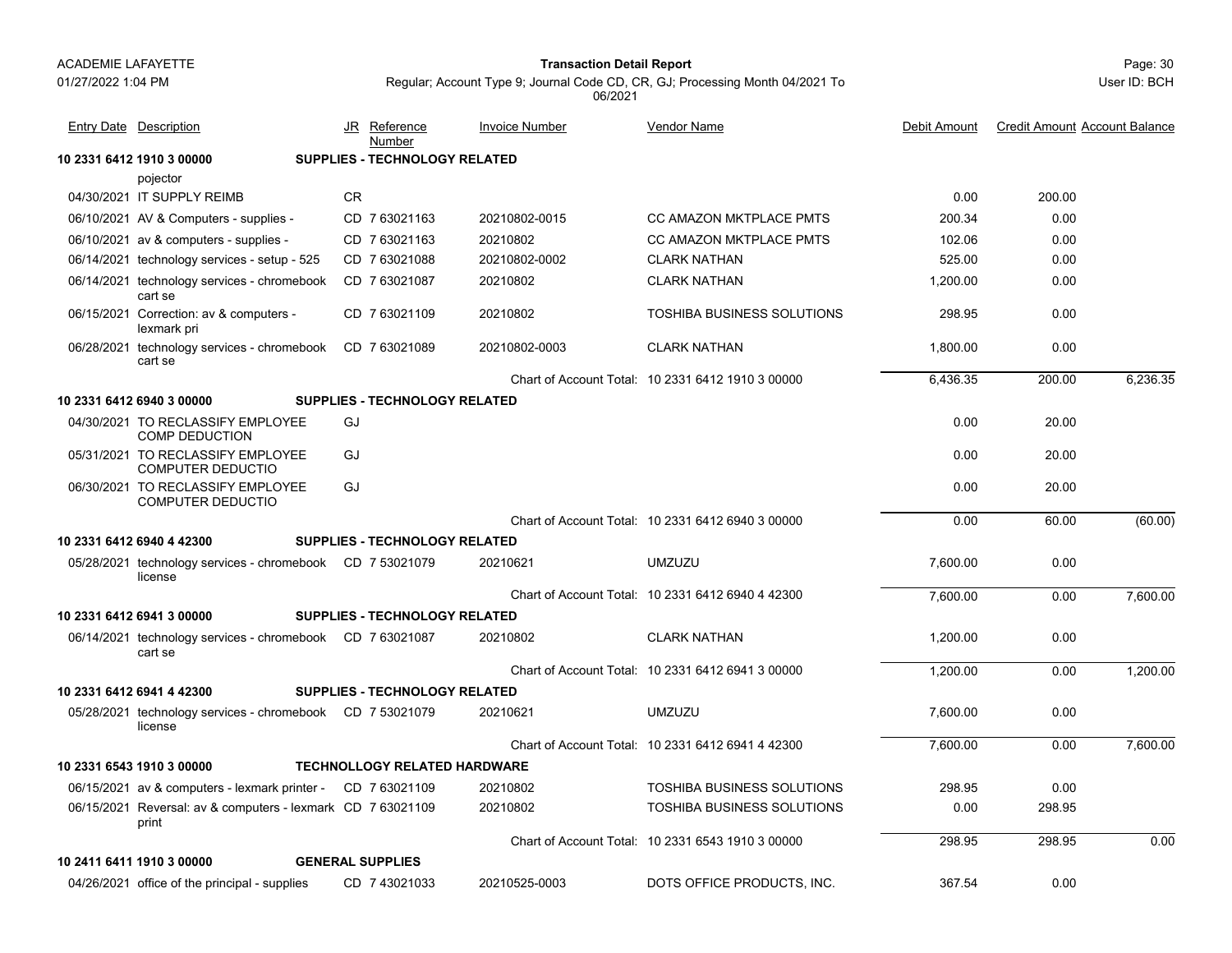#### Page: 31 **Transaction Detail Report**

Regular; Account Type 9; Journal Code CD, CR, GJ; Processing Month 04/2021 To 06/2021

User ID: BCH

| <b>Entry Date Description</b>                                     | JR Reference<br>Number  | <b>Invoice Number</b> | Vendor Name                                       | Debit Amount | <b>Credit Amount Account Balance</b> |          |
|-------------------------------------------------------------------|-------------------------|-----------------------|---------------------------------------------------|--------------|--------------------------------------|----------|
| 10 2411 6411 1910 3 00000                                         | <b>GENERAL SUPPLIES</b> |                       |                                                   |              |                                      |          |
| 05/28/2021 office of the principal - supplies -<br>adm            | CD 7 53021045           | 20210621              | <b>JACQUE LANE</b>                                | 185.00       | 0.00                                 |          |
| 05/28/2021 office of the principal - supplies - sta CD 7 53021045 |                         | 20210621-0001         | <b>JACQUE LANE</b>                                | 27.97        | 0.00                                 |          |
| 05/31/2021 office of the principal - supplies - tar CD 7 53021135 |                         | 20210621-0016         | CC AMAZON MKTPLACE PMTS                           | 29.99        | 0.00                                 |          |
| 05/31/2021 office of the principal - supplies                     | CD 7 53021135           | 20210621              | CC COSTCO                                         | 49.07        | 0.00                                 |          |
| 06/10/2021 office of the principal - supplies - tar CD 7 63021163 |                         | 20210802-0033         | <b>CC AMAZON MKTPLACE PMTS</b>                    | 36.40        | 0.00                                 |          |
|                                                                   |                         |                       | Chart of Account Total: 10 2411 6411 1910 3 00000 | 695.97       | 0.00                                 | 695.97   |
| 10 2411 6411 6940 3 00000                                         | <b>GENERAL SUPPLIES</b> |                       |                                                   |              |                                      |          |
| 04/12/2021 office of the principal - supplies                     | CD 743021051            | 20210525              | <b>WALLACE JESSICA</b>                            | 144.66       | 0.00                                 |          |
| 04/30/2021 office of the principal - supplies for t CD 7 43021133 |                         | 20210525              | CC AMAZON.COM                                     | 56.99        | 0.00                                 |          |
| 05/28/2021 office of the principal - supplies - pap CD 7 53021029 |                         | 20210621-0002         | DOTS OFFICE PRODUCTS, INC.                        | 83.82        | 0.00                                 |          |
| 06/10/2021 office of the principal - furniture - of CD 7 63021163 |                         | 20210802-0021         | <b>CC AMAZON MKTPLACE PMTS</b>                    | 92.13        | 0.00                                 |          |
| 06/10/2021 office of the principal - supplies for s CD 7 63021163 |                         | 20210802-0015         | CC AMAZON.COM                                     | 55.58        | 0.00                                 |          |
| 06/10/2021 office of the principal - supplies for s CD 7 63021163 |                         | 20210802-0016         | CC AMAZON.COM                                     | 42.95        | 0.00                                 |          |
| 06/10/2021 office of the principal - supplies for s CD 7 63021163 |                         | 20210802-0035         | CC AMAZON MKTPLACE PMTS                           | 36.99        | 0.00                                 |          |
|                                                                   |                         |                       | Chart of Account Total: 10 2411 6411 6940 3 00000 | 513.12       | 0.00                                 | 513.12   |
| 10 2411 6411 6941 3 00000                                         | <b>GENERAL SUPPLIES</b> |                       |                                                   |              |                                      |          |
| 04/12/2021 office of the principal - paper                        | CD 7 43021030           | 20210525              | DOTS OFFICE PRODUCTS, INC.                        | 171.00       | 0.00                                 |          |
| 04/30/2021 office of the principl - office supplies CD 7 43021133 |                         | 20210525-0003         | CC AMAZON COM                                     | 22.14        | 0.00                                 |          |
| 05/28/2021 office of the principal - office supplie CD 7 53021029 |                         | 20210621-0001         | DOTS OFFICE PRODUCTS, INC.                        | 996.21       | 0.00                                 |          |
| 05/28/2021 office of the principal - office supplie CD 7 53021011 |                         | 20210621              | <b>BALAGNA DIANE</b>                              | 116.21       | 0.00                                 |          |
| 05/31/2021 office of the principal - supplies                     | CD 7 53021135           | 20210621-0003         | <b>CC AMAZON MKTPLACE PMTS</b>                    | 9.79         | 0.00                                 |          |
| 05/31/2021 office of the principal - supplies                     | CD 7 53021135           | 20210621-0003         | <b>CC AMAZON MKTPLACE PMTS</b>                    | 6.99         | 0.00                                 |          |
| 06/10/2021 office of the principal - supplies -                   | CD 7 63021163           | 20210802-0010         | CC AMAZON.COM                                     | 13.96        | 0.00                                 |          |
| 06/10/2021 office of the principal - supplies -                   | CD 763021163            | 20210802-0022         | <b>CC AMAZON MKTPLACE PMTS</b>                    | 21.15        | 0.00                                 |          |
| 06/10/2021 office of the principal - supplies -                   | CD 763021163            | 20210802-0022         | CC AMAZON MKTPLACE PMTS                           | 21.97        | 0.00                                 |          |
| 06/10/2021 office of the principal - supplies -                   | CD 763021163            | 20210802-0012         | <b>CC AMAZON MKTPLACE PMTS</b>                    | 23.98        | 0.00                                 |          |
| 06/10/2021 office of the principal - rain<br>ponchoes             | CD 763021163            | 20210802-0003         | <b>CC AMAZON MKTPLACE PMTS</b>                    | 47.92        | 0.00                                 |          |
|                                                                   |                         |                       | Chart of Account Total: 10 2411 6411 6941 3 00000 | 1.451.32     | 0.00                                 | 1.451.32 |
| 10 2491 6333 1910 3 00000<br><b>RENTALS</b>                       |                         |                       |                                                   |              |                                      |          |
| 05/28/2021 graduation bldg rental - pd from<br>wrong a            | CD 7 53021087           | 20210621              | <b>SCOTTISH RITE TEMPLE ASSOC</b>                 | 3,500.00     | 0.00                                 |          |
|                                                                   |                         |                       | Chart of Account Total: 10 2491 6333 1910 3 00000 | 3,500.00     | 0.00                                 | 3.500.00 |

**10 2491 6411 1910 3 00000 GENERAL SUPPLIES**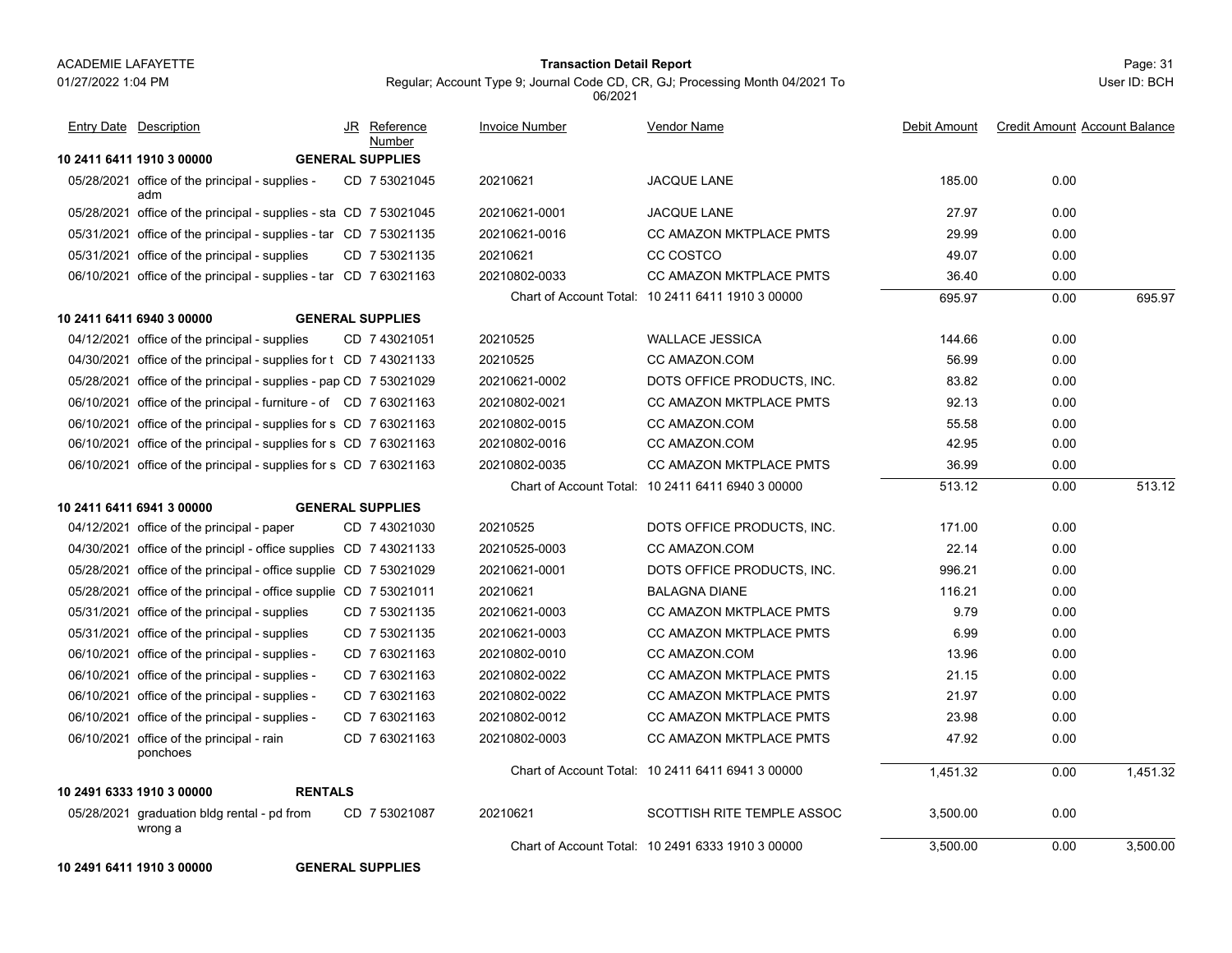01/27/2022 1:04 PM

#### Page: 32 **Transaction Detail Report**

Regular; Account Type 9; Journal Code CD, CR, GJ; Processing Month 04/2021 To 06/2021

| <b>Entry Date Description</b>                                        | JR Reference<br>Number          | <b>Invoice Number</b> | <b>Vendor Name</b>                                         | Debit Amount | <b>Credit Amount Account Balance</b> |           |
|----------------------------------------------------------------------|---------------------------------|-----------------------|------------------------------------------------------------|--------------|--------------------------------------|-----------|
| 10 2491 6411 1910 3 00000                                            | <b>GENERAL SUPPLIES</b>         |                       |                                                            |              |                                      |           |
| 05/28/2021 middle school - envelopes for<br>graduation               | CD 7 53021029                   | 20210621              | DOTS OFFICE PRODUCTS, INC.                                 | 20.22        | 0.00                                 |           |
| 06/04/2021 community relations - graduation<br>picture               | CD 11 1010                      | 20210802              | SAMUAL JORDAN IMAGES                                       | 1,300.00     | 0.00                                 |           |
| 06/15/2021 Parent pay student activity - cap &<br>gown               | CD 763021053                    | 20210802              | <b>HERFF JONES</b>                                         | 2.276.05     | 0.00                                 |           |
|                                                                      |                                 |                       | Chart of Account Total: 10 2491 6411 1910 3 00000          | 3,596.27     | 0.00                                 | 3,596.27  |
| 10 2525 6319 0000 3 00000                                            | <b>ACCOUNTING SERVICES</b>      |                       |                                                            |              |                                      |           |
| 04/26/2021 Financial Accounting services -                           | CD 7 43021088                   | 20210525              | WESTBROOK & CO., P.C.                                      | 7,269.63     | 0.00                                 |           |
| 05/28/2021 Financial Accounting services -                           | CD 7 53021084                   | 20210621              | WESTBROOK & CO., P.C.                                      | 5,550.03     | 0.00                                 |           |
| 06/15/2021 Financial Accounting services - -                         | CD 763021117                    | 20210802              | WESTBROOK & CO., P.C.                                      | 4,672.87     | 0.00                                 |           |
|                                                                      |                                 |                       | Chart of Account Total: 10 2525 6319 0000 3 00000          | 17,492.53    | 0.00                                 | 17,492.53 |
| 10 2529 6391 0000 1 00412                                            | <b>OTHER PURCHASED SERVICES</b> |                       |                                                            |              |                                      |           |
| 04/12/2021 Service area - SDAC program<br>$4/1/21 - 3/31/$           | CD 7 43021049                   | 20210525              | INNOVATIVE OPTIONS, LLC                                    | 1.000.00     | 0.00                                 |           |
|                                                                      |                                 |                       | Chart of Account Total: 10 2529 6391 0000 1 00412          | 1,000.00     | 0.00                                 | 1,000.00  |
| 10 2542 6331 1910 3 00000                                            | <b>CLEANING SERVICES</b>        |                       |                                                            |              |                                      |           |
| 04/12/2021 Care & upkeep building - covid<br>related s               | CD 743021023                    | 20210525-0003         | <b>C&amp;R ENTERPRISES &amp; ASSOCIATES,</b><br><b>INC</b> | 3,600.00     | 0.00                                 |           |
| 04/27/2021 Care & upkeep building - Custodian CD 7 43021025<br>Contr |                                 | 20210525-0005         | <b>C&amp;R ENTERPRISES &amp; ASSOCIATES.</b><br><b>INC</b> | 8,189.00     | 0.00                                 |           |
| 05/28/2021 Care & upkeep building - covid<br>related s               | CD 7 53021017                   | 20210621-0001         | <b>C&amp;R ENTERPRISES &amp; ASSOCIATES.</b><br><b>INC</b> | 1.800.00     | 0.00                                 |           |
| 05/28/2021 Care & upkeep building - Custodian CD 7 53021017<br>Contr |                                 | 20210621-0003         | <b>C&amp;R ENTERPRISES &amp; ASSOCIATES.</b><br><b>INC</b> | 8,189.00     | 0.00                                 |           |
| 06/14/2021 Correction: Care & upkeep building - CD 7 63021025<br>COV |                                 | 20210802-0003         | <b>C&amp;R ENTERPRISES &amp; ASSOCIATES.</b><br><b>INC</b> | 1.800.00     | 0.00                                 |           |
| 06/28/2021 Care & upkeep building - Custodian CD 7 63021027<br>Contr |                                 | 20210802-0005         | C&R ENTERPRISES & ASSOCIATES,<br><b>INC</b>                | 8.189.00     | 0.00                                 |           |
|                                                                      |                                 |                       | Chart of Account Total: 10 2542 6331 1910 3 00000          | 31,767.00    | 0.00                                 | 31,767.00 |
| 10 2542 6331 1910 4 42300                                            | <b>CLEANING SERVICES</b>        |                       |                                                            |              |                                      |           |
| 06/14/2021 Care & upkeep building - covid<br>related s               | CD 7 63021025                   | 20210802-0003         | C&R ENTERPRISES & ASSOCIATES,<br><b>INC</b>                | 1,800.00     | 0.00                                 |           |
| 06/14/2021 Reversal: Care & upkeep building - CD 7 63021025<br>covid |                                 | 20210802-0003         | <b>C&amp;R ENTERPRISES &amp; ASSOCIATES.</b><br><b>INC</b> | 0.00         | 1,800.00                             |           |
|                                                                      |                                 |                       | Chart of Account Total: 10 2542 6331 1910 4 42300          | 1,800.00     | 1,800.00                             | 0.00      |
| 10 2542 6331 6940 3 00000                                            | <b>CLEANING SERVICES</b>        |                       |                                                            |              |                                      |           |
| 04/07/2021 Care & upkeep building - Custodian CD 7 43021020<br>Contr |                                 | 20210525              | <b>C&amp;R ENTERPRISES &amp; ASSOCIATES.</b><br><b>INC</b> | 8.100.00     | 0.00                                 |           |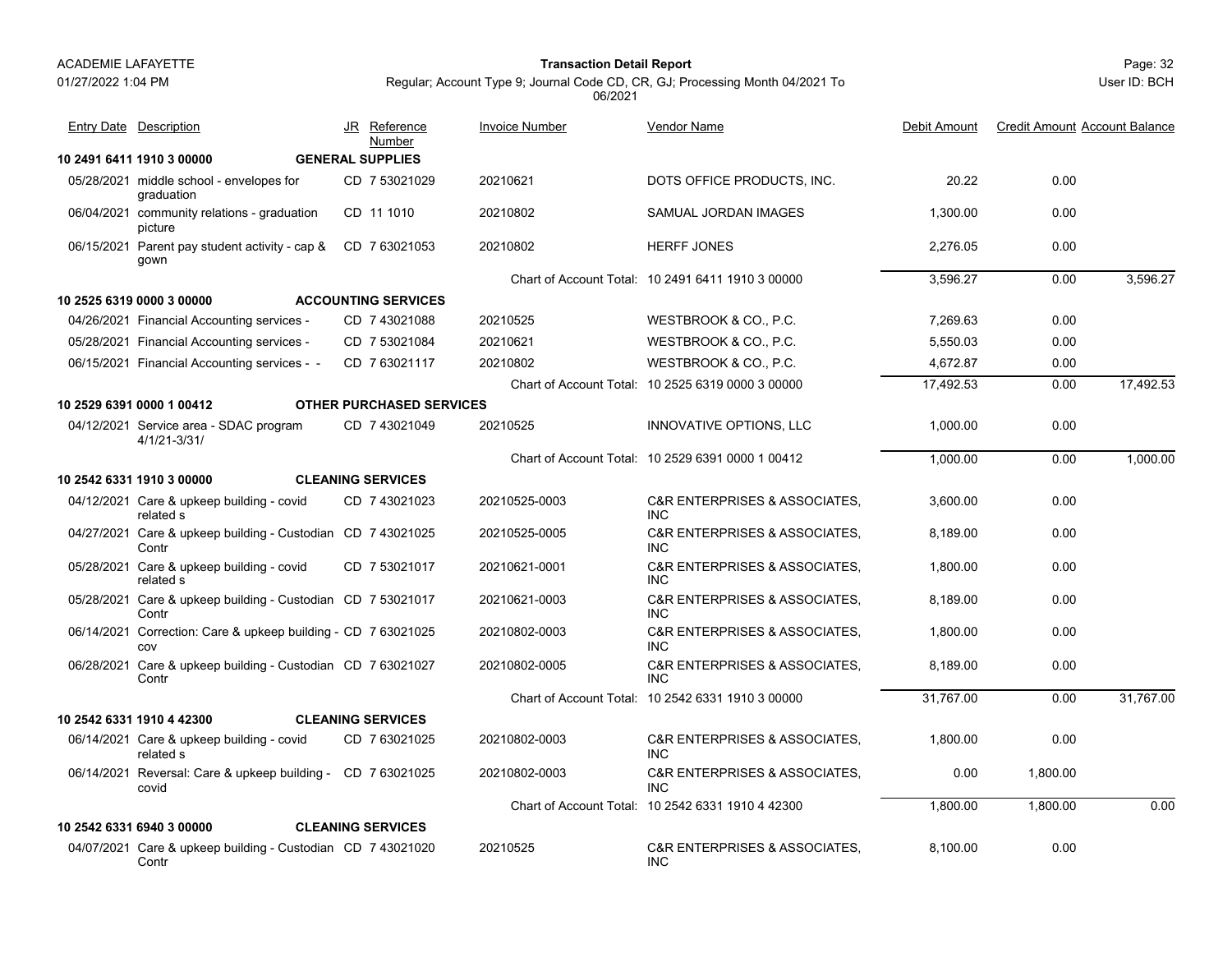01/27/2022 1:04 PM

#### Page: 33 **Transaction Detail Report**

Regular; Account Type 9; Journal Code CD, CR, GJ; Processing Month 04/2021 To 06/2021

| <b>Entry Date Description</b>                                        | JR Reference<br>Number         | <b>Invoice Number</b> | Vendor Name                                                | Debit Amount | <b>Credit Amount Account Balance</b> |           |
|----------------------------------------------------------------------|--------------------------------|-----------------------|------------------------------------------------------------|--------------|--------------------------------------|-----------|
| 10 2542 6331 6940 3 00000                                            | <b>CLEANING SERVICES</b>       |                       |                                                            |              |                                      |           |
| 04/12/2021 Care & upkeep building - covid<br>related s               | CD 7 43021022                  | 20210525-0002         | <b>C&amp;R ENTERPRISES &amp; ASSOCIATES.</b><br><b>INC</b> | 3,000.00     | 0.00                                 |           |
| 05/28/2021 Care & upkeep building - covid<br>related s               | CD 7 53021017                  | 20210621-0001         | <b>C&amp;R ENTERPRISES &amp; ASSOCIATES.</b><br><b>INC</b> | 1,500.00     | 0.00                                 |           |
| 05/28/2021 Care & upkeep building - Custodian CD 7 53021017<br>Contr |                                | 20210621              | <b>C&amp;R ENTERPRISES &amp; ASSOCIATES.</b><br><b>INC</b> | 8,100.00     | 0.00                                 |           |
| 06/07/2021 Care & upkeep building - Custodian CD 7 63021022<br>Contr |                                | 20210802              | <b>C&amp;R ENTERPRISES &amp; ASSOCIATES.</b><br><b>INC</b> | 8,100.00     | 0.00                                 |           |
| 06/14/2021 Correction: Care & upkeep building - CD 7 63021024<br>COV |                                | 20210802-0002         | <b>C&amp;R ENTERPRISES &amp; ASSOCIATES.</b><br>INC.       | 1,500.00     | 0.00                                 |           |
|                                                                      |                                |                       | Chart of Account Total: 10 2542 6331 6940 3 00000          | 30,300.00    | 0.00                                 | 30,300.00 |
| 10 2542 6331 6940 4 42300                                            | <b>CLEANING SERVICES</b>       |                       |                                                            |              |                                      |           |
| 06/14/2021 Reversal: Care & upkeep building - CD 7 63021024<br>covid |                                | 20210802-0002         | <b>C&amp;R ENTERPRISES &amp; ASSOCIATES.</b><br><b>INC</b> | 0.00         | 1,500.00                             |           |
| 06/14/2021 Care & upkeep building - covid<br>related s               | CD 7 63021024                  | 20210802-0002         | C&R ENTERPRISES & ASSOCIATES,<br><b>INC</b>                | 1,500.00     | 0.00                                 |           |
|                                                                      |                                |                       | Chart of Account Total: 10 2542 6331 6940 4 42300          | 1,500.00     | 1,500.00                             | 0.00      |
| 10 2542 6331 6941 3 00000                                            | <b>CLEANING SERVICES</b>       |                       |                                                            |              |                                      |           |
| 04/12/2021 Care & upkeep building - covid<br>related s               | CD 7 43021021                  | 20210525-0001         | <b>C&amp;R ENTERPRISES &amp; ASSOCIATES.</b><br>INC.       | 2,800.00     | 0.00                                 |           |
| 04/21/2021 Care & upkeep building - Custodian CD 7 43021024<br>Contr |                                | 20210525-0004         | <b>C&amp;R ENTERPRISES &amp; ASSOCIATES.</b><br><b>INC</b> | 8,000.00     | 0.00                                 |           |
| 05/28/2021 Care & upkeep building - covid<br>related s               | CD 7 53021017                  | 20210621-0001         | C&R ENTERPRISES & ASSOCIATES,<br><b>INC</b>                | 1,400.00     | 0.00                                 |           |
| 05/28/2021 Care & upkeep building - Custodian CD 7 53021017<br>Contr |                                | 20210621-0002         | <b>C&amp;R ENTERPRISES &amp; ASSOCIATES.</b><br><b>INC</b> | 8.000.00     | 0.00                                 |           |
| 06/14/2021 Correction: Care & upkeep building - CD 7 63021023<br>COV |                                | 20210802-0001         | C&R ENTERPRISES & ASSOCIATES,<br><b>INC</b>                | 1,400.00     | 0.00                                 |           |
| 06/21/2021 Care & upkeep building - Custodian CD 7 63021026<br>Contr |                                | 20210802-0004         | C&R ENTERPRISES & ASSOCIATES,<br><b>INC</b>                | 8,000.00     | 0.00                                 |           |
|                                                                      |                                |                       | Chart of Account Total: 10 2542 6331 6941 3 00000          | 29,600.00    | 0.00                                 | 29.600.00 |
| 10 2542 6331 6941 4 42300                                            | <b>CLEANING SERVICES</b>       |                       |                                                            |              |                                      |           |
| 06/14/2021 Care & upkeep building - covid<br>related s               | CD 763021023                   | 20210802-0001         | C&R ENTERPRISES & ASSOCIATES,<br><b>INC</b>                | 1,400.00     | 0.00                                 |           |
| 06/14/2021 Reversal: Care & upkeep building - CD 7 63021023<br>covid |                                | 20210802-0001         | <b>C&amp;R ENTERPRISES &amp; ASSOCIATES.</b><br><b>INC</b> | 0.00         | 1,400.00                             |           |
|                                                                      |                                |                       | Chart of Account Total: 10 2542 6331 6941 4 42300          | 1.400.00     | 1.400.00                             | 0.00      |
| 10 2542 6332 1910 3 00000                                            | <b>REPAIRS AND MAINTENANCE</b> |                       |                                                            |              |                                      |           |
| 04/26/2021 Care & upkeep of building -<br>plumbing ser               | CD 743021062                   | 20210525              | <b>LEXINGTON PLUMBING &amp; HEATING</b><br>CO, INC.        | 900.00       | 0.00                                 |           |
| 06/07/2021 care & upkeep of building - elevator CD 7 63021092        |                                | 20210802              | OTIS ELEVATOR COMPANY                                      | 980.22       | 0.00                                 |           |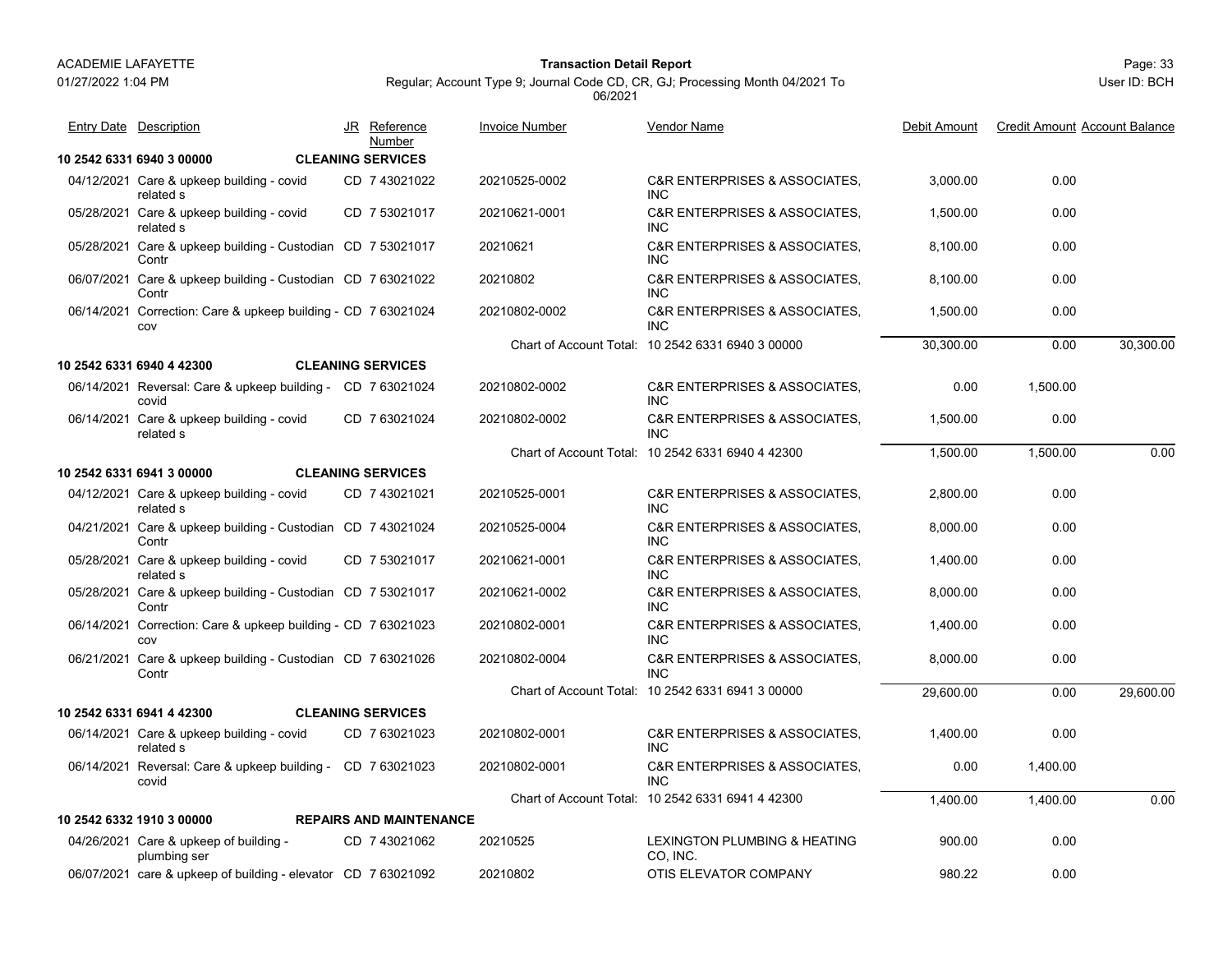#### Page: 34 **Transaction Detail Report**

Regular; Account Type 9; Journal Code CD, CR, GJ; Processing Month 04/2021 To 06/2021

| <b>Entry Date Description</b>                                        | JR Reference<br>Number         | <b>Invoice Number</b> | Vendor Name                                       | Debit Amount | <b>Credit Amount Account Balance</b> |          |
|----------------------------------------------------------------------|--------------------------------|-----------------------|---------------------------------------------------|--------------|--------------------------------------|----------|
| 10 2542 6332 1910 3 00000                                            | <b>REPAIRS AND MAINTENANCE</b> |                       |                                                   |              |                                      |          |
| ser                                                                  |                                |                       |                                                   |              |                                      |          |
| 06/28/2021 care & upkeep building - gate repair CD 7 63021091        |                                | 20210802              | OMEGA DOOR AND HARDWARE                           | 92.00        | 0.00                                 |          |
| 06/28/2021 care & upkeep of building - hvac<br>repair                | CD 763021034                   | 20210802              | CONTROL SERVICE CO                                | 1,124.50     | 0.00                                 |          |
|                                                                      |                                |                       | Chart of Account Total: 10 2542 6332 1910 3 00000 | 3.096.72     | 0.00                                 | 3.096.72 |
| 10 2542 6332 6940 3 00000                                            | <b>REPAIRS AND MAINTENANCE</b> |                       |                                                   |              |                                      |          |
| 04/06/2021 Care & upkeep building - fish tank<br>maint               | CD 7 43021012                  | 20210525              | <b>AQUARIUM MAINTENANCE</b>                       | 125.00       | 0.00                                 |          |
| 05/28/2021 Care & upkeep building - fish tank<br>maint               | CD 7 53021009                  | 20210621              | <b>AQUARIUM MAINTENANCE</b>                       | 125.00       | 0.00                                 |          |
| 05/28/2021 Care & upkeep of building - boys<br>bathroo               | CD 7 53021058                  | 20210621              | LEXINGTON PLUMBING & HEATING<br>CO, INC.          | 235.00       | 0.00                                 |          |
| 05/28/2021 care & upkeep building - broken<br>glass re               | CD 7 53021071                  | 20210621              | SOUTHTOWN GLASS CO                                | 178.52       | 0.00                                 |          |
| 06/07/2021 Care & upkeep building - fish tank<br>maint               | CD 763021014                   | 20210802              | AQUARIUM MAINTENANCE                              | 125.00       | 0.00                                 |          |
| 06/15/2021 care & upkeep of building - server<br>room                | CD 763021097                   | 20210802              | <b>FILKINS SCOTT</b>                              | 629.00       | 0.00                                 |          |
| 06/23/2021 care & upkeep of building - elevator CD 7 63021093<br>ser |                                | 20210802-0001         | OTIS ELEVATOR COMPANY                             | 769.44       | 0.00                                 |          |
| 06/28/2021 care & upkeep of building - elevator CD 7 63021094<br>ser |                                | 20210802-0002         | OTIS ELEVATOR COMPANY                             | 39.42        | 0.00                                 |          |
| 06/28/2021 care & upkeep of building - server<br>room                | CD 763021098                   | 20210802-0001         | <b>FILKINS SCOTT</b>                              | 360.00       | 0.00                                 |          |
|                                                                      |                                |                       | Chart of Account Total: 10 2542 6332 6940 3 00000 | 2,586.38     | 0.00                                 | 2,586.38 |
| 10 2542 6332 6941 3 00000                                            | <b>REPAIRS AND MAINTENANCE</b> |                       |                                                   |              |                                      |          |
| 04/06/2021 Care & upkeep building - fish tank CD 7 43021012<br>maint |                                | 20210525              | <b>AQUARIUM MAINTENANCE</b>                       | 75.00        | 0.00                                 |          |
| 05/28/2021 Care & upkeep building - kitchen fire CD 7 53021019<br>in |                                | 20210621              | <b>CINTAS</b>                                     | 333.17       | 0.00                                 |          |
| 05/28/2021 Care & upkeep building - fish tank CD 7 53021009<br>maint |                                | 20210621              | <b>AQUARIUM MAINTENANCE</b>                       | 75.00        | 0.00                                 |          |
| 05/28/2021 Care & upkeep building - hvac repair CD 7 53021023        |                                | 20210621              | DAGOSTINO MECHANICAL<br>CONTRACTOR, INC           | 1,669.62     | 0.00                                 |          |
| 06/07/2021 Care & upkeep building - fish tank CD 7 63021014<br>maint |                                | 20210802              | <b>AQUARIUM MAINTENANCE</b>                       | 75.00        | 0.00                                 |          |
| 06/15/2021 care & upkeep of building - elevator CD 7 63021071<br>ser |                                | 20210802              | <b>KONE INC</b>                                   | 754.26       | 0.00                                 |          |
|                                                                      |                                |                       | Chart of Account Total: 10 2542 6332 6941 3 00000 | 2,982.05     | 0.00                                 | 2,982.05 |
| 10 2542 6334 1910 3 00000<br><b>RENTALS</b>                          |                                |                       |                                                   |              |                                      |          |
| 04/20/2021 Care & upkeep building - waters                           | CD 7 43021019                  | 20210525-0001         | BORESOWS WATER COMPANY                            | 140.00       | 0.00                                 |          |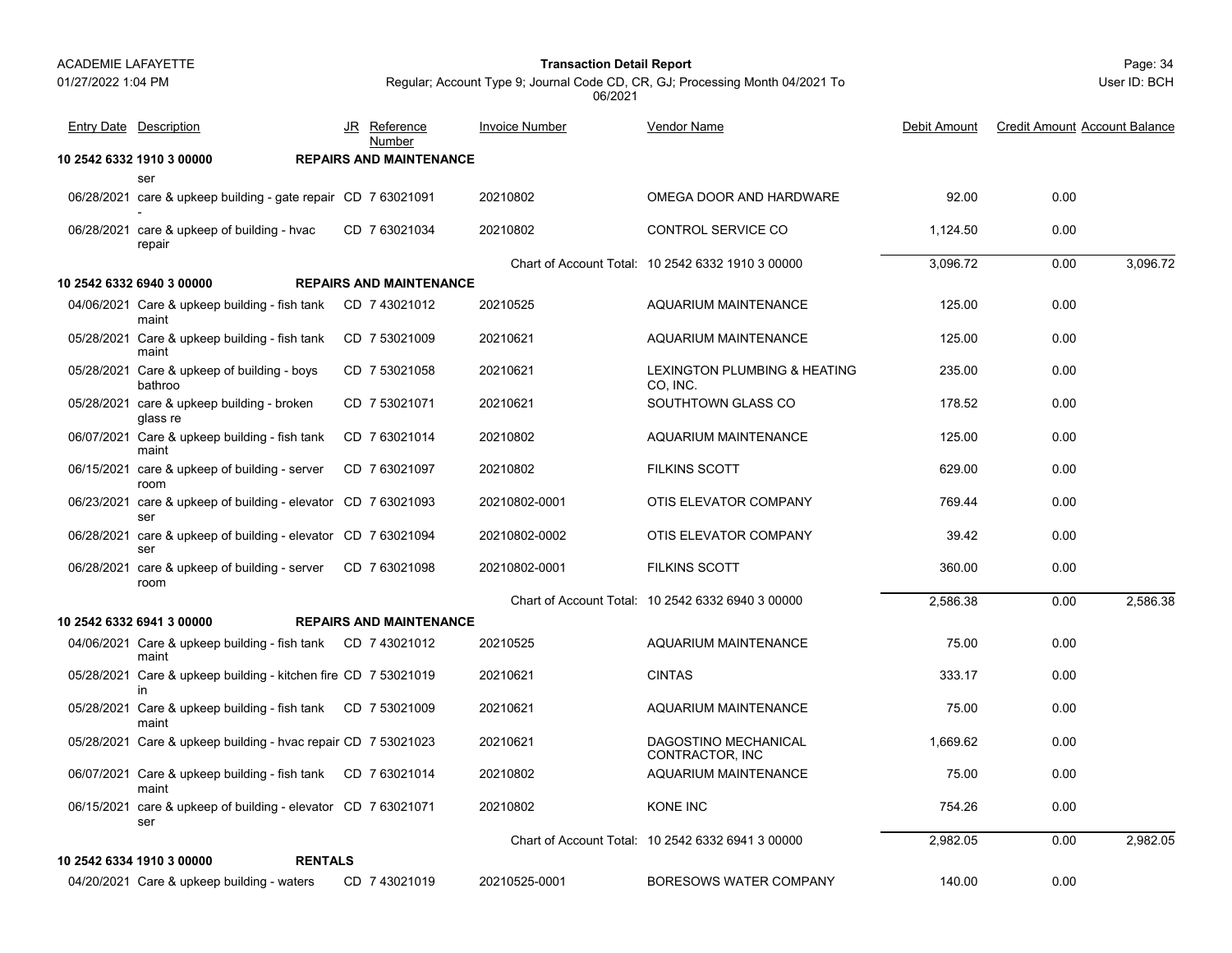01/27/2022 1:04 PM

#### Page: 35 **Transaction Detail Report**

Regular; Account Type 9; Journal Code CD, CR, GJ; Processing Month 04/2021 To 06/2021

| Entry Date Description                                 |    | JR Reference<br>Number | <b>Invoice Number</b> | Vendor Name                                       | Debit Amount | <b>Credit Amount Account Balance</b> |          |
|--------------------------------------------------------|----|------------------------|-----------------------|---------------------------------------------------|--------------|--------------------------------------|----------|
| <b>RENTALS</b><br>10 2542 6334 1910 3 00000            |    |                        |                       |                                                   |              |                                      |          |
| system I                                               |    |                        |                       |                                                   |              |                                      |          |
| 05/28/2021 Care & upkeep building - waters<br>system I |    | CD 7 53021016          | 20210621-0001         | BORESOWS WATER COMPANY                            | 140.00       | 0.00                                 |          |
| 06/21/2021 Care & upkeep building - waters<br>system I |    | CD 763021021           | 20210802-0001         | BORESOWS WATER COMPANY                            | 140.00       | 0.00                                 |          |
|                                                        |    |                        |                       | Chart of Account Total: 10 2542 6334 1910 3 00000 | 420.00       | 0.00                                 | 420.00   |
| <b>RENTALS</b><br>10 2542 6334 6940 3 00000            |    |                        |                       |                                                   |              |                                      |          |
| 04/20/2021 Care & upkeep building - water<br>system le |    | CD 7 43021019          | 20210525              | <b>BORESOWS WATER COMPANY</b>                     | 350.00       | 0.00                                 |          |
| 04/30/2021 TO ADJUST AP TO ACTUAL                      | GJ |                        |                       |                                                   | 0.00         | 210.00                               |          |
| 05/28/2021 Care & upkeep building - water<br>system le |    | CD 7 53021016          | 20210621              | BORESOWS WATER COMPANY                            | 140.00       | 0.00                                 |          |
| 06/21/2021 Care & upkeep building - water<br>system le |    | CD 763021021           | 20210802              | BORESOWS WATER COMPANY                            | 140.00       | 0.00                                 |          |
|                                                        |    |                        |                       | Chart of Account Total: 10 2542 6334 6940 3 00000 | 630.00       | 210.00                               | 420.00   |
| <b>RENTALS</b><br>10 2542 6334 6941 3 00000            |    |                        |                       |                                                   |              |                                      |          |
| 04/20/2021 Care & upkeep building - water<br>system le |    | CD 743021019           | 20210525              | BORESOWS WATER COMPANY                            | 70.00        | 0.00                                 |          |
| 05/28/2021 Care & upkeep building - water<br>system le |    | CD 7 53021016          | 20210621              | BORESOWS WATER COMPANY                            | 70.00        | 0.00                                 |          |
| 06/21/2021 Care & upkeep building - water<br>system le |    | CD 763021021           | 20210802              | BORESOWS WATER COMPANY                            | 70.00        | 0.00                                 |          |
|                                                        |    |                        |                       | Chart of Account Total: 10 2542 6334 6941 3 00000 | 210.00       | 0.00                                 | 210.00   |
| 10 2542 6335 1910 3 00000                              |    | <b>WATER AND SEWER</b> |                       |                                                   |              |                                      |          |
| 04/12/2021 Care & upkeep building - utilities<br>water |    | CD 7 43021108          | 20210525              | <b>KCMO WATER SERVICES</b><br><b>DEPARTMENT</b>   | 967.93       | 0.00                                 |          |
| 04/27/2021 Care & upkeep building - utilities<br>water |    | CD 743021110           | 20210525-0002         | <b>KCMO WATER SERVICES</b><br><b>DEPARTMENT</b>   | 409.61       | 0.00                                 |          |
| 05/28/2021 Loan payment - (Aug 2020 - add'l<br>payment |    | CD 7 53021018          | 20210621              | CENTRAL BANK OF KANSAS CITY                       | 7,220.12     | 0.00                                 |          |
| 05/28/2021 Reversal: Loan payment - (Aug<br>2020 - add |    | CD 7 53021018          | 20210621              | <b>CENTRAL BANK OF KANSAS CITY</b>                | 0.00         | 7.220.12                             |          |
| 05/28/2021 Care & upkeep building - utilities<br>water |    | CD 7 53021054          | 20210621              | <b>KCMO WATER SERVICES</b><br><b>DEPARTMENT</b>   | 46.94        | 0.00                                 |          |
| 05/28/2021 Care & upkeep building - utilities<br>water |    | CD 7 53021054          | 20210621-0001         | <b>KCMO WATER SERVICES</b><br><b>DEPARTMENT</b>   | 535.27       | 0.00                                 |          |
| 06/15/2021 Care & upkeep building - utilities<br>water |    | CD 763021141           | 20210802              | <b>KCMO WATER SERVICES</b><br><b>DEPARTMENT</b>   | 49.59        | 0.00                                 |          |
| 06/23/2021 Care & upkeep building - utilities<br>water |    | CD 763021143           | 20210802-0002         | <b>KCMO WATER SERVICES</b><br><b>DEPARTMENT</b>   | 747.17       | 0.00                                 |          |
|                                                        |    |                        |                       | Chart of Account Total: 10 2542 6335 1910 3 00000 | 9,976.63     | 7.220.12                             | 2,756.51 |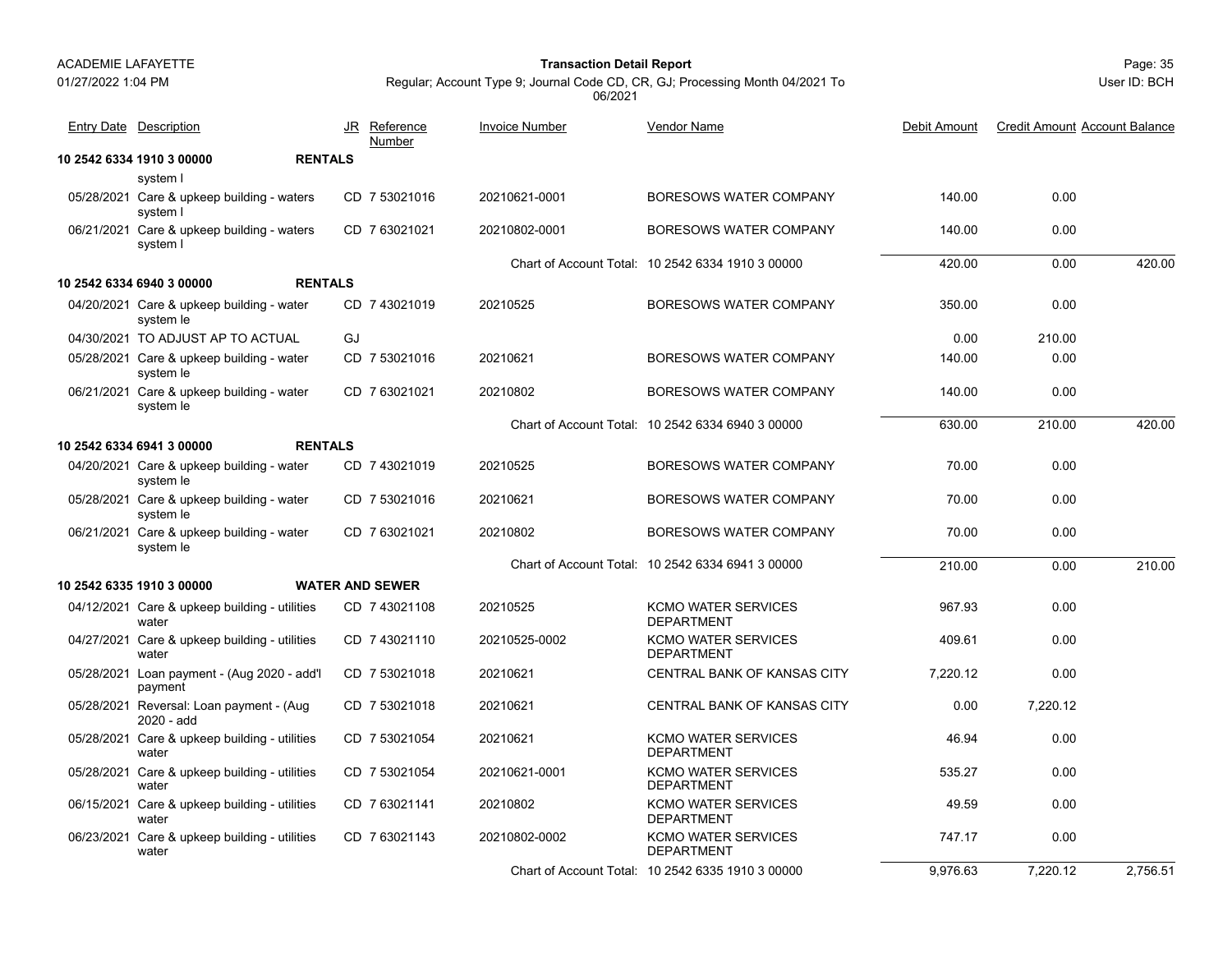01/27/2022 1:04 PM

#### Page: 36 **Transaction Detail Report**

Regular; Account Type 9; Journal Code CD, CR, GJ; Processing Month 04/2021 To 06/2021

User ID: BCH

| <b>Entry Date</b> Description                                        | JR Reference                     | <b>Invoice Number</b> | Vendor Name                                       | Debit Amount | <b>Credit Amount Account Balance</b> |          |
|----------------------------------------------------------------------|----------------------------------|-----------------------|---------------------------------------------------|--------------|--------------------------------------|----------|
| 10 2542 6335 6940 3 00000                                            | Number<br><b>WATER AND SEWER</b> |                       |                                                   |              |                                      |          |
| 04/27/2021 care & upkeep building - utilities                        | CD 7 43021111                    | 20210525-0003         | <b>KCMO WATER SERVICES</b>                        | 552.53       | 0.00                                 |          |
| water                                                                |                                  |                       | <b>DEPARTMENT</b>                                 |              |                                      |          |
| 05/28/2021 care & upkeep building - utilities<br>water               | CD 7 53021054                    | 20210621-0001         | <b>KCMO WATER SERVICES</b><br><b>DEPARTMENT</b>   | 764.85       | 0.00                                 |          |
| 05/28/2021 Reversal: Loan payment - (Aug.<br>2020 - add              | CD 7 53021018                    | 20210621              | CENTRAL BANK OF KANSAS CITY                       | 0.00         | 16,164.48                            |          |
| 05/28/2021 Loan payment - (Aug 2020 - add'l<br>payment               | CD 7 53021018                    | 20210621              | CENTRAL BANK OF KANSAS CITY                       | 16.164.48    | 0.00                                 |          |
| 06/23/2021 care & upkeep building - utilities<br>water               | CD 763021144                     | 20210802-0003         | <b>KCMO WATER SERVICES</b><br><b>DEPARTMENT</b>   | 919.13       | 0.00                                 |          |
|                                                                      |                                  |                       | Chart of Account Total: 10 2542 6335 6940 3 00000 | 18.400.99    | 16,164.48                            | 2.236.51 |
| 10 2542 6335 6941 3 00000                                            | <b>WATER AND SEWER</b>           |                       |                                                   |              |                                      |          |
| 04/27/2021 care & upkeep building - utilities<br>water               | CD 7 43021109                    | 20210525-0001         | <b>KCMO WATER SERVICES</b><br><b>DEPARTMENT</b>   | 170.86       | 0.00                                 |          |
| 05/28/2021 care & upkeep building - utilities<br>water               | CD 7 53021054                    | 20210621-0001         | <b>KCMO WATER SERVICES</b><br><b>DEPARTMENT</b>   | 183.90       | 0.00                                 |          |
| 06/23/2021 care & upkeep building - utilities<br>water               | CD 763021142                     | 20210802-0001         | <b>KCMO WATER SERVICES</b><br><b>DEPARTMENT</b>   | 192.56       | 0.00                                 |          |
|                                                                      |                                  |                       | Chart of Account Total: 10 2542 6335 6941 3 00000 | 547.32       | 0.00                                 | 547.32   |
| 10 2542 6339 1910 3 00000                                            | <b>OTHER PROPERTY SERVICES</b>   |                       |                                                   |              |                                      |          |
| 04/19/2021 Care & upkeep building - quarterly CD 7 43021016<br>alarm |                                  | 20210525-0002         | BILL IRELAND & ASSOCIATES, INC.                   | 218.85       | 0.00                                 |          |
| 04/26/2021 Care & upkeep building - service call CD 7 43021017       |                                  | 20210525-0003         | BILL IRELAND & ASSOCIATES, INC.                   | 170.00       | 0.00                                 |          |
|                                                                      |                                  |                       | Chart of Account Total: 10 2542 6339 1910 3 00000 | 388.85       | 0.00                                 | 388.85   |
| 10 2542 6339 6940 3 00000                                            | <b>OTHER PROPERTY SERVICES</b>   |                       |                                                   |              |                                      |          |
| 04/26/2021 care & upkeep of building - elevator CD 7 43021015<br>pho |                                  | 20210525-0001         | BILL IRELAND & ASSOCIATES, INC.                   | 20.00        | 0.00                                 |          |
| 05/28/2021 care & upkeep of building - elevator CD 7 53021013<br>pho |                                  | 20210621              | BILL IRELAND & ASSOCIATES, INC.                   | 20.00        | 0.00                                 |          |
| 05/28/2021 care & upkeep of building - phone<br>line r               | CD 7 53021013                    | 20210621-0001         | BILL IRELAND & ASSOCIATES, INC.                   | 85.00        | 0.00                                 |          |
| 05/28/2021 care & upkeep of building - fire<br>system                | CD 7 53021013                    | 20210621-0002         | BILL IRELAND & ASSOCIATES, INC.                   | 252.00       | 0.00                                 |          |
| 06/14/2021 care & upkeep of building - elevator CD 7 63021016<br>pho |                                  | 20210802              | BILL IRELAND & ASSOCIATES, INC.                   | 20.00        | 0.00                                 |          |
| 06/14/2021 Care & upkeep building - quarterly<br>alarm               | CD 763021017                     | 20210802-0001         | BILL IRELAND & ASSOCIATES, INC.                   | 364.20       | 0.00                                 |          |
| 06/28/2021 care & upkeep of building - elevator CD 7 63021018<br>pho |                                  | 20210802-0002         | BILL IRELAND & ASSOCIATES, INC.                   | 20.00        | 0.00                                 |          |
|                                                                      |                                  |                       | Chart of Account Total: 10 2542 6339 6940 3 00000 | 781.20       | 0.00                                 | 781.20   |

**10 2542 6339 6941 3 00000 OTHER PROPERTY SERVICES**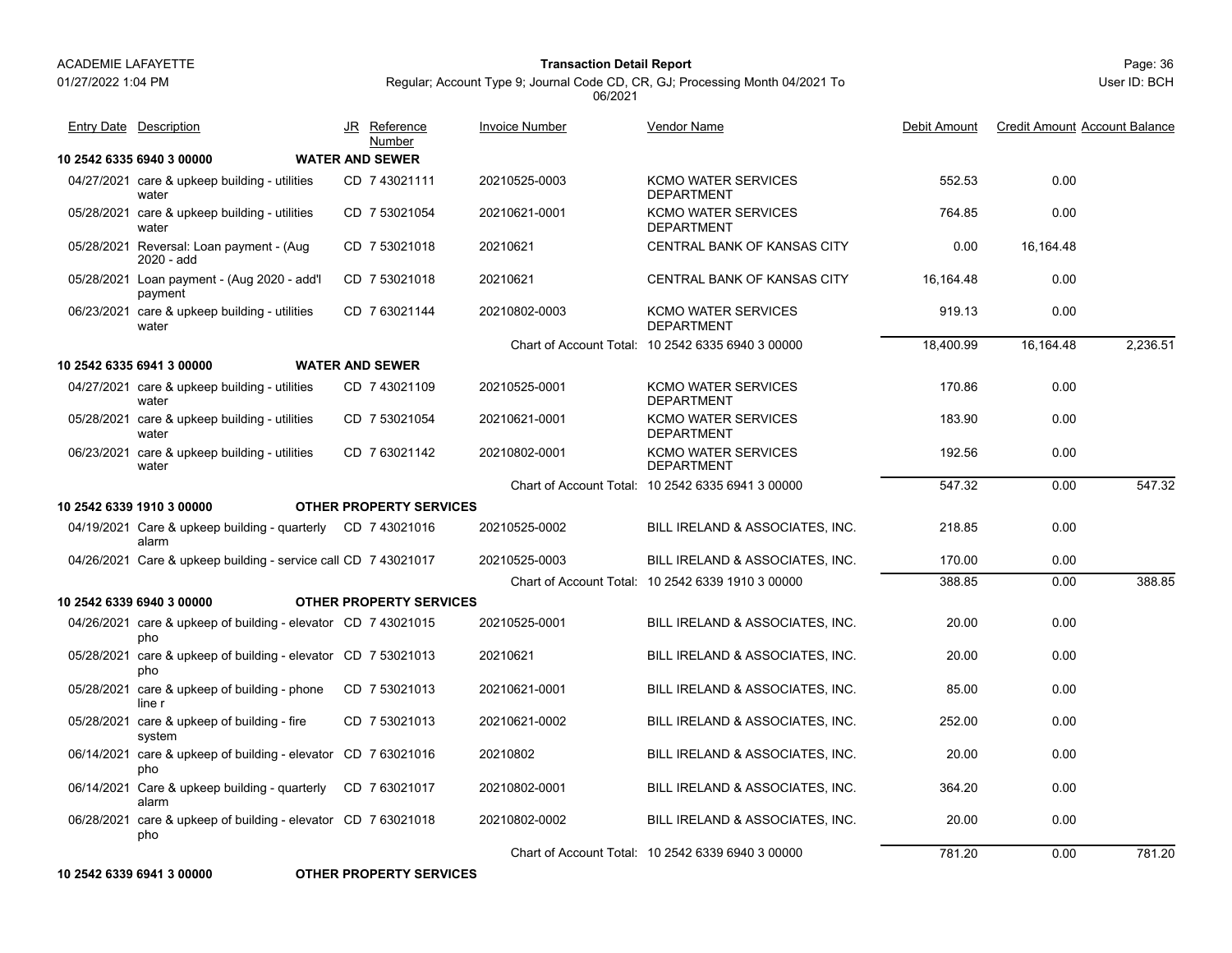01/27/2022 1:04 PM

#### Page: 37 **Transaction Detail Report**

Regular; Account Type 9; Journal Code CD, CR, GJ; Processing Month 04/2021 To 06/2021

| <b>Entry Date</b> Description                                        |     | JR Reference<br>Number          | Invoice Number | <b>Vendor Name</b>                                | Debit Amount | <b>Credit Amount Account Balance</b> |           |
|----------------------------------------------------------------------|-----|---------------------------------|----------------|---------------------------------------------------|--------------|--------------------------------------|-----------|
| 10 2542 6339 6941 3 00000                                            |     | <b>OTHER PROPERTY SERVICES</b>  |                |                                                   |              |                                      |           |
| 04/16/2021 Care & upkeep building - quarterly<br>alarm               |     | CD 7 43021014                   | 20210525       | BILL IRELAND & ASSOCIATES, INC.                   | 304.20       | 0.00                                 |           |
| 06/28/2021 care & upkeep of building - service<br>call               |     | CD 763021019                    | 20210802-0003  | BILL IRELAND & ASSOCIATES, INC.                   | 145.00       | 0.00                                 |           |
|                                                                      |     |                                 |                | Chart of Account Total: 10 2542 6339 6941 3 00000 | 449.20       | 0.00                                 | 449.20    |
| 10 2542 6391 0000 3 00000                                            |     | <b>OTHER PURCHASED SERVICES</b> |                |                                                   |              |                                      |           |
| 05/28/2021 Care & upkeep building - Other<br>services                |     | CD 7 53021063                   | 20210621       | <b>N&amp;P ENTERPRISE INC</b>                     | 852.90       | 0.00                                 |           |
| 05/28/2021 Care & upkeep building - Other<br>services                |     | CD 7 53021063                   | 20210621-0001  | N&P ENTERPRISE INC                                | 1.428.12     | 0.00                                 |           |
|                                                                      |     |                                 |                | Chart of Account Total: 10 2542 6391 0000 3 00000 | 2,281.02     | 0.00                                 | 2,281.02  |
| 10 2542 6391 1910 3 00000                                            |     | <b>OTHER PURCHASED SERVICES</b> |                |                                                   |              |                                      |           |
| 04/12/2021 Care & upkeep building -<br>rugs/cleaning t               |     | CD 7 43021084                   | 20210525-0001  | UNIFIRST (WALKER TOWELL)                          | 102.70       | 0.00                                 |           |
| 04/16/2021 care & upkeep of building                                 |     | CD 7 2043                       | 20210525       | <b>MCNEARNEY DAMIEN</b>                           | 780.00       | 0.00                                 |           |
| 04/26/2021 care & upkeep building - 3115                             |     | CD 7 43021065                   | 20210525-0002  | MC REALTY GROUP, LLC                              | 3.115.00     | 0.00                                 |           |
| 05/28/2021 care & upkeep building - 3701.25                          |     | CD 7 53021061                   | 20210621-0002  | MC REALTY GROUP, LLC                              | 3,701.25     | 0.00                                 |           |
| 05/28/2021 Care & upkeep building -<br>rugs/cleaning t               |     | CD 7 53021080                   | 20210621       | UNIFIRST (WALKER TOWELL)                          | 361.39       | 0.00                                 |           |
| 05/28/2021 Care & upkeep of building - quarterly CD 7 53021036<br>se |     |                                 | 20210621       | GUNTER PEST MANAGEMENT INC                        | 285.00       | 0.00                                 |           |
| 06/10/2021 Care & upkeep of building - HVAC<br>service               |     | CD 7 2053                       | 20210802       | MCNEARNEY DAMIEN                                  | 900.00       | 0.00                                 |           |
| 06/15/2021 Care & upkeep building -<br>rugs/cleaning t               |     | CD 7 63021113                   | 20210802-0001  | UNIFIRST (WALKER TOWELL)                          | 361.39       | 0.00                                 |           |
| 06/28/2021 care & upkeep building - 1919.75 -                        |     | CD 763021080                    | 20210802-0001  | MC REALTY GROUP, LLC                              | 1.919.75     | 0.00                                 |           |
|                                                                      |     |                                 |                | Chart of Account Total: 10 2542 6391 1910 3 00000 | 11,526.48    | 0.00                                 | 11.526.48 |
| 10 2542 6391 6940 3 00000                                            |     | <b>OTHER PURCHASED SERVICES</b> |                |                                                   |              |                                      |           |
| 04/12/2021 Care & upkeep building -<br>rugs/cleaning t               |     | CD 7 43021083                   | 20210525       | UNIFIRST (WALKER TOWELL)                          | 25.00        | 0.00                                 |           |
| 04/16/2021 care & upkeep of building                                 |     | CD 7 2043                       | 20210525       | <b>MCNEARNEY DAMIEN</b>                           | 660.00       | 0.00                                 |           |
| 04/26/2021 Care & upkeep of building - quarterly CD 7 43021043<br>se |     |                                 | 20210525       | <b>GUNTER PEST MANAGEMENT INC</b>                 | 215.00       | 0.00                                 |           |
| 04/26/2021 care & upkeep building - 1750                             |     | CD 7 43021065                   | 20210525       | MC REALTY GROUP, LLC                              | 1,750.00     | 0.00                                 |           |
| 04/30/2021 care & upkeep of building - elevator CD 7 43021133<br>ins |     |                                 | 20210525       | CC CITY OF KANSAS CITY                            | 137.95       | 0.00                                 |           |
| 05/28/2021 Care & upkeep building -<br>rugs/cleaning t               |     | CD 7 53021080                   | 20210621       | UNIFIRST (WALKER TOWELL)                          | 377.71       | 0.00                                 |           |
| 05/28/2021 care & upkeep building - 1680                             | CD. | 7 53021061                      | 20210621       | MC REALTY GROUP, LLC                              | 1.680.00     | 0.00                                 |           |
| 06/10/2021 Care & upkeep of building - HVAC                          |     | CD 7 2053                       | 20210802       | <b>MCNEARNEY DAMIEN</b>                           | 660.00       | 0.00                                 |           |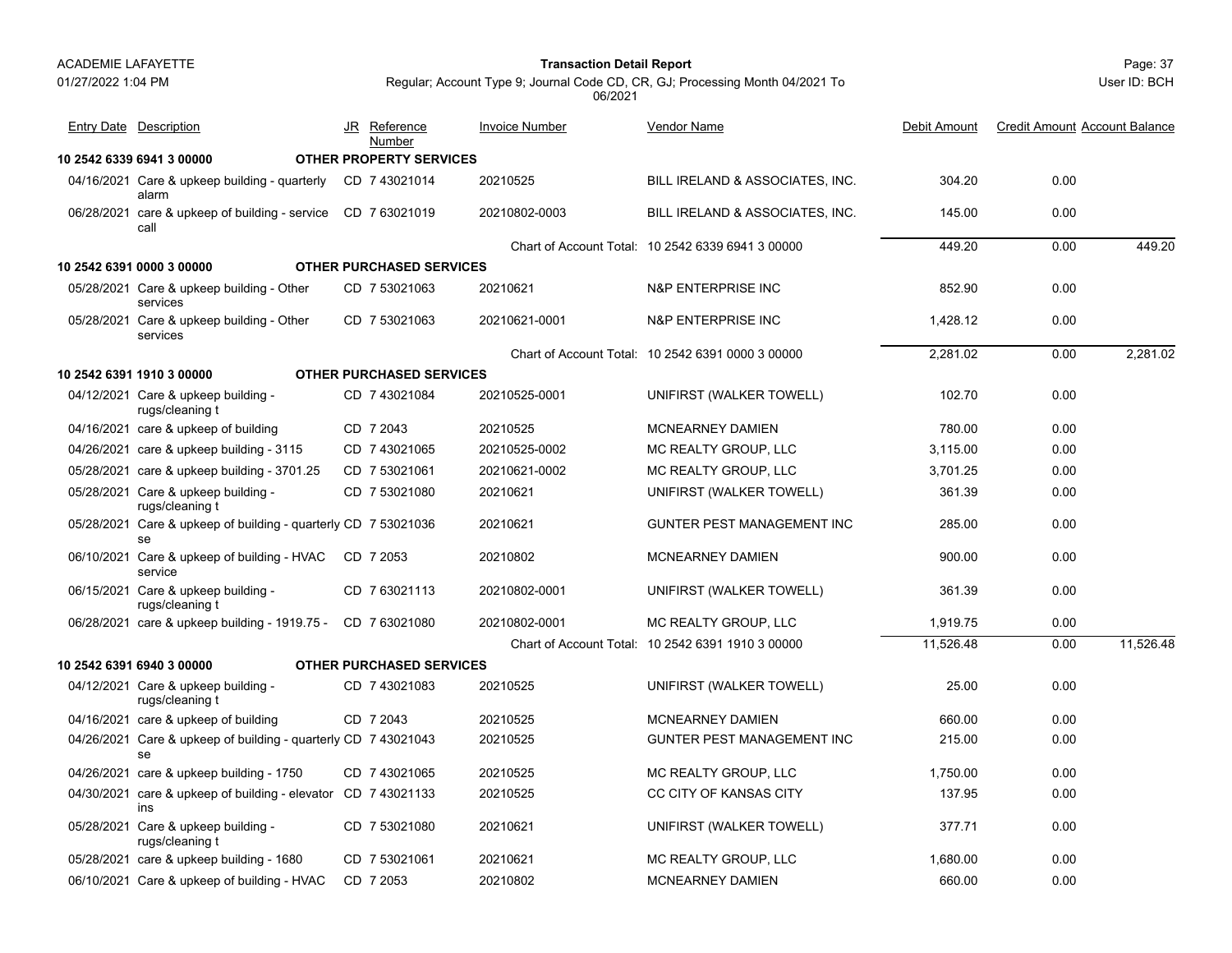01/27/2022 1:04 PM

#### Page: 38 **Transaction Detail Report**

User ID: BCH

| <b>Entry Date Description</b>                                        | JR Reference<br>Number   | <b>Invoice Number</b> | <b>Vendor Name</b>                                | Debit Amount | <b>Credit Amount Account Balance</b> |          |
|----------------------------------------------------------------------|--------------------------|-----------------------|---------------------------------------------------|--------------|--------------------------------------|----------|
| 10 2542 6391 6940 3 00000                                            | OTHER PURCHASED SERVICES |                       |                                                   |              |                                      |          |
| service                                                              |                          |                       |                                                   |              |                                      |          |
| 06/15/2021 Care & upkeep building -<br>rugs/cleaning t               | CD 7 63021114            | 20210802-0002         | UNIFIRST (WALKER TOWELL)                          | 400.56       | 0.00                                 |          |
| 06/28/2021 Care & upkeep of building - quarterly CD 7 63021050<br>se |                          | 20210802              | GUNTER PEST MANAGEMENT INC                        | 250.00       | 0.00                                 |          |
| 06/28/2021 care & upkeep building - 2507.05 - CD 7 63021080          |                          | 20210802-0002         | MC REALTY GROUP, LLC                              | 2,507.05     | 0.00                                 |          |
|                                                                      |                          |                       | Chart of Account Total: 10 2542 6391 6940 3 00000 | 8,663.27     | 0.00                                 | 8,663.27 |
| 10 2542 6391 6941 3 00000                                            | OTHER PURCHASED SERVICES |                       |                                                   |              |                                      |          |
| 04/12/2021 Care & upkeep building -<br>rugs/cleaning t               | CD 743021085             | 20210525-0002         | UNIFIRST (WALKER TOWELL)                          | 469.95       | 0.00                                 |          |
| 04/16/2021 care & upkeep of building                                 | CD 7 2043                | 20210525              | <b>MCNEARNEY DAMIEN</b>                           | 1,020.00     | 0.00                                 |          |
| 04/26/2021 care & upkeep building - 1933.75                          | CD 7 43021065            | 20210525-0001         | MC REALTY GROUP, LLC                              | 1,933.75     | 0.00                                 |          |
| 04/26/2021 Care & upkeep of building - monthly CD 7 43021044<br>serv |                          | 20210525-0001         | <b>GUNTER PEST MANAGEMENT INC</b>                 | 120.00       | 0.00                                 |          |
| 04/30/2021 care & upkeep of building - elevator CD 7 43021133<br>ins |                          | 20210525-0001         | CC CITY OF KANSAS CITY                            | 275.65       | 0.00                                 |          |
| 05/28/2021 care & upkeep building - 2091.25                          | CD 7 53021061            | 20210621-0001         | MC REALTY GROUP, LLC                              | 2,091.25     | 0.00                                 |          |
| 05/28/2021 Care & upkeep building -<br>rugs/cleaning t               | CD 7 53021080            | 20210621              | UNIFIRST (WALKER TOWELL)                          | 400.56       | 0.00                                 |          |
| 05/28/2021 Care & upkeep of building - monthly CD 7 53021036<br>serv |                          | 20210621-0001         | GUNTER PEST MANAGEMENT INC                        | 120.00       | 0.00                                 |          |
| 06/10/2021 Care & upkeep of building - HVAC<br>service               | CD 7 2053                | 20210802              | MCNEARNEY DAMIEN                                  | 840.00       | 0.00                                 |          |
| 06/15/2021 Care & upkeep building -<br>rugs/cleaning t               | CD 763021112             | 20210802              | UNIFIRST (WALKER TOWELL)                          | 314.82       | 0.00                                 |          |
| 06/28/2021 Care & upkeep of building - monthly CD 7 63021051<br>serv |                          | 20210802-0001         | GUNTER PEST MANAGEMENT INC                        | 240.00       | 0.00                                 |          |
| 06/28/2021 care & upkeep building - 1906.8 -                         | CD 763021080             | 20210802              | MC REALTY GROUP, LLC                              | 1,906.80     | 0.00                                 |          |
|                                                                      |                          |                       | Chart of Account Total: 10 2542 6391 6941 3 00000 | 9,732.78     | 0.00                                 | 9,732.78 |
| 10 2542 6411 1910 3 00000                                            | <b>GENERAL SUPPLIES</b>  |                       |                                                   |              |                                      |          |
| 04/26/2021 Care & upkeep of building - supplies CD 7 43021048        |                          | 20210525              | <b>HOME DEPOT</b>                                 | 324.88       | 0.00                                 |          |
| 04/26/2021 care & upkeep of building -                               | CD 7 43021089            | 20210525              | <b>WITHERS/KC SANITAR</b>                         | 419.25       | 0.00                                 |          |
| 04/30/2021 care & upkeep of building - covid<br>relate               | CD 7 43021133            | 20210525-0004         | CC AMAZON.COM                                     | 806.88       | 0.00                                 |          |
| 05/28/2021 care & upkeep of building - supplies CD 7 53021030        |                          | 20210621              | EUSTON'S WALDO HARDWARE #4944                     | 20.38        | 0.00                                 |          |
| 05/28/2021 Care & upkeep of building - supplies CD 7 53021039<br>- 1 |                          | 20210621              | HOME DEPOT                                        | 180.40       | 0.00                                 |          |
| 05/28/2021 Care & upkeep building - paper<br>supplies                | CD 7 53021085            | 20210621              | YARDI MARKETPLACE                                 | 951.62       | 0.00                                 |          |
| 05/31/2021 care & upkeep of building - supplies CD 7 53021135        |                          | 20210621              | <b>CC A L STRASSER HARDWARE</b>                   | 19.48        | 0.00                                 |          |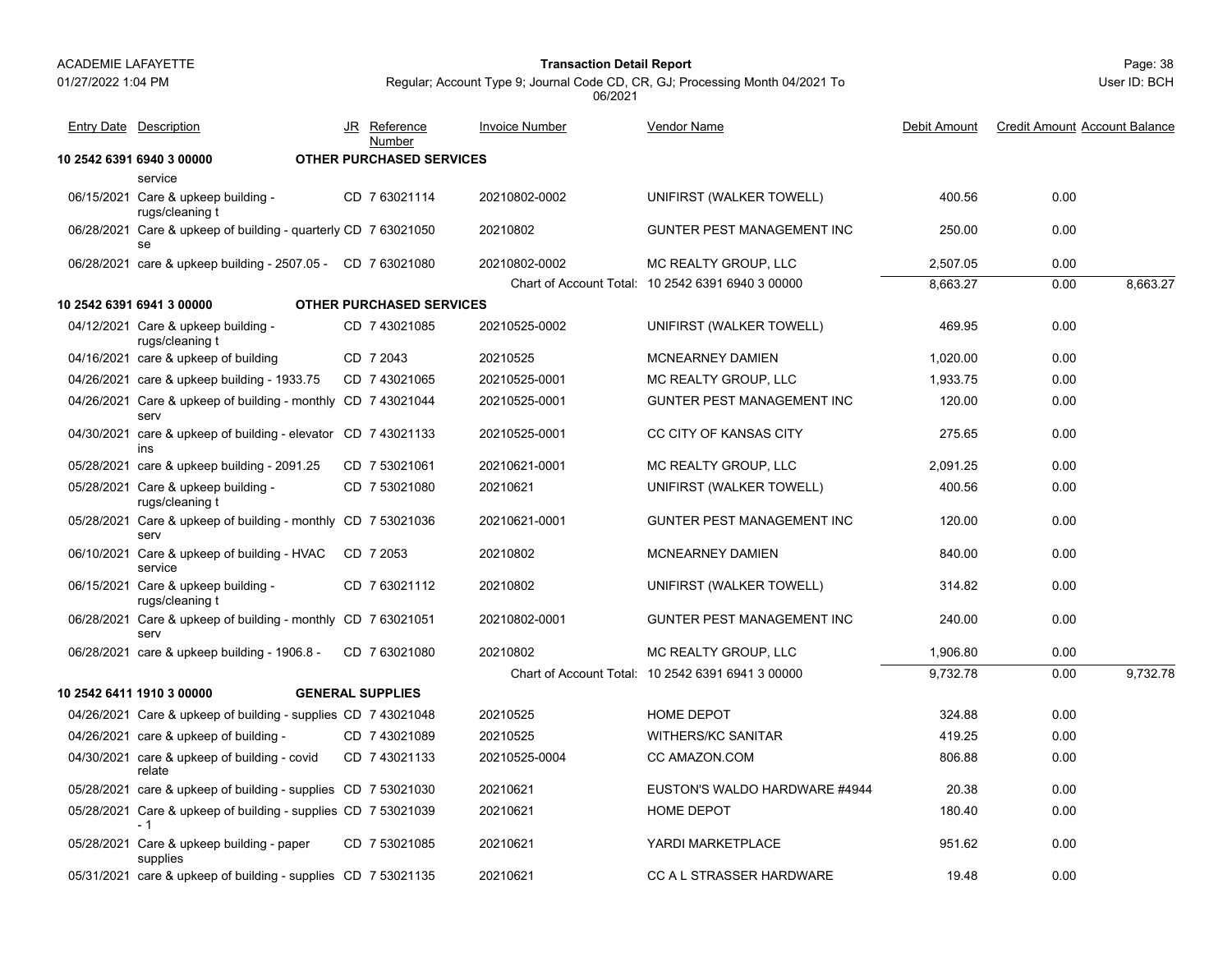#### Page: 39 **Transaction Detail Report**

Regular; Account Type 9; Journal Code CD, CR, GJ; Processing Month 04/2021 To 06/2021

| <b>Entry Date Description</b>                                             |           | JR Reference<br>Number  | <b>Invoice Number</b> | <b>Vendor Name</b>                                | Debit Amount | <b>Credit Amount Account Balance</b> |          |
|---------------------------------------------------------------------------|-----------|-------------------------|-----------------------|---------------------------------------------------|--------------|--------------------------------------|----------|
| 10 2542 6411 1910 3 00000                                                 |           | <b>GENERAL SUPPLIES</b> |                       |                                                   |              |                                      |          |
| 06/10/2021 care & upkeep of building - supplies CD 7 63021163             |           |                         | 20210802-0010         | CC AMAZON MKTPLACE PMTS                           | 83.76        | 0.00                                 |          |
| 06/10/2021 care & upkeep of building - kid sized CD 7 63021163<br>ma      |           |                         | 20210802-0002         | CC COSTCO                                         | 25.41        | 0.00                                 |          |
| 06/14/2021 care & upkeep of building - supplies CD 7 63021037<br>$-1$     |           |                         | 20210802              | EUSTON'S WALDO HARDWARE #4944                     | 41.19        | 0.00                                 |          |
| 06/14/2021 VOID - DOUBLE PYMT ISSUED BY CD 7 63021008<br><b>MISTAKE -</b> |           |                         | 20210802              | <b>LASKER ALIX</b>                                | 239.88       | 0.00                                 |          |
| 06/15/2021 Care & upkeep building - paper<br>supplies                     |           | CD 763021121            | 20210802-0002         | YARDI MARKETPLACE                                 | 1.563.48     | 0.00                                 |          |
| 06/15/2021 care & upkeep of building - cleaning CD 7 63021118<br>sup      |           |                         | 20210802              | <b>WITHERS/KC SANITAR</b>                         | 173.60       | 0.00                                 |          |
|                                                                           |           |                         |                       | Chart of Account Total: 10 2542 6411 1910 3 00000 | 4,850.21     | 0.00                                 | 4.850.21 |
| 10 2542 6411 6940 3 00000                                                 |           | <b>GENERAL SUPPLIES</b> |                       |                                                   |              |                                      |          |
| 04/12/2021 care & upkeep of building - supplies CD 743021034              |           |                         | 20210525              | <b>FACILITY SOLUTIONS</b>                         | 305.10       | 0.00                                 |          |
| 04/26/2021 care & upkeep of building -                                    |           | CD 7 43021091           | 20210525-0002         | <b>WITHERS/KC SANITAR</b>                         | 543.60       | 0.00                                 |          |
| 04/26/2021 Care & upkeep of building - supplies CD 7 43021048             |           |                         | 20210525              | HOME DEPOT                                        | 632.49       | 0.00                                 |          |
| 05/28/2021 Care & upkeep building - paper<br>supplies                     |           | CD 7 53021085           | 20210621              | YARDI MARKETPLACE                                 | 951.62       | 0.00                                 |          |
| 05/28/2021 RETURNED CHECK - EUSTON'S<br><b>WALDO HARDWARE</b>             | CR.       |                         |                       |                                                   | 0.00         | 70.13                                |          |
| 05/28/2021 RETURNED CHEKC - EUSTON'S<br><b>WALDO HARDWARE</b>             | <b>CR</b> |                         |                       |                                                   | 0.00         | 70.13                                |          |
| 05/28/2021 RETURNED CHEKC - EUSTON'S GJ<br><b>WALDO HARDWARE</b>          |           |                         |                       |                                                   | 70.13        | 0.00                                 |          |
| 06/10/2021 care & upkeep of building - supplies CD 7 63021163             |           |                         | 20210802-0008         | <b>CC AMAZON MKTPLACE PMTS</b>                    | 77.97        | 0.00                                 |          |
| 06/10/2021 care & upkeep of building - supplies CD 7 63021163             |           |                         | 20210802-0034         | <b>CC AMAZON MKTPLACE PMTS</b>                    | 28.95        | 0.00                                 |          |
| 06/10/2021 care & upkeep of building - supplies CD 7 63021163<br>- u      |           |                         | 20210802-0002         | CC AMAZON.COM                                     | 121.61       | 0.00                                 |          |
| 06/14/2021 care & upkeep of building - supplies CD 7 63021041             |           |                         | 20210802              | <b>FERGUSON</b>                                   | 15.90        | 0.00                                 |          |
| 06/15/2021 Care & upkeep building - paper<br>supplies                     |           | CD 763021119            | 20210802              | YARDI MARKETPLACE                                 | 1,563.48     | 0.00                                 |          |
| 06/15/2021 care & upkeep of building - supplies CD 7 63021047             |           |                         | 20210802              | <b>GRAINGER</b>                                   | 174.56       | 0.00                                 |          |
| 06/22/2021 RETURNED CHECK - EUSTON'S<br><b>WALDO HARDWARE</b>             | GJ        |                         |                       |                                                   | 70.13        | 0.00                                 |          |
| 06/22/2021 RETURNED CHECK - EUSTON'S<br><b>WALDO HARDWARE</b>             | GJ        |                         |                       |                                                   | 70.13        | 0.00                                 |          |
| 06/22/2021 RETURNED CHECK - EUSTON'S                                      | GJ        |                         |                       |                                                   | 0.00         | 70.13                                |          |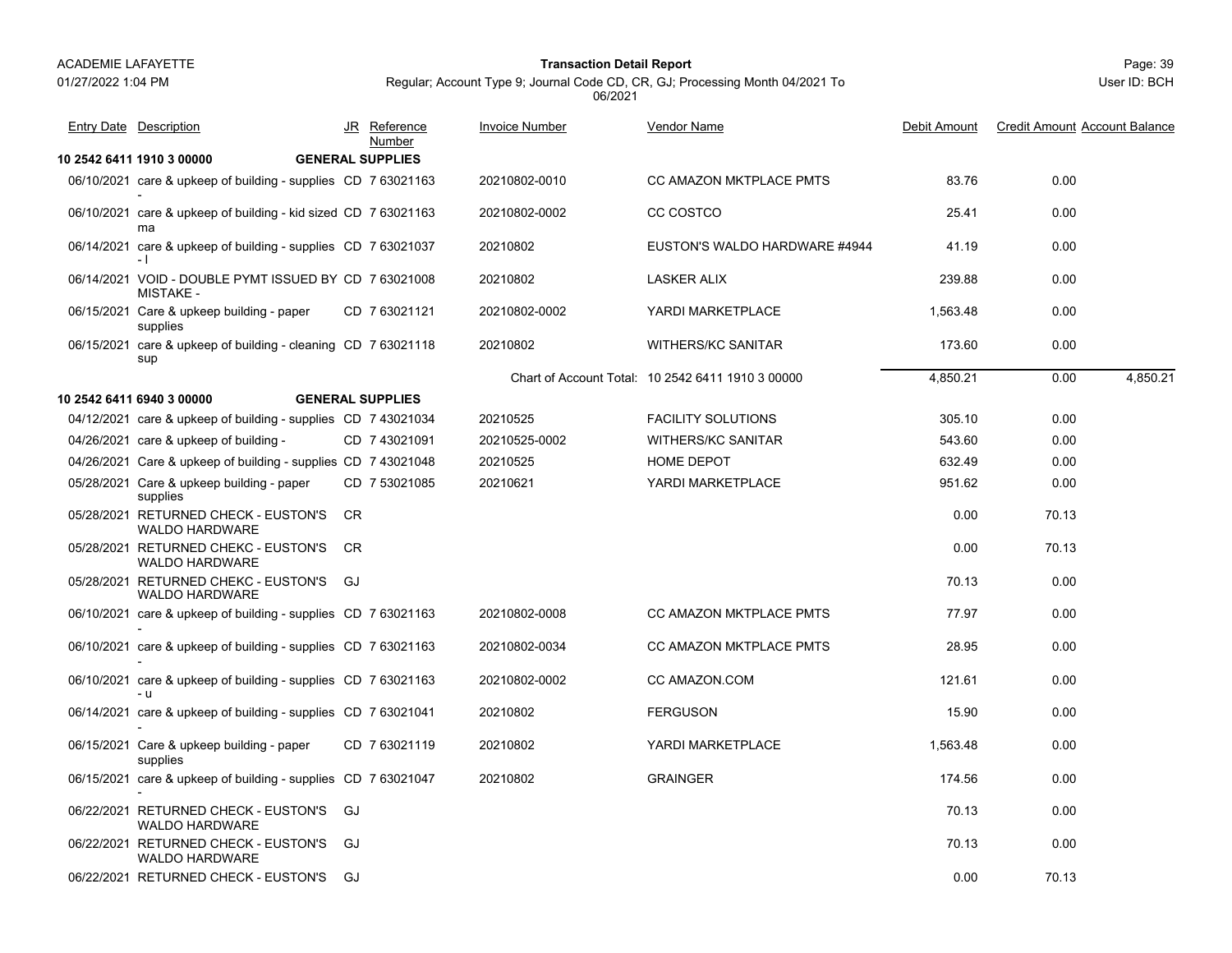01/27/2022 1:04 PM

#### Page: 40 **Transaction Detail Report**

Regular; Account Type 9; Journal Code CD, CR, GJ; Processing Month 04/2021 To 06/2021

| <b>Entry Date Description</b>                                         |     | JR Reference<br>Number  | <b>Invoice Number</b> | <b>Vendor Name</b>                                | Debit Amount | <b>Credit Amount Account Balance</b> |          |
|-----------------------------------------------------------------------|-----|-------------------------|-----------------------|---------------------------------------------------|--------------|--------------------------------------|----------|
| 10 2542 6411 6940 3 00000                                             |     | <b>GENERAL SUPPLIES</b> |                       |                                                   |              |                                      |          |
| <b>WALDO HARDWARE</b>                                                 |     |                         |                       |                                                   |              |                                      |          |
| 06/22/2021 RETURNED CHECK - EUSTON'S<br><b>WALDO HARDWARE</b>         | CR. |                         |                       |                                                   | 0.00         | 70.13                                |          |
| 06/28/2021 care & upkeep of building - supplies CD 7 63021042         |     |                         | 20210802-0001         | <b>FERGUSON</b>                                   | 18.61        | 0.00                                 |          |
| 06/28/2021 care & upkeep of building - supplies CD 7 63021059<br>- d  |     |                         | 20210802              | DIATTA JEAN-CLAUDE                                | 89.98        | 0.00                                 |          |
| 06/29/2021 care & upkeep of building - student CD 7 63021009<br>mask  |     |                         | 20210802-0001         | <b>LASKER ALIX</b>                                | 994.78       | 0.00                                 |          |
|                                                                       |     |                         |                       | Chart of Account Total: 10 2542 6411 6940 3 00000 | 5.729.04     | 280.52                               | 5.448.52 |
| 10 2542 6411 6940 4 42300                                             |     | <b>GENERAL SUPPLIES</b> |                       |                                                   |              |                                      |          |
| 06/10/2021 care & upkeep of building - student CD 7 63021163<br>mask  |     |                         | 20210802-0003         | CC COSTCO                                         | 340.30       | 0.00                                 |          |
| 06/10/2021 care & upkeep of building - face<br>masks                  |     | CD 763021163            | 20210802-0004         | CC COSTCO                                         | 193.39       | 0.00                                 |          |
|                                                                       |     |                         |                       | Chart of Account Total: 10 2542 6411 6940 4 42300 | 533.69       | 0.00                                 | 533.69   |
| 10 2542 6411 6941 3 00000                                             |     | <b>GENERAL SUPPLIES</b> |                       |                                                   |              |                                      |          |
| 04/22/2021 Care & upkeep of building -<br>plumbing sup                |     | CD 7 43021059           | 20210525              | <b>KC WINDUSTRIAL CO</b>                          | 1.411.44     | 0.00                                 |          |
| 04/26/2021 care & upkeep of building - supplies CD 7 43021037         |     |                         | 20210525              | <b>FERGUSON</b>                                   | 285.88       | 0.00                                 |          |
| 04/26/2021 care & upkeep of building -                                |     | CD 7 43021090           | 20210525-0001         | <b>WITHERS/KC SANITAR</b>                         | 319.20       | 0.00                                 |          |
| 04/30/2021 care & upkeep of building - spray<br>cleani                |     | CD 743021133            | 20210525-0016         | <b>CC AMAZON MKTPLACE PMTS</b>                    | 20.38        | 0.00                                 |          |
| 05/28/2021 Care & upkeep of building - supplies CD 7 53021039<br>$-1$ |     |                         | 20210621              | HOME DEPOT                                        | 133.44       | 0.00                                 |          |
| 05/28/2021 Care & upkeep building - paper<br>supplies                 |     | CD 7 53021085           | 20210621              | YARDI MARKETPLACE                                 | 951.62       | 0.00                                 |          |
| 06/10/2021 care & upkeep of building - student CD 7 63021163<br>mask  |     |                         | 20210802-0003         | CC COSTCO                                         | 340.30       | 0.00                                 |          |
| 06/10/2021 care & upkeep of building - cleaning CD 7 63021163<br>sup  |     |                         | 20210802-0005         | <b>CC AMAZON MKTPLACE PMTS</b>                    | 37.90        | 0.00                                 |          |
| 06/15/2021 Care & upkeep building - paper<br>supplies                 |     | CD 7 63021120           | 20210802-0001         | YARDI MARKETPLACE                                 | 1,563.48     | 0.00                                 |          |
| 06/28/2021 care & upkeep building - supplies -                        |     | CD 763021082            | 20210802              | MIDWEST SUPPLY INC                                | 1,062.24     | 0.00                                 |          |
| 06/29/2021 care & upkeep of building - student CD 7 63021009<br>mask  |     |                         | 20210802-0001         | <b>LASKER ALIX</b>                                | 994.77       | 0.00                                 |          |
|                                                                       |     |                         |                       | Chart of Account Total: 10 2542 6411 6941 3 00000 | 7,120.65     | 0.00                                 | 7.120.65 |
| 10 2542 6481 1910 3 00000<br><b>ELECTRICITY</b>                       |     |                         |                       |                                                   |              |                                      |          |
| 04/22/2021 care & upkeep building - 201 E<br>Armour re                |     | CD 7 43021117           | 20210525-0004         | <b>EVERGY</b>                                     | 20.20        | 0.00                                 |          |
| 04/22/2021 care & upkeep building - 201 E                             |     | CD 7 43021118           | 20210525-0005         | <b>EVERGY</b>                                     | 9,882.72     | 0.00                                 |          |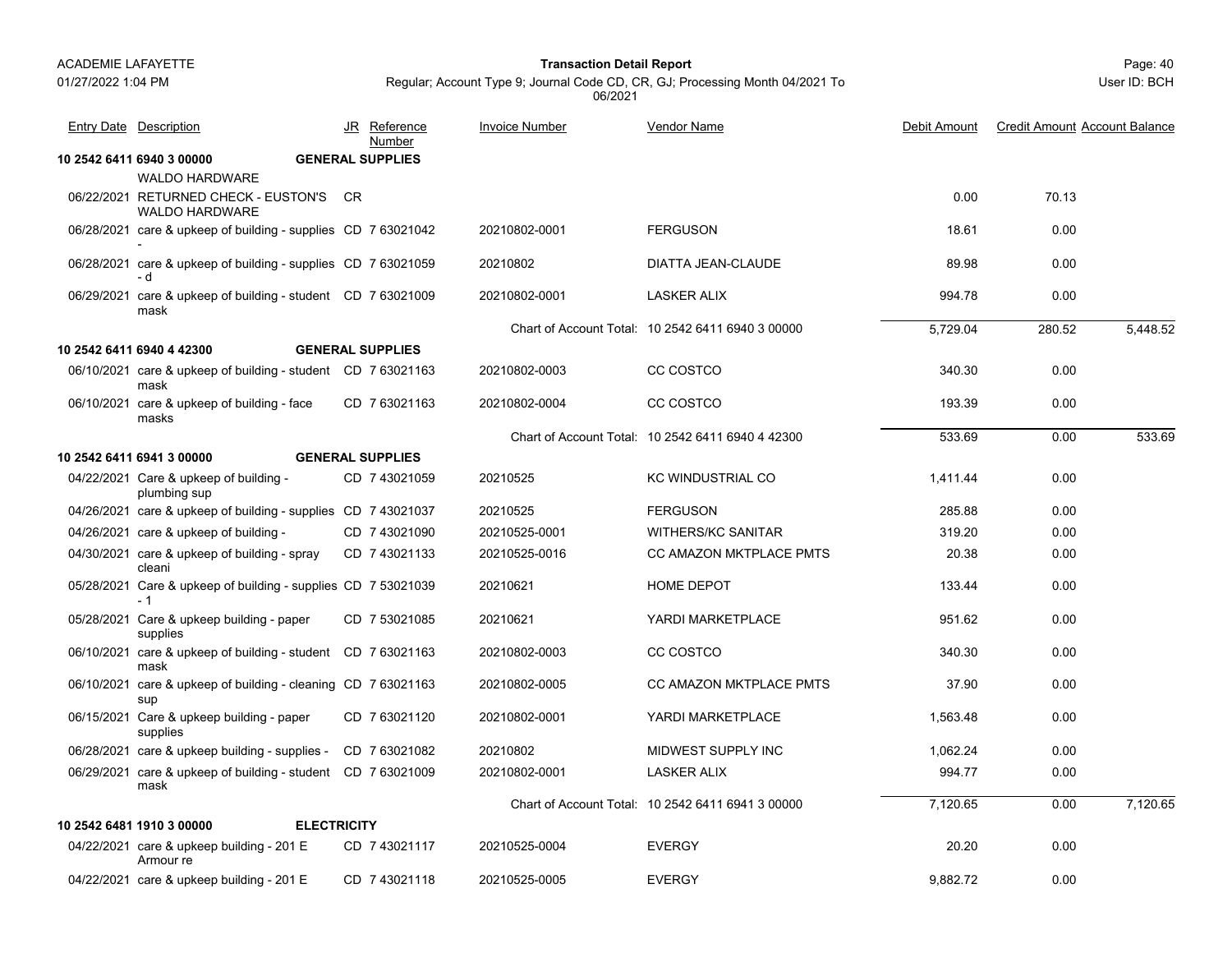#### Page: 41 **Transaction Detail Report**

Regular; Account Type 9; Journal Code CD, CR, GJ; Processing Month 04/2021 To 06/2021

|            | <b>Entry Date Description</b>                                          |                    | JR Reference<br>Number | <b>Invoice Number</b> | Vendor Name                                       | Debit Amount | <b>Credit Amount Account Balance</b> |           |
|------------|------------------------------------------------------------------------|--------------------|------------------------|-----------------------|---------------------------------------------------|--------------|--------------------------------------|-----------|
|            | 10 2542 6481 1910 3 00000                                              | <b>ELECTRICITY</b> |                        |                       |                                                   |              |                                      |           |
|            | Armour -                                                               |                    |                        |                       |                                                   |              |                                      |           |
|            | 04/23/2021 care & upkeep building - Warwick - CD 7 43021119<br>utili   |                    |                        | 20210525-0006         | <b>EVERGY</b>                                     | 413.32       | 0.00                                 |           |
|            | 05/28/2021 care & upkeep building - 201 E<br>Armour -                  |                    | CD 7 53021031          | 20210621-0003         | <b>EVERGY</b>                                     | 386.71       | 0.00                                 |           |
|            | 05/28/2021 care & upkeep building - 201 E<br>Armour re                 |                    | CD 7 53021031          | 20210621-0004         | <b>EVERGY</b>                                     | 20.20        | 0.00                                 |           |
|            | 05/28/2021 care & upkeep building - Warwick -<br>utili                 |                    | CD 7 53021031          | 20210621-0005         | <b>EVERGY</b>                                     | 9,127.78     | 0.00                                 |           |
|            | 06/22/2021 care & upkeep building - 201 E<br>Armour re                 |                    | CD 7 63021149          | 20210802-0004         | <b>EVERGY</b>                                     | 20.20        | 0.00                                 |           |
|            | 06/22/2021 care & upkeep building - Warwick -<br>utili                 |                    | CD 763021150           | 20210802-0005         | <b>EVERGY</b>                                     | 178.43       | 0.00                                 |           |
| 06/22/2021 | care & upkeep building - 201 E<br>Armour -                             |                    | CD 763021151           | 20210802-0006         | <b>EVERGY</b>                                     | 10,639.94    | 0.00                                 |           |
|            |                                                                        |                    |                        |                       | Chart of Account Total: 10 2542 6481 1910 3 00000 | 30,689.50    | 0.00                                 | 30,689.50 |
|            | 10 2542 6481 6940 3 00000                                              | <b>ELECTRICITY</b> |                        |                       |                                                   |              |                                      |           |
|            | 04/16/2021 care & upkeep building - 6901 Oak CD 7 43021113<br>$St - u$ |                    |                        | 20210525              | <b>EVERGY</b>                                     | 20.20        | 0.00                                 |           |
|            | 04/16/2021 care & upkeep building - 6901 Oak CD 7 43021114<br>$St - u$ |                    |                        | 20210525-0001         | <b>EVERGY</b>                                     | 446.79       | 0.00                                 |           |
|            | 04/16/2021 care & upkeep building - 415 E 69th CD 7 43021115<br>$St -$ |                    |                        | 20210525-0002         | <b>EVERGY</b>                                     | 1.109.47     | 0.00                                 |           |
|            | 05/28/2021 care & upkeep building - 415 E 69th CD 7 53021031<br>$St -$ |                    |                        | 20210621              | <b>EVERGY</b>                                     | 1,190.79     | 0.00                                 |           |
|            | 05/28/2021 care & upkeep building - 6901 Oak CD 7 53021031<br>$St - u$ |                    |                        | 20210621-0001         | <b>EVERGY</b>                                     | 20.20        | 0.00                                 |           |
|            | 05/28/2021 care & upkeep building - 6901 Oak CD 7 53021031<br>$St - u$ |                    |                        | 20210621-0001         | <b>EVERGY</b>                                     | 466.72       | 0.00                                 |           |
|            | 05/28/2021 Care & upkeep building - utilities -<br>Jun                 |                    | CD 7 53021070          | 20210621              | SOLAR OCEAN 3 LLC                                 | 180.00       | 0.00                                 |           |
|            | 06/04/2021 Care & upkeep building - utilities -                        |                    | CD 763021157           | 20210802-0001         | SOLAR OCEAN 3 LLC                                 | 190.00       | 0.00                                 |           |
|            | 06/16/2021 care & upkeep building - 6901 Oak CD 7 63021145<br>$St - u$ |                    |                        | 20210802              | <b>EVERGY</b>                                     | 648.20       | 0.00                                 |           |
|            | 06/17/2021 care & upkeep building - 6901 Oak CD 7 63021146<br>$St - u$ |                    |                        | 20210802-0001         | <b>EVERGY</b>                                     | 20.20        | 0.00                                 |           |
|            | 06/17/2021 care & upkeep building - 415 E 69th CD 7 63021147<br>$St -$ |                    |                        | 20210802-0002         | <b>EVERGY</b>                                     | 1,623.68     | 0.00                                 |           |
|            |                                                                        |                    |                        |                       | Chart of Account Total: 10 2542 6481 6940 3 00000 | 5,916.25     | 0.00                                 | 5,916.25  |
|            | 10 2542 6481 6941 3 00000                                              | <b>ELECTRICITY</b> |                        |                       |                                                   |              |                                      |           |
|            | 04/21/2021 care & upkeep building - 3408<br>Kenwood -                  |                    | CD 7 43021116          | 20210525-0003         | <b>EVERGY</b>                                     | 1.857.82     | 0.00                                 |           |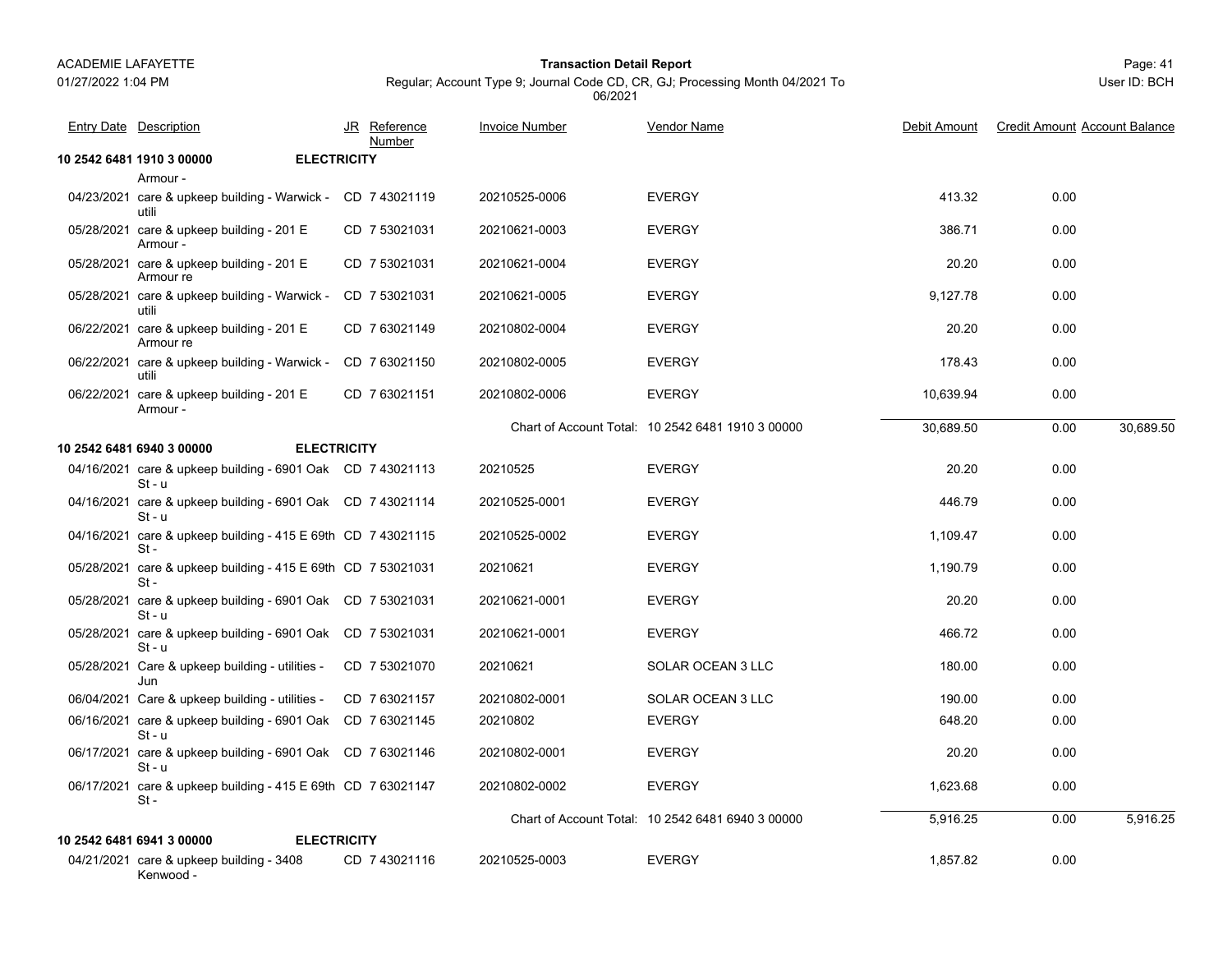01/27/2022 1:04 PM

#### Page: 42 **Transaction Detail Report**

Regular; Account Type 9; Journal Code CD, CR, GJ; Processing Month 04/2021 To 06/2021

User ID: BCH

| Entry Date Description                                               |                    | JR Reference<br>Number         | <b>Invoice Number</b> | Vendor Name                                       | Debit Amount | <b>Credit Amount Account Balance</b> |          |
|----------------------------------------------------------------------|--------------------|--------------------------------|-----------------------|---------------------------------------------------|--------------|--------------------------------------|----------|
| 10 2542 6481 6941 3 00000                                            | <b>ELECTRICITY</b> |                                |                       |                                                   |              |                                      |          |
| 05/28/2021 care & upkeep building - 3408<br>Kenwood -                |                    | CD 7 53021031                  | 20210621-0002         | <b>EVERGY</b>                                     | 1.892.61     | 0.00                                 |          |
| 05/28/2021 Care & upkeep building - utilities -<br>Jun               |                    | CD 7 53021070                  | 20210621              | SOLAR OCEAN 3 LLC                                 | 180.00       | 0.00                                 |          |
| 06/04/2021 Care & upkeep building - utilities -                      |                    | CD 7 63021156                  | 20210802              | <b>SOLAR OCEAN 3 LLC</b>                          | 190.00       | 0.00                                 |          |
| 06/21/2021 care & upkeep building - 3408<br>Kenwood -                |                    | CD 763021148                   | 20210802-0003         | <b>EVERGY</b>                                     | 2,308.09     | 0.00                                 |          |
|                                                                      |                    |                                |                       | Chart of Account Total: 10 2542 6481 6941 3 00000 | 6,428.52     | 0.00                                 | 6,428.52 |
| 10 2542 6482 1910 3 00000                                            | <b>GAS-NATURAL</b> |                                |                       |                                                   |              |                                      |          |
| 06/15/2021 Care & upkeep building - 1494.79 - CD 7 63021107          |                    |                                | 20210802              | <b>SYMMETRY ENERGY</b>                            | 1,494.79     | 0.00                                 |          |
|                                                                      |                    |                                |                       | Chart of Account Total: 10 2542 6482 1910 3 00000 | 1.494.79     | 0.00                                 | 1,494.79 |
| 10 2542 6482 6940 3 00000                                            | <b>GAS-NATURAL</b> |                                |                       |                                                   |              |                                      |          |
| 06/15/2021 Care & upkeep building - 4702.14 - CD 7 63021107          |                    |                                | 20210802-0002         | <b>SYMMETRY ENERGY</b>                            | 4,702.14     | 0.00                                 |          |
|                                                                      |                    |                                |                       | Chart of Account Total: 10 2542 6482 6940 3 00000 | 4,702.14     | 0.00                                 | 4,702.14 |
| 10 2542 6482 6941 3 00000                                            | <b>GAS-NATURAL</b> |                                |                       |                                                   |              |                                      |          |
| 06/15/2021 Care & upkeep building - 3656.83 - CD 7 63021107          |                    |                                | 20210802-0001         | <b>SYMMETRY ENERGY</b>                            | 3,656.83     | 0.00                                 |          |
|                                                                      |                    |                                |                       | Chart of Account Total: 10 2542 6482 6941 3 00000 | 3.656.83     | 0.00                                 | 3,656.83 |
| 10 2543 6332 1910 3 00000                                            |                    | <b>REPAIRS AND MAINTENANCE</b> |                       |                                                   |              |                                      |          |
| 04/26/2021 care & upkeep of building - service CD 7 43021072         |                    |                                | 20210525              | OMEGA DOOR AND HARDWARE                           | 368.00       | 0.00                                 |          |
| 05/28/2021 care & upkeep of grounds - March& CD 7 53021026<br>April  |                    |                                | 20210621              | <b>DENISE BIFFORD</b>                             | 2,800.00     | 0.00                                 |          |
| 06/30/2021 care & upkeep of grounds - 44317 - CD 7 63021131<br>Denis |                    |                                | 20210802-0002         | <b>DENISE BIFFORD</b>                             | 2,625.00     | 0.00                                 |          |
|                                                                      |                    |                                |                       | Chart of Account Total: 10 2543 6332 1910 3 00000 | 5,793.00     | 0.00                                 | 5,793.00 |
| 10 2543 6332 6940 3 00000                                            |                    | <b>REPAIRS AND MAINTENANCE</b> |                       |                                                   |              |                                      |          |
| 05/28/2021 care & upkeep of grounds - March& CD 7 53021026<br>April  |                    |                                | 20210621              | <b>DENISE BIFFORD</b>                             | 2,450.00     | 0.00                                 |          |
| 06/30/2021 care & upkeep of grounds - 44317 - CD 7 63021129<br>Denis |                    |                                | 20210802              | <b>DENISE BIFFORD</b>                             | 750.00       | 0.00                                 |          |
|                                                                      |                    |                                |                       | Chart of Account Total: 10 2543 6332 6940 3 00000 | 3,200.00     | 0.00                                 | 3,200.00 |
| 10 2543 6332 6941 3 00000                                            |                    | <b>REPAIRS AND MAINTENANCE</b> |                       |                                                   |              |                                      |          |
| 05/28/2021 care & upkeep of grounds - March& CD 7 53021026<br>April  |                    |                                | 20210621              | <b>DENISE BIFFORD</b>                             | 2,285.00     | 0.00                                 |          |
| 06/30/2021 care & upkeep of grounds - 44317 - CD 7 63021130<br>Denis |                    |                                | 20210802-0001         | <b>DENISE BIFFORD</b>                             | 1,485.00     | 0.00                                 |          |
|                                                                      |                    |                                |                       | Chart of Account Total: 10 2543 6332 6941 3 00000 | 3.770.00     | 0.00                                 | 3.770.00 |

**10 2543 6333 6941 3 00000 RENTALSRENTALS**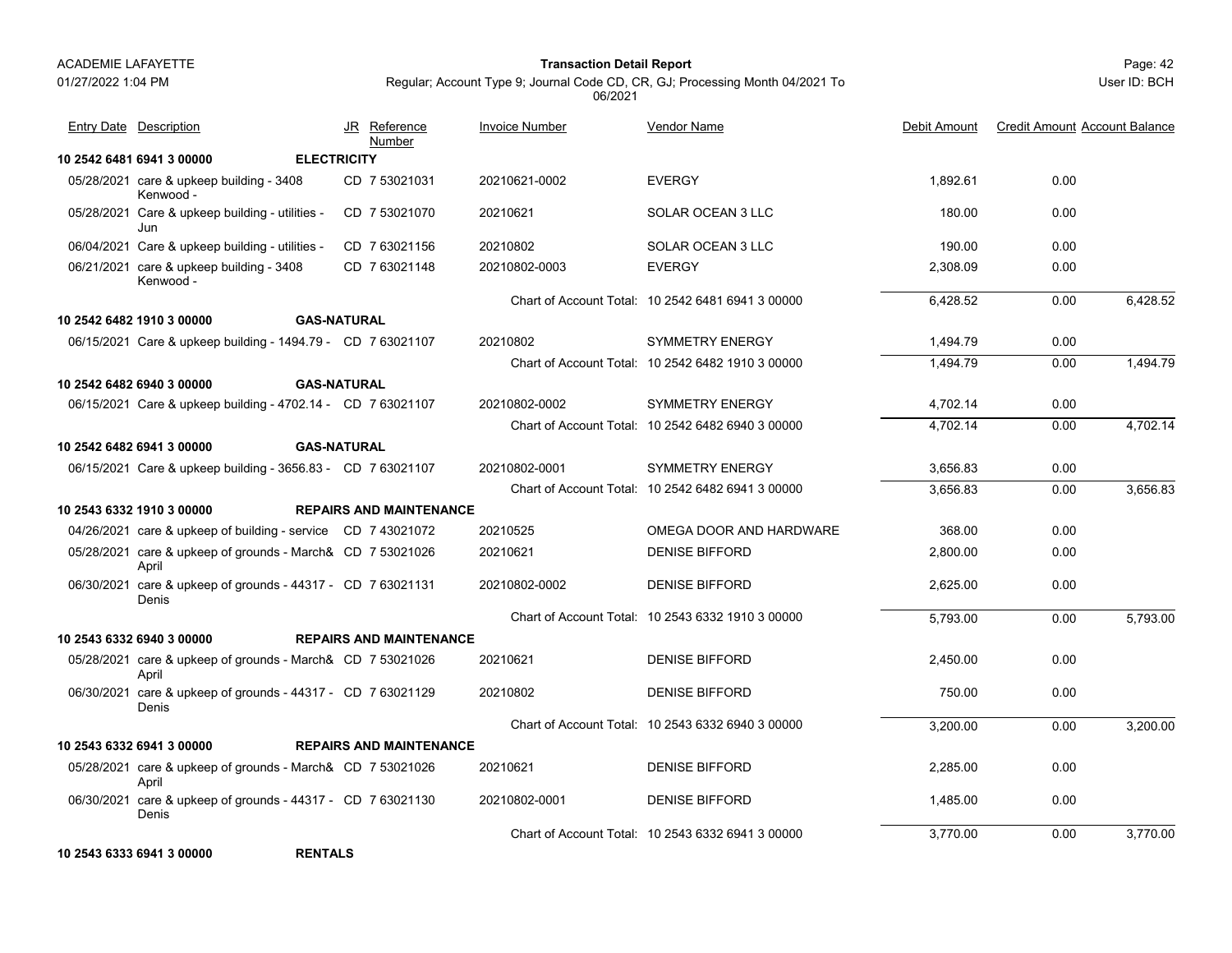beauti

01/27/2022 1:04 PM

#### Page: 43 **Transaction Detail Report**

Regular; Account Type 9; Journal Code CD, CR, GJ; Processing Month 04/2021 To 06/2021

| <b>Entry Date</b> Description                                              | JR Reference<br>Number  | <b>Invoice Number</b> | Vendor Name                                       | Debit Amount | <b>Credit Amount Account Balance</b> |          |
|----------------------------------------------------------------------------|-------------------------|-----------------------|---------------------------------------------------|--------------|--------------------------------------|----------|
| <b>RENTALS</b><br>10 2543 6333 6941 3 00000                                |                         |                       |                                                   |              |                                      |          |
| 04/28/2021 Care & upkeep grounds - parking<br>space r                      | CD 743021081            | 20210525              | TRINITY UNITED METHODIST<br><b>CHURCH</b>         | 7,200.00     | 0.00                                 |          |
|                                                                            |                         |                       | Chart of Account Total: 10 2543 6333 6941 3 00000 | 7.200.00     | 0.00                                 | 7.200.00 |
| 10 2543 6336 1910 3 00000                                                  | <b>TRASH REMOVAL</b>    |                       |                                                   |              |                                      |          |
| 04/01/2021 Care & upkeep of grounds - trash & CD 7 43021075<br>recyc       |                         | 20210525-0001         | REPUBLIC SERVICES OF KANSAS<br><b>CITY</b>        | 425.55       | 0.00                                 |          |
| 05/28/2021 Care & upkeep of grounds - trash & CD 7 53021068<br>recyc       |                         | 20210621              | REPUBLIC SERVICES OF KANSAS<br><b>CITY</b>        | 425.55       | 0.00                                 |          |
| 06/15/2021 Care & upkeep of grounds - trash & CD 7 63021099<br>recyc       |                         | 20210802              | REPUBLIC SERVICES OF KANSAS<br><b>CITY</b>        | 379.13       | 0.00                                 |          |
|                                                                            |                         |                       | Chart of Account Total: 10 2543 6336 1910 3 00000 | 1,230.23     | 0.00                                 | 1,230.23 |
| 10 2543 6336 6940 3 00000                                                  | <b>TRASH REMOVAL</b>    |                       |                                                   |              |                                      |          |
| 04/12/2021 Care & upkeep of grounds - trash & CD 7 43021076<br>recyc       |                         | 20210525-0002         | REPUBLIC SERVICES OF KANSAS<br><b>CITY</b>        | 490.45       | 0.00                                 |          |
| 05/28/2021 Care & upkeep of grounds - trash & CD 7 53021068<br>recyc       |                         | 20210621              | REPUBLIC SERVICES OF KANSAS<br><b>CITY</b>        | 490.45       | 0.00                                 |          |
| 06/15/2021 Care & upkeep of grounds - trash & CD 7 63021101<br>recyc       |                         | 20210802-0002         | REPUBLIC SERVICES OF KANSAS<br>CITY               | 444.03       | 0.00                                 |          |
|                                                                            |                         |                       | Chart of Account Total: 10 2543 6336 6940 3 00000 | 1.424.93     | 0.00                                 | 1.424.93 |
| 10 2543 6336 6941 3 00000                                                  | <b>TRASH REMOVAL</b>    |                       |                                                   |              |                                      |          |
| 04/01/2021 Care & upkeep of grounds - trash & CD 7 43021074<br>recyc       |                         | 20210525              | REPUBLIC SERVICES OF KANSAS<br><b>CITY</b>        | 425.55       | 0.00                                 |          |
| 05/28/2021 Care & upkeep of grounds - trash & CD 7 53021068<br>recyc       |                         | 20210621              | REPUBLIC SERVICES OF KANSAS<br><b>CITY</b>        | 425.55       | 0.00                                 |          |
| 06/15/2021 Care & upkeep of grounds - trash & CD 7 63021100<br>recyc       |                         | 20210802-0001         | REPUBLIC SERVICES OF KANSAS<br><b>CITY</b>        | 379.13       | 0.00                                 |          |
|                                                                            |                         |                       | Chart of Account Total: 10 2543 6336 6941 3 00000 | 1,230.23     | 0.00                                 | 1,230.23 |
| 10 2543 6411 1910 3 00000                                                  | <b>GENERAL SUPPLIES</b> |                       |                                                   |              |                                      |          |
| 04/26/2021 care & upkeep of building - supplies CD 7 43021072              |                         | 20210525-0001         | OMEGA DOOR AND HARDWARE                           | 296.25       | 0.00                                 |          |
|                                                                            |                         |                       | Chart of Account Total: 10 2543 6411 1910 3 00000 | 296.25       | 0.00                                 | 296.25   |
| 10 2543 6411 6940 3 00000                                                  | <b>GENERAL SUPPLIES</b> |                       |                                                   |              |                                      |          |
| 04/12/2021 care & upkeep of grounds - oak<br>garden su                     | CD 7 43021005           | 20210525              | <b>NACHUM ADAM</b>                                | 134.37       | 0.00                                 |          |
| 04/26/2021 care & upkeep of grounds - oak<br>garden su                     | CD 7 43021007           | 20210525-0002         | <b>NACHUM ADAM</b>                                | 84.89        | 0.00                                 |          |
| 04/26/2021 care & upkeep of lawn - oak garden CD 7 43021048<br>suppl       |                         | 20210525-0001         | <b>HOME DEPOT</b>                                 | 98.91        | 0.00                                 |          |
| 05/25/2021 CARE & UPKEEP OF GROUNDS - CD 7 53021056<br><b>GARDEN SUPLS</b> |                         | 20210630              | KANSAS CITY COMMUNITY GARDENS                     | 80.11        | 0.00                                 |          |
| 05/28/2021 building grounds & maint - campus CD 7 53021086                 |                         | 20210621              | Martig Sasha                                      | 79.25        | 0.00                                 |          |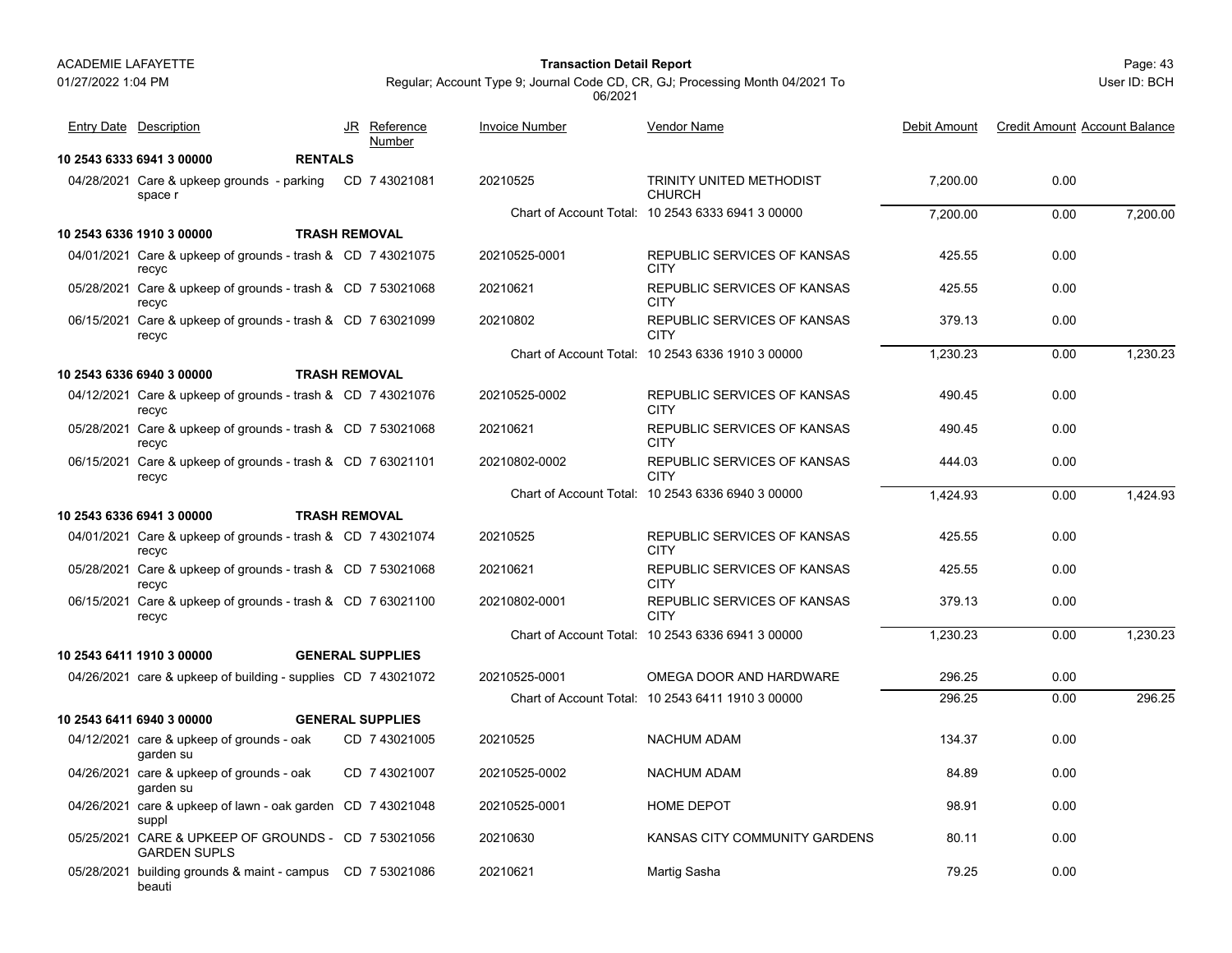## 01/27/2022 1:04 PM

#### Page: 44 **Transaction Detail Report**

Regular; Account Type 9; Journal Code CD, CR, GJ; Processing Month 04/2021 To 06/2021

| Entry Date Description                                               | JR<br>Reference<br>Number             | <b>Invoice Number</b> | Vendor Name                                       | Debit Amount | <b>Credit Amount Account Balance</b> |           |
|----------------------------------------------------------------------|---------------------------------------|-----------------------|---------------------------------------------------|--------------|--------------------------------------|-----------|
| 10 2543 6411 6940 3 00000                                            | <b>GENERAL SUPPLIES</b>               |                       |                                                   |              |                                      |           |
| 05/28/2021 care & upkeep of grounds - garden CD 7 53021049<br>suppli |                                       | 20210621              | <b>JUSTIN JONES</b>                               | 66.54        | 0.00                                 |           |
| 05/28/2021 care & upkeep of grounds - garden CD 7 53021050<br>suppli |                                       | 20210621              | KANSAS CITY COMMUNITY GARDENS                     | 2.60         | 0.00                                 |           |
| 06/02/2021 care & upkeep of grounds - garden - CD 7 63021064         |                                       | 20210802              | KANSAS CITY COMMUNITY GARDENS                     | 17.03        | 0.00                                 |           |
|                                                                      |                                       |                       | Chart of Account Total: 10 2543 6411 6940 3 00000 | 563.70       | 0.00                                 | 563.70    |
| 10 2543 6411 6941 3 00000                                            | <b>GENERAL SUPPLIES</b>               |                       |                                                   |              |                                      |           |
| 05/28/2021 care & upkeep of grounds - garden CD 7 53021050<br>suppli |                                       | 20210621              | KANSAS CITY COMMUNITY GARDENS                     | 60.48        | 0.00                                 |           |
|                                                                      |                                       |                       | Chart of Account Total: 10 2543 6411 6941 3 00000 | 60.48        | 0.00                                 | 60.48     |
| 10 2551 6341 1910 3 00000                                            | <b>CONTRACTED PUPIL TRANSPORTATIO</b> |                       |                                                   |              |                                      |           |
| 04/12/2021 Contracted pupil Transp - regular<br>route                | CD 7 43021028                         | 20210525              | CITY WIDE TRANSPORTATION INC                      | 8,000.00     | 0.00                                 |           |
| 05/28/2021 Contracted pupil Transp - regular<br>route                | CD 7 53021020                         | 20210621              | CITY WIDE TRANSPORTATION INC                      | 12.800.00    | 0.00                                 |           |
| 05/28/2021 TO ADJUST EXPENSE TO ACTUAL GJ                            |                                       |                       |                                                   | 0.00         | 1,600.00                             |           |
| 06/14/2021 Contracted pupil Transp - regular<br>route                | CD 763021033                          | 20210802-0003         | CITY WIDE TRANSPORTATION INC                      | 11,200.00    | 0.00                                 |           |
|                                                                      |                                       |                       | Chart of Account Total: 10 2551 6341 1910 3 00000 | 32,000.00    | 1,600.00                             | 30,400.00 |
| 10 2551 6341 6940 3 00000                                            | <b>CONTRACTED PUPIL TRANSPORTATIO</b> |                       |                                                   |              |                                      |           |
| 04/12/2021 Contracted pupil Transp - regular<br>route                | CD 7 43021028                         | 20210525              | CITY WIDE TRANSPORTATION INC                      | 11,200.00    | 0.00                                 |           |
| 04/26/2021 transportation - homeless student                         | CD 7 43021092                         | 20210525              | WHC KCT, LLC                                      | 522.00       | 0.00                                 |           |
| 05/28/2021 Contracted pupil Transp - regular<br>route                | CD 7 53021020                         | 20210621              | CITY WIDE TRANSPORTATION INC                      | 12,800.00    | 0.00                                 |           |
| 06/14/2021 Contracted pupil Transp - regular<br>route                | CD 763021033                          | 20210802-0003         | CITY WIDE TRANSPORTATION INC                      | 12,800.00    | 0.00                                 |           |
| 06/15/2021 transportation - homeless student - CD 7 63021122<br>apri |                                       | 20210802              | WHC KCT, LLC                                      | 1,488.00     | 0.00                                 |           |
|                                                                      |                                       |                       | Chart of Account Total: 10 2551 6341 6940 3 00000 | 38,810.00    | 0.00                                 | 38,810.00 |
| 10 2551 6341 6941 3 00000                                            | <b>CONTRACTED PUPIL TRANSPORTATIO</b> |                       |                                                   |              |                                      |           |
| 04/12/2021 Contracted pupil Transp - regular<br>route                | CD 7 43021028                         | 20210525              | CITY WIDE TRANSPORTATION INC                      | 9,920.00     | 0.00                                 |           |
| 05/28/2021 Contracted pupil Transp - regular<br>route                | CD 7 53021020                         | 20210621              | CITY WIDE TRANSPORTATION INC                      | 12,800.00    | 0.00                                 |           |
| 06/14/2021 Contracted pupil Transp - regular<br>route                | CD 763021033                          | 20210802-0003         | CITY WIDE TRANSPORTATION INC                      | 12,800.00    | 0.00                                 |           |
|                                                                      |                                       |                       | Chart of Account Total: 10 2551 6341 6941 3 00000 | 35,520.00    | 0.00                                 | 35,520.00 |
| 10 2551 6342 1910 3 00000                                            | <b>OTHER PUPIL TRANSPORTATION</b>     |                       |                                                   |              |                                      |           |
| 06/14/2021 field trip transportation - 1608 -                        | CD 7 63021032                         | 20210802-0001         | CITY WIDE TRANSPORTATION INC                      | 1,608.00     | 0.00                                 |           |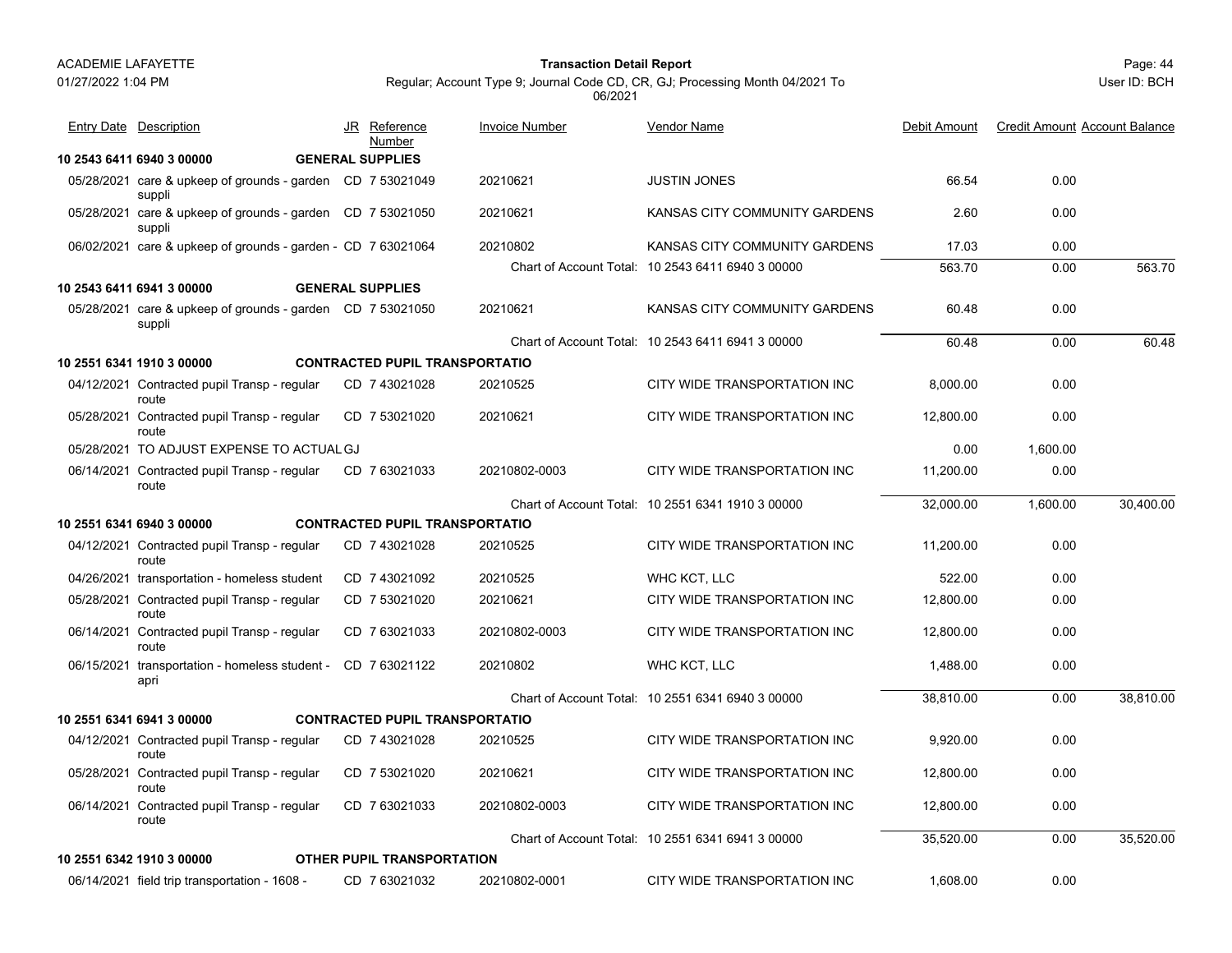#### Page: 45 **Transaction Detail Report**

User ID: BCH

| <b>Entry Date Description</b>                                         | JR Reference<br>Number            | <b>Invoice Number</b>                 | <b>Vendor Name</b>                                | Debit Amount | <b>Credit Amount Account Balance</b> |          |
|-----------------------------------------------------------------------|-----------------------------------|---------------------------------------|---------------------------------------------------|--------------|--------------------------------------|----------|
| 10 2551 6342 1910 3 00000                                             | OTHER PUPIL TRANSPORTATION        |                                       |                                                   |              |                                      |          |
|                                                                       |                                   |                                       | Chart of Account Total: 10 2551 6342 1910 3 00000 | 1,608.00     | 0.00                                 | 1,608.00 |
| 10 2551 6342 6940 3 00000                                             | <b>OTHER PUPIL TRANSPORTATION</b> |                                       |                                                   |              |                                      |          |
| 06/14/2021 field trip transportation - 336 -                          | CD 7 63021032                     | 20210802-0002                         | CITY WIDE TRANSPORTATION INC                      | 336.00       | 0.00                                 |          |
|                                                                       |                                   |                                       | Chart of Account Total: 10 2551 6342 6940 3 00000 | 336.00       | 0.00                                 | 336.00   |
| 10 2553 6341 1910 1 12210                                             |                                   | <b>CONTRACTED PUPIL TRANSPORTATIO</b> |                                                   |              |                                      |          |
| 05/28/2021 sped - student transporation - local CD 7 53021020<br>fun  |                                   | 20210621-0001                         | CITY WIDE TRANSPORTATION INC                      | 1,125.00     | 0.00                                 |          |
| 05/28/2021 Correction: Correction: sped -<br>student t                | CD 7 53021020                     | 20210621-0001                         | CITY WIDE TRANSPORTATION INC                      | 1,125.00     | 0.00                                 |          |
| 05/28/2021 Reversal: sped - student<br>transporation -                | CD 7 53021020                     | 20210621-0001                         | CITY WIDE TRANSPORTATION INC                      | 0.00         | 1,125.00                             |          |
| 06/14/2021 Reversal: sped - student<br>transporation -                | CD 763021031                      | 20210802                              | CITY WIDE TRANSPORTATION INC                      | 0.00         | 1.437.50                             |          |
| 06/14/2021 Correction: Correction: sped -<br>student t                | CD 7 63021031                     | 20210802                              | CITY WIDE TRANSPORTATION INC                      | 1,437.50     | 0.00                                 |          |
| 06/14/2021 sped - student transporation - local<br>fun                | CD 763021031                      | 20210802                              | CITY WIDE TRANSPORTATION INC                      | 1.437.50     | 0.00                                 |          |
|                                                                       |                                   |                                       | Chart of Account Total: 10 2553 6341 1910 1 12210 | 5,125.00     | 2.562.50                             | 2.562.50 |
| 10 2559 6341 1910 1 12810                                             |                                   | <b>CONTRACTED PUPIL TRANSPORTATIO</b> |                                                   |              |                                      |          |
| 05/28/2021 Reversal: Correction: sped - student CD 7 53021020<br>tra  |                                   | 20210621-0001                         | CITY WIDE TRANSPORTATION INC                      | 0.00         | 1,125.00                             |          |
| 05/28/2021 Correction: sped - student<br>transporation                | CD 7 53021020                     | 20210621-0001                         | CITY WIDE TRANSPORTATION INC                      | 1.125.00     | 0.00                                 |          |
| 06/14/2021 Correction: sped - student<br>transporation                | CD 7 63021031                     | 20210802                              | CITY WIDE TRANSPORTATION INC                      | 1,437.50     | 0.00                                 |          |
| 06/14/2021 Reversal: Correction: sped - student CD 7 63021031<br>tra  |                                   | 20210802                              | CITY WIDE TRANSPORTATION INC                      | 0.00         | 1.437.50                             |          |
|                                                                       |                                   |                                       | Chart of Account Total: 10 2559 6341 1910 1 12810 | 2,562.50     | 2,562.50                             | 0.00     |
| 10 2561 6391 1910 3 00000                                             | <b>OTHER PURCHASED SERVICES</b>   |                                       |                                                   |              |                                      |          |
| 04/12/2021 food services - Feb 1-26, 2021                             | CD 7 43021055                     | 20210525-0005                         | JOE JOE'S CATERING INC                            | 2,576.20     | 0.00                                 |          |
| 04/12/2021 food services - Nov 16-24; Nov 27- CD 7 43021053<br>Dec 18 |                                   | 20210525-0001                         | JOE JOE'S CATERING INC                            | 1,362.40     | 0.00                                 |          |
| 04/12/2021 food service - covid waiver meal<br>service                | CD 7 43021054                     | 20210525-0002                         | JOE JOE'S CATERING INC                            | 2,484.00     | 0.00                                 |          |
| 04/12/2021 food services - Mar 1-26, 2021                             | CD 7 43021054                     | 20210525-0003                         | JOE JOE'S CATERING INC                            | 2,565.60     | 0.00                                 |          |
| 04/12/2021 food service - covid waiver meal<br>service                | CD 7 43021055                     | 20210525-0004                         | JOE JOE'S CATERING INC                            | 4,002.00     | 0.00                                 |          |
| 04/12/2021 food service - covid waiver meal<br>service                | CD 743021053                      | 20210525                              | JOE JOE'S CATERING INC                            | 4,623.00     | 0.00                                 |          |
| 05/28/2021 food services - 2990.8                                     | CD 7 53021048                     | 20210621                              | <b>JOE JOE'S CATERING INC</b>                     | 2.990.80     | 0.00                                 |          |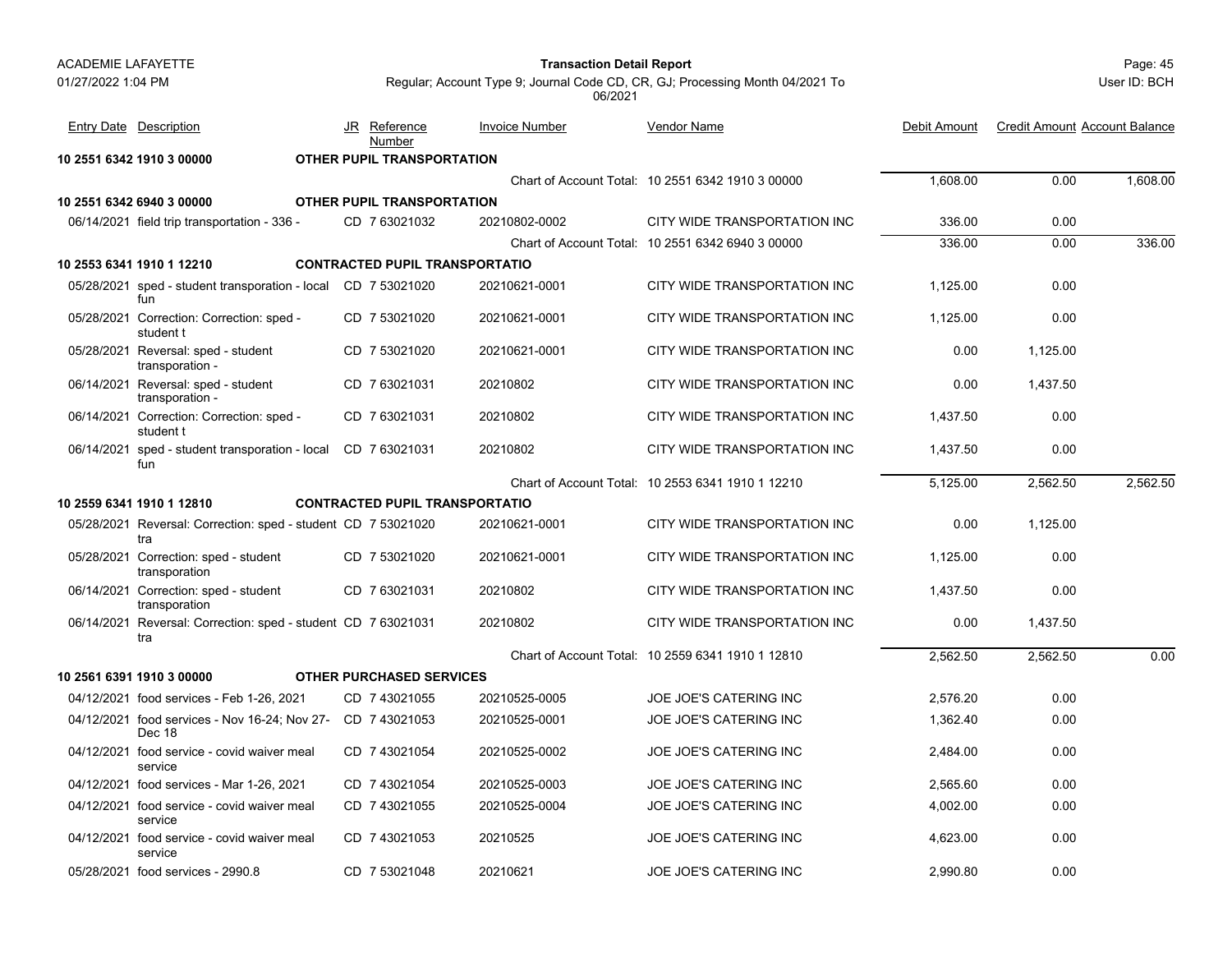#### Page: 46 **Transaction Detail Report**

User ID: BCH

Regular; Account Type 9; Journal Code CD, CR, GJ; Processing Month 04/2021 To 06/2021

| <b>Entry Date Description</b>             |                                                             | JR Reference<br>Number          | <b>Invoice Number</b> | Vendor Name                                       | Debit Amount | <b>Credit Amount Account Balance</b> |           |
|-------------------------------------------|-------------------------------------------------------------|---------------------------------|-----------------------|---------------------------------------------------|--------------|--------------------------------------|-----------|
| 10 2561 6391 1910 3 00000                 |                                                             | OTHER PURCHASED SERVICES        |                       |                                                   |              |                                      |           |
| 06/15/2021 food services - 2131.2 -       |                                                             | CD 7 63021062                   | 20210802              | JOE JOE'S CATERING INC                            | 2,131.20     | 0.00                                 |           |
|                                           |                                                             |                                 |                       | Chart of Account Total: 10 2561 6391 1910 3 00000 | 22,735.20    | 0.00                                 | 22,735.20 |
| 10 2561 6391 6940 3 00000                 |                                                             | <b>OTHER PURCHASED SERVICES</b> |                       |                                                   |              |                                      |           |
| 04/12/2021 food services - Mar 1-26, 2021 |                                                             | CD 7 43021054                   | 20210525-0003         | <b>JOE JOE'S CATERING INC</b>                     | 2,735.20     | 0.00                                 |           |
| Dec 18                                    | 04/12/2021 food services - Nov 16-24; Nov 27- CD 7 43021053 |                                 | 20210525-0001         | JOE JOE'S CATERING INC                            | 1,834.00     | 0.00                                 |           |
| 04/12/2021 food services - Feb 1-26, 2021 |                                                             | CD 7 43021055                   | 20210525-0005         | JOE JOE'S CATERING INC                            | 2,597.40     | 0.00                                 |           |
| 05/28/2021 food services - 6666.4         |                                                             | CD 7 53021048                   | 20210621-0001         | <b>JOE JOE'S CATERING INC</b>                     | 6,666.40     | 0.00                                 |           |
| 06/15/2021 food services - 6179.2 -       |                                                             | CD 763021062                    | 20210802-0001         | JOE JOE'S CATERING INC                            | 6,179.20     | 0.00                                 |           |
|                                           |                                                             |                                 |                       | Chart of Account Total: 10 2561 6391 6940 3 00000 | 20.012.20    | 0.00                                 | 20.012.20 |
| 10 2561 6391 6941 3 00000                 |                                                             | <b>OTHER PURCHASED SERVICES</b> |                       |                                                   |              |                                      |           |
| 04/12/2021 food services - Mar 1-26, 2021 |                                                             | CD 7 43021054                   | 20210525-0003         | <b>JOE JOE'S CATERING INC</b>                     | 2,289.00     | 0.00                                 |           |
| 04/12/2021 food services - Feb 1-26, 2021 |                                                             | CD 7 43021055                   | 20210525-0005         | <b>JOE JOE'S CATERING INC</b>                     | 2,529.40     | 0.00                                 |           |
| Dec 18                                    | 04/12/2021 food services - Nov 16-24; Nov 27- CD 7 43021053 |                                 | 20210525-0001         | <b>JOE JOE'S CATERING INC</b>                     | 1.886.40     | 0.00                                 |           |
| 05/28/2021 food services - 6666.4         |                                                             | CD 7 53021048                   | 20210621-0001         | JOE JOE'S CATERING INC                            | 6,666.40     | 0.00                                 |           |
| 06/15/2021 food services - 6518.4 -       |                                                             | CD 763021062                    | 20210802-0002         | <b>JOE JOE'S CATERING INC</b>                     | 6,518.40     | 0.00                                 |           |
|                                           |                                                             |                                 |                       | Chart of Account Total: 10 2561 6391 6941 3 00000 | 19,889.60    | 0.00                                 | 19,889.60 |
| 10 2561 6471 1910 3 00000                 | <b>FOOD SUPPLIES</b>                                        |                                 |                       |                                                   |              |                                      |           |
| 04/12/2021 food services - milk           |                                                             | CD 7 43021047                   | 20210525-0002         | <b>HILAND DAIRY FOODS COMPANY</b>                 | 445.83       | 0.00                                 |           |
| 05/28/2021 food services - milk           |                                                             | CD 7 53021038                   | 20210621              | <b>HILAND DAIRY FOODS COMPANY</b>                 | 104.45       | 0.00                                 |           |
| 06/15/2021 food services - milk -         |                                                             | CD 763021056                    | 20210802-0002         | HILAND DAIRY FOODS COMPANY                        | 202.01       | 0.00                                 |           |
|                                           |                                                             |                                 |                       | Chart of Account Total: 10 2561 6471 1910 3 00000 | 752.29       | 0.00                                 | 752.29    |
| 10 2561 6471 6940 3 00000                 | <b>FOOD SUPPLIES</b>                                        |                                 |                       |                                                   |              |                                      |           |
| 04/12/2021 food services - milk           |                                                             | CD 7 43021045                   | 20210525              | <b>HILAND DAIRY FOODS COMPANY</b>                 | 472.28       | 0.00                                 |           |
| 05/28/2021 food services - milk           |                                                             | CD 7 53021038                   | 20210621              | <b>HILAND DAIRY FOODS COMPANY</b>                 | 431.17       | 0.00                                 |           |
| 06/10/2021 food service - student lunch - |                                                             | CD 763021163                    | 20210802-0001         | <b>CC ALDI</b>                                    | 6.24         | 0.00                                 |           |
| 06/15/2021 food services - milk -         |                                                             | CD 763021054                    | 20210802              | <b>HILAND DAIRY FOODS COMPANY</b>                 | 454.05       | 0.00                                 |           |
|                                           |                                                             |                                 |                       | Chart of Account Total: 10 2561 6471 6940 3 00000 | 1,363.74     | 0.00                                 | 1,363.74  |
| 10 2561 6471 6941 3 00000                 | <b>FOOD SUPPLIES</b>                                        |                                 |                       |                                                   |              |                                      |           |
| 04/12/2021 food services - milk           |                                                             | CD 7 43021046                   | 20210525-0001         | HILAND DAIRY FOODS COMPANY                        | 549.92       | 0.00                                 |           |
| 05/28/2021 food services - milk           |                                                             | CD 7 53021038                   | 20210621              | HILAND DAIRY FOODS COMPANY                        | 553.98       | 0.00                                 |           |
| 06/15/2021 food services - milk -         |                                                             | CD 7 63021055                   | 20210802-0001         | HILAND DAIRY FOODS COMPANY                        | 680.42       | 0.00                                 |           |
|                                           |                                                             |                                 |                       | Chart of Account Total: 10 2561 6471 6941 3 00000 | 1,784.32     | 0.00                                 | 1,784.32  |

**10 2562 6221 0000 3 00000 NONTEACHER RETIREMENT**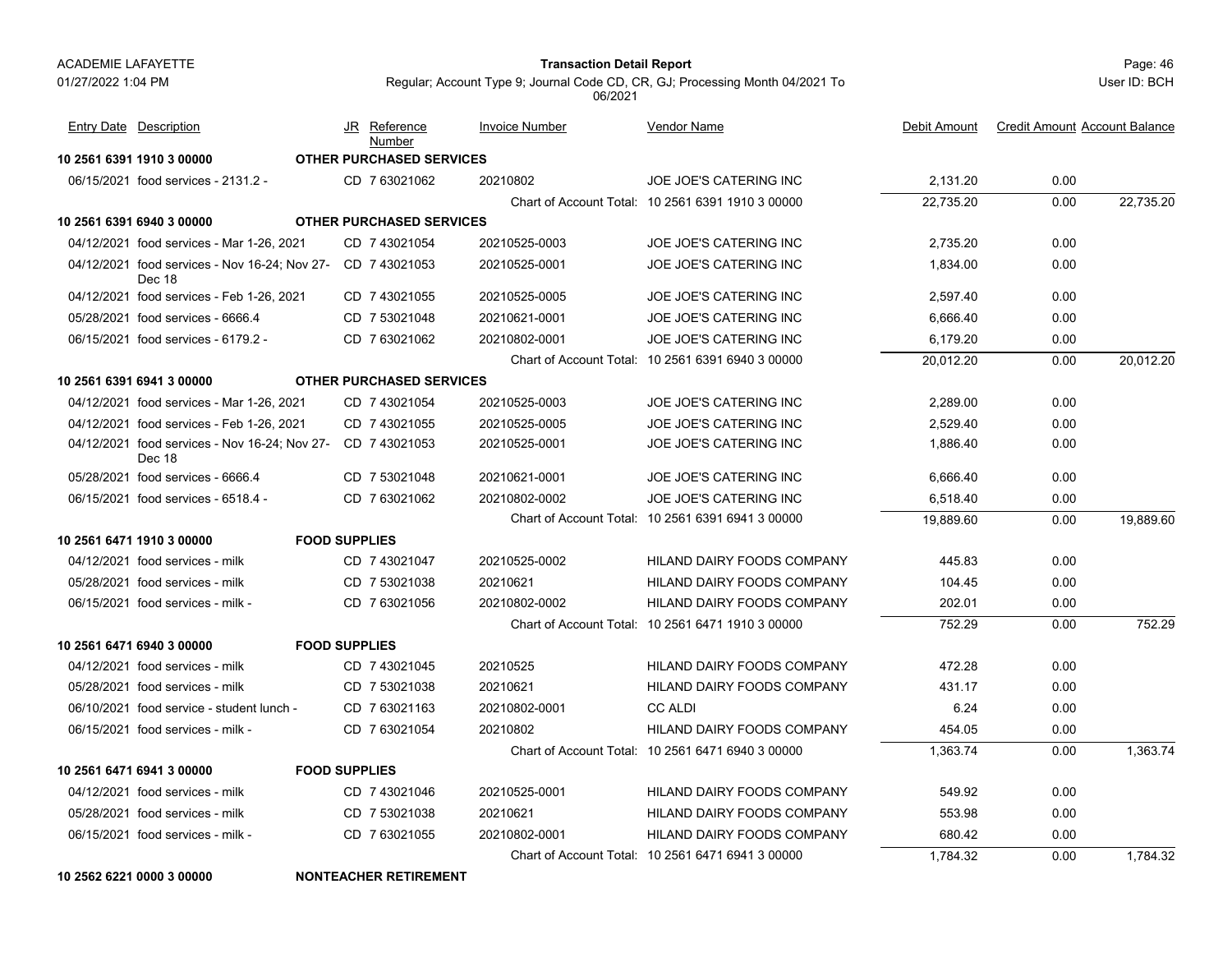#### Page: 47 **Transaction Detail Report**

User ID: BCH

| <b>Entry Date Description</b>                                        |                       |    | JR Reference<br>Number            | <b>Invoice Number</b> | <b>Vendor Name</b>                                | Debit Amount | <b>Credit Amount Account Balance</b> |           |
|----------------------------------------------------------------------|-----------------------|----|-----------------------------------|-----------------------|---------------------------------------------------|--------------|--------------------------------------|-----------|
| 10 2562 6221 0000 3 00000                                            |                       |    | <b>NONTEACHER RETIREMENT</b>      |                       |                                                   |              |                                      |           |
| 06/30/2021 TO ADJ RETIRE EXP TO ACTUAL GJ JE17                       |                       |    |                                   |                       |                                                   | 0.00         | 312.22                               |           |
|                                                                      |                       |    |                                   |                       | Chart of Account Total: 10 2562 6221 0000 3 00000 | 0.00         | 312.22                               | (312.22)  |
| 10 2562 6411 6940 3 00000                                            |                       |    | <b>GENERAL SUPPLIES</b>           |                       |                                                   |              |                                      |           |
| 06/29/2021 student meals - refund of unused<br>meals -               |                       |    | CD 763021069                      | 20210802              | PHELPS KIEISHA                                    | 135.00       | 0.00                                 |           |
|                                                                      |                       |    |                                   |                       | Chart of Account Total: 10 2562 6411 6940 3 00000 | 135.00       | 0.00                                 | 135.00    |
| 10 2634 6316 0000 3 00000                                            |                       |    | <b>DATA PROCESSING SERVICES</b>   |                       |                                                   |              |                                      |           |
| 05/28/2021 admin technolgoy services - domain CD 7 53021066<br>manag |                       |    |                                   | 20210621              | <b>PROMEVO</b>                                    | 4,438.00     | 0.00                                 |           |
| 05/28/2021 technology services - previous<br>database                |                       |    | CD 7 53021007                     | 20210621              | AP SOFTWARE SERVICES                              | 6.246.25     | 0.00                                 |           |
|                                                                      |                       |    |                                   |                       | Chart of Account Total: 10 2634 6316 0000 3 00000 | 10,684.25    | 0.00                                 | 10,684.25 |
| 10 2634 6316 1910 3 00000                                            |                       |    | <b>DATA PROCESSING SERVICES</b>   |                       |                                                   |              |                                      |           |
| 04/26/2021 Service area - MYP grading system CD 7 43021035           |                       |    |                                   | 20210525              | <b>FARIA SYSTEMS INC</b>                          | 2,598.00     | 0.00                                 |           |
|                                                                      |                       |    |                                   |                       | Chart of Account Total: 10 2634 6316 1910 3 00000 | 2.598.00     | 0.00                                 | 2,598.00  |
| 10 2634 6361 0000 1 00000                                            | <b>COMMUNICATION</b>  |    |                                   |                       |                                                   |              |                                      |           |
| 04/30/2021 TO RECLASSIFY PHONE AND<br><b>INTERNET TO 10</b>          |                       | GJ |                                   |                       |                                                   | 142.48       | 0.00                                 |           |
| 04/30/2021 TO RECLASSIFY PHONE AND<br><b>INTERNET TO 10</b>          |                       | GJ |                                   |                       |                                                   | 0.00         | 142.48                               |           |
| 06/30/2021 TO RECLASS EE INTERNET<br><b>EXPENSE</b>                  |                       | GJ |                                   |                       |                                                   | 1,257.82     | 0.00                                 |           |
|                                                                      |                       |    |                                   |                       | Chart of Account Total: 10 2634 6361 0000 1 00000 | 1.400.30     | 142.48                               | 1,257.82  |
| 10 2634 6361 0000 3 00000                                            |                       |    | <b>COMMUNICATION (INTERNET)</b>   |                       |                                                   |              |                                      |           |
| 06/30/2021 TO RECLASS EE INTERNET<br><b>EXPENSE</b>                  |                       | GJ |                                   |                       |                                                   | 244.00       | 0.00                                 |           |
|                                                                      |                       |    |                                   |                       | Chart of Account Total: 10 2634 6361 0000 3 00000 | 244.00       | 0.00                                 | 244.00    |
| 10 2642 6317 0000 3 00000                                            | <b>LEGAL SERVICES</b> |    |                                   |                       |                                                   |              |                                      |           |
| 06/07/2021 Staff recruit/placement - H1B legal CD 7 2049<br>fee      |                       |    |                                   | 20210802              | EISBERG & BORDEAU, LLC                            | 1,950.00     | 0.00                                 |           |
|                                                                      |                       |    |                                   |                       | Chart of Account Total: 10 2642 6317 0000 3 00000 | 1,950.00     | 0.00                                 | 1,950.00  |
| 10 2642 6317 6941 3 00000                                            | <b>LEGAL SERVICES</b> |    |                                   |                       |                                                   |              |                                      |           |
| 04/26/2021 Staff recruit/placement - current<br>employ               |                       |    | CD 7 43021018                     | 20210525              | EISBERG & BORDEAU, LLC                            | 2,565.00     | 0.00                                 |           |
|                                                                      |                       |    |                                   |                       | Chart of Account Total: 10 2642 6317 6941 3 00000 | 2,565.00     | 0.00                                 | 2,565.00  |
| 10 2642 6319 0000 3 00000                                            |                       |    | <b>RECRUITMENT PURCH SERVICES</b> |                       |                                                   |              |                                      |           |
| 06/07/2021 Staff recruit/placement - H1B filing CD 7 2050<br>fee     |                       |    |                                   | 20210802              | DEPT OF HOMELAND SECURITY                         | 460.00       | 0.00                                 |           |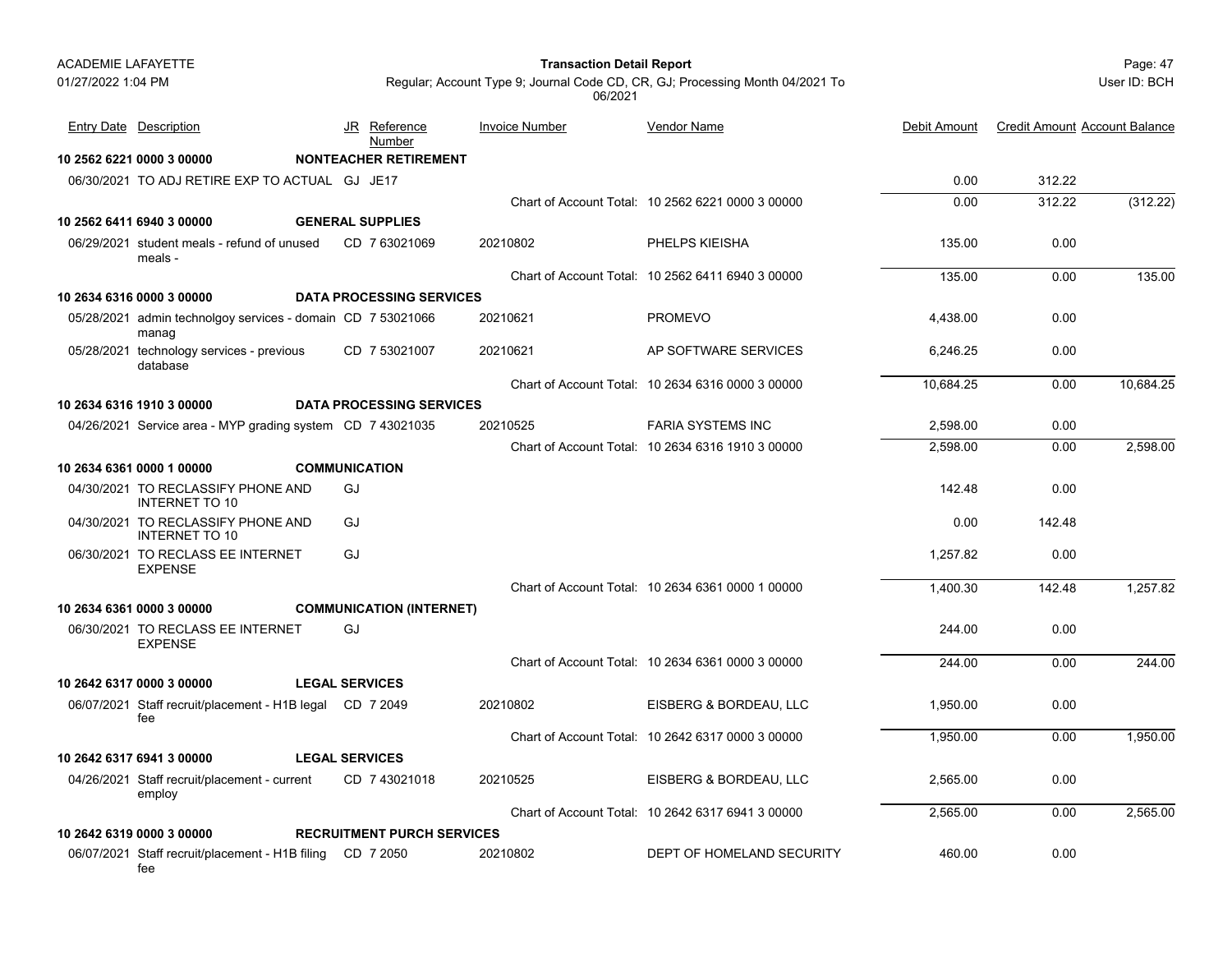backgroun

**10 2642 6319 0000 3 00000 RECRUITMENT PURCH SERVICES**

01/27/2022 1:04 PM

#### Page: 48 **Transaction Detail Report**

JR Reference Invoice Number

Entry Date Description **Entry Date Description** JR Reference Invoice Number Vendor Name

<u>Number</u>

Regular; Account Type 9; Journal Code CD, CR, GJ; Processing Month 04/2021 To 06/2021

Vendor Name

| 06/07/2021 | Staff recruit/placement - Govt<br>premium p                       |  | CD 7 2051                          | 20210802-0001 | DEPT OF HOMELAND SECURITY                         | 2,500.00 | 0.00 |          |
|------------|-------------------------------------------------------------------|--|------------------------------------|---------------|---------------------------------------------------|----------|------|----------|
| 06/07/2021 | Staff recruit/placement - H1B anti<br>fraud                       |  | CD 7 2052                          | 20210802-0002 | DEPT OF HOMELAND SECURITY                         | 500.00   | 0.00 |          |
|            |                                                                   |  |                                    |               | Chart of Account Total: 10 2642 6319 0000 3 00000 | 3.460.00 | 0.00 | 3,460.00 |
|            | 10 2642 6319 1910 3 00000                                         |  | <b>OTHER PROFESSIONAL SERVICES</b> |               |                                                   |          |      |          |
|            | 06/28/2021 staff recruitment & training -<br>backgroun            |  | CD 763021063                       | 20210802      | <b>BELCHER JULIA</b>                              | 41.75    | 0.00 |          |
|            |                                                                   |  |                                    |               | Chart of Account Total: 10 2642 6319 1910 3 00000 | 41.75    | 0.00 | 41.75    |
|            | 10 2642 6319 6941 3 00000                                         |  | <b>OTHER PROFESSIONAL SERVICES</b> |               |                                                   |          |      |          |
|            | 06/15/2021 staff recruitment & training -<br>backgroun            |  | CD 763021081                       | 20210802      | <b>O'BRIEN MEGHAN</b>                             | 41.75    | 0.00 |          |
|            |                                                                   |  |                                    |               | Chart of Account Total: 10 2642 6319 6941 3 00000 | 41.75    | 0.00 | 41.75    |
|            | 10 2642 6362 0000 3 00000                                         |  | <b>RECRUITMENT ADVERTISING</b>     |               |                                                   |          |      |          |
|            | 04/30/2021 staff recruitment & training - ad<br>postin            |  | CD 7 43021133                      | 20210525      | CC ONE 30-DAY JOB AD                              | 75.00    | 0.00 |          |
|            | 04/30/2021 staff recruitment & training - classifie CD 7 43021133 |  |                                    | 20210525      | <b>CC MCCLATCHY ADVERTISING</b>                   | 918.80   | 0.00 |          |
|            |                                                                   |  |                                    |               | Chart of Account Total: 10 2642 6362 0000 3 00000 | 993.80   | 0.00 | 993.80   |
|            | 10 2642 6391 0000 3 00000                                         |  | <b>OTHER PURCHASED SERVICES</b>    |               |                                                   |          |      |          |
|            | 04/30/2021 staff recruitment & training -<br>backgroun            |  | CD 743021133                       | 20210525      | <b>CC IDENTOGO - MO FINGERPRINT</b>               | 42.75    | 0.00 |          |
| 05/31/2021 | staff recruitment & training -<br>backgroun                       |  | CD 7 53021135                      | 20210621      | <b>CC IDENTOGO - MO FINGERPRINT</b>               | 42.75    | 0.00 |          |
| 05/31/2021 | staff recruitment & training -<br>backgroun                       |  | CD 7 53021135                      | 20210621-0001 | <b>CC IDENTOGO - MO FINGERPRINT</b>               | 42.75    | 0.00 |          |

|            | 10 2642 6391 6940 3 00000                   | <b>OTHER PURCHASED SERVICES</b> |               |                                                   |          |      |       |
|------------|---------------------------------------------|---------------------------------|---------------|---------------------------------------------------|----------|------|-------|
| 06/10/2021 | staff recruitment & training -<br>backgroun | CD 763021163                    | 20210802      | CC IDENTOGO - MO FINGERPRINT                      | 42.75    | 0.00 |       |
|            |                                             |                                 |               | Chart of Account Total: 10 2642 6391 6940 3 00000 | 42.75    | 0.00 | 42.75 |
|            | 10 2643 6391 0000 3 00000                   | <b>OTHER PURCHASED SERVICES</b> |               |                                                   |          |      |       |
| 04/22/2021 | service area outside service - HR<br>contra | CD 743021097                    | 20210525      | KICE CONSULTING LLC                               | 4.000.00 | 0.00 |       |
| 04/27/2021 | service area outside service - HR<br>additi | CD 743021098                    | 20210525-0001 | KICE CONSULTING LLC                               | 1.725.00 | 0.00 |       |
| 05/28/2021 | service area outside service - HR<br>contra | 7 53021056<br>CD.               | 20210621      | KICE CONSULTING LLC                               | 4.000.00 | 0.00 |       |
| 05/28/2021 | service area outside service - HR           | CD 753021056                    | 20210621-0001 | KICE CONSULTING LLC                               | 2.381.25 | 0.00 |       |

Chart of Account Total: 10 2642 6391 0000 3 00000

05/31/2021 staff recruitment & training - CD\_7 53021135 20210621-0002 CC IDENTOGO - MO FINGERPRINT 42.75 0.00

CD\_7 53021135 20210621-0002 CC IDENTOGO - MO FINGERPRINT

<u>e</u> Debit Amount Credit Amount Account Balance

171.00 0.00 171.00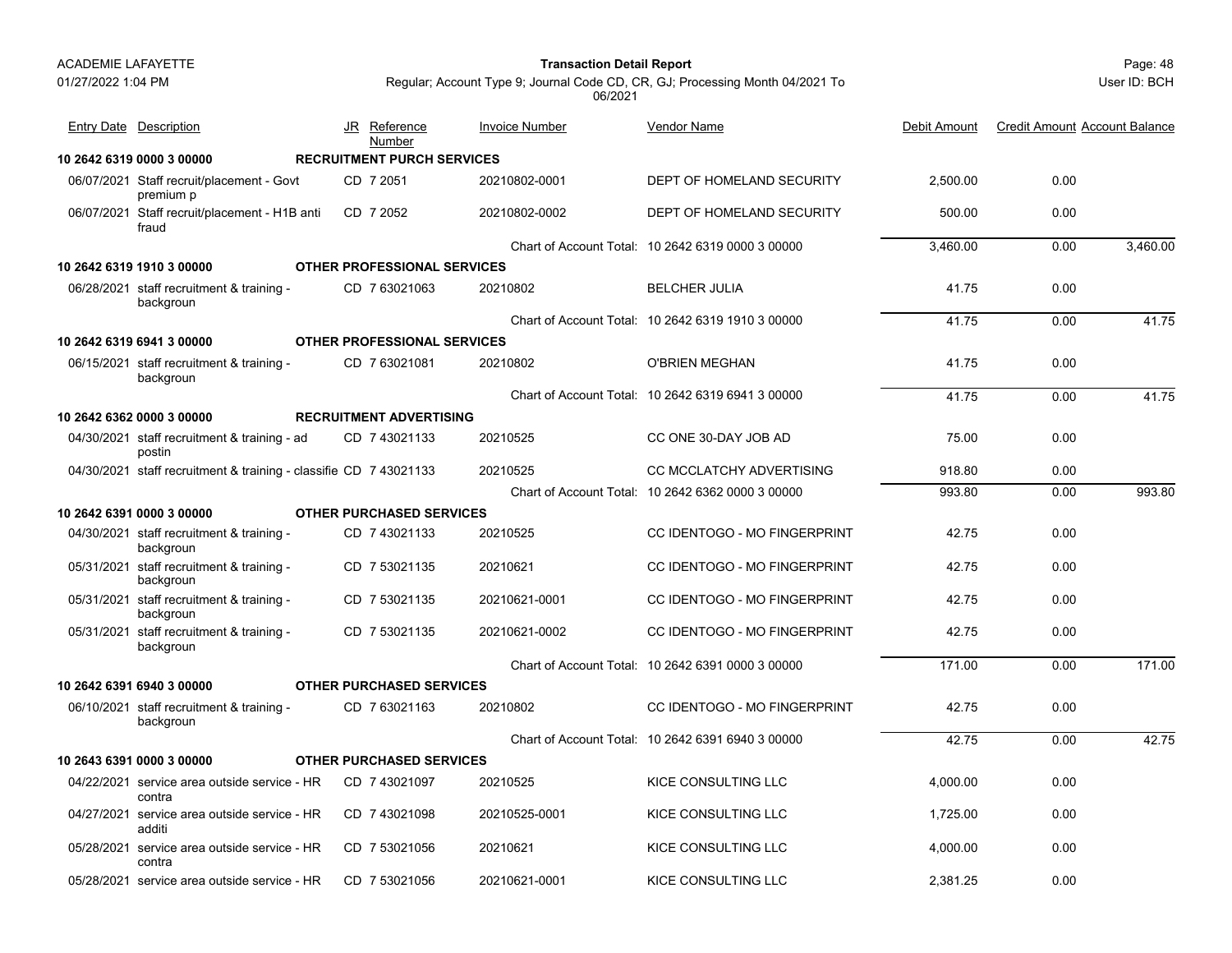01/27/2022 1:04 PM

Page: 49 **Transaction Detail Report**

User ID: BCH

Regular; Account Type 9; Journal Code CD, CR, GJ; Processing Month 04/2021 To 06/2021

Vendor Name

| <b>Entry Date</b> Description |                                                                      | JR | Reference<br>Number             | <b>Invoice Number</b> | <b>Vendor Name</b>                                | Debit Amount | <b>Credit Amount Account Balance</b> |              |
|-------------------------------|----------------------------------------------------------------------|----|---------------------------------|-----------------------|---------------------------------------------------|--------------|--------------------------------------|--------------|
| 10 2643 6391 0000 3 00000     |                                                                      |    | <b>OTHER PURCHASED SERVICES</b> |                       |                                                   |              |                                      |              |
|                               | additi                                                               |    |                                 |                       |                                                   |              |                                      |              |
| 06/15/2021                    | Service area - background check -<br>BoD me                          |    | CD 763021060                    | 20210802              | <b>GOLDMAN JENNIFER</b>                           | 41.75        | 0.00                                 |              |
| 06/22/2021                    | service area outside service - HR<br>contra                          |    | CD 763021126                    | 20210802              | KICE CONSULTING LLC                               | 4,000.00     | 0.00                                 |              |
| 06/30/2021                    | service area outside service - HR<br>additi                          |    | CD 763021127                    | 20210802-0001         | KICE CONSULTING LLC                               | 1,725.00     | 0.00                                 |              |
|                               |                                                                      |    |                                 |                       | Chart of Account Total: 10 2643 6391 0000 3 00000 | 17,873.00    | 0.00                                 | 17,873.00    |
| 10 3512 6311 6941 3 00000     |                                                                      |    | <b>INSTRUCTION SERVICES</b>     |                       |                                                   |              |                                      |              |
|                               | 06/30/2021 Basic formula pass through - Pre K CD 7 63021133<br>ADA p |    |                                 | 20210802              | <b>EMMANUEL FAMILY CENTER</b>                     | 18,465.78    | 0.00                                 |              |
|                               |                                                                      |    |                                 |                       | Chart of Account Total: 10 3512 6311 6941 3 00000 | 18,465.78    | 0.00                                 | 18,465.78    |
|                               |                                                                      |    |                                 | Account Type Total:   | Expenditure                                       | 1,346,875.35 | 312,711.97                           | 1,034,163.38 |
|                               |                                                                      |    |                                 | Fund Total:           | 10                                                | 1,346,875.35 | 312,711.97                           | 1,034,163.38 |
| 20<br>Fund:                   | <b>SPECIAL REVENUE</b>                                               |    |                                 |                       |                                                   |              |                                      |              |

| 20 1111 6211 1910 1 00187               | <b>TEACHERS' RETIREMENT</b> |
|-----------------------------------------|-----------------------------|
| $0.00000004$ TO ABIBETIBE EVB TO ACTUAL |                             |

|              | 973.14    | 0.00   |                                                   |                             | 06/30/2021 TO ADJ RETIRE EXP TO ACTUAL GJ JE17 |
|--------------|-----------|--------|---------------------------------------------------|-----------------------------|------------------------------------------------|
| (973.14)     | 973.14    | 0.00   | Chart of Account Total: 20 1111 6211 1910 1 00187 |                             |                                                |
|              |           |        |                                                   | <b>TEACHERS' RETIREMENT</b> | 20 1111 6211 1910 3 00000                      |
|              | 11,448.82 | 0.00   |                                                   |                             | 06/30/2021 TO ADJ RETIRE EXP TO ACTUAL GJ JE17 |
|              | 0.00      | 380.04 |                                                   | GJ                          | 06/30/2021 TO ADJUST TO ACTUAL                 |
|              | 380.04    | 0.00   |                                                   | GJ                          | 06/30/2021 TO ADJUST TO ACTUAL                 |
| (11, 448.82) | 11,828.86 | 380.04 | Chart of Account Total: 20 1111 6211 1910 3 00000 |                             |                                                |
|              |           |        |                                                   | <b>TEACHERS' RETIREMENT</b> | 20 1111 6211 1910 4 00420                      |
|              | 143.30    | 0.00   |                                                   |                             | 06/30/2021 TO ADJ RETIRE EXP TO ACTUAL GJ JE17 |
| (143.30)     | 143.30    | 0.00   | Chart of Account Total: 20 1111 6211 1910 4 00420 |                             |                                                |
|              |           |        |                                                   | <b>TEACHERS' RETIREMENT</b> | 20 1111 6211 6940 1 00187                      |
|              | 1,322.70  | 0.00   |                                                   |                             | 06/30/2021 TO ADJ RETIRE EXP TO ACTUAL GJ JE17 |
| (1,322.70)   | 1,322.70  | 0.00   | Chart of Account Total: 20 1111 6211 6940 1 00187 |                             |                                                |
|              |           |        |                                                   | <b>TEACHERS' RETIREMENT</b> | 20 1111 6211 6940 3 00000                      |
|              | 9,709.40  | 0.00   |                                                   |                             | 06/30/2021 TO ADJ RETIRE EXP TO ACTUAL GJ JE17 |
| (9,709.40)   | 9,709.40  | 0.00   | Chart of Account Total: 20 1111 6211 6940 3 00000 |                             |                                                |
|              |           |        |                                                   | <b>TEACHERS' RETIREMENT</b> | 20 1111 6211 6941 1 00187                      |
|              | 466.00    | 0.00   |                                                   |                             | 06/30/2021 TO ADJ RETIRE EXP TO ACTUAL GJ JE17 |
| (466.00)     | 466.00    | 0.00   | Chart of Account Total: 20 1111 6211 6941 1 00187 |                             |                                                |
|              |           |        |                                                   | <b>TEACHERS' RETIREMENT</b> | 20 1111 6211 6941 3 00000                      |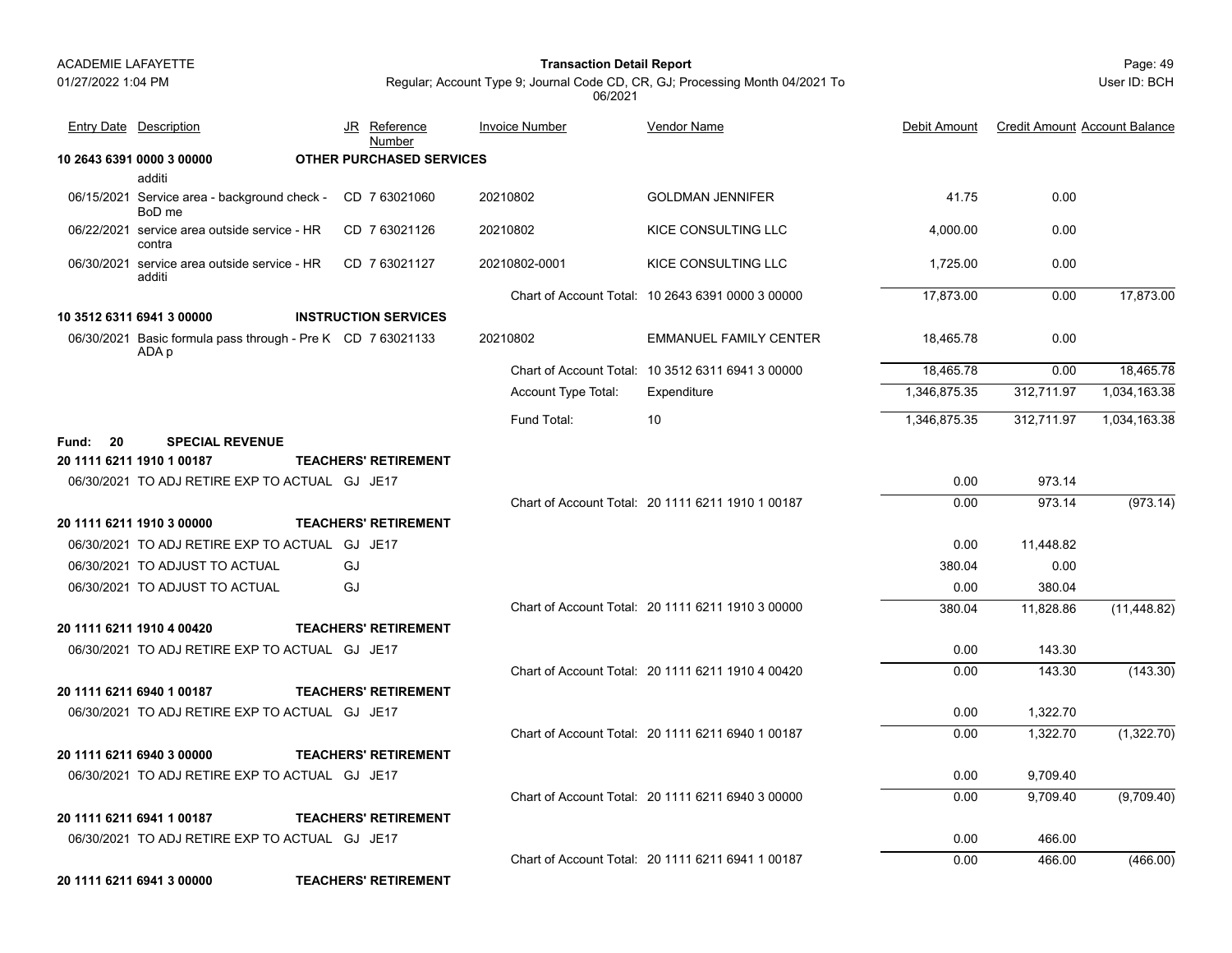| <b>ACADEMIE LAFAYETTE</b> |                                                                            |                 |                                   | <b>Transaction Detail Report</b> |                                                                               |              |                                      | Page: 50     |
|---------------------------|----------------------------------------------------------------------------|-----------------|-----------------------------------|----------------------------------|-------------------------------------------------------------------------------|--------------|--------------------------------------|--------------|
| 01/27/2022 1:04 PM        |                                                                            |                 |                                   | 06/2021                          | Regular; Account Type 9; Journal Code CD, CR, GJ; Processing Month 04/2021 To |              |                                      | User ID: BCH |
|                           | <b>Entry Date Description</b>                                              |                 | <u>Reference</u><br>JR<br>Number  | <b>Invoice Number</b>            | <b>Vendor Name</b>                                                            | Debit Amount | <b>Credit Amount Account Balance</b> |              |
|                           | 20 1111 6211 6941 3 00000                                                  |                 | <b>TEACHERS' RETIREMENT</b>       |                                  |                                                                               |              |                                      |              |
|                           | 06/30/2021 TO ADJ RETIRE EXP TO ACTUAL GJ JE17                             |                 |                                   |                                  |                                                                               | 0.00         | 13,650.12                            |              |
|                           |                                                                            |                 |                                   |                                  | Chart of Account Total: 20 1111 6211 6941 3 00000                             | 0.00         | 13,650.12                            | (13,650.12)  |
|                           | 20 1111 6241 6940 3 00000                                                  |                 | <b>CERTIFIED H/L INSURANCE</b>    |                                  |                                                                               |              |                                      |              |
|                           | 06/30/2021 TO REMOVE ER GAP EXPENSE<br>NOT PAID 06/30                      |                 | GJ                                |                                  |                                                                               | 0.00         | 3,086.26                             |              |
|                           |                                                                            |                 |                                   |                                  | Chart of Account Total: 20 1111 6241 6940 3 00000                             | 0.00         | 3.086.26                             | (3,086.26)   |
|                           | 20 1221 6111 6940 3 12210                                                  |                 | <b>CERTIFIED REGULAR SALARIES</b> |                                  |                                                                               |              |                                      |              |
|                           | 06/25/2021 To correct prior year expenditures                              |                 | GJ                                |                                  |                                                                               | 10,450.53    | 0.00                                 |              |
|                           |                                                                            |                 |                                   |                                  | Chart of Account Total: 20 1221 6111 6940 3 12210                             | 10,450.53    | 0.00                                 | 10,450.53    |
|                           | 20 1221 6111 6940 4 44199                                                  |                 | <b>CERTIFIED REGULAR SALARIES</b> |                                  |                                                                               |              |                                      |              |
|                           | 06/25/2021 To correct prior year expenditures                              |                 | GJ                                |                                  |                                                                               | 0.00         | 10,450.53                            |              |
|                           |                                                                            |                 |                                   |                                  | Chart of Account Total: 20 1221 6111 6940 4 44199                             | 0.00         | 10,450.53                            | (10, 450.53) |
|                           | 20 1221 6211 6940 3 12210<br>06/25/2021 To correct prior year expenditures |                 | <b>TEACHERS' RETIREMENT</b><br>GJ |                                  |                                                                               | 1,806.59     | 0.00                                 |              |
|                           |                                                                            |                 |                                   |                                  | Chart of Account Total: 20 1221 6211 6940 3 12210                             | 1,806.59     | 0.00                                 | 1,806.59     |
|                           | 20 1221 6211 6940 4 44100                                                  |                 | <b>TEACHERS' RETIREMENT</b>       |                                  |                                                                               |              |                                      |              |
|                           | 06/30/2021 TO ADJ RETIRE EXP TO ACTUAL GJ JE17                             |                 |                                   |                                  |                                                                               | 0.00         | 1,222.44                             |              |
|                           |                                                                            |                 |                                   |                                  | Chart of Account Total: 20 1221 6211 6940 4 44100                             | 0.00         | 1,222.44                             | (1,222.44)   |
|                           | 20 1221 6211 6940 4 44199                                                  |                 | <b>TEACHERS' RETIREMENT</b>       |                                  |                                                                               |              |                                      |              |
|                           | 06/25/2021 To correct prior year expenditures                              |                 | GJ                                |                                  |                                                                               | 0.00         | 1,806.59                             |              |
|                           |                                                                            |                 |                                   |                                  | Chart of Account Total: 20 1221 6211 6940 4 44199                             | 0.00         | 1,806.59                             | (1,806.59)   |
|                           | 20 1221 6231 6940 3 12210                                                  | <b>FICA</b>     |                                   |                                  |                                                                               |              |                                      |              |
|                           | 06/25/2021 To correct prior year expenditures                              |                 | GJ                                |                                  |                                                                               | 914.81       | 0.00                                 |              |
|                           |                                                                            |                 |                                   |                                  | Chart of Account Total: 20 1221 6231 6940 3 12210                             | 914.81       | 0.00                                 | 914.81       |
|                           | 20 1221 6231 6940 4 44199                                                  | <b>FICA</b>     |                                   |                                  |                                                                               |              |                                      |              |
|                           | 06/25/2021 To correct prior year expenditures                              |                 | GJ                                |                                  |                                                                               | 0.00         | 914.81                               |              |
|                           |                                                                            |                 |                                   |                                  | Chart of Account Total: 20 1221 6231 6940 4 44199                             | 0.00         | 914.81                               | (914.81)     |
|                           | 20 1221 6232 6940 3 12210                                                  | <b>MEDICARE</b> |                                   |                                  |                                                                               |              |                                      |              |
|                           | 06/25/2021 To correct prior year expenditures                              |                 | GJ                                |                                  |                                                                               | 213.96       | 0.00                                 |              |
|                           |                                                                            |                 |                                   |                                  | Chart of Account Total: 20 1221 6232 6940 3 12210                             | 213.96       | 0.00                                 | 213.96       |
|                           | 20 1221 6232 6940 4 44199                                                  | <b>MEDICARE</b> |                                   |                                  |                                                                               |              |                                      |              |
|                           | 06/25/2021 To correct prior year expenditures GJ                           |                 |                                   |                                  |                                                                               | 0.00         | 213.96                               |              |
|                           |                                                                            |                 |                                   |                                  | Chart of Account Total: 20 1221 6232 6940 4 44199                             | 0.00         | 213.96                               | (213.96)     |
|                           | 20 1221 6241 6940 3 12210                                                  |                 | <b>EMPLOYEE INSURANCE</b>         |                                  |                                                                               |              |                                      |              |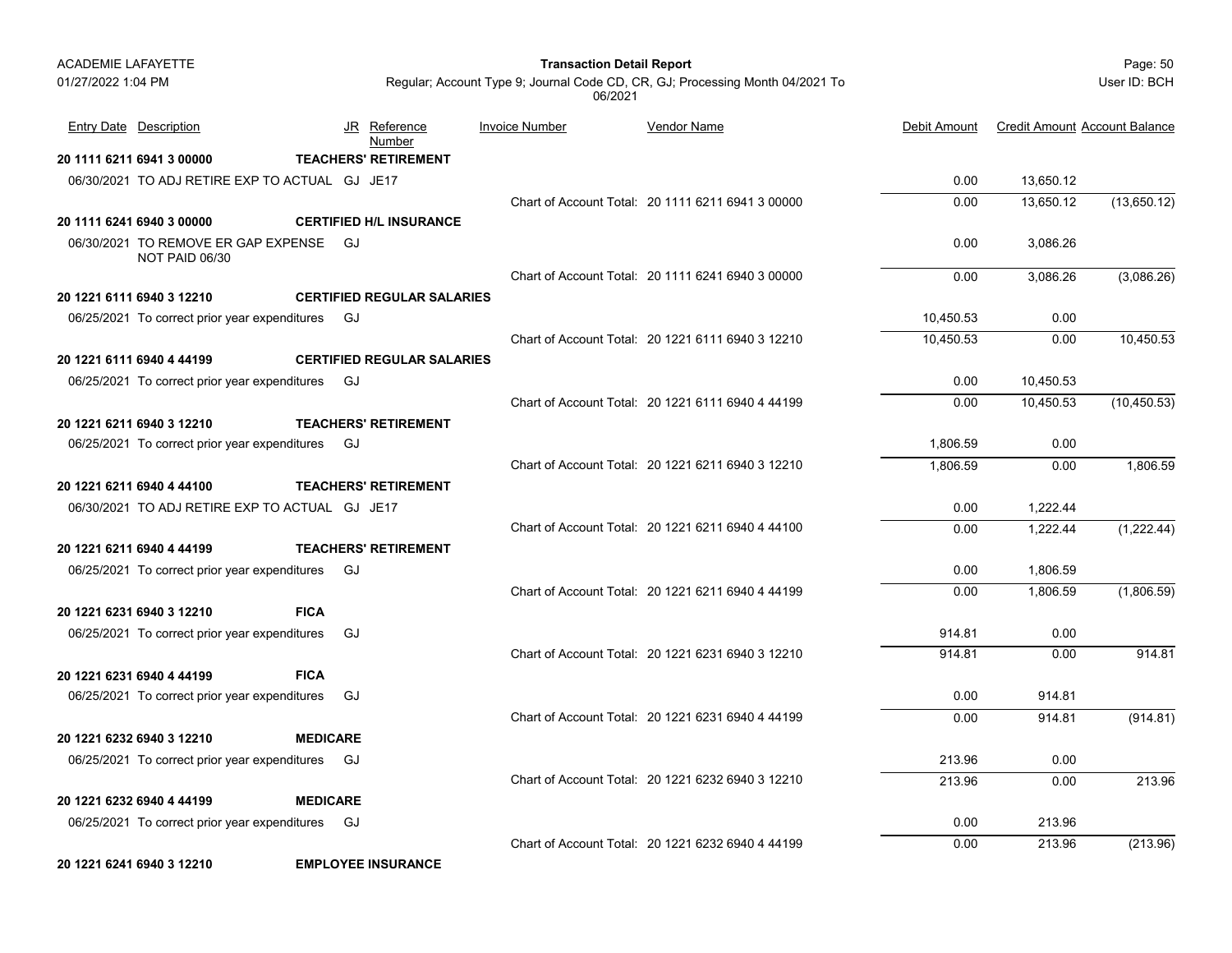| <b>ACADEMIE I AFAYETTE</b> |                                                |     |    |                             |
|----------------------------|------------------------------------------------|-----|----|-----------------------------|
| 01/27/2022 1:04 PM         |                                                |     |    | Regular; Accoun             |
|                            | <b>Entry Date</b> Description                  |     |    | JR Reference                |
|                            |                                                |     |    | Number                      |
|                            | 20 1221 6241 6940 3 12210                      |     |    | <b>EMPLOYEE INSURANCE</b>   |
|                            | 06/25/2021 To correct prior year expenditures  |     | GJ |                             |
|                            |                                                |     |    |                             |
|                            | 20 1221 6241 6940 4 44199                      |     |    | <b>EMPLOYEE INSURANCE</b>   |
|                            | 06/25/2021 To correct prior year expenditures  |     | GJ |                             |
|                            |                                                |     |    |                             |
|                            | 20 1251 6211 1910 4 45100                      |     |    | <b>TEACHERS' RETIREMENT</b> |
|                            | 06/30/2021 TO ADJ RETIRE EXP TO ACTUAL GJ JE17 |     |    |                             |
|                            |                                                |     |    |                             |
|                            | 20 1251 6211 6940 4 45100                      |     |    | TITLE TEACHER RETIREMENT    |
|                            | 06/30/2021 TO ADJ RETIRE EXP TO ACTUAL GJ JE17 |     |    |                             |
|                            |                                                |     |    |                             |
|                            | 20 1251 6211 6941 4 45100                      |     |    | <b>TEACHERS' RETIREMENT</b> |
|                            | 06/30/2021 TO ADJ RETIRE EXP TO ACTUAL GJ JE17 |     |    |                             |
|                            |                                                |     |    |                             |
|                            | ,,,,,,,,,,,,,,,,,,,,,,,,,                      | --- |    |                             |

| 20 2113 6211 1910 1 00124                      | <b>TEACHERS' RETIREMENT</b> |
|------------------------------------------------|-----------------------------|
| 06/30/2021 TO ADJ RETIRE EXP TO ACTUAL GJ JE17 |                             |

| 20 2113 6211 6940 3 00000                      |  | <b>TEACHERS' RETIREMENT</b> |
|------------------------------------------------|--|-----------------------------|
| 06/30/2021 TO ADJ RETIRE EXP TO ACTUAL GJ JE17 |  |                             |

 Page: 51 **Transaction Detail Report** Regular; Account Type 9; Journal Code CD, CR, GJ; Processing Month 04/2021 To

User ID: BCH

| Entry Date Description | JR Reference<br><u>Number</u> | Invoice Number | <b>Vendor Name</b> | Debit Amount | Credit Amount Account Balance |
|------------------------|-------------------------------|----------------|--------------------|--------------|-------------------------------|
| 1221 6241 6940 3 12210 | <b>EMPLOYEE INSURANCE</b>     |                |                    |              |                               |

06/2021

| 06/25/2021 To correct prior year expenditures GJ |                             |                                                   | 1,300.08 | 0.00     |            |
|--------------------------------------------------|-----------------------------|---------------------------------------------------|----------|----------|------------|
|                                                  |                             | Chart of Account Total: 20 1221 6241 6940 3 12210 | 1,300.08 | 0.00     | 1,300.08   |
| 01221 6241 6940 4 44199                          | <b>EMPLOYEE INSURANCE</b>   |                                                   |          |          |            |
| 06/25/2021 To correct prior year expenditures GJ |                             |                                                   | 0.00     | 1,300.08 |            |
|                                                  |                             | Chart of Account Total: 20 1221 6241 6940 4 44199 | 0.00     | 1,300.08 | (1,300.08) |
| 1251 6211 1910 4 45100                           | <b>TEACHERS' RETIREMENT</b> |                                                   |          |          |            |
| 06/30/2021 TO ADJ RETIRE EXP TO ACTUAL GJ JE17   |                             |                                                   | 0.00     | 47.00    |            |
|                                                  |                             | Chart of Account Total: 20 1251 6211 1910 4 45100 | 0.00     | 47.00    | (47.00)    |
| 1251 6211 6940 4 45100                           | TITLE TEACHER RETIREMENT    |                                                   |          |          |            |
| 06/30/2021 TO ADJ RETIRE EXP TO ACTUAL GJ JE17   |                             |                                                   | 0.00     | 329.12   |            |
|                                                  |                             | Chart of Account Total: 20 1251 6211 6940 4 45100 | 0.00     | 329.12   | (329.12)   |
| 1251 6211 6941 4 45100                           | <b>TEACHERS' RETIREMENT</b> |                                                   |          |          |            |
| 06/30/2021 TO ADJ RETIRE EXP TO ACTUAL GJ JE17   |                             |                                                   | 0.00     | 94.04    |            |
|                                                  |                             | Chart of Account Total: 20 1251 6211 6941 4 45100 | 0.00     | 94.04    | (94.04)    |
| 2113 6211 1910 1 00124                           | <b>TEACHERS' RETIREMENT</b> |                                                   |          |          |            |
| 06/30/2021 TO ADJ RETIRE EXP TO ACTUAL GJ JE17   |                             |                                                   | 0.00     | 558.86   |            |
|                                                  |                             | Chart of Account Total: 20 2113 6211 1910 1 00124 | 0.00     | 558.86   | (558.86)   |
| 2113 6211 6940 3 00000                           | <b>TEACHERS' RETIREMENT</b> |                                                   |          |          |            |
| 06/30/2021 TO ADJ RETIRE EXP TO ACTUAL GJ JE17   |                             |                                                   | 0.00     | 390.36   |            |
|                                                  |                             | Chart of Account Total: 20 2113 6211 6940 3 00000 | 0.00     | 390.36   | (390.36)   |
| 2134 6211 1910 1 00124                           | <b>TEACHERS' RETIREMENT</b> |                                                   |          |          |            |
| 06/30/2021 TO ADJ RETIRE EXP TO ACTUAL GJ JE17   |                             |                                                   | 0.00     | 385.40   |            |
|                                                  |                             | Chart of Account Total: 20 2134 6211 1910 1 00124 | 0.00     | 385.40   | (385.40)   |
| 2134 6211 1910 3 00000                           | <b>TEACHERS' RETIREMENT</b> |                                                   |          |          |            |
| 06/30/2021 TO ADJ RETIRE EXP TO ACTUAL GJ JE17   |                             |                                                   | 0.00     | 360.96   |            |
|                                                  |                             | Chart of Account Total: 20 2134 6211 1910 3 00000 | 0.00     | 360.96   | (360.96)   |
| 2134 6211 6940 3 00000                           | <b>TEACHERS' RETIREMENT</b> |                                                   |          |          |            |
| 06/30/2021 TO ADJ RETIRE EXP TO ACTUAL GJ JE17   |                             |                                                   | 0.00     | 536.10   |            |
|                                                  |                             | Chart of Account Total: 20 2134 6211 6940 3 00000 | 0.00     | 536.10   | (536.10)   |
| 2222 6211 6941 3 00000                           | <b>TEACHERS' RETIREMENT</b> |                                                   |          |          |            |
| 06/30/2021 TO ADJ RETIRE EXP TO ACTUAL GJ JE17   |                             |                                                   | 0.00     | 398.92   |            |
|                                                  |                             | Chart of Account Total: 20 2222 6211 6941 3 00000 | 0.00     | 398.92   | (398.92)   |
| 2321 6211 0000 1 00187                           | <b>TEACHERS' RETIREMENT</b> |                                                   |          |          |            |
| 06/30/2021 TO ADJ RETIRE EXP TO ACTUAL GJ JE17   |                             |                                                   | 0.00     | 800.01   |            |
|                                                  |                             |                                                   |          |          |            |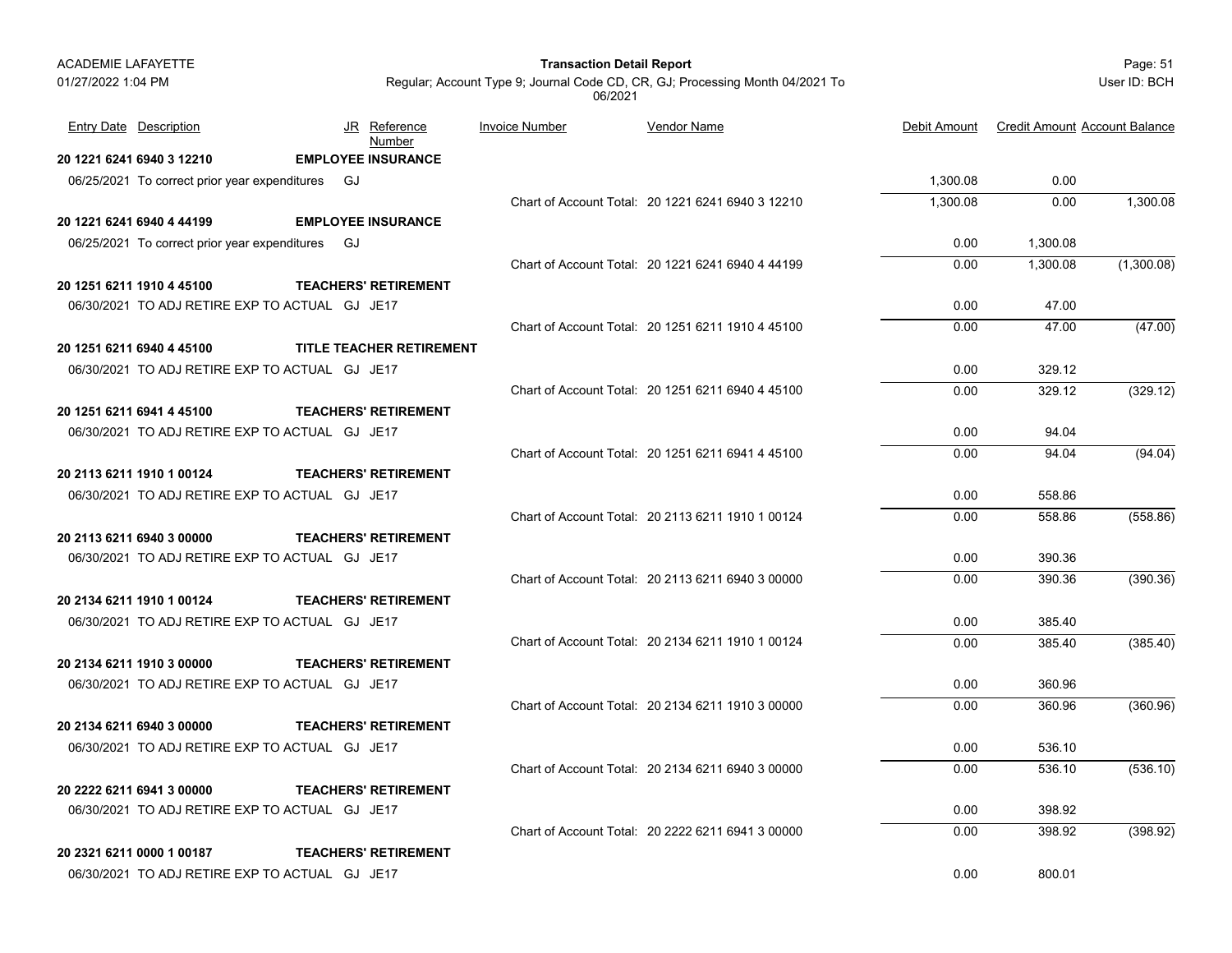| <b>ACADEMIE LAFAYETTE</b> |                                                               |  | <b>Transaction Detail Report</b>     |  |                       |                                                                               |              | Page: 52                             |              |
|---------------------------|---------------------------------------------------------------|--|--------------------------------------|--|-----------------------|-------------------------------------------------------------------------------|--------------|--------------------------------------|--------------|
| 01/27/2022 1:04 PM        |                                                               |  |                                      |  | 06/2021               | Regular; Account Type 9; Journal Code CD, CR, GJ; Processing Month 04/2021 To |              |                                      | User ID: BCH |
|                           | <b>Entry Date Description</b>                                 |  | JR<br>Reference<br>Number            |  | <b>Invoice Number</b> | Vendor Name                                                                   | Debit Amount | <b>Credit Amount Account Balance</b> |              |
|                           | 20 2321 6211 0000 1 00187                                     |  | <b>TEACHERS' RETIREMENT</b>          |  |                       |                                                                               |              |                                      |              |
|                           |                                                               |  |                                      |  |                       | Chart of Account Total: 20 2321 6211 0000 1 00187                             | 0.00         | 800.01                               | (800.01)     |
|                           | 20 2321 6221 0000 3 00000                                     |  | <b>NONTEACHER RETIREMENT</b>         |  |                       |                                                                               |              |                                      |              |
|                           | 06/30/2021 TO ADJ RETIRE EXP TO ACTUAL GJ JE17                |  |                                      |  |                       |                                                                               | 0.00         | 1,644.39                             |              |
|                           |                                                               |  |                                      |  |                       | Chart of Account Total: 20 2321 6221 0000 3 00000                             | 0.00         | 1,644.39                             | (1,644.39)   |
|                           | 20 2331 6211 0000 3 00000                                     |  | <b>TEACHERS' RETIREMENT</b>          |  |                       |                                                                               |              |                                      |              |
|                           | 06/30/2021 TO ADJ RETIRE EXP TO ACTUAL GJ JE17                |  |                                      |  |                       |                                                                               | 0.00         | 886.70                               |              |
|                           |                                                               |  |                                      |  |                       | Chart of Account Total: 20 2331 6211 0000 3 00000                             | 0.00         | 886.70                               | (886.70)     |
|                           | 20 2331 6412 6940 3 00000                                     |  | <b>SUPPLIES - TECHNOLOGY RELATED</b> |  |                       |                                                                               |              |                                      |              |
|                           | 04/30/2021 TO RECLASSIFY EMPLOYEE<br><b>COMP DEDUCTION</b>    |  | GJ                                   |  |                       |                                                                               | 20.00        | 0.00                                 |              |
|                           | 05/31/2021 TO RECLASSIFY EMPLOYEE<br><b>COMPUTER DEDUCTIO</b> |  | GJ                                   |  |                       |                                                                               | 20.00        | 0.00                                 |              |
|                           | 06/30/2021 TO RECLASSIFY EMPLOYEE<br><b>COMPUTER DEDUCTIO</b> |  | GJ                                   |  |                       |                                                                               | 20.00        | 0.00                                 |              |
|                           |                                                               |  |                                      |  |                       | Chart of Account Total: 20 2331 6412 6940 3 00000                             | 60.00        | 0.00                                 | 60.00        |
|                           | 20 2411 6211 6940 3 00000                                     |  | <b>TEACHERS' RETIREMENT</b>          |  |                       |                                                                               |              |                                      |              |
|                           | 06/30/2021 TO ADJ RETIRE EXP TO ACTUAL GJ JE17                |  |                                      |  |                       |                                                                               | 0.00         | 945.00                               |              |
|                           |                                                               |  |                                      |  |                       | Chart of Account Total: 20 2411 6211 6940 3 00000                             | 0.00         | 945.00                               | (945.00)     |
|                           | 20 2411 6221 1910 3 00000                                     |  | <b>NONTEACHER RETIREMENT</b>         |  |                       |                                                                               |              |                                      |              |
|                           | 06/30/2021 TO ADJ RETIRE EXP TO ACTUAL GJ JE17                |  |                                      |  |                       |                                                                               | 0.00         | 901.99                               |              |
|                           |                                                               |  |                                      |  |                       | Chart of Account Total: 20 2411 6221 1910 3 00000                             | 0.00         | 901.99                               | (901.99)     |
|                           | 20 2411 6221 1910 4 00420                                     |  | <b>NONTEACHER RETIREMENT</b>         |  |                       |                                                                               |              |                                      |              |
|                           | 06/30/2021 TO ADJ RETIRE EXP TO ACTUAL GJ JE17                |  |                                      |  |                       |                                                                               | 0.00         | 225.50                               |              |
|                           |                                                               |  |                                      |  |                       | Chart of Account Total: 20 2411 6221 1910 4 00420                             | 0.00         | 225.50                               | (225.50)     |
|                           | 20 2411 6221 6941 3 00000                                     |  | <b>NONTEACHER RETIREMENT</b>         |  |                       |                                                                               |              |                                      |              |
|                           | 06/30/2021 TO ADJ RETIRE EXP TO ACTUAL GJ JE17                |  |                                      |  |                       |                                                                               | 0.00         | 1,159.69                             |              |
|                           |                                                               |  |                                      |  |                       | Chart of Account Total: 20 2411 6221 6941 3 00000                             | 0.00         | 1,159.69                             | (1, 159.69)  |
|                           | 20 2634 6361 0000 1 00000                                     |  | <b>COMMUNICATION</b>                 |  |                       |                                                                               |              |                                      |              |
|                           | 04/30/2021 TO RECLASSIFY PHONE AND<br><b>INTERNET TO 10</b>   |  | GJ                                   |  |                       |                                                                               | 0.00         | 142.48                               |              |
|                           | 04/30/2021 TO RECLASSIFY PHONE AND<br><b>INTERNET TO 10</b>   |  | GJ                                   |  |                       |                                                                               | 142.48       | 0.00                                 |              |
|                           | 06/30/2021 TO RECLASS EE INTERNET<br><b>EXPENSE</b>           |  | GJ                                   |  |                       |                                                                               | 45.00        | 0.00                                 |              |
|                           |                                                               |  |                                      |  |                       | Chart of Account Total: 20 2634 6361 0000 1 00000                             | 187.48       | 142.48                               | 45.00        |
|                           |                                                               |  |                                      |  | Account Type Total:   | Expenditure                                                                   | 15,313.49    | 66,894.71                            | (51, 581.22) |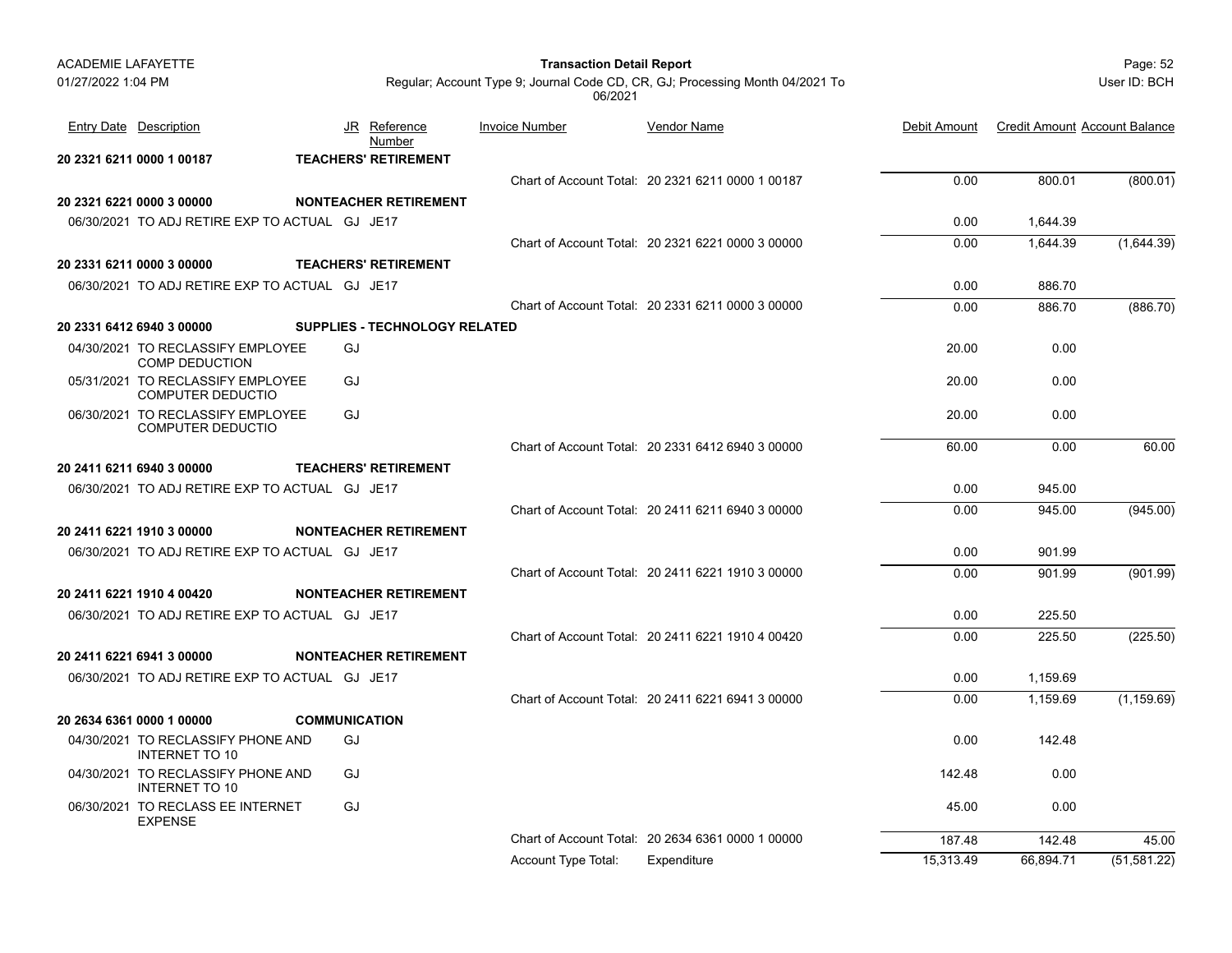01/27/2022 1:04 PM

#### Page: 53 **Transaction Detail Report**

Reference Invoice Number

User ID: BCH

Regular; Account Type 9; Journal Code CD, CR, GJ; Processing Month 04/2021 To 06/2021

Vendor Name

Debit Amount Credit Amount Account Balance

|          | <u>Entry Date Description</u>                                        | <u>JR</u>        | <u>Reference</u><br>Number         | <b>Invoice Number</b> | <u>Vendor Name</u>                                | Debit Amount | <b>Credit Amount Account Balance</b> |              |
|----------|----------------------------------------------------------------------|------------------|------------------------------------|-----------------------|---------------------------------------------------|--------------|--------------------------------------|--------------|
|          |                                                                      |                  |                                    | Fund Total:           | 20                                                | 15,313.49    | 66,894.71                            | (51, 581.22) |
| Fund: 40 | <b>CAPITAL PROJECTS</b>                                              |                  |                                    |                       |                                                   |              |                                      |              |
|          | 40 4051 6521 1910 1 00177                                            | <b>BUILDINGS</b> |                                    |                       |                                                   |              |                                      |              |
|          | 04/14/2021 Building construction - High school - CD 7 43021096<br>Ma |                  |                                    | 20210525              | <b>BNIM INC</b>                                   | 150.00       | 0.00                                 |              |
|          |                                                                      |                  |                                    |                       | Chart of Account Total: 40 4051 6521 1910 1 00177 | 150.00       | 0.00                                 | 150.00       |
|          | 40 5122 6614 0000 3 00000                                            |                  | <b>PRINCIPAL - LONG TERM LOANS</b> |                       |                                                   |              |                                      |              |
|          | 04/30/2021 TO RECLASS PRINICPAL LOAN<br><b>ACTIVITY FD 40</b>        | GJ               |                                    |                       |                                                   | 25,103.43    | 0.00                                 |              |
|          | 05/31/2021 TO RECLASS PRINCIPAL LOAN<br>ACT IN FUND 40               | GJ               |                                    |                       |                                                   | 24,600.38    | 0.00                                 |              |
|          | 05/31/2021 TO RECLASS PRINC LOAN<br><b>ACTIVITY IN FD 40</b>         | GJ               |                                    |                       |                                                   | 1.578.60     | 0.00                                 |              |
|          | 06/30/2021 TO RECLASS PRINCIPAL LOAN<br>ACT FD 40                    | GJ               |                                    |                       |                                                   | 25,317.06    | 0.00                                 |              |
|          |                                                                      |                  |                                    |                       | Chart of Account Total: 40 5122 6614 0000 3 00000 | 76,599.47    | 0.00                                 | 76,599.47    |
|          | 40 5131 6613 0000 3 00000                                            |                  | <b>PRINCIPAL - LEASE</b>           |                       |                                                   |              |                                      |              |
|          | 04/02/2021 Correction: Elementary - laptop<br>lease 45               |                  | CD 7 43021011                      | 20210525              | APPLE FINANCIAL SERVICES                          | 6.00         | 0.00                                 |              |
|          |                                                                      |                  |                                    |                       | Chart of Account Total: 40 5131 6613 0000 3 00000 | 6.00         | 0.00                                 | 6.00         |
|          | 40 5131 6613 1910 3 00000                                            |                  | <b>PRINCIPAL - LEASE</b>           |                       |                                                   |              |                                      |              |
|          | 04/01/2021 Correction: AV & Computers -<br>chromebook                |                  | CD 7 43021125                      | 20210525              | TEQ LEASE EDUCATION FINANCE                       | 6.47         | 0.00                                 |              |
|          | 04/02/2021 Correction: Elementary - laptop<br>lease 45               |                  | CD 7 43021011                      | 20210525              | APPLE FINANCIAL SERVICES                          | 3.67         | 0.00                                 |              |
|          | 04/30/2021 TO RECLASS PRINICPAL LOAN<br><b>ACTIVITY FD 40</b>        | GJ               |                                    |                       |                                                   | 3.485.97     | 0.00                                 |              |
|          | 05/31/2021 TO RECLASS PRINCIPAL LOAN<br>ACT IN FUND 40               | GJ               |                                    |                       |                                                   | 3,506.26     | 0.00                                 |              |
|          | 06/30/2021 TO RECLASS PRINCIPAL LOAN<br>ACT FD 40                    | GJ               |                                    |                       |                                                   | 3.516.44     | 0.00                                 |              |
|          |                                                                      |                  |                                    |                       | Chart of Account Total: 40 5131 6613 1910 3 00000 | 10.518.81    | 0.00                                 | 10.518.81    |
|          | 40 5131 6613 6940 3 00000                                            |                  | <b>PRINCIPAL - LEASE</b>           |                       |                                                   |              |                                      |              |
|          | 04/01/2021 Correction: AV & Computers -<br>chromebook                |                  | CD 7 43021125                      | 20210525              | TEQ LEASE EDUCATION FINANCE                       | 1.94         | 0.00                                 |              |
|          | 04/30/2021 TO RECLASS PRINICPAL LOAN<br><b>ACTIVITY FD 40</b>        | GJ               |                                    |                       |                                                   | 2.568.17     | 0.00                                 |              |
|          | 05/31/2021 TO RECLASS PRINCIPAL LOAN<br>ACT IN FUND 40               | GJ               |                                    |                       |                                                   | 2.584.06     | 0.00                                 |              |
|          | 06/30/2021 TO RECLASS PRINCIPAL LOAN<br>ACT FD 40                    | GJ               |                                    |                       |                                                   | 2,592.04     | 0.00                                 |              |
|          |                                                                      |                  |                                    |                       | Chart of Account Total: 40 5131 6613 6940 3 00000 | 7.746.21     | 0.00                                 | 7.746.21     |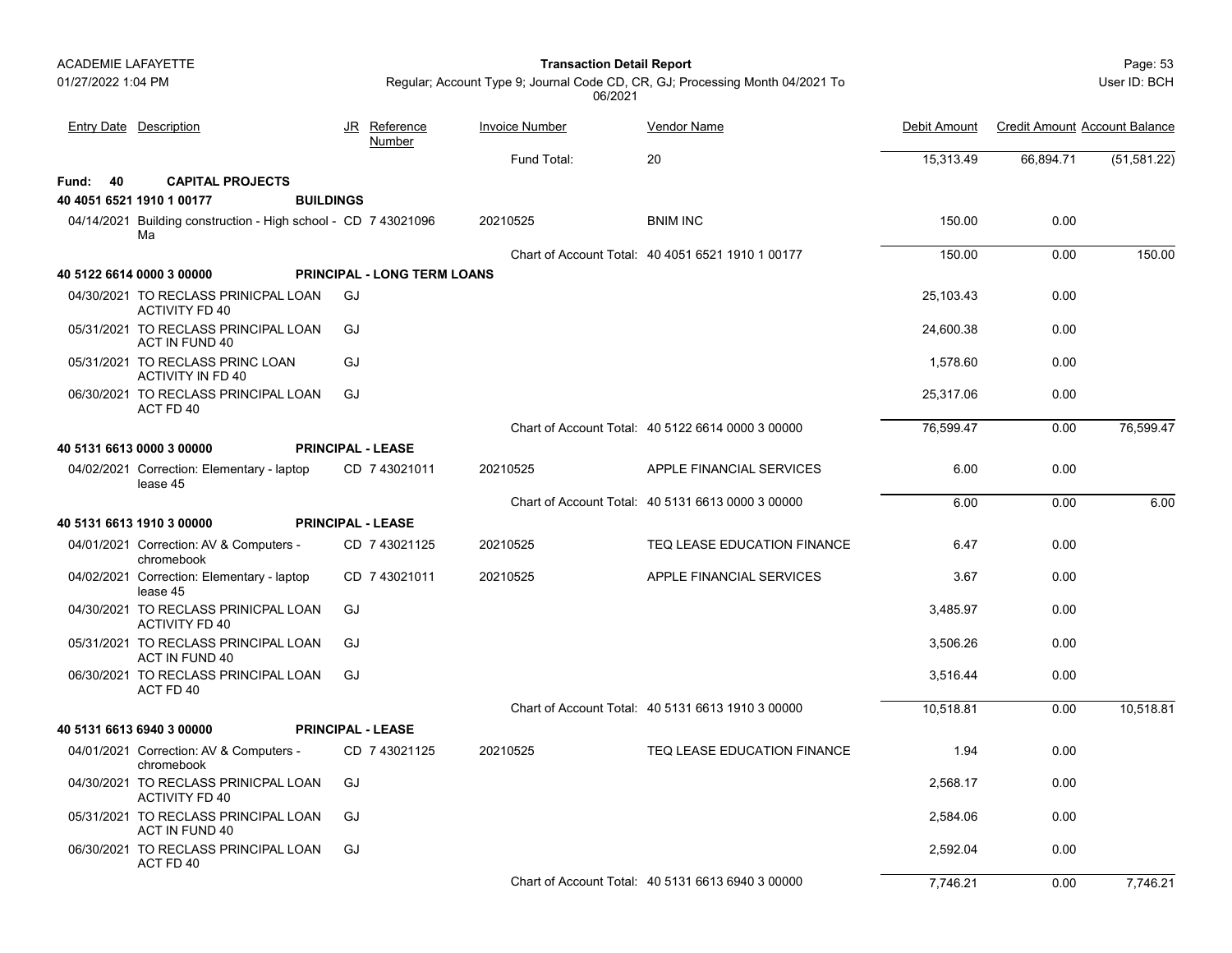01/27/2022 1:04 PM

#### Page: 54 **Transaction Detail Report**

Regular; Account Type 9; Journal Code CD, CR, GJ; Processing Month 04/2021 To 06/2021

|                  | Entry Date Description                                        |    | JR Reference<br>Number            | <b>Invoice Number</b> | Vendor Name                                       | Debit Amount | <b>Credit Amount Account Balance</b> |           |
|------------------|---------------------------------------------------------------|----|-----------------------------------|-----------------------|---------------------------------------------------|--------------|--------------------------------------|-----------|
|                  | 40 5131 6613 6941 3 00000                                     |    | <b>PRINCIPAL - LEASE</b>          |                       |                                                   |              |                                      |           |
|                  | 04/02/2021 Correction: Elementary - laptop<br>lease 45        |    | CD 7 43021011                     | 20210525              | APPLE FINANCIAL SERVICES                          | 4.97         | 0.00                                 |           |
|                  | 04/30/2021 TO RECLASS PRINICPAL LOAN<br><b>ACTIVITY FD 40</b> | GJ |                                   |                       |                                                   | 1,548.19     | 0.00                                 |           |
|                  | 05/31/2021 TO RECLASS PRINCIPAL LOAN<br>ACT IN FUND 40        | GJ |                                   |                       |                                                   | 1,558.16     | 0.00                                 |           |
|                  | 06/30/2021 TO RECLASS PRINCIPAL LOAN<br>ACT FD 40             | GJ |                                   |                       |                                                   | 1,563.17     | 0.00                                 |           |
|                  |                                                               |    |                                   |                       | Chart of Account Total: 40 5131 6613 6941 3 00000 | 4,674.49     | 0.00                                 | 4.674.49  |
|                  | 40 5222 6624 0000 3 00000                                     |    | <b>INTEREST - LONG TERM LOANS</b> |                       |                                                   |              |                                      |           |
|                  | 04/01/2021 Loan payment - 5458-11002                          |    | CD 7 43021093                     | 20210525              | <b>COUNTRY CLUB BANK</b>                          | 3,354.33     | 0.00                                 |           |
|                  | 04/01/2021 Loan payment - 5458-11003                          |    | CD 7 43021094                     | 20210525-0001         | <b>COUNTRY CLUB BANK</b>                          | 10,078.38    | 0.00                                 |           |
|                  | 05/28/2021 Loan payment - 5458-11002                          |    | CD 7 53021022                     | 20210621              | <b>COUNTRY CLUB BANK</b>                          | 3,553.71     | 0.00                                 |           |
|                  | 05/28/2021 Loan payment - 5458-11003                          |    | CD 7 53021022                     | 20210621-0001         | <b>COUNTRY CLUB BANK</b>                          | 10.988.35    | 0.00                                 |           |
|                  | 05/31/2021 TO ADJUST PRINCIPAL TO<br><b>ACTUAL</b>            | GJ |                                   |                       |                                                   | 0.00         | 1.578.60                             |           |
|                  | 05/31/2021 TO RECLASS PRINCIPAL LOAN<br>ACT FD 40             | GJ |                                   |                       |                                                   | 1.262.20     | 0.00                                 |           |
|                  | 05/31/2021 TO RECLASS PRINCIPAL LOAN<br>ACT FD 40             | GJ |                                   |                       |                                                   | 316.40       | 0.00                                 |           |
|                  | 05/31/2021 TO RECLASS PRINCIPAL LOAN<br>ACT FD 40             | GJ |                                   |                       |                                                   | 0.00         | 1.262.20                             |           |
|                  | 05/31/2021 TO RECLASS PRINCIPAL LOAN<br>ACT FD 40             | GJ |                                   |                       |                                                   | 0.00         | 316.40                               |           |
|                  | 06/01/2021 Loan payment - 5458-11002 -                        |    | CD 763021123                      | 20210802              | <b>COUNTRY CLUB BANK</b>                          | 3,335.66     | 0.00                                 |           |
| $06/01/2021 - -$ |                                                               |    | CD 763021124                      | 20210802-0001         | <b>COUNTRY CLUB BANK</b>                          | 10,020.97    | 0.00                                 |           |
|                  |                                                               |    |                                   |                       | Chart of Account Total: 40 5222 6624 0000 3 00000 | 42,910.00    | 3,157.20                             | 39.752.80 |
|                  | 40 5222 6624 1910 3 00000                                     |    | <b>INTEREST - LONG TERM LOANS</b> |                       |                                                   |              |                                      |           |
| 04/01/2021 -     |                                                               |    | CD 7 43021121                     | 20210525              | <b>IFF</b>                                        | 4,086.54     | 0.00                                 |           |
|                  | 04/06/2021 Loan payment -                                     |    | CD 7 43021107                     | 20210525              | CENTRAL BANK OF KANSAS CITY                       | 16,731.55    | 0.00                                 |           |
|                  | 05/28/2021 Correction: Loan payment - (Aug<br>$2020 - a$      |    | CD 7 53021018                     | 20210621              | CENTRAL BANK OF KANSAS CITY                       | 16,164.48    | 0.00                                 |           |
|                  | 05/28/2021 loan payment -                                     |    | CD 7 53021043                     | 20210621-0001         | <b>IFF</b>                                        | 4,071.21     | 0.00                                 |           |
|                  | 06/04/2021 Loan payment - -                                   |    | CD 7 63021140                     | 20210802              | <b>CENTRAL BANK OF KANSAS CITY</b>                | 16,672.64    | 0.00                                 |           |
|                  |                                                               |    |                                   |                       | Chart of Account Total: 40 5222 6624 1910 3 00000 | 57,726.42    | 0.00                                 | 57.726.42 |
|                  | 40 5222 6624 6940 3 00000                                     |    | <b>INTEREST - LONG TERM LOANS</b> |                       |                                                   |              |                                      |           |
| 04/01/2021 -     |                                                               |    | CD 743021122                      | 20210525-0002         | <b>IFF</b>                                        | 2,264.50     | 0.00                                 |           |
|                  | 05/28/2021 building loan P&I - loan #17992                    |    | CD 7 53021043                     | 20210621              | <b>IFF</b>                                        | 2.240.60     | 0.00                                 |           |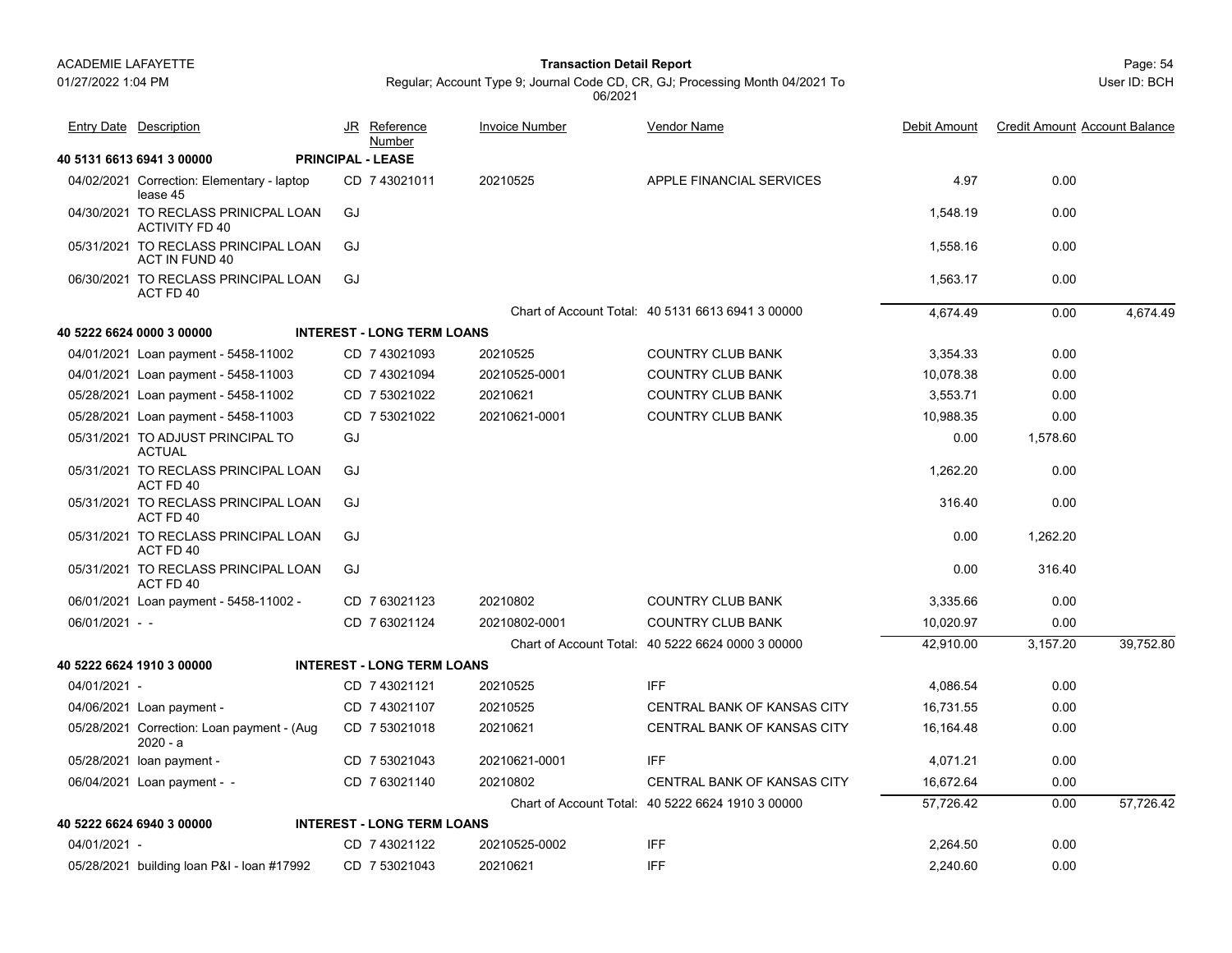01/27/2022 1:04 PM

#### Page: 55 **Transaction Detail Report**

Regular; Account Type 9; Journal Code CD, CR, GJ; Processing Month 04/2021 To

06/2021

**40 5222 6624 6940 3 00000 INTEREST - LONG TERM LOANS**06/01/2021 loan payment - loan payment - - CD 20210802 IFF 7 63021153 4,055.81 0.00 06/01/2021 building loan P&I - loan #17992 - CD 7 63021154 20210802-0001 IFF 2,216.59 0.00 Chart of Account Total: 40 5222 6624 6940 3 00000 10,777.50 0.00 10,777.50 **40 5231 6623 1910 3 00000 LEASE-PURCHASE INTEREST**04/01/2021 AV & Computers - chromebook CD\_7 43021125 20210525 TEQ LEASE EDUCATION FINANCE 280.49 0.00 leaseCD 20210525 TEQ LEASE EDUCATION FINANCE 7 43021125 04/01/2021 Reversal: AV & Computers - Reversal: AV & Computers - 0.00 280.49 CD 20210525 TEQ LEASE EDUCATION FINANCE 7 43021125 chromebook le04/01/2021 Correction: AV & Computers - Correction: AV & Computers - 274.02 0.00 CD 20210525 TEQ LEASE EDUCATION FINANCE 7 43021125 chromebook04/02/2021 Reversal: Elementary - laptop lease CD 7 43021011 20210525 APPLE FINANCIAL SERVICES 0.00 107.00 450-20210525 APPLE FINANCIAL SERVICES 04/02/2021 Correction: Elementary - laptop CD\_7 43021011 20210525 APPLE FINANCIAL SERVICES 103.33 0.00 lease 45CD 7 43021011 20210525 APPLE FINANCIAL SERVICES04/02/2021 Elementary - laptop lease 450- CD\_7 43021011 20210525 APPLE FINANCIAL SERVICES 0.00 7504327-00 CD 7 43021011 20210525 7 43021011 APPLE FINANCIAL SERVICES 05/28/2021 Elementary - laptop lease 450- CD\_7 53021008 20210621 APPLE FINANCIAL SERVICES 99.67 0.00 7504327-00CD 7 53021008 20210621 APPLE FINANCIAL SERVICES05/28/2021 AV & Computers - chromebook 1 AV & Computers - chromebook CD 7 53021075 20210621 TEQ LEASE EDUCATION FINANCE 267.53 0.00 lease06/01/2021 AV & Computers - chromebook CD\_7 63021158 20210802 TEQ LEASE EDUCATION FINANCE 261.02 0.00 lease -CD 20210802 TEQ LEASE EDUCATION FINANCE 7 63021158 06/02/2021 Elementary - laptop lease 450- CD\_7 63021013 20210802 APPLE FINANCIAL SERVICES 96.00 0.00 7504327-00CD 7 63021013 20210802 APPLE FINANCIAL SERVICESChart of Account Total: 40 5231 6623 1910 3 00000 1,489.06 387.49 1,101.57 **40 5231 6623 6940 3 00000 LEASE-PURCHASE INTEREST**04/01/2021 AV & Computers - chromebook 1 AV & Computers - chromebook CD 7 43021125 20210525 TEQ LEASE EDUCATION FINANCE 83.78 0.00 lease04/01/2021 Reversal: AV & Computers - CD\_7 43021125 20210525 TEQ LEASE EDUCATION FINANCE 0.00 83.78 chromebook leCD 20210525 TEQ LEASE EDUCATION FINANCE 7 43021125 04/01/2021 Correction: AV & Computers - Correction: AV & Computers - 81.84 0.00 CD 20210525 TEQ LEASE EDUCATION FINANCE 7 43021125 chromebook04/02/2021 Reversal: Elementary - laptop lease CD 7 43021011 20210525 APPLE FINANCIAL SERVICES 0.00 175.49 450- APPLE FINANCIAL SERVICES04/02/2021 Correction: Elementary - laptop CD\_7 43021011 20210525 APPLE FINANCIAL SERVICES 169.49 0.00 lease 45CD 7 43021011 20210525 APPLE FINANCIAL SERVICES04/02/2021 Elementary - laptop lease 450- CD\_7 43021011 20210525 APPLE FINANCIAL SERVICES 0.00 7504327-00CD 7 43021011 20210525 APPLE FINANCIAL SERVICES05/28/2021 AV & Computers - chromebook CD\_7 53021075 20210621 TEQ LEASE EDUCATION FINANCE 79.91 0.00 leaseCD 20210621 TEQ LEASE EDUCATION FINANCE 7 53021075 05/28/2021 Elementary - laptop lease 450- CD\_7 53021008 20210621 APPLE FINANCIAL SERVICES 163.47 0.00 7504327-00CD 7 53021008 20210621 APPLE FINANCIAL SERVICESJR Reference Invoice Number Vendor NameDebit Amount Credit Amount Account Balance NumberEntry Date Description JR Reference <u>Invoice Number</u> <u>Vendor Name</u> Debit Amount Credit Amount